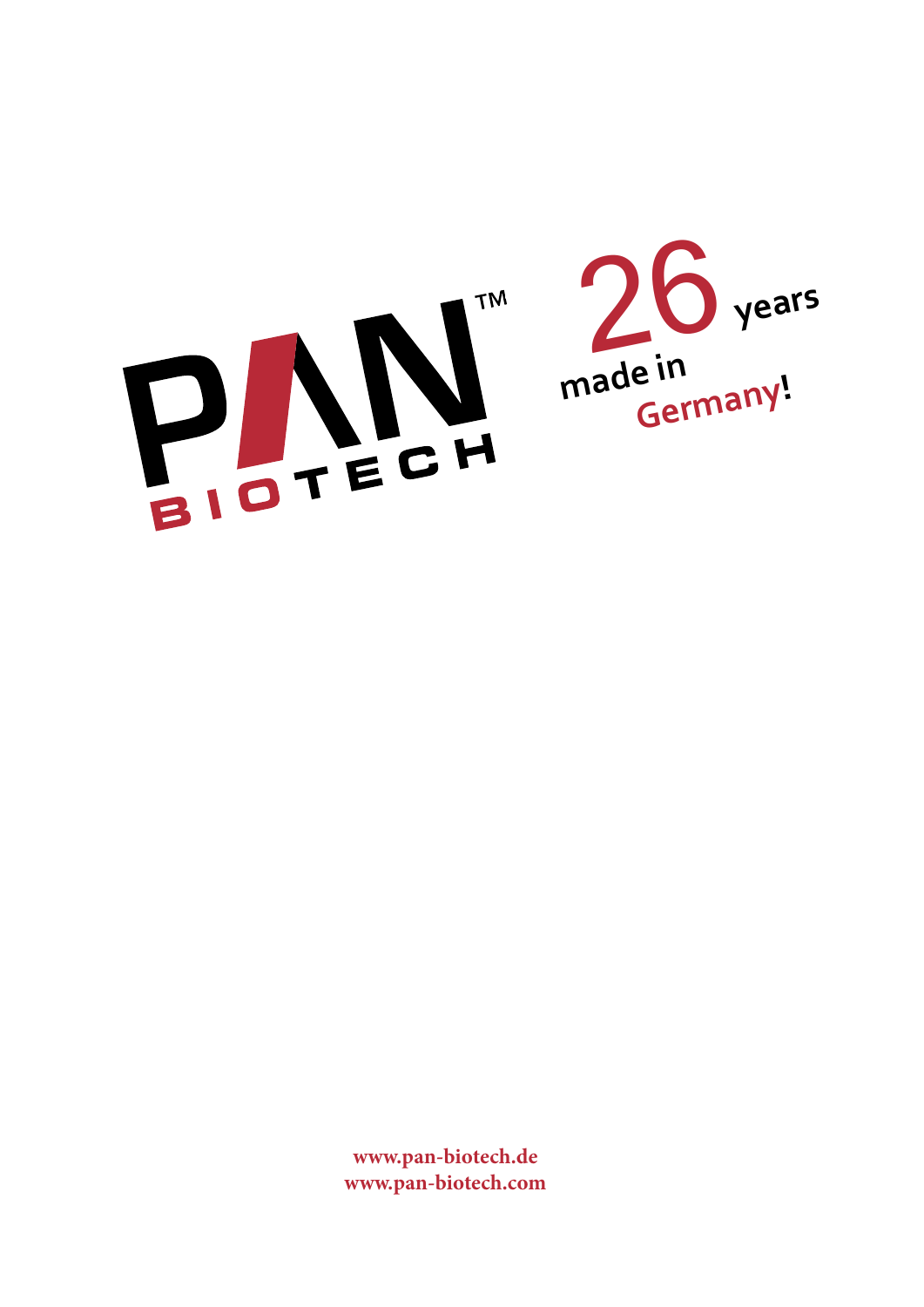

| 1. Serum<br>Introduction                   | $2 - 13$<br>3 |
|--------------------------------------------|---------------|
| Certificate of Suitability                 | $3 - 4$       |
| <b>Bovine Serum</b>                        |               |
|                                            |               |
| FBS Good Product Family                    | $5 - 6$       |
| Special Fetal Bovine Serum                 |               |
| Certificate of Analysis                    | $8 - 9$       |
| <b>Treated Serum</b>                       | $10 - 11$     |
| Other Animal Serum                         | 11            |
| Human Serum                                | 12            |
| <b>Serum Services</b>                      | $12 - 13$     |
| 2. Serum-free Systems                      | $14 - 35$     |
| <b>Introduction &amp; Product Numbers</b>  | $15 - 17$     |
| Serum Substitutes                          | $18 - 20$     |
| Serum-free Media                           | $21 - 35$     |
| 3. Media                                   | $36 - 77$     |
| Introduction                               | 37            |
| Cell Culture Media                         | $38 - 71$     |
| Cell Specific Media                        | $72 - 77$     |
| 4. Serum-free Stem Cell Media              | 78 - 91       |
| Introduction                               | 79            |
| Stem Cell Media                            | $80 - 91$     |
|                                            |               |
| 5. Reagents                                | $92 - 113$    |
| Media Supplements                          | 93            |
| <b>Buffered Salt Solution</b>              | $94 - 96$     |
| Amino Acids and Vitamins                   | 97            |
| <b>Antibiotics and Antifungal Drugs</b>    | $98 - 99$     |
| <b>Enzymes for Cell Dissociation</b>       | $100 - 101$   |
| <b>Attachment Factors</b>                  | $102 - 104$   |
| <b>Seperating Solutions</b>                | 105           |
| Separating Solutions Pre-Filled            | 106           |
| PAN SL-S Product Line                      | 107           |
| Cryo Preservation                          | 108           |
| Disinfectants                              | $109 - 113$   |
| 6. Biologicals                             | $114 - 121$   |
| Introduction                               | 115           |
| Human Cytokines and Growth Factors         | $116 - 118$   |
| Other Species Cytokines and Growth Factors | 119           |
| Chemokines                                 | 120           |
| 7. Molecular Biology                       | $122 - 133$   |
| Polymerases                                | $123 - 128$   |
| Molecular Biology Reagents                 | $129 - 133$   |
|                                            | $134 - 136$   |
| 8. PANsys<br>Introduction                  | 135           |
|                                            |               |
| PANsys 3000                                | 135 - 136     |

## Dear valued customer

We think that the current biotech industry favors experienced, mid-sized and flexible pro ducers with a broad product portfolio, strong research and development capabilities, bestin-class quality, strong business partner relationships and a wide geographic reach. During the last 26 years PAN-Biotech demonstrated its strength with innovative, first-class quality products and excellent services for cell culture around the globe.

For you, as users and customers of cell culture products, the supply situation has changed rapidly in first quarter of 2013. Due to several mergers and acquisitions of bigger as well as smaller companies there were frictions and changes in supply chains. The customer prob lems and frustrations were highlighted with the question(s): Can you deliver / support us / rescue our production...? YES, WE CAN !

We can supply FBS, media, reagents and all other products presented in this catalogue We can support you We can develop / optimise your media and much more

Our market prediction for 2013 was more frictions and turbulences. Some of the recent ac quisitions went through the same route: logistic changes, lack of customer responsiveness, delivery problems, price increases, intransparency and so on. The overall results for custo mers was a limited choice of vendors and huge international conglomerates with reduced customer service.

PAN-Biotech still remains as one of a few privately owned, ownership managed companies. We value our customers, we value their needs and requirements, we value product quality, we value openness and transparency, we value service and commitments, we value trust and partnership. We followed along these values for the last 26 years and we intend to keep these values for the next 26 years.

We thank all our existing customers, our dedicated and highly motivated staff and our sup pliers and industry partners who made possible

## **26 years biotech made in Germany by PAN-Biotech**

And we cordially welcome all our new customers, OEM partners and interested internati onal distributors as well as new business partners. We guarantee you the values described above and our personal commitment for excellent products and services.

Yours sincerely

Christian Niewolik & Jens Hartmann Owners & Managing Directors

March, 2014

**PAN-Biotech GmbH Phone: +49 (0)8543/6016-30 Fax: +49 (0)8543/6016-49 www.pan-biotech.de www.pan-biotech.com info@pan-biotech.de**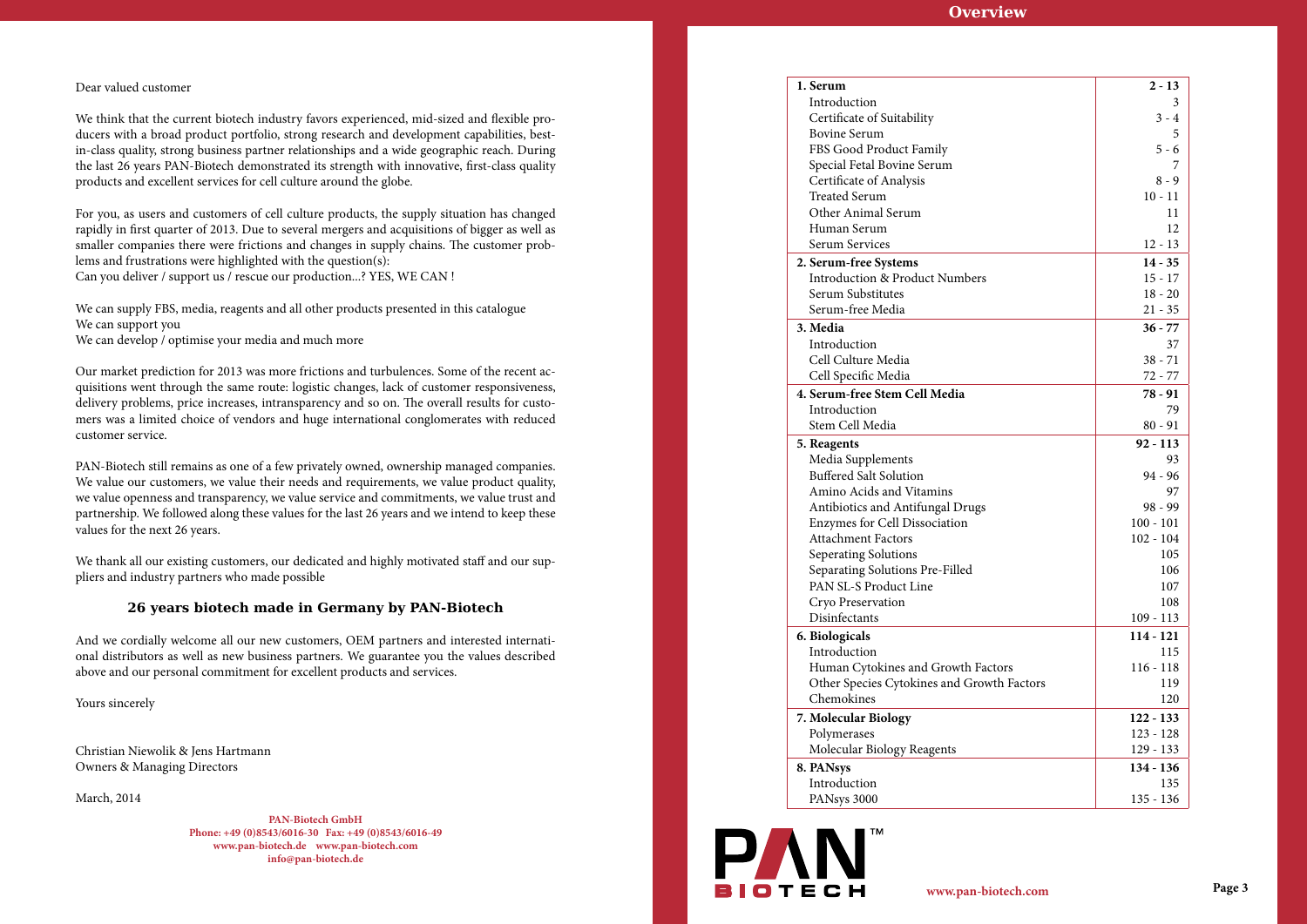# **Introduction** 1 Serum Introduction 1

## **The function of serum in cell cultures**

- Stimulates cell growth, proliferation and differentiation through hormonal factors
- Adhesion factors facilitate and enhance cell attachment on culture dishes (bio-matrix)
- Transport and binding proteins provide hormones, minerals and lipids
- Inhibition of toxic substances by binding to serum proteins

## **Animal serum**

The dose of serum added to a cell culture as nutrient source depends on factors such as cell type, primary culture or cell line, adherent or suspension culture, and usually is in the range of 5 % to 15 % of the total liquid volume and most times used at 10 %.

Serum is produced from animal blood and fetal bovine serum is the most widely used because it contains an especially high amount of growth factors due to its origin – the blood of fetuses is a by-product of slaughtered cattle.

## **Advantages of PAN-Biotech**

- Own raw material resources in different countries: Australia, South Africa, South America (Brazil) and the United States of America (USA)
- Certificate of Suitability (COS) no. R1-CEP 2002- 167-Rev 00
- Licensed according to the EU-decree no. 1774/2002 with vet. no. DE 09 275 0001 14
- Every single batch is fully documented from the country of origin to the end product
- Every process, from collection of raw serum to production, is specified in standard operating instructions (SOP) which will be provided upon request
- We offer special types of serum: charcoal absorbed, delipidized, dialyzed, gamma irradiated, heat inactivated and gamma globulin reduced
- Highest production and safety standards for serum manufacturing
- Best references from industry and research
- Extensive analyses and tests are presented in Certificate of Analysis (CoA)



We exclusively use serum from guaranteed BSE-free collection areas. In addition, we can also confirm that South Africa, as a country of origin, is free from scrapie. No serum batches from Great Britain as the country of origin are processed by PAN-Biotech. We warrant the submission of a complete documentation, consisting of a certificate of origin and a veterinary certificate, shipping documents and a certificate of analysis. Furthermore, every single procedure during an individual production process is documented and then summarized in a production protocol.

#### **Certificate of Suitability**

#### **Declaration**

The manufacturing process and quality control testing are performed in accordance with the submitted records and with a suitable quality assurance system in compliance with ISO 9001 quality standards. This quality assurance system verifies traceability and batch consistency. PAN-Biotech conducts internal and external audits for its quality system on an annual basis. In addition, PAN-Biotech audits its raw material serum suppliers on a cyclical basis and reviews the facilities, manufacturing processes and documentation for the collection, handling, storage and transport of raw serum. PAN-Biotech is willing to be inspected, in accordance with the relevant legislation, on request of a relevant authority before and/or after being granted a certificate of suitability.

#### **Production site:**

PAN-Biotech GmbH Am Gewerbepark 13 94501 Aidenbach / GERMANY

**Serum Hotline:** +49(0)8543/6016-55



PAN

**BIOTECH** 

# **Serum**

| Introduction               | 3         |
|----------------------------|-----------|
| Certificate of Suitability | $3 - 4$   |
| <b>Bovine Serum</b>        | 5         |
| FBS Good Product Family    | $5-6$     |
| Special Fetal Bovine Serum |           |
| Certificate of Analysis    | $8-9$     |
| <b>Treated Serum</b>       | $10 - 11$ |
| Other Animal Serum         | 11        |
| Human Serum                | 12        |
| <b>Serum Services</b>      | $12 - 13$ |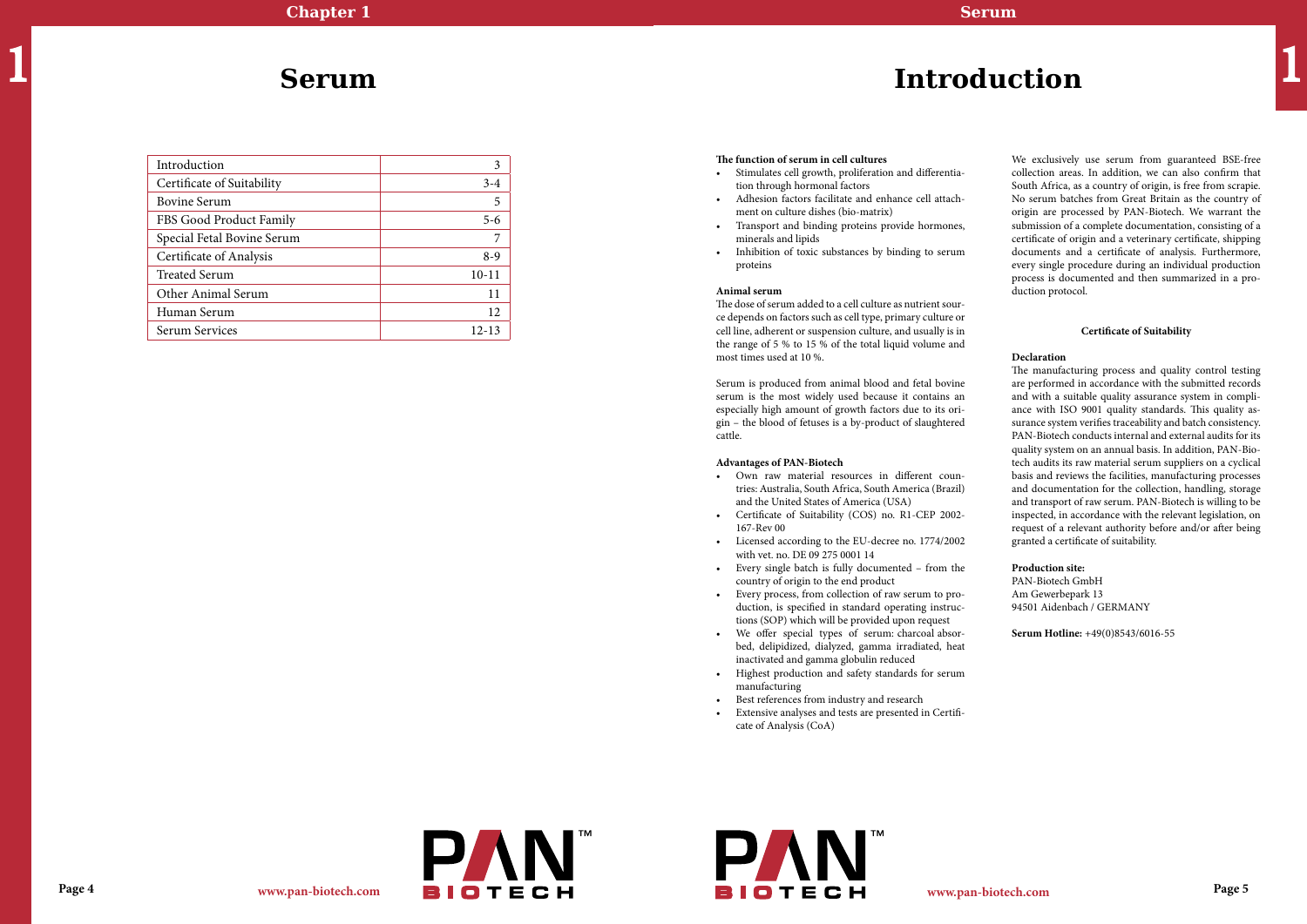**Page 6 www.pan-biotech.com**





Bovine serum is the blood fraction remaining after the natural coagulation of blood, followed by centrifugation to remove any remaining red blood cells. The production of bovine serum at PAN-Biotech is tightly controlled, from the collection of serum at the slaughterhouse and throughout the whole production cycle which is performed without exception in our own production facilities in Aidenbach, Germany. All serum lots are virus and mycoplasma tested.

- Innovative new products
- Minor batch to batch variation
- Once tested always same quality
- No batch testing required
- No lot reservation required

| Fetal Bovine Serum, Australia origin                        | $100 \text{ ml}$<br>500 ml | P30-1301<br>P30-1302              |
|-------------------------------------------------------------|----------------------------|-----------------------------------|
| Fetal Bovine Serum, South Africa origin                     | $100 \text{ ml}$<br>500 ml | P30-1505<br>P30-1506              |
| Fetal Bovine Serum, South America origin                    | $100 \text{ ml}$<br>500 ml | P30-3305<br>P30-3306              |
| Fetal Bovine Serum, US admissible                           | $100 \text{ ml}$<br>500 ml | P30-1701<br>P30-1702              |
| Fetal Bovine Serum, US origin                               | $100$ ml<br>500 ml         | P30-1401<br>P30-1402              |
| Fetal Bovine Serum Premium, South Africa origin             | $100 \text{ ml}$<br>500 ml | P <sub>30</sub> -1501<br>P30-1502 |
| Fetal Bovine Serum Premium, South America origin            | $100 \text{ ml}$<br>500 ml | P30-3301<br>P30-3302              |
| Sera Pro, Fetal bovine serum, low Endotoxin,<br>EU approved | $100$ ml<br>500 ml         | P30-5100<br>NEW<br>P30-5500       |
| FBS EU Professional, Filtrated bovine serum,<br>EU approved | $100 \text{ ml}$<br>500 ml | P30-8100<br>P30-8500              |
| Bovine Serum, variable origins                              | $100 \text{ ml}$<br>500 ml | P30-0601<br>P30-0602              |
| Calf serum - newborn, variable origins                      | $100$ ml<br>500 ml         | P30-0401<br>P30-0402              |

## **FBS Good Product Family**

The FBS Good product family contains specially processed serum products. Serum of selected batches is filtrated and separated into individual components by a sophisticated chromatographic method. The growth promoting components contained in the serum are then combined and restored in a defined process. Compared to conventional fetal bovine serum the FBS Good product family has been shown to support and promote cell growth of many different cell types equally well or even better.



## **Advantages**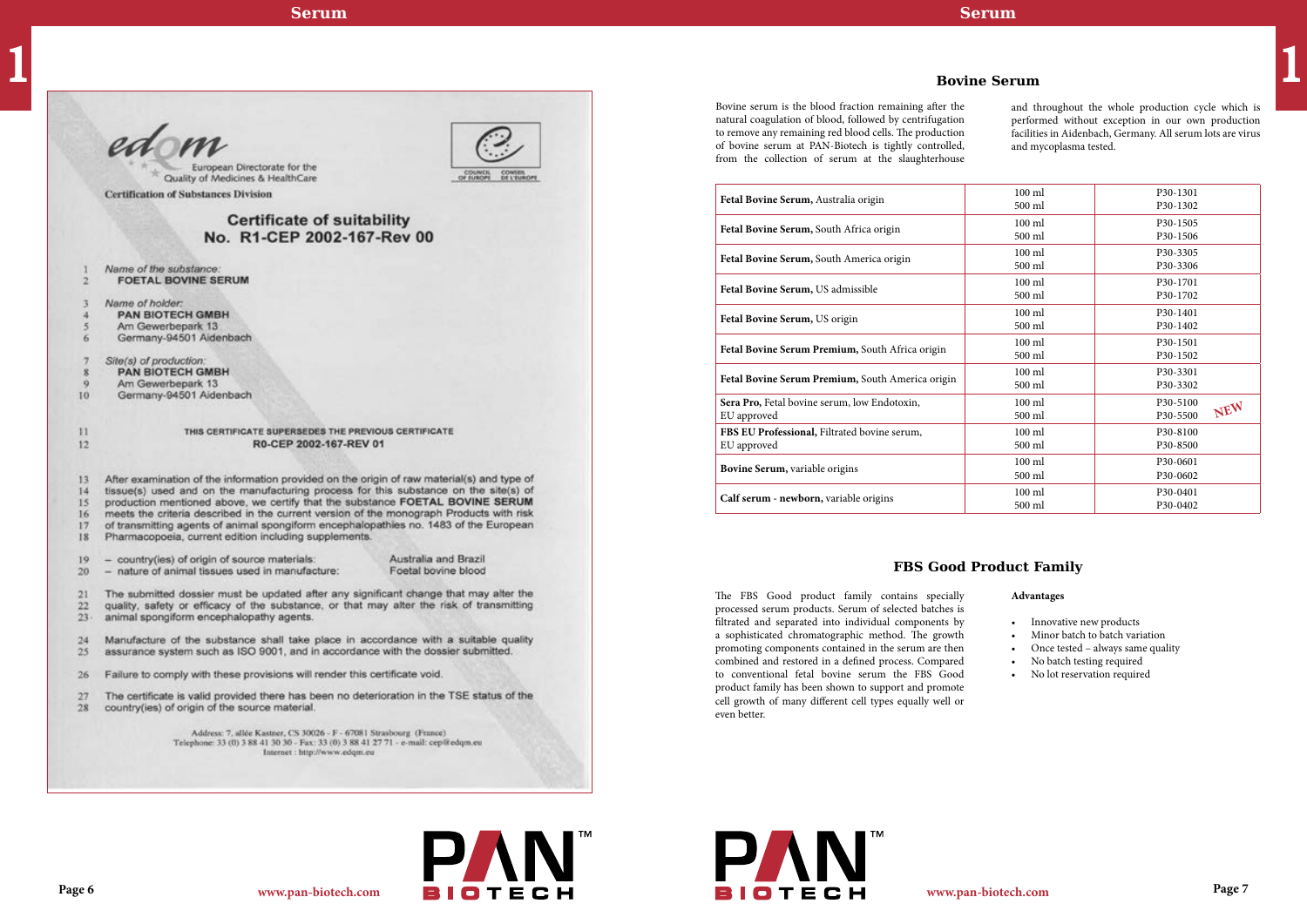## 1 **FBS Good Product Family**

By developing FBS Good Biotech we wanted to create a naturally defined serum with a sustained growth promoting property and a higher safety. It is tested according to EMA (also known as EMEA) and Ph. Eur. guidelines for use in the bio-pharmaceutical industry. FBS Good Biotech only contains serum of highest quality from defined countries as specified. It is not blended or enhanced by addition of growth factors or proteins.

## **FBS Good Biotech advantages**

- Tested according to EMEA CPMP/BWP/1793/02
- Tested according to Ph. Eur. 01/2008:2262
- Very low endotoxin level
- Suitable for bio-pharmaceutical processing
- Expanded quality control



By developing FBS Good Forte we wanted to create a naturally defined serum with an increased growth promoting property and a higher safety. Therefore, additional growth fortifying compounds have been added to increase cell proliferation. FBS Good Forte only contains serum of highest quality from defined countries as specified. In addition, growth promoting and stabilizing compounds (e.g. proteins, salts, sugars, vitamins) have been added to further enhance the stability of the serum as well as the proliferation of many different cell types.

## **FBS Good Forte advantages**

- Reproducible enhanced growth properties
- Very low endotoxin level
- Suitable for many different cell types
- Continued high quality
- No more batch testing required
- Reproducible growth properties
- Very low endotoxin level
- Suitable for a great variety of cells
- Continuous quality control

## **Fetal Bovine Serum Biotech**

\*tested upon request and produced after receipt of order

## **FBS Good**

By developing FBS Good we wanted to create a naturally defined serum with a sustained growth promoting property and a higher safety. FBS Good only contains serum of highest quality from defined countries as specified. It is not blended or enhanced by addition of

growth factors or proteins.

## **FBS Good advantages**

## **FBS Good Forte FBS Good Biotech**

## **Special Fetal Bovine Serum**

| FBS Good, Filtrated bovine serum, Australia origin   | $100 \text{ ml}$<br>500 ml | P <sub>40</sub> -39100<br>P <sub>40</sub> -39500 | NEW |
|------------------------------------------------------|----------------------------|--------------------------------------------------|-----|
| FBS Good, Filtrated bovine serum, EU approved        | $100 \text{ ml}$<br>500 ml | P <sub>40</sub> -37100<br>P <sub>40</sub> -37500 | NEW |
| FBS Good, Filtrated bovine serum, US origin          | $100 \text{ ml}$<br>500 ml | P <sub>40</sub> -38100<br>P <sub>40</sub> -38500 | NEW |
| FBS Good Forte, Filtrated bovine serum with          | $100 \text{ ml}$           | P <sub>40</sub> -49100                           | NEW |
| Additive Fortifier, Australia origin                 | 500 ml                     | P <sub>40</sub> -49500                           |     |
| FBS Good Forte, Filtrated bovine serum with          | $100 \text{ ml}$           | P <sub>40</sub> -47100                           | NEW |
| Additive Fortifier, EU approved                      | 500 ml                     | P <sub>40</sub> -47500                           |     |
| FBS Good Forte, Filtrated bovine serum with          | $100 \text{ ml}$           | P <sub>40</sub> -48100                           | NEW |
| Additive Fortifier, US origin                        | 500 ml                     | P <sub>40</sub> -48500                           |     |
| FBS Good Biotech, Filtrated bovine serum, Australia  | $100 \text{ ml}$           | P <sub>40</sub> -59100                           | NEW |
| origin, tested acc. EMEA 1793 and Ph. Eur. 2262*     | 500 ml                     | P <sub>40</sub> -59500                           |     |
| FBS Good Biotech, Filtrated bovine serum, US origin, | $100 \text{ ml}$           | P <sub>40</sub> -58100                           | NEW |
| tested acc. EMEA 1793 and Ph. Eur. 2262*             | 500 ml                     | P <sub>40</sub> -58500                           |     |

\*tested upon request and produced after receipt of order

## **Pansera ES**

Our specially developed, proprietary processing methodology for serum enables us to offer a special fetal bovine serum for embryonic stem cells (ES).

## **Advantages**

- Reproducible constant growth properties
- Improved cloning efficiency
- More undifferentiated clones
- Permanent strict quality control
- No need for further testing of different batches

The bio-pharmaceutical industry is facing a constantly growing demand for high quality, extensively tested fetal bovine serum originating from FDA-approved regions. PAN-Biotech is meeting this demand and offers a new product, Fetal Bovine Serum Biotech, which is tested according to EMA (also known as EMEA) and Ph. Eur. guidelines.

| Pansera ES, Fetal bovine serum, Australia origin,    | $100 \text{ ml}$ | P30-2605              | NEW |
|------------------------------------------------------|------------------|-----------------------|-----|
| special designed for embryonic stem cells            | 500 ml           | P30-2606              |     |
| Pansera ES, Fetal bovine serum, EU approved,         | $100 \text{ ml}$ | P30-2601              |     |
| special desgined for embryonic stem cells            | 500 ml           | P30-2602              |     |
| Pansera ES, Fetal bovine serum, US origin,           | $100 \text{ ml}$ | P30-2608              | NEW |
| special designed for embryonic stem cells            | 500 ml           | P30-2609              |     |
| Fetal Bovine Serum Biotech, Australia origin, tested | $100 \text{ ml}$ | P <sub>40</sub> -1301 | NEW |
| acc. EMEA 1793 and Ph. Eur. 2262*                    | 500 ml           | P <sub>40</sub> -1302 |     |
| Fetal Bovine Serum Biotech, US origin, tested acc.   | $100 \text{ ml}$ | P <sub>40</sub> -1401 | NEW |
| EMEA 1793 and Ph. Euro. 2262*                        | 500 ml           | P <sub>40</sub> -1402 |     |

Fetal Bovine Serum Biotech originates exclusively from Australia or the USA, both of which are approved regions by FDA´s CFR. The entire production process is followed by close inspections and quality controls – from the collection of raw material to the final production and sterile filtration procedure, all steps are documented and traceable.

Especially a possible contamination with bovine viruses has to be excluded. Therefore, a multitude of tests is performed to meet highest safety requirements.



This product is tested according to EMEA CPMP/ BWP/1793/02 and Ph. Eur. 01/2008:2262 upon request. In addition, EMA/410/01 rev. 3 and EMA/CHMP/ BWP/457920/2012 rev. 1 are also included as guidelines for testing procedures. Besides extensive testing for viral contamination, supplementary sterility testing is performed before, during and after filling of the product.

## **Application**

Fetal Bovine Serum Biotech is particularly suited for the production of virus, vaccine, monoclonal antibodies, recombinant protein and growth factors, as well as the manufacture of other bio-pharmaceutical products.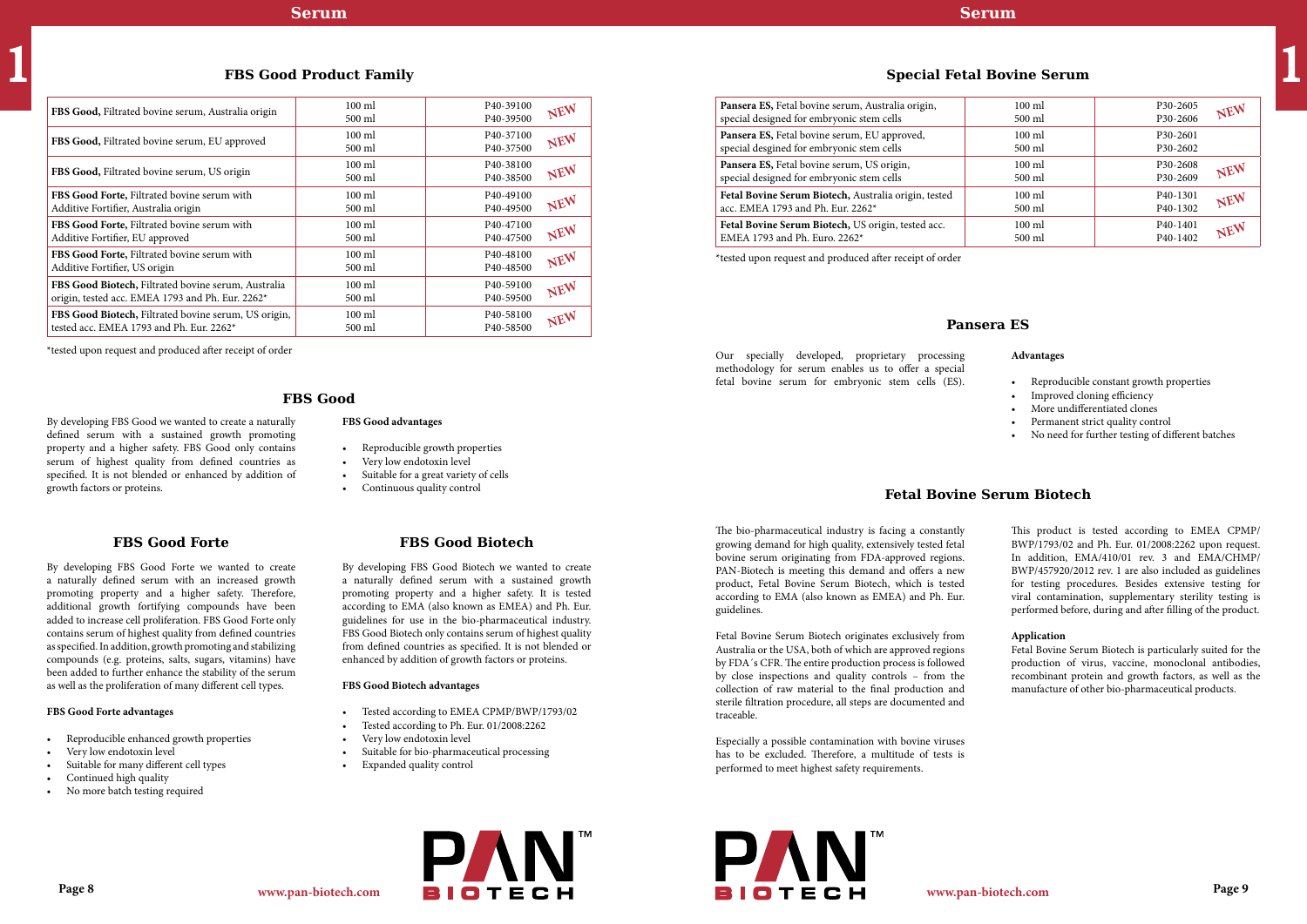|                                                                                                                                   |                                                                                                         | <b>Certificate of Analysis</b><br><b>Fetal Bovine Serum</b><br>Origin: Australia |                                               |                  |
|-----------------------------------------------------------------------------------------------------------------------------------|---------------------------------------------------------------------------------------------------------|----------------------------------------------------------------------------------|-----------------------------------------------|------------------|
| <b>Product</b>                                                                                                                    |                                                                                                         | <b>Description</b>                                                               | Catalogue-No.                                 | <b>Size</b>      |
| <b>FBS</b>                                                                                                                        |                                                                                                         | Fetal bovine serum, Australia origin                                             | P30-1301<br>P30-1302                          | 100 ml<br>500 ml |
| Lot No.: P140118<br>Storage, stability, shipping:<br>Storage:<br>Stability:<br>Shipping:                                          | Date of production: January 09, 2014<br>$-20\degree C$<br>6 years from date of production<br>on dry ice |                                                                                  |                                               |                  |
| Parameter                                                                                                                         |                                                                                                         | Result                                                                           | Units                                         |                  |
| Appearance<br>pH value<br>Osmolality<br>Hemoglobin<br>Endotoxin                                                                   |                                                                                                         | amber liquid<br>7.46<br>296<br>13.0<br>0.113                                     | n.a.<br>n.a.<br>mOsm/kg<br>mg/100 ml<br>ng/ml |                  |
|                                                                                                                                   |                                                                                                         |                                                                                  |                                               |                  |
| <b>Total protein</b><br>Albumin<br>alpha-Globulin<br>beta-Globulin<br>lgG                                                         |                                                                                                         | 38.79<br>29.57<br>5.03<br>4.19<br>254                                            | mg/ml<br>mg/ml<br>mg/ml<br>mg/ml<br>µg/ml     |                  |
| Glucose<br>Cholesterol<br><b>Triglycerides</b>                                                                                    |                                                                                                         | 109.1<br>51.3<br>45.0                                                            | mg/100 ml<br>mg/100 ml<br>mg/100 ml           |                  |
|                                                                                                                                   |                                                                                                         | Specification                                                                    | Result                                        |                  |
|                                                                                                                                   | Incubation at 32°C<br>Incubation at 20°C                                                                | sterile<br>sterile                                                               | sterile<br>sterile                            |                  |
|                                                                                                                                   | Mycoplasma                                                                                              | not detected                                                                     | not detected                                  |                  |
|                                                                                                                                   | Bovine viral diarrhoea virus (BVDV)                                                                     | negative<br>negative<br>negative                                                 | negative<br>negative<br>negative              |                  |
| <b>Sterility</b><br><b>Virus testing</b><br>Bovine herpes virus (BHV-1)<br>Para-influenza virus type 3 (PI-3)<br>Antibody testing |                                                                                                         |                                                                                  |                                               |                  |

PAN Biotech GmbH - Am Gewerbepark 13 - 94501 Aidenbach - GERMANY<br>www.pan-biotech.com - phone +49-8543-601630 - fax +49-8543-601649

 $\mathbf{1}$ 



### Performance (cell culture tested)

1

| Cell growth (SP2/0-Ag14)              |                         | Seed                                                                                                                                                                                                                                                                                                                                                         | day 2           | day <sub>5</sub> | day 7      | [cells per mi]  |
|---------------------------------------|-------------------------|--------------------------------------------------------------------------------------------------------------------------------------------------------------------------------------------------------------------------------------------------------------------------------------------------------------------------------------------------------------|-----------------|------------------|------------|-----------------|
| Lot no. P140118                       |                         | 1.00x10e3                                                                                                                                                                                                                                                                                                                                                    | 6.28x10e3       | 8.90x10e5        | 1.13x10e6  |                 |
| Control serum                         |                         | 1.00x10e3                                                                                                                                                                                                                                                                                                                                                    | 5.34x10e3       | 8.40x10e5        | 1.11x10e6  |                 |
| Cell growth (L929)                    |                         |                                                                                                                                                                                                                                                                                                                                                              |                 |                  |            | [cells per mil] |
| Lot no. P140118                       |                         | 1.00x10e4                                                                                                                                                                                                                                                                                                                                                    | 1.50x10e4       | 8.25x10e5        | 1.09x10e6  |                 |
| Control serum                         |                         | 1.00x10e4                                                                                                                                                                                                                                                                                                                                                    | 1.75x10e4       | 8.35x10e5        | 1.10x10e6  |                 |
| No. of                                |                         |                                                                                                                                                                                                                                                                                                                                                              | colonies/clones | absolute %       | relative % |                 |
| Plating efficiency (L929)             |                         |                                                                                                                                                                                                                                                                                                                                                              |                 |                  |            |                 |
| Lot no. P140118                       |                         | 286                                                                                                                                                                                                                                                                                                                                                          |                 | 58               | 105        |                 |
| Control serum                         |                         | 257                                                                                                                                                                                                                                                                                                                                                          |                 | 55.              | 100        |                 |
| Cloning efficiency (SP2/0-Ag14)       |                         |                                                                                                                                                                                                                                                                                                                                                              |                 |                  |            |                 |
| Lot. no. P140118                      |                         |                                                                                                                                                                                                                                                                                                                                                              |                 | 66               |            |                 |
| Control serum                         |                         | 63<br>62                                                                                                                                                                                                                                                                                                                                                     |                 | 65               | 102<br>100 |                 |
|                                       |                         |                                                                                                                                                                                                                                                                                                                                                              |                 |                  |            |                 |
| TABLE 1:                              |                         |                                                                                                                                                                                                                                                                                                                                                              |                 |                  |            |                 |
| Test                                  | Method                  |                                                                                                                                                                                                                                                                                                                                                              |                 |                  |            |                 |
| pH value                              |                         | Measured with pH electrode                                                                                                                                                                                                                                                                                                                                   |                 |                  |            |                 |
| <b>Osmolelity</b>                     |                         | Analyzed by freezing point depression                                                                                                                                                                                                                                                                                                                        |                 |                  |            |                 |
| Hemoglobin                            |                         | Determined spectrophotometrically at three different wave lengths                                                                                                                                                                                                                                                                                            |                 |                  |            |                 |
| Endotoxin                             |                         | Kinetic limulus amoebocyte lysate test (LAL)                                                                                                                                                                                                                                                                                                                 |                 |                  |            |                 |
| Total protein                         |                         | Colorimetric test (Biuret reaction)                                                                                                                                                                                                                                                                                                                          |                 |                  |            |                 |
| Albumin, Globulins                    |                         | Serum protein electrophoresis (SPEP)                                                                                                                                                                                                                                                                                                                         |                 |                  |            |                 |
| igG.                                  | Radial immune diffusion |                                                                                                                                                                                                                                                                                                                                                              |                 |                  |            |                 |
| Glucose                               |                         | Colorimetric test (Trinder reaction).                                                                                                                                                                                                                                                                                                                        |                 |                  |            |                 |
| Cholesterol                           |                         | Colorimetric test (CHOD-PAP):                                                                                                                                                                                                                                                                                                                                |                 |                  |            |                 |
| Triglycerides                         |                         | Colonmetric test (Trinder reaction)                                                                                                                                                                                                                                                                                                                          |                 |                  |            |                 |
| Sterility                             |                         | The absence of bacterial or fungal contamination is verified by dual incubation with Caso-Bouillon or Thioglycolat-<br>Boullon according to Ph. Eur. at 32 °C and 20 °C                                                                                                                                                                                      |                 |                  |            |                 |
| Mycoplasma                            |                         | Three different detection systems are used: DNA-binding fluorescence dye (DAPI), microscopic analysis of microbial                                                                                                                                                                                                                                           |                 |                  |            |                 |
| Virus testing                         |                         | cultures and test kits which detect mycoplasma specific enzymes<br>The following viruses and the presence of their antibodies are tested by cytopathic effect: Bovine viral diamhoea virus                                                                                                                                                                   |                 |                  |            |                 |
|                                       |                         | (BVDV), bovine herpes virus (BHV 1) and parainfluenza virus (PI-3)                                                                                                                                                                                                                                                                                           |                 |                  |            |                 |
| Cell growth                           |                         | Growth test of murine myeloma cells (SP2/0-Ag14) and murine fibroblasts (L929)                                                                                                                                                                                                                                                                               |                 |                  |            |                 |
| Plating efficiency                    |                         | Murine fibrobiasts (L929) are plated into a Petri dish, stained with Giernsa and after 14 days of incubation the fixed                                                                                                                                                                                                                                       |                 |                  |            |                 |
|                                       |                         | cell colonies are counted (= absolute plating efficiency). The results are normalized to a previously tested reference<br>serum (= relative plating efficiency).                                                                                                                                                                                             |                 |                  |            |                 |
| Cloning efficiency                    |                         | Murine myeloma cells (SP2/0-Ag14) are plated on microtiter plates (one cell per well). After 7 days of incubation the                                                                                                                                                                                                                                        |                 |                  |            |                 |
|                                       |                         | doveloped coli colonies are counted (= absolute cloning efficiency). The results are normalized to a previously tested<br>reference serum (- relative cloning efficiency).                                                                                                                                                                                   |                 |                  |            |                 |
|                                       |                         |                                                                                                                                                                                                                                                                                                                                                              |                 |                  |            |                 |
| Suitability<br>FOR RESEARCH USE ONLY! |                         |                                                                                                                                                                                                                                                                                                                                                              |                 |                  |            |                 |
|                                       |                         | These products are intended for research or manufacturing use only.                                                                                                                                                                                                                                                                                          |                 |                  |            |                 |
|                                       |                         | Not for use in animal or human clinical or diagnostic application.                                                                                                                                                                                                                                                                                           |                 |                  |            |                 |
|                                       |                         | Raw material is collected in regularly inspected facilities and processed by PAN Biotech in compliance with current Ph. Eur.<br>guidelines for Bovine Sera. Processing of raw material into finished serum product is performed by employees of PAN Biotech.                                                                                                 |                 |                  |            |                 |
|                                       |                         | Since raw serum is not pre-aged before filtration, turbidity or flocculent debris in form of precipitate may develop upon thawing or<br>storage of the product. This occurrence does not adversely affect the performance of the serum.                                                                                                                      |                 |                  |            |                 |
|                                       |                         | Results shown in this compilation have been obtained by carefully performing standard test methods (see table 1). Since results for<br>any specific test may vary depending on methodology, technical equipment, or test substances used, it is suggested that results for<br>particularly important parameters be repeated by the end user of this product. |                 |                  |            |                 |
|                                       |                         | PAN Biotech has been assigned a Certificate of Suitability (Ref. No. R1-CEP 2002-167-Rev 00; renewed Nov/11/2008) by the<br>European Directorate for the Quality of Medicines (EDQM) for production of bovine serum.                                                                                                                                         |                 |                  |            |                 |
|                                       |                         |                                                                                                                                                                                                                                                                                                                                                              |                 |                  |            |                 |
| " n.a. = not available                |                         |                                                                                                                                                                                                                                                                                                                                                              |                 |                  |            |                 |
| 1. Pololsh                            |                         | Date: Feb/12/2014                                                                                                                                                                                                                                                                                                                                            |                 |                  |            |                 |
| Iris Podolski<br>Quality Assurance    |                         |                                                                                                                                                                                                                                                                                                                                                              |                 |                  |            |                 |
|                                       |                         |                                                                                                                                                                                                                                                                                                                                                              |                 |                  |            |                 |
|                                       |                         |                                                                                                                                                                                                                                                                                                                                                              |                 |                  |            |                 |
|                                       |                         |                                                                                                                                                                                                                                                                                                                                                              |                 |                  |            |                 |
|                                       |                         | PAN Biotech GmbH -- Am Gewerbepark 13 -- 94501 Aidenbach -- GERMANY                                                                                                                                                                                                                                                                                          |                 |                  |            | 2.              |

| il growth (SP2/0-Ag14)        |                                      | Seed                                                                                                                                                                                                                              | day <sub>2</sub> | day <sub>5</sub> | $day$ $7$  | cells per mil   |
|-------------------------------|--------------------------------------|-----------------------------------------------------------------------------------------------------------------------------------------------------------------------------------------------------------------------------------|------------------|------------------|------------|-----------------|
| t no. P140118                 |                                      | 1.00x10e3                                                                                                                                                                                                                         | 6.28x10e3        | 8.90x10e5        | 1.13x10e6  |                 |
| ntrol serum                   |                                      | 1.00x10e3                                                                                                                                                                                                                         | 5.34x10e3        | 8.40x10e5        | 1.11x10e6  |                 |
|                               |                                      |                                                                                                                                                                                                                                   |                  |                  |            |                 |
| Il growth (L929)              |                                      |                                                                                                                                                                                                                                   |                  |                  |            | [cells per mil] |
| t no. P140118                 |                                      | 1.00x10e4                                                                                                                                                                                                                         | 1.50x10e4        | 8.25x10e5        | 1.09x10e6  |                 |
| entrol serum                  |                                      | 1.00x10e4                                                                                                                                                                                                                         | 1.75x10e4        | 8.35x10e5        | 1.10x10e6  |                 |
| ). Of                         |                                      |                                                                                                                                                                                                                                   | colonies/clones  | absolute %       | relative % |                 |
| ating efficiency (L929)       |                                      |                                                                                                                                                                                                                                   |                  |                  |            |                 |
| t no. P140118                 |                                      | 286                                                                                                                                                                                                                               |                  | 58               | 105        |                 |
| entrol serum                  |                                      | 257                                                                                                                                                                                                                               |                  | 55               | 100        |                 |
|                               |                                      |                                                                                                                                                                                                                                   |                  |                  |            |                 |
| oning efficiency (SP2/0-Ag14) |                                      |                                                                                                                                                                                                                                   |                  |                  |            |                 |
| t. no. P140118                |                                      | 63                                                                                                                                                                                                                                |                  | 66               | 102        |                 |
| entrol serum                  |                                      | 62                                                                                                                                                                                                                                |                  | 65               | 100        |                 |
| <b>\BLE 1:</b>                |                                      |                                                                                                                                                                                                                                   |                  |                  |            |                 |
|                               |                                      |                                                                                                                                                                                                                                   |                  |                  |            |                 |
| mt.<br>i value                | Method<br>Measured with pH electrode |                                                                                                                                                                                                                                   |                  |                  |            |                 |
|                               |                                      |                                                                                                                                                                                                                                   |                  |                  |            |                 |
| imolality<br>moglobin         |                                      | Analyzed by freezing point depression<br>Determined spectrophotometrically at three different wave lengths                                                                                                                        |                  |                  |            |                 |
| dotaxin                       |                                      | Kinetic limulus amoebocyte lysate test (LAL)                                                                                                                                                                                      |                  |                  |            |                 |
| tal protein                   |                                      | Colorimetric test (Biuret reaction)                                                                                                                                                                                               |                  |                  |            |                 |
| bumin, Globulins              |                                      | Serum protein electrophoresis (SPEP)                                                                                                                                                                                              |                  |                  |            |                 |
| з                             | Radial immune diffusion              |                                                                                                                                                                                                                                   |                  |                  |            |                 |
| <b>JICOSIB</b>                |                                      | Colorimetric test (Trinder reaction)                                                                                                                                                                                              |                  |                  |            |                 |
| lotesterol                    |                                      | Colorimetric test (CHOD-PAP)                                                                                                                                                                                                      |                  |                  |            |                 |
| glycerides                    |                                      | Colonmetric test (Trinder reaction)                                                                                                                                                                                               |                  |                  |            |                 |
| erility                       |                                      | The absence of bederial or fungal contamination is verified by dual incubation with Caso-Bouillon or Thioglycolat-<br>Boullon according to Ph. Eur. at 32 °C and 20 °C                                                            |                  |                  |            |                 |
| rcoplasma                     |                                      | Three different detection systems are used: DNA-binding fluorescence dye (DAPI), microscopic analysis of microbial                                                                                                                |                  |                  |            |                 |
| rus testing                   |                                      | cultures and test kits which detect mycoplasma specific enzymes<br>The following viruses and the presence of their antibodies are tested by cytopathic effect: Bovine viral diamhoea virus.                                       |                  |                  |            |                 |
|                               |                                      | (BVDV), bovine herpes virus (BHV 1) and parainfluenza virus (PI-3)                                                                                                                                                                |                  |                  |            |                 |
| di growth                     |                                      | Growth test of murine myeloma cells (SP2/0-Ag14) and murine fibroblasts (L929)                                                                                                                                                    |                  |                  |            |                 |
| sting efficiency              |                                      | Murine fibrobiasts (L929) are plated into a Petri dish, stained with Giernsa and after 14 days of incubation the fixed                                                                                                            |                  |                  |            |                 |
|                               |                                      | cell colonies are counted (= absolute plating efficiency). The results are normalized to a previously tested reference<br>serum (= relative plating efficiency).                                                                  |                  |                  |            |                 |
| oning efficiency              |                                      | Murine myeloma cells (SP2/0-Ag14) are plated on microtiter plates (one cell per well). After 7 days of incubation the                                                                                                             |                  |                  |            |                 |
|                               |                                      | developed cell colonies are counted (= absolute cloning efficiency). The results are normalized to a previously tested<br>reference serum (- relative cloning efficiency).                                                        |                  |                  |            |                 |
| <b>iitability</b>             |                                      |                                                                                                                                                                                                                                   |                  |                  |            |                 |
| )R RESEARCH USE ONLY!         |                                      |                                                                                                                                                                                                                                   |                  |                  |            |                 |
|                               |                                      | ese products are intended for research or manufacturing use only.                                                                                                                                                                 |                  |                  |            |                 |
|                               |                                      | t for use in animal or human clinical or diagnostic application.                                                                                                                                                                  |                  |                  |            |                 |
|                               |                                      | w material is collected in regularly inspected facilities and processed by PAN Biotech in compliance with current Ph. Eur.                                                                                                        |                  |                  |            |                 |
|                               |                                      | delines for Bovine Sera. Processing of raw material into finished serum product is performed by employees of PAN Blotech.                                                                                                         |                  |                  |            |                 |
|                               |                                      | ce raw serum is not pre-aged before filtration, turbidity or flocculent debris in form of precipitate may develop upon thawing or<br>rage of the product. This occurrence does not adversely affect the performance of the serum. |                  |                  |            |                 |
|                               |                                      | sults shown in this compilation have been obtained by carefully performing standard test methods (see table 1). Since results for                                                                                                 |                  |                  |            |                 |
|                               |                                      | y specific test may vary depending on methodology, technical equipment, or test substances used, it is suggested that results for<br>ticularly important parameters be repeated by the end user of this product.                  |                  |                  |            |                 |
|                               |                                      | N Biotech has been assigned a Certificate of Suitability (Ref. No. R1-CEP 2002-167-Rev 00; renewed Nov/11/2008) by the                                                                                                            |                  |                  |            |                 |
|                               |                                      | ropean Directorate for the Quality of Medicines (EDQM) for production of bovine serum.                                                                                                                                            |                  |                  |            |                 |
| $a = not available$           |                                      |                                                                                                                                                                                                                                   |                  |                  |            |                 |
|                               |                                      |                                                                                                                                                                                                                                   |                  |                  |            |                 |
| 1. Podolsh                    |                                      | Date: Feb/12/2014                                                                                                                                                                                                                 |                  |                  |            |                 |
| Iris Podolski                 |                                      |                                                                                                                                                                                                                                   |                  |                  |            |                 |
|                               |                                      |                                                                                                                                                                                                                                   |                  |                  |            |                 |
| Quality Assurance             |                                      |                                                                                                                                                                                                                                   |                  |                  |            |                 |
|                               |                                      |                                                                                                                                                                                                                                   |                  |                  |            |                 |
|                               |                                      |                                                                                                                                                                                                                                   |                  |                  |            |                 |
|                               |                                      | PAN Rintsch Cmbil - Am Cauachanach 19 - 94501 Aidenbach - CERMANY                                                                                                                                                                 |                  |                  |            |                 |

1



PAN Biotech GmbH -- Am Gewerbepark 13 -- 94501 Aidenbach -- GERMANY<br>www.pan-biotech.com -- phone +49-8543-601630 -- fax +49-8543-601649

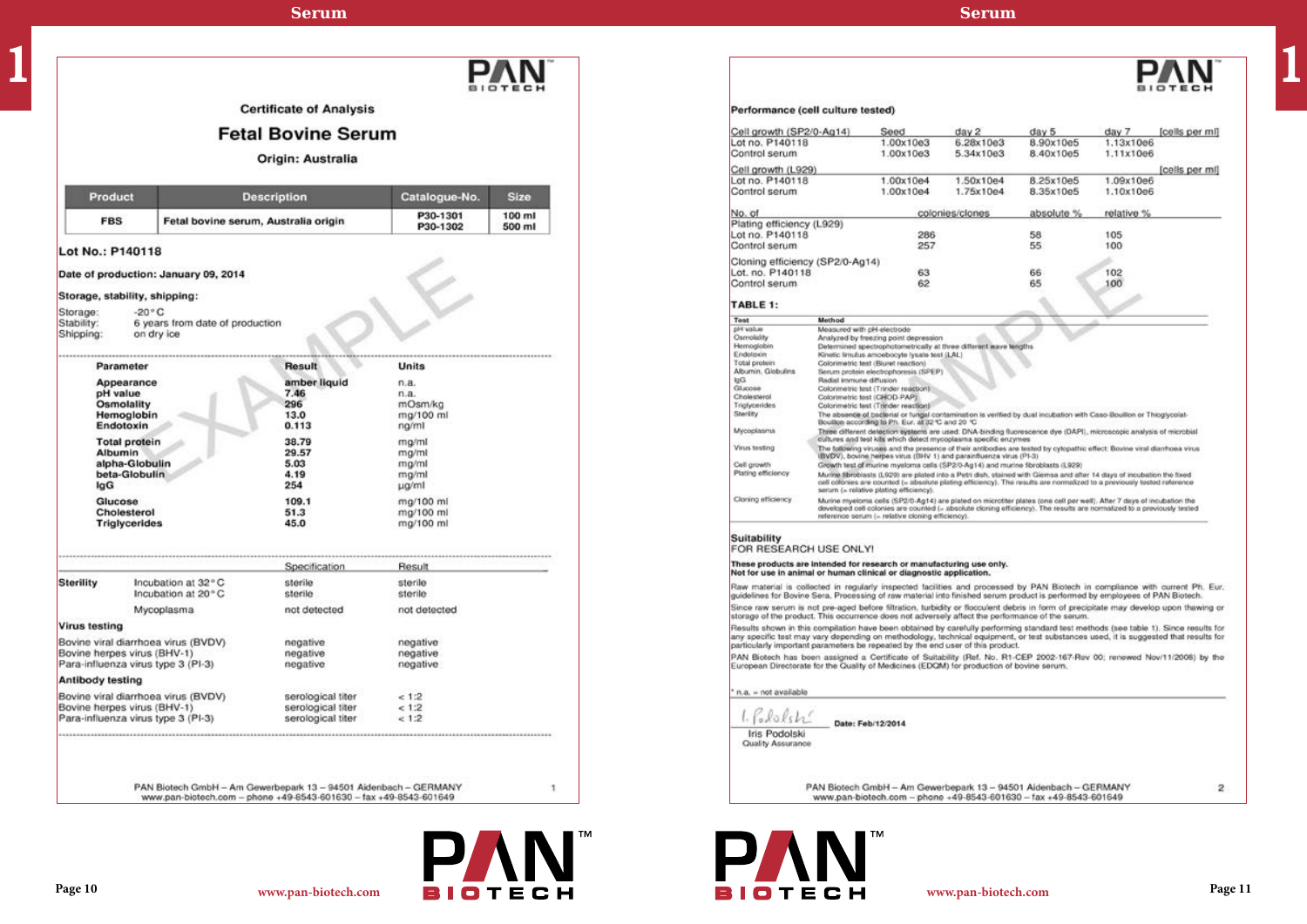|                                                                 | <b>Treated Serum</b>       |                                   | <b>Heat inactivated serum</b>                                                                                                   | Ultra low IgG serum                                                                                                                              |
|-----------------------------------------------------------------|----------------------------|-----------------------------------|---------------------------------------------------------------------------------------------------------------------------------|--------------------------------------------------------------------------------------------------------------------------------------------------|
| Fetal Bovine Serum, activated charcoal absorbed,<br>EU approved | $100 \text{ ml}$<br>500 ml | P30-2301<br>P30-2302              | Serum is heated for 30 min to 56 °C in a water bath under<br>repeated gentle mixing.                                            | The average IgG level in fetal bovine serum is in the range<br>of 70 to 330 µg/ml. The IgG content in our Ultra low IgG                          |
| Fetal Bovine Serum, delipidized, EU approved                    | $100 \text{ ml}$<br>500 ml | P30-3401<br>P30-3402              | Application                                                                                                                     | serum is reduced by affinity chromatography (protein-G<br>affinity column) to max. 5 µg/ml. The biological activity<br>of serum is not affected. |
| Fetal Bovine Serum, dialyzed, EU approved                       | $100 \text{ ml}$<br>500 ml | P30-2101<br>P30-2102              | Measurements of lactate dehydrogenase in the<br>culture supernatant as a marker for cell damage                                 | Application                                                                                                                                      |
| Fetal Bovine Serum, gamma irradiated, US origin                 | $100 \text{ ml}$<br>500 ml | P30-2008<br>P30-2009              | (serum LDH is inactivated by heat)<br>Minimizes lot-to-lot variations in serum (all thermo-                                     | • Antibody production                                                                                                                            |
| FBS EU Professional, gamma irradiated, EU approved              | $100 \text{ ml}$<br>500 ml | P30-2081<br>P30-2085              | labile components are removed)<br>Studies on vitamins and growth factors<br>Enhance viral safety, since heat-labile viruses are | • Monoclonal antibodies<br>• Radioactive labeling                                                                                                |
| Fetal Bovine Serum, heat inactivated, Australia origin          | $100 \text{ ml}$<br>500 ml | P30-1905<br>P30-1906              | inactivated<br>Tests that do not tolerate presence of complement                                                                |                                                                                                                                                  |
| Fetal Bovine Serum, heat inactivated, US origin                 | $100 \text{ ml}$<br>500 ml | P <sub>30</sub> -1908<br>P30-1909 | (complement destruction)                                                                                                        | Tetracycline-free serum                                                                                                                          |
| FBS EU Professional, heat inactivated, EU approved              | $100$ ml<br>500 ml         | P30-1981<br>P30-1985              |                                                                                                                                 | Fetal bovine serum is tested for absence of tetracycline<br>using the TET-off system (luciferase).                                               |
| Ultra low IgG, Fetal bovine serum, EU approved                  | $100 \text{ ml}$<br>500 ml | P30-2801<br>P30-2802              |                                                                                                                                 | Application                                                                                                                                      |
| Tetracycline-free serum, Fetal bovine serum,<br>EU approved     | $100 \text{ ml}$<br>500 ml | P30-3601<br>P30-3602              |                                                                                                                                 | TET-on / TET-off regulated gene expression<br>• Transfections                                                                                    |

## **Activated charcoal treated serum Dialyzed serum**

Fetal bovine serum is heated in a water bath with dextran and activated charcoal. The activated charcoal, together with the substances bound to it, is then removed by centrifugation and filtration.

## **Application**

- Work involving reduced hormone content (steroids)
- Work involving reduced growth factors (prevention of cell differentiation)
- Receptor studies (e. g. estrogens)
- Minimizes lot-to-lot variations in serum

Serum is dialyzed with a 10,000 Dalton exclusion membrane against physiological saline solution (alternative DPBS) until the glucose content is below 10 mg/100 ml.

## **Application**

- Radioactive labeling studies
- Hormone-free applications
- Tests intolerant for small molecules such as nucleotides (hypoxanthine, thymidine), amino acids (serine, alanine etc.), sugars or metabolites

## **Delipidized serum**

Lipids are removed from serum by affinity chromatography.

## **Application**

- Lipid metabolism studies
- Arteriosclerosis research

## **Gamma irradiated serum**

Serum is exposed to irradiation > 25 kGy

## **Application**

- Biopharmaceutical production
- Virus production
- Vaccine production
- Manufacturing of diagnostic products



## **Heat inactivated serum Ultra low IgG serum**

## **Application**

- Antibody production
- Monoclonal antibodies
- Radioactive labeling

## **Application**

- Measurements of lactate dehydrogenase in the culture supernatant as a marker for cell damage (serum LDH is inactivated by heat)
- Minimizes lot-to-lot variations in serum (all thermolabile components are removed)
- Studies on vitamins and growth factors
- Enhance viral safety, since heat-labile viruses are inactivated
- Tests that do not tolerate presence of complement (complement destruction) **Tetracycline-free serum**

## **Application**

- TET-on / TET-off regulated gene expression
- **Transfections**
- Expression studies

| Chicken serum | $100$ ml<br>500 ml          | P30-0301<br>P30-0302    |
|---------------|-----------------------------|-------------------------|
| Donkey serum  | $100$ ml<br>500 ml          | P30-0101<br>P30-0102    |
| Goat serum    | $100$ ml<br>500 ml          | P30-1001<br>P30-1002    |
| Hamster serum | $10 \text{ ml}$             | P30-0210                |
| Horse serum   | $100$ ml<br>500 ml          | P30-0701<br>P30-0702    |
| Lamb serum    | $100$ ml<br>500 ml          | P30-0801<br>P30-0802    |
| Mouse serum   | $10 \text{ ml}$<br>$100$ ml | P30-0200<br>P30-0201    |
| Pig serum     | $100$ ml<br>500 ml          | P30-0901<br>P30-0902    |
| Rabbit serum  | $100$ ml<br>500 ml          | P30-1101<br>P30-1102    |
| Rat serum     | $10 \text{ ml}$<br>$100$ ml | P30-01901<br>P30-01901E |
| Sheep serum   | $100$ ml<br>500 ml          | P30-4101<br>P30-4102    |

## **Other Animal Serum**

All serum tested for virus and mycoplasma. Other serum upon request.

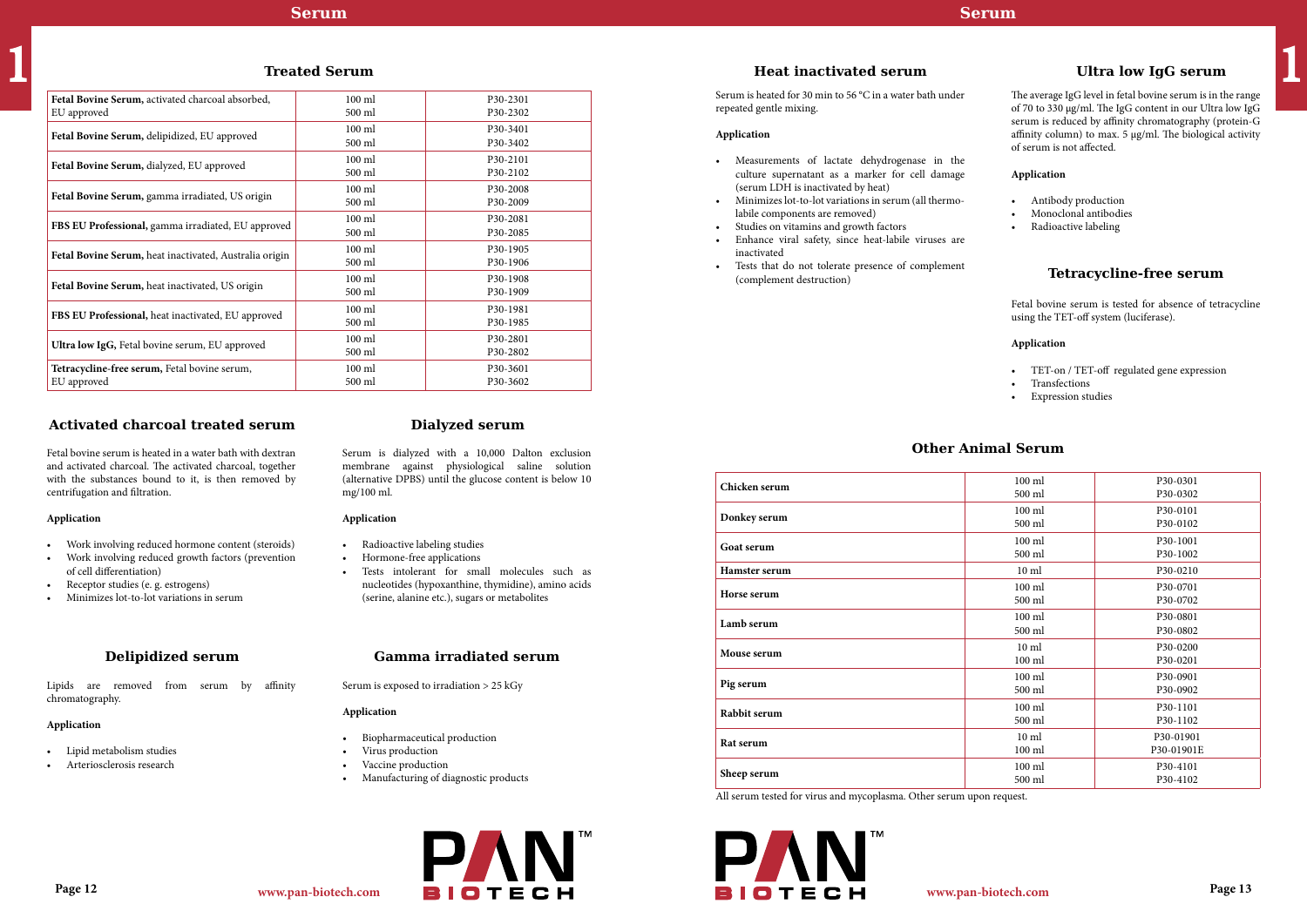## **Serum testing**

rum protein electrophoresis

tection of total number of viable aerobic germs will be either ne by membrane filtration or plate-flush-method or as surface ethod. The microorganisms are detected as colony forming units ml (CFU/ml) on Caso agar plates.

owth test of murine myeloma cells (SP2/0-Ag14) and murine roblasts (L929)

lorimetric test (CHOD-PAP)

arine myeloma cells (SP2/0-Ag14) are plated on microtiter pla-(one cell per well). After 7 days of incubation the developed cell onies are counted  $(= absolute \; cloning \; efficiency)$ . The results normalized to a previously tested reference serum (= relative ning efficiency).

netic limulus amoebocyte lysate test (LAL)

lorimetric test (Trinder reaction)

termined spectrophotometrically at three different wave lengths dial immune diffusion

ree different detection systems are used: DNA-binding fluoreence dye (DAPI), microscopic analysis of microbial cultures and t kits which detect mycoplasma specific enzymes

alyzed by freezing point depression

asured with pH-electrode

arine fibroblasts (L929) are plated into a Petri dish. After 14 days incubation the fixed cell colonies are stained with Giemsa and unted  $(= absolute$  plating efficiency). The results are normalized a previously tested reference serum (= relative plating efficien-

e absence of bacterial or fungal contamination is verified by al incubation with Caso-Bouillon or Thioglycolat-Bouillon acrding to Ph. Eur. at 32 °C and 20 °C

sted by a TET-off system of a CHO-luc cell line. Absence of racyline induces expression of luciferase, which is quantified ng the luciferase test system from Promega.

lorimetric test (Biuret reaction)

lorimetric test (Trinder reaction)

# **1 Human Serum** 1 **Human Serum** 1 **Human** Serum testing

Human serum is manufactured from human plasma by addition of calcium chloride. This results in clotting of the plasma. After removing the clot, the human serum is washed and concentrated by ultra-filtration and finally filtered through a combination of depth- and membranefilters.

## **Off-the-clot serum (True human serum)**

Off-the-clot serum is prepared from human whole blood collected without anti-coagulant, allowed to clot at room temperature and then centrifuged to remove the clot. We provide single donor units as well as pooled off-the-clot serum. Off-the-clot serum is filtered through depth and membrane filters before filling.

| Human serum              | $100$ ml<br>500 ml         | P30-2401<br>P30-2402              |
|--------------------------|----------------------------|-----------------------------------|
| Human AB serum           | $100 \text{ ml}$<br>500 ml | P30-2501<br>P30-2502              |
| Human AB serum (male)    | $100 \text{ ml}$<br>500 ml | P <sub>30</sub> -2901<br>P30-2902 |
| Human serum off-the-clot | $100$ ml<br>500 ml         | P30-2701<br>P30-2702              |

## **Serum Services**

PAN-Biotech offers a variety of services and test procedures for your serum. We deliver these services fast and cost efficient, using the latest up-to-date techniques.

Profit from our expertise! If you need further special testing or particular services please contact PAN-Biotech. In most cases we can find a solution.

## **Special processing of serum lots**

| <b>Treatment</b>  | Method                                                                                                                                                                                           |
|-------------------|--------------------------------------------------------------------------------------------------------------------------------------------------------------------------------------------------|
| Charcoal absorbed | Serum is heated in a water bath with dextran and activated charco-<br>al. The activated charcoal, together with the substances bound to<br>it, is then removed by centrifugation and filtration. |
| Delipidized       | Lipids are removed from serum by affinity chromatography                                                                                                                                         |
| Dialyzed          | Serum is dialyzed with a 10,000 Dalton exclusion membrane<br>against physiological saline solution                                                                                               |
| Heat inactivated  | Serum is heated for 30 min to 56 °C in a water bath under repeated<br>gentle mixing                                                                                                              |
| IgG reduced       | The IgG content in serum is reduced by affinity chromatography<br>to max. 5 µg/ml. The biological activity of serum is not affected.                                                             |
| Sterile filtered  | Serum passes a series of filters with decreasing pore sizes. The last<br>filtration step is done with a 0.2 µm pore size sterile filter.                                                         |

e following viruses and the presence of their antibodies are tesby cytopathic effect: Bovine viral diarrhoea virus (BVDV), bovine herpes virus (BHV 1) and parainfluenza virus (PI-3)

| <b>Test</b>        | Method                                                |
|--------------------|-------------------------------------------------------|
| Albumin, Globulins | Serum p                                               |
| Bacterial count    | Detectic<br>done by<br>method.<br>per ml (            |
| Cell growth        | Growth<br>fibroblas                                   |
| Cholesterol        | Colorim                                               |
| Cloning efficiency | Murine<br>tes (one<br>colonies<br>are norr<br>cloning |
| Endotoxin          | Kinetic <sup>1</sup>                                  |
| Glucose            | Colorim                                               |
| Hemoglobin         | Determi                                               |
| IgG                | Radial is                                             |
| Mycoplasma         | Three di<br>scence d<br>test kits                     |
| Osmolality         | Analyze                                               |
| pH value           | Measure                                               |
| Plating efficiency | Murine<br>of incub<br>counted<br>to a prev<br>cy).    |
| Sterility          | The abs<br>dual inc<br>cording                        |
| Tetracycline       | Tested b<br>tetracyli<br>using th                     |
| Total protein      | Colorim                                               |
| Triglycerides      | Colorim                                               |
| Virus testing      | The follo<br>ted by cy<br>vine her                    |



## **Virus testing according EMEA guidelines**

The following virus tests are performed according to EMEA guideline CPMP/BWP/1793/02:

- Bluetongue and related orbi viruses
- Bovine adenovirus
- Bovine parvovirus
- Bovine respiratory syncytial virus (BRSV)
- Bovine viral diarrhoea virus (BVDV)
- Rabies virus (rabies)
- Reo virus
- Bovine polyoma virus (BPyV)

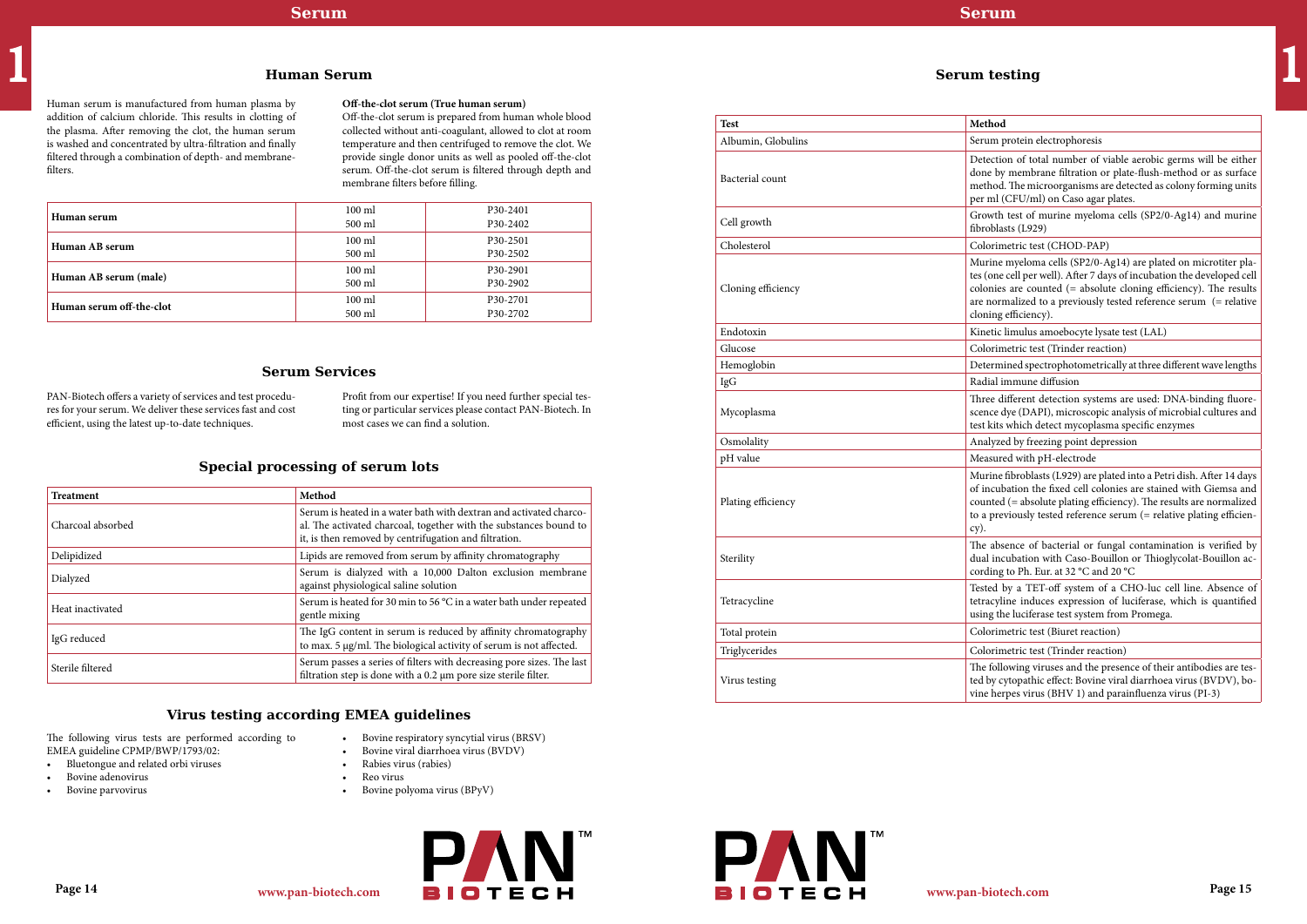

PAN

# **Introduction**

## **You only want highest quality media for cell cultivation?**

At PAN-Biotech, perfect raw materials combined with state-of-the-art technologies guarantee a first-class quality of our media.

Water is the most important component of liquid media, which is why water purity is of outstanding importance for the quality of media. The water we use generally has a very low endotoxin level of < 0.005 EU/ml, and therefore is of highest purity.

Our media are placed in quarantine until quality control procedures are finished. This guarantees an excellent quality of the final product.

## **Advantages of our cell culture media**

- Raw materials used are tested according to the highest possible quality standards
- Standard filling in sterile, high-class PET bottles
- Batches of 10 litre up to 4000 litre
- Custom service of product optimisation and further development for specific applications and purposes
- CE-label according to medical product law available upon request

## **Other sizes and custom formulation**

Almost all media available from PAN-Biotech can be filled in special containers as per customer requirement. Besides standard bottles in 100, 500, and 1000 ml, medium can be filled in cans (up to 10 L), bags (up to 500 L), or other containers with fittings according to customer specifications for special applications such as continous feed process or production purposes.

## **Delivery time**

Standard media: In principle within 3 working days in Germany; otherwise we will inform you. Special media and custom products: Within Germany in 4 to 6 weeks after receipt of order.

## **Shelf life**

| Powder media                       | 2 years |
|------------------------------------|---------|
| Liquid media without Glutamine     | 2 years |
| Liquid media with stable Glutamine | 2 years |
| Liquid media with L-Glutamine      | 1 year  |

Liquid media with L-Glutamine can be used also after the expiry date, but have to be supplemented with new L-Glutamine in this case. Shelf life starts on date of production!

## **Storage**

| Powder media | $2 - 8^{\circ}$ C.                     |
|--------------|----------------------------------------|
| Liquid media | $2 - 8^{\circ}$ C protected from light |

Benefit from the experience and know-how of PAN-Biotech. Our state-of-the-art production facilities, with a production line specifically installed for these requirements, allow us to produce the formulations especially developed for your needs in constant high quality also for longer periods of time, and to make batch sizes adapted to your need. Our team of scientists will be pleased to advise you regarding your proprietary formulation.

For further information regarding the dependency of ph-values in media on the CO 2 concentration in the incubator please refer to our website at www.pan-biotech.com.

3

# **Media**

| Introduction                        | 37        |
|-------------------------------------|-----------|
| Alpha MEM                           | 38-39     |
| <b>BME</b> with Hank's Salts        | 40        |
| <b>BME</b> with Earle's Salts       | 40        |
| CMRL-1066 Medium                    | 41        |
| Dulbecco's Modified Eagle Medium    | $42 - 45$ |
| DMEM / F12                          | 46-47     |
| Glasgow MEM (BHK21)                 | 48        |
| Grace's Insect Medium               | 49        |
| Ham's F10 Medium                    | 50        |
| Ham's F12 Medium                    | 51        |
| Iscove's Modified Dulbecco's Medium | $52 - 53$ |
| IPL-41 Insect Medium                | 54        |
| Joklik-MEM                          | 55        |
| Leibovitz's L-15 Medium             | 56        |
| MC Coy's 5A Medium                  | 57        |
| <b>MCDB</b> Medium                  | 58        |
| Medium 199 with Earle's Salts       | 59        |
| Medium 199 with Hank's Salts        | 60        |
| MEM with Earle's Salts              | $61 - 62$ |
|                                     |           |
| MEM with Hank's Salts               | 63        |
| <b>RPMI 1640</b>                    | 64-66     |
| Schneider's Drosophila Medium       | 67        |
| TC 100 Insect Medium                | 68        |
| TNM-FH Medium                       | 69        |
| Waymouth's MB 752/1 Medium          | 70        |
| William's Medium E                  | 71        |
| Endopan 3                           | 72        |
| Endopan MV                          | 72        |
| Endopan PRO                         | 73        |
| Pantum                              | 74        |
| Hepatopan                           | 74        |
| Melanopan                           | 74        |
| Neuropan                            | 75        |
| Stempan                             | 75        |
| <b>EMEM Fibroblasts</b>             | 75        |
| Amniopan                            | 76        |
| Amniopan S2                         | 76        |
| Marrowpan                           | 77        |

3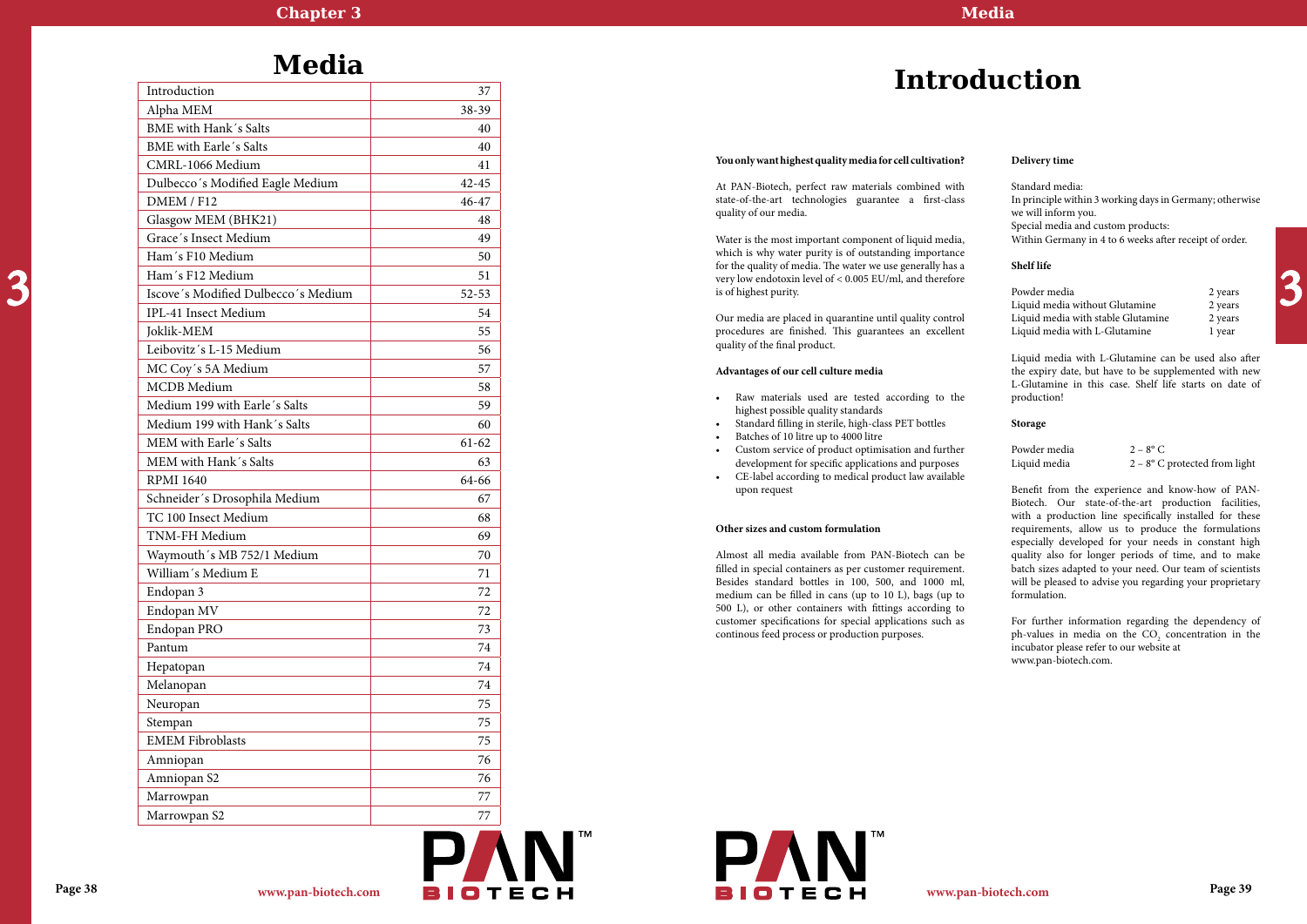## **Alpha MEM**

## **Composition**

|                 | Components                           | mg/L     |
|-----------------|--------------------------------------|----------|
|                 |                                      |          |
| Inorganic       | Calcium chloride x 2H <sub>2</sub> O | 264.92   |
| <b>Salts</b>    | Magnesium sulfate dried              | 139.52   |
|                 | Potassium chloride                   | 400.00   |
|                 | Sodium chloride                      | 6,800.00 |
|                 | Sodium dihydrogen                    | 140.00   |
|                 | phosphate x H <sub>2</sub> O         |          |
| Other           | $D(+)$ -Glucose anhydrous            | 1,000.00 |
| Compo-          | Hepes                                | 5,958.00 |
| nents           | Lipoic acid                          | 0.20     |
|                 | Phenol red                           | 10.00    |
|                 | Sodium pyruvate                      | 110.00   |
| Amino           | L-Alanine                            | 25.00    |
| <b>Acids</b>    | L-Arginine x HCl                     | 126.64   |
|                 | L-Asparagine x H <sub>2</sub> O      | 50.00    |
|                 | L-Aspartic acid                      | 30.00    |
|                 | L-Cysteine x HCl x H <sub>2</sub> O  | 100.00   |
|                 | L-Cystine                            | 24.00    |
|                 | L-Glutamine                          | 292.00   |
|                 | L-Glutamic acid                      | 75.00    |
|                 | Glycine                              | 50.00    |
|                 | L-Histidine x HCl x H <sub>2</sub> O | 42.00    |
|                 | L-Isoleucine                         | 52.40    |
|                 | L-Leucine                            | 52.40    |
|                 | L-Lysine x HCl                       | 72.47    |
|                 | L-Methionine                         | 15.00    |
|                 | L-Phenylalanine                      | 32.00    |
|                 | L-Proline                            | 40.00    |
|                 | L-Serine                             | 25.00    |
|                 | L-Threonine                          | 48.00    |
|                 | L-Tryptophan                         | 10.00    |
|                 | L-Tyrosine                           | 36.20    |
|                 | L-Valine                             | 46.00    |
| <b>Vitamins</b> | L-Ascorbic acid                      | 50.00    |
|                 | $D(+)$ -Biotin                       | 0.10     |
|                 | D-Calcium pantothenate               | 1.00     |
|                 | Choline chloride                     | 1.00     |
|                 | Folic acid                           | 1.00     |
|                 | myo-Inositol                         | 2.00     |
|                 | Nicotinamide                         | 1.00     |
|                 | Pyridoxal x HCl                      | 1.00     |
|                 | Riboflavin                           | 0.10     |
|                 | Thiamine x HCl                       | 1.00     |
|                 | Vitamine B12                         | 1.33     |
| Ribonu-         | Adenosine                            | 10.00    |
| cleosides       | Cytidine                             | 10.00    |
|                 | Guanosine                            | 10.00    |
|                 | Uridine                              | 10.00    |
| Deoxy-          | 2'-Deoxyadenosine x H <sub>2</sub> O | 10.00    |
| ribonu-         | 2'-Deoxycytidine x HCl               | 11.00    |
| cleosides       | 2'-Deoxyguanosine                    | 10.00    |
|                 | 2'-Deoxythymidine                    | 10.00    |

Alpha MEM Eagle (2) without Glutamine without Phenol red without Ribonucleosides without Deoxyribonucleosides with 2.2 g/L NaHCO<sub>3</sub> 500 ml P04-21051

| Description |
|-------------|
|-------------|

## **Alpha MEM Special Media**

| Description                                                                                                      | Special Media                                         | <b>Powder Media</b>                                                            |        | Composition                                |          |  |
|------------------------------------------------------------------------------------------------------------------|-------------------------------------------------------|--------------------------------------------------------------------------------|--------|--------------------------------------------|----------|--|
| Alpha MEM is a different formulation of MEM Eagle and<br>contains a higher concentration of amino acids. It also | Alpha MEM Eagle $(2)$                                 |                                                                                |        | Components                                 | mg/L     |  |
| has a higher concentration of lipoic acid, vitamins and                                                          | without L-Glutamine                                   | Alpha MEM Eagle $(1)$<br>10 L P03-2410<br>without L-Glutamine<br>50 L P03-2450 |        | <b>Inorganic</b> Calcium chloride x $2H2O$ | 264.92   |  |
| pyruvate. Primarily it was developed for the cultivation                                                         | with Ribonucleosides                                  | with Ribonucleosides                                                           | Salts  | Magnesium sulfate dried                    | 139.52   |  |
| of hamster kidney cells, but today it is used for a broad                                                        | with Deoxyribonucleosides                             | with Deoxyribonucleosides                                                      |        | Potassium chloride                         | 400.00   |  |
| range of mammalian cells. Among others the alpha MEM                                                             | 500 ml P04-21150<br>with 2.2 $g/L$ NaHCO <sub>3</sub> | without NaHCO <sub>3</sub>                                                     |        | Sodium chloride                            | 6,800.00 |  |
| promotes the growth and progeny of bone marrow cells in                                                          |                                                       |                                                                                |        | Sodium dihydrogen                          | 140.00   |  |
| suspension culture and monolayer. A further possibility                                                          | Alpha MEM Eagle <sup>(2)</sup>                        | Alpha MEM Eagle <sup>(1)</sup><br>10 L P03-2510                                |        | phosphate $x H2O$                          |          |  |
| is the use as a separation medium or for the out-breeding                                                        | with L-Glutamine                                      | with L-Glutamine<br>50 L P03-2550                                              | Other  | $D(+)$ -Glucose anhydrous                  | 1,000.00 |  |
| of amniotic cells.                                                                                               | without Ribonucleosides                               | with Ribonucleosides                                                           | Compo- | Hepes                                      | 5,958.00 |  |
|                                                                                                                  | without Deoxyribonucleosides                          | with Deoxyribonucleosides                                                      | nents  | Lipoic acid                                | 0.20     |  |
| Liquid Media                                                                                                     | 500 ml P04-21060<br>with 2.2 g/L NaHCO <sub>3</sub>   | without NaHCO <sub>3</sub>                                                     |        | Phenol red                                 | 10.00    |  |
|                                                                                                                  |                                                       |                                                                                |        | Sodium pyruvate                            | 110.00   |  |
| Alpha MEM Eagle <sup>(1)</sup>                                                                                   | Alpha MEM Eagle <sup>(2)</sup>                        | Alpha MEM Eagle <sup>(1)</sup><br>10 L P03-2310                                | Amino  | L-Alanine                                  | 25.00    |  |
| without L-Glutamine                                                                                              | with stab. Glutamine                                  | with L-Glutamine<br>50 L P03-2350                                              | Acids  | L-Arginine x HCl                           | 126.64   |  |
| without Ribonucleosides                                                                                          | without Ribonucleosids                                | without Ribonucleosides                                                        |        | L-Asparagine $x H2O$                       | 50.00    |  |
| without Deoxyribonucleosides                                                                                     | without Deoxyribonucleosids                           | without Deoxyribonucleosides                                                   |        | L-Aspartic acid                            | 30.00    |  |
| with 2.2 g/L NaHCO <sub>3</sub><br>500 ml P04-21050                                                              | 500 ml P04-21350<br>with 2.2 g/L NaHCO <sub>3</sub>   | with 2.2 $g/L$ NaHCO <sub>3</sub>                                              |        | L-Cysteine x HCl x $H2O$                   | 100.00   |  |
|                                                                                                                  |                                                       |                                                                                |        | L-Cystine                                  | 24.00    |  |
| Alpha MEM Eagle <sup>(1)</sup>                                                                                   | Alpha MEM Eagle <sup>(2)</sup>                        | Alpha MEM Eagle <sup>(1)</sup><br>10 L P03-2610                                |        | L-Glutamine                                | 292.00   |  |
| with L-Glutamine                                                                                                 | with L-Glutamine                                      | with L-Glutamine<br>50 L P03-2650                                              |        | L-Glutamic acid                            | 75.00    |  |
| with Ribonucleosides                                                                                             | without Glucose                                       | with 25 mM Hepes                                                               |        | Glycine                                    | 50.00    |  |
| with Deoxyribonucleosides                                                                                        | with Ribonucleosides                                  | with Ribonucleosides                                                           |        | L-Histidine x HCl x H <sub>2</sub> O       | 42.00    |  |
| with 2.2 $g/L$ NaHCO <sub>3</sub><br>500 ml P04-21500                                                            | with Deoxyribonucleosides                             | with Deoxyribonucleosides                                                      |        | L-Isoleucine                               | 52.40    |  |
|                                                                                                                  | with 2.2 $g/L$ NaHCO <sub>3</sub><br>500 ml P04-21502 | without NaHCO <sub>3</sub>                                                     |        | L-Leucine                                  | 52.40    |  |



## **Liquid Media**

Alpha MEM Eagle<sup>(1)</sup> with stab. Glutamin with Ribonucleosides with Deoxyribonucleosides with 2.2 g/L NaHCO<sub>3</sub> 500 ml P04-21250

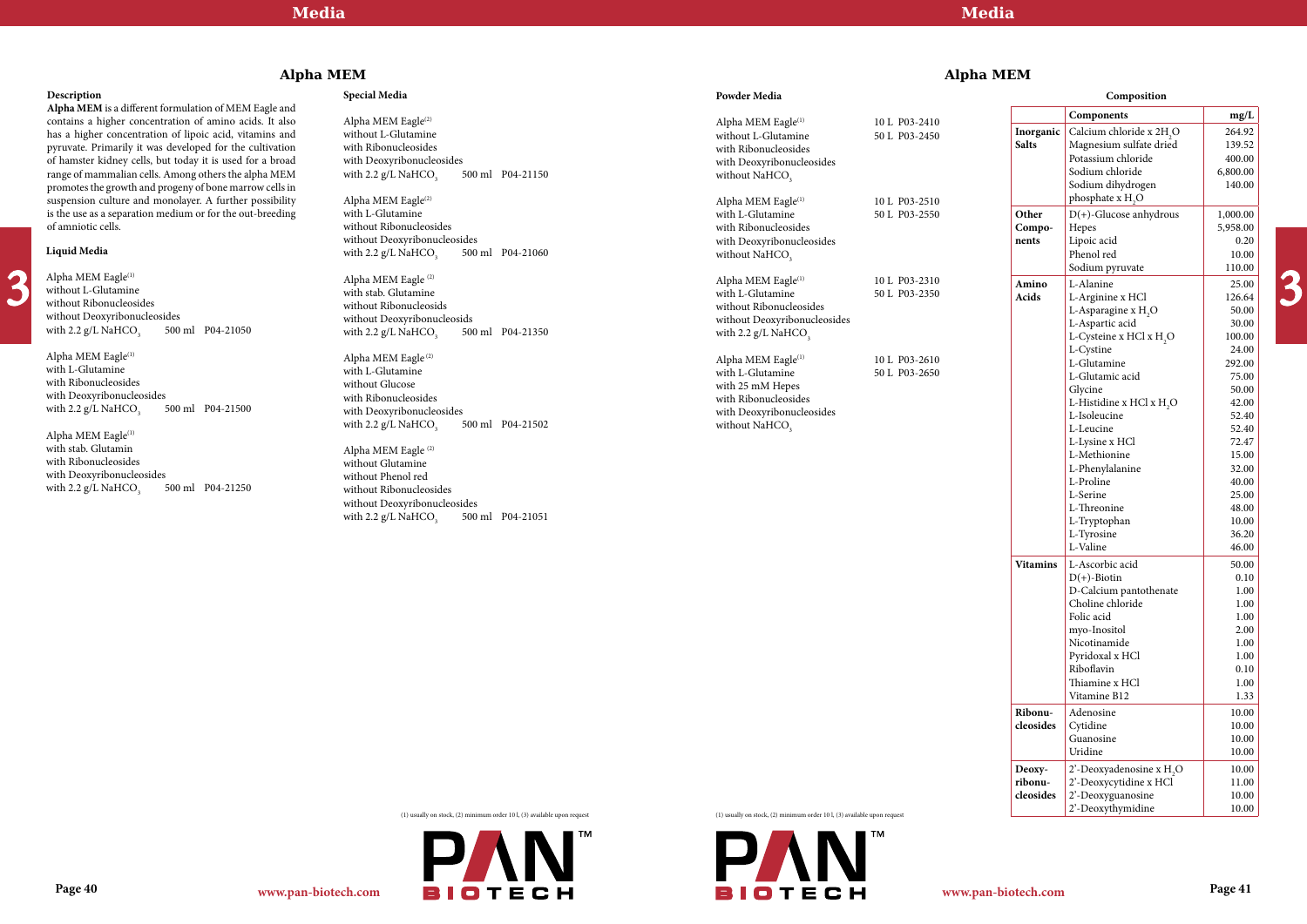$\text{BME}$  with  $\text{EBSS}^{(2)}$ with L-Glutamine with 2.2 g/L NaHCO<sub>3</sub> 500 ml P04-25500<br>(1) usually on stock, (2) minimum order 101, (3) available upon request

## **CMRL-1066 Medium**

**Description Composition**

The CMRL is a nucleosid- and vitamin-rich medium. In the past it was developed to clone monkey-kidney cells and as long time culture medium for L-cells. It is suitable for many types of human and monkey cells and also for other mammalian cells, especially by using horse and calf serum.

### **Liquid Media**

#### **Special Media**

 $(1)$  usually on stock,  $(2)$  minimum order 10 l,  $(3)$  available upon request





|                   | Components                               | mg/L           |
|-------------------|------------------------------------------|----------------|
| Inorganic         | Calcium chloride x 2H <sub>2</sub> O     | 264.92         |
| Salts             | Potassium chloride                       | 400.00         |
|                   | Magnesium sulfate dried                  | 139.55         |
|                   | Sodium acetate anhydrous                 | 50.00          |
|                   | Sodium chloride                          | 6,799.00       |
|                   | di-Sodium hydrogen                       | 139.75         |
|                   | phosphate x H <sub>2</sub> O             |                |
| Other             | Cholesterol                              | 0.20           |
| Compo-            | $D(+)$ -Glucose anhydrous                | 1,000.00       |
| nents             | Glutathione (red.)                       | 10.00          |
|                   | Sodium glucuronate x H <sub>2</sub> O    | 4.00           |
|                   | Tween 80                                 | 5.00           |
| Coenzy-           | Cocarboxylase x HCl                      | 1.00           |
| me                | Coenzyme A Trilithiumsalt                | 2.60           |
|                   | x 2H, O                                  |                |
|                   | <b>NAD</b>                               | 7.00           |
|                   | NADP sodium salt                         | 1.00           |
|                   | <b>UTP</b>                               | 1.00           |
| Amino             | L-Alanine                                | 25.00          |
| Acids             | L-Arginine x HCl                         | 70.00          |
|                   | L-Aspartic acid                          | 30.00          |
|                   | L-Cysteine x HCl x H <sub>2</sub> O      | 260.00         |
|                   | L-Cystine                                | 20.00          |
|                   | L-Glutamine                              | 100.00         |
|                   | L-Glutamic acid                          | 75.00          |
|                   | Glycine                                  | 50.00          |
|                   | L-Histidine x HCl x H <sub>2</sub> O     | 20.00          |
|                   | L-Hydroxyproline                         | 10.00          |
|                   | L-Isoleucine                             | 20.00          |
|                   | L-Leucine                                | 60.00          |
|                   | L-Lysine x HCl                           | 70.00          |
|                   | L-Methionine                             | 15.00          |
|                   | L-Phenylalanine                          | 25.00          |
|                   | L-Proline                                | 40.00          |
|                   | L-Serine                                 | 25.00          |
|                   | L-Threonine                              | 30.00          |
|                   | L-Tryptophan                             | 10.00          |
|                   | L-Tyrosine                               | 40.00          |
|                   | L-Valine                                 | 25.00          |
| <b>Vitamins</b>   | L-Ascorbic acid                          | 50.00          |
|                   |                                          | 0.10           |
|                   | $D(+)$ -Biotin<br>D-Calcium pantothenate | 1.00           |
|                   | Choline chloride                         | 1.00           |
|                   | Folic acid                               | 1.00           |
|                   | myo-Inositol                             | 2.00           |
|                   | Nicotinamide                             | 1.00           |
|                   | Pyridoxal x HCl                          | 1.00           |
|                   | Riboflavin                               | 0.10           |
|                   | Thiamine x HCl                           | 1.00           |
|                   | Vitamine B12                             | 1.33           |
|                   |                                          |                |
| Deoxy-<br>ribonu- | 2'-Deoxyadenosine x H <sub>2</sub> O     | 10.00          |
| cleosides         | 2'-Deoxycytidine x HCl                   | 11.00<br>10.00 |
|                   | 2'-Deoxyguanosine<br>2'-Deoxythymidine   | 10.00          |
|                   |                                          |                |

## **BME with Earle´s Salts**

## **Description**

In the fifties of the last century it was found that mammalian cells do not only need the 10 essential amino acids, but also cystine, tyrosine and glutamine. In addition to these three amino acids BME includes

**Composition**

### **Liquid Media**

 $BME$  with  $HBSS^{(1)}$ without L-Glutamine with 0.35 g/L NaHCO<sub>3</sub> 500 ml P04-26050

When 5,958.00 mg/L HEPES is included there is only 7,500.00 mg/L sodium chloride. **Liquid Media**

#### **Special Media**

## **BME with Hank´s Salts**

|                  | Components                                                       | mg/L     |
|------------------|------------------------------------------------------------------|----------|
| Inorganic        | Calcium chloride x 2H <sub>2</sub> O                             | 264.92   |
| <b>Salts</b>     | Magnesium sulfate dried                                          | 139.52   |
|                  | Potassium chloride                                               | 400.00   |
|                  | Sodium chloride                                                  | 6,800.00 |
|                  | Sodium dihydrogen                                                | 140.00   |
|                  | phosphate x H <sub>2</sub> O                                     |          |
| Other            | $D(+)$ -Glucose anhydrous                                        | 1,000.00 |
| Compo-           | Hepes                                                            | 5,958.00 |
| nents            | Phenol red                                                       | 10.00    |
| Amino            | L-Arginine x HCl                                                 | 21.00    |
| <b>Acids</b>     | L-Cystine                                                        | 12.00    |
|                  | L-Glutamine                                                      | 292.00   |
|                  | L-Histidine Base                                                 | 8.00     |
|                  | L-Isoleucine                                                     | 26.00    |
|                  | L-Leucine                                                        | 26.00    |
|                  | L-Lysine x HCl                                                   | 36.47    |
|                  | L-Methionine                                                     | 7.50     |
|                  | L-Phenylalanine                                                  | 16.50    |
|                  | L-Threonine                                                      | 24.00    |
|                  | L-Tryptophan                                                     | 4.00     |
|                  | L-Tyrosine                                                       | 18.00    |
|                  | L-Valine                                                         | 23.50    |
| <b>Vitamins</b>  | $D(+)$ -Biotin                                                   | 1.00     |
|                  | D-Calcium pantothenate                                           | 1.00     |
|                  | Choline chloride                                                 | 1.00     |
|                  | Folic acid                                                       | 1.00     |
|                  | myo-Inositol                                                     | 2.00     |
|                  | Nicotinamide                                                     | 1.00     |
|                  | Pyridoxal x HCl                                                  | 1.00     |
|                  | Riboflavin                                                       | 0.10     |
|                  | Thiamine x HCl                                                   | 1.00     |
| sodium chloride. | When 5,958.00 mg/L HEPES is included there is only 6,300.00 mg/L |          |

 $BME$  with  $E BSS<sup>(1)</sup>$ without L-Glutamine with 2.2 g/L NaHCO<sub>3</sub> 500 ml P04-25050

| Components<br><b>Inorganic</b> Calcium chloride x $2H$ , O<br><b>Salts</b><br>Potassium chloride<br>Potassium dihydrogen<br>phosphate anhydrous<br>Sodium chloride |                                                                                                                                                                                                                                                                                                                                | mg/L                                                             |                                                                                                                                                                                                                                                                                                                                                             | Components                                                                                                                                                                            | mg/L                                                                                                                | Liquid Media                                                  |                                                                                                                                                                                                                                 | ai-soaium nyarogen<br>phosphate $x H2O$                                                                                             | 139.75                                                                        |  |
|--------------------------------------------------------------------------------------------------------------------------------------------------------------------|--------------------------------------------------------------------------------------------------------------------------------------------------------------------------------------------------------------------------------------------------------------------------------------------------------------------------------|------------------------------------------------------------------|-------------------------------------------------------------------------------------------------------------------------------------------------------------------------------------------------------------------------------------------------------------------------------------------------------------------------------------------------------------|---------------------------------------------------------------------------------------------------------------------------------------------------------------------------------------|---------------------------------------------------------------------------------------------------------------------|---------------------------------------------------------------|---------------------------------------------------------------------------------------------------------------------------------------------------------------------------------------------------------------------------------|-------------------------------------------------------------------------------------------------------------------------------------|-------------------------------------------------------------------------------|--|
|                                                                                                                                                                    | Magnesium sulfate dried                                                                                                                                                                                                                                                                                                        | 185.44<br>139.52<br>400.00<br>60.00<br>8,000.00                  | <b>Inorganic</b> Calcium chloride x $2H2O$<br>264.92<br>Magnesium sulfate dried<br>139.52<br>Salts<br>$CMRL - 1066^{(1)}$<br>Potassium chloride<br>400.00<br>without L-Glutamine<br>Sodium chloride<br>6,800.00<br>without Phenol red<br>Sodium dihydrogen<br>140.00<br>with 2.2 g/L NaHCO <sub>3</sub><br>500 ml P04-84600<br>phosphate x H <sub>2</sub> O | Other<br>Compo-<br>nents                                                                                                                                                              | Cholesterol<br>$D(+)$ -Glucose anhydrous<br>Glutathione (red.)<br>Sodium glucuronate x H <sub>2</sub> O<br>Tween 80 | 0.20<br>1,000.00<br>10.00<br>4.00<br>5.00                     |                                                                                                                                                                                                                                 |                                                                                                                                     |                                                                               |  |
|                                                                                                                                                                    | di-Sodium hydrogen<br>phosphate                                                                                                                                                                                                                                                                                                | 47.88                                                            | Other<br>Compo-                                                                                                                                                                                                                                                                                                                                             | $D(+)$ -Glucose anhydrous<br>Hepes                                                                                                                                                    | 1,000.00<br>5,958.00                                                                                                | <b>Special Media</b>                                          | Coenzy-<br>me                                                                                                                                                                                                                   | Cocarboxylase x HCl<br>Coenzyme A Trilithiumsalt<br>x 2H <sub>2</sub> O                                                             | $1.00\,$<br>2.60                                                              |  |
| Other<br>Compo-<br>nents                                                                                                                                           | $D(+)$ -Glucose anhydrous<br>Hepes<br>Phenol red                                                                                                                                                                                                                                                                               | 1,000.00<br>5,958.00<br>10.00                                    | nents<br>Amino<br>Acids                                                                                                                                                                                                                                                                                                                                     | Phenol red<br>L-Arginine x HCl<br>L-Cystine                                                                                                                                           | 10.00<br>21.00<br>12.00                                                                                             | $CMRL - 1066^{(2)}$<br>with L-Glutamine<br>without Phenol red |                                                                                                                                                                                                                                 | <b>NAD</b><br>NADP sodium salt<br><b>UTP</b>                                                                                        | 7.00<br>1.00<br>1.00                                                          |  |
| Amino<br>Acids                                                                                                                                                     | L-Arginine x HCl<br>21.00<br>12.00<br>L-Cystine<br>L-Glutamine<br>292.00<br>L-Histidine Base<br>8.00<br>L-Isoleucine<br>26.00<br>26.00<br>L-Leucine<br>36.47<br>L-Lysine x HCl<br>L-Methionine<br>7.50<br>L-Phenylalanine<br>16.50<br>L-Threonine<br>24.00<br>4.00<br>L-Tryptophan<br>18.00<br>L-Tyrosine<br>L-Valine<br>23.50 | <b>Vitamins</b>                                                  | L-Glutamine<br>L-Histidine Base<br>L-Isoleucine<br>L-Leucine<br>L-Lysine x HCl<br>L-Methionine<br>L-Phenylalanine<br>L-Threonine<br>L-Tryptophan<br>L-Tyrosine<br>L-Valine<br>$D(+)$ -Biotin<br>D-Calcium pantothenate                                                                                                                                      | 292.00<br>8.00<br>26.00<br>26.00<br>36.47<br>7.50<br>16.50<br>24.00<br>4.00<br>18.00<br>23.50<br>1.00                                                                                 | with 2.2 g/L NaHCO <sub>3</sub><br>500 ml P04-84500                                                                 | Amino<br>Acids                                                | L-Alanine<br>L-Arginine x HCl<br>L-Aspartic acid<br>L-Cysteine x HCl x $H2O$<br>L-Cystine<br>L-Glutamine<br>L-Glutamic acid<br>Glycine<br>L-Histidine x HCl x H <sub>2</sub> O<br>L-Hydroxyproline<br>L-Isoleucine<br>L-Leucine | 25.00<br>70.00<br>30.00<br>260.00<br>20.00<br>100.00<br>75.00<br>50.00<br>20.00<br>10.00<br>20.00<br>60.00                          |                                                                               |  |
| <b>Vitamins</b><br>Folic acid                                                                                                                                      | $D(+)$ -Biotin<br>D-Calcium pantothenate<br>Choline chloride<br>myo-Inositol<br>Nicotinamide<br>Pyridoxal x HCl<br>Riboflavin                                                                                                                                                                                                  | 1.00<br>$1.00\,$<br>1.00<br>1.00<br>2.00<br>1.00<br>1.00<br>0.10 | sodium chloride.                                                                                                                                                                                                                                                                                                                                            | Choline chloride<br>Folic acid<br>myo-Inositol<br>Nicotinamide<br>Pyridoxal x HCl<br>Riboflavin<br>Thiamine x HCl<br>When 5,958.00 mg/L HEPES is included there is only 6,300.00 mg/L | 1.00<br>1.00<br>1.00<br>2.00<br>1.00<br>1.00<br>0.10<br>1.00                                                        |                                                               |                                                                                                                                                                                                                                 | L-Lysine x HCl<br>L-Methionine<br>L-Phenylalanine<br>L-Proline<br>L-Serine<br>L-Threonine<br>L-Tryptophan<br>L-Tyrosine<br>L-Valine | 70.00<br>15.00<br>25.00<br>40.00<br>25.00<br>30.00<br>10.00<br>40.00<br>25.00 |  |
|                                                                                                                                                                    | Thiamine x HCl                                                                                                                                                                                                                                                                                                                 | 1.00                                                             |                                                                                                                                                                                                                                                                                                                                                             |                                                                                                                                                                                       |                                                                                                                     |                                                               | $\mathbf{X}$ and $\mathbf{X}$ and $\mathbf{X}$ and $\mathbf{X}$                                                                                                                                                                 | $\mathbf{r}$ $\mathbf{A}$ $\mathbf{1}$ $\mathbf{A}$ $\mathbf{1}$                                                                    | $F \cap \cap \cap$                                                            |  |

#### **Composition**

also eight B-vitamins. Originally BME was used for the cultivation of murine L-cells and HeLa cells. With its many variations it is used in many fields of science today. Along with the cultivation of normal mammalian cells BME is very suitable for transformed cells.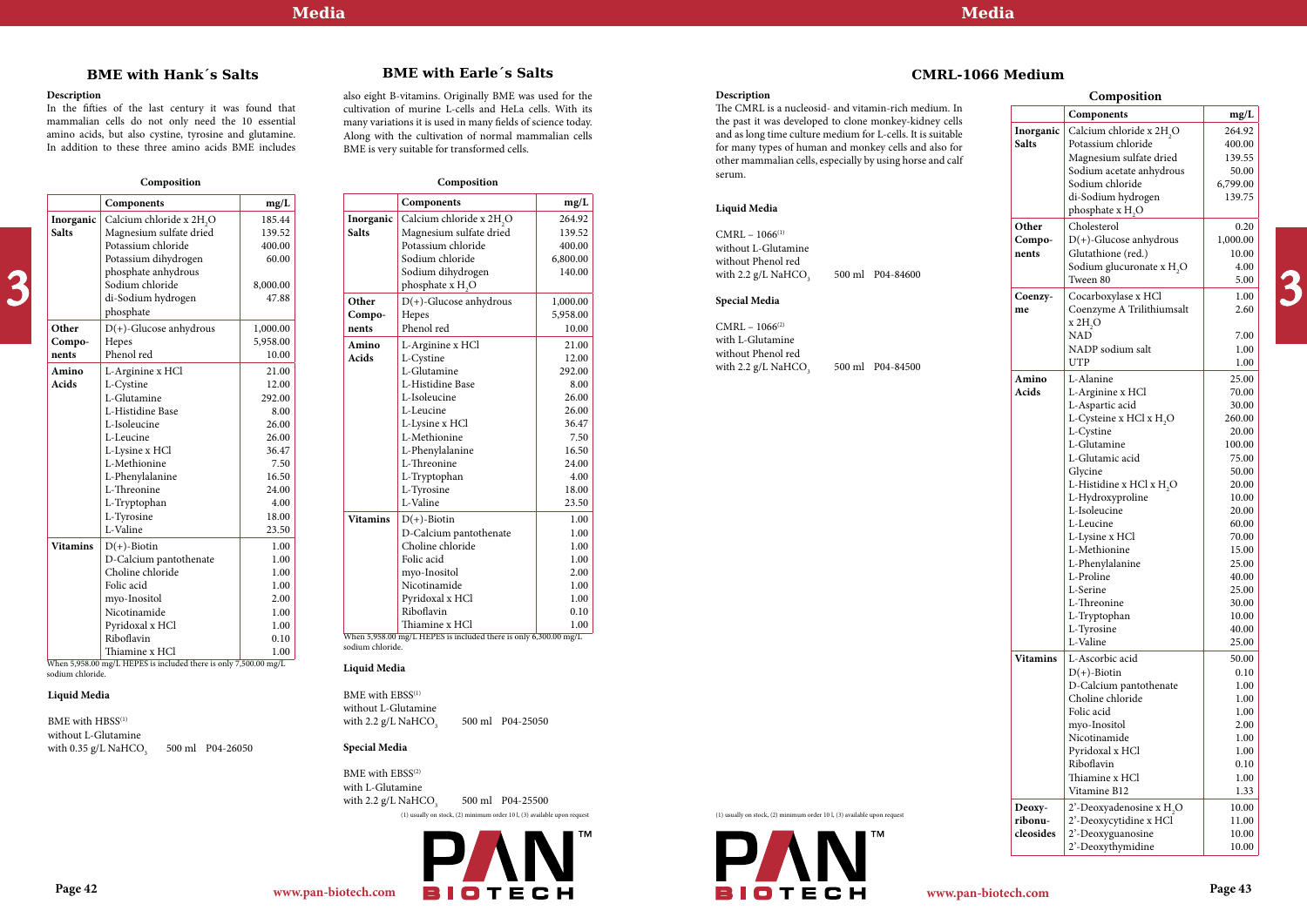

## **Special Media with 1.0 g/L Glucose**

| Description                                              | Liquid Media with 1.0 g/L Glucose                            | Special Media with 1.0 g/L Glucose                      | Liquid Media with 4.5 g/L Glucose                     |
|----------------------------------------------------------|--------------------------------------------------------------|---------------------------------------------------------|-------------------------------------------------------|
| Intrinsically developed for the cultivation of murine    |                                                              |                                                         |                                                       |
| embryonic cells, DMEM is tailor-made for the cultivation | DMEM with 1.0 g/L Glucose <sup>(1)</sup>                     | DMEM with 1.0 $g/L$ Glucose <sup>(2)</sup>              | DMEM with 4.5 $g/L$ Glucose <sup>(1)</sup>            |
| of a broad range of cells, especially if the medium is   | without L-Glutamine                                          | without L-Glutamine                                     | without L-Glutamine                                   |
| supplemented with FBS. DMEM is an Eagle medium           | with Sodium pyruvate                                         | with Sodium pyruvate                                    | without Sodium pyruvate                               |
| modification with a four-fold content of amino acids and | 500 ml P04-01500<br>with 3.7 $g/L$ NaHCO <sub>3</sub>        | without Calcium                                         | 500 ml P04-03500<br>with 3.7 g/L NaHCO <sub>3</sub>   |
| vitamins. DMEM with 1.0 g/L Glucose is the standard      |                                                              | 500 ml P04-01501<br>with 3.7 $g/L$ NaHCO <sub>3</sub>   |                                                       |
| medium, whereas DMEM with 4.5 g/L Glucose is for cells   | DMEM with 1.0 g/L Glucose <sup>(1)</sup><br>with L-Glutamine | SILAC-DMEM <sup>(2)</sup>                               | DMEM with 4.5 $g/L$ Glucose <sup>(1)</sup>            |
| which have a high energy demand.                         |                                                              |                                                         | without L-Glutamine                                   |
|                                                          | with Sodium pyruvate                                         | with 1.0 g/L Glucose<br>with stab. Glutamine            | with Sodium pyruvate                                  |
| Liquid Media without Glucose                             | 500 ml P04-01550<br>with 3.7 g/L NaHCO <sub>3</sub>          |                                                         | 500 ml P04-03600<br>with $3.7$ g/L NaHCO <sub>3</sub> |
| DMEM without Glucose <sup>(1)</sup>                      |                                                              | with Sodium pyruvate                                    |                                                       |
| without L-Glutamine                                      | DMEM with 1.0 g/L Glucose <sup>(1)</sup>                     | without L-Arginin                                       | DMEM with 4.5 $g/L$ Glucose <sup>(1)</sup>            |
| without Sodium pyruvate                                  | with stab. Glutamine                                         | without L-Lysin                                         | with L-Glutamine                                      |
| with 3.7 $g/L$ NaHCO <sub>3</sub><br>500 ml P04-01548S1  | with Sodium pyruvate                                         | with $3.7$ g/L NaHCO <sub>3</sub><br>500 ml P04-02501   | without Sodium pyruvate                               |
|                                                          | 500 ml P04-02500<br>with 3.7 $g/L$ NaHCO <sub>3</sub>        |                                                         | 500 ml P04-03550<br>with $3.7$ g/L NaHCO <sub>3</sub> |
| DMEM without Glucose <sup>(1)</sup>                      |                                                              | DMEM with 1.0 g/L Glucose <sup>(2)</sup>                |                                                       |
| without L-Glutamine                                      | DMEM with 1.0 g/L Glucose <sup>(1)</sup>                     | without L-Glutamine                                     | DMEM with 4.5 $g/L$ Glucose <sup>(1)</sup>            |
| with Sodium pyruvate                                     | with L-Glutamine                                             | without Sodium pyruvate                                 | with L-Glutamine                                      |
| with 3.7 $g/L$ NaHCO <sub>3</sub><br>500 ml P04-01549    | with Sodium pyruvate                                         | without Phenol red                                      | with Sodium pyruvate                                  |
|                                                          | without Phenol red                                           | with $3.7$ g/L NaHCO <sub>3</sub><br>500 ml P04-03556   | 500 ml P04-03590<br>with $3.7$ g/L NaHCO <sub>3</sub> |
| DMEM without Glucose <sup>(1)</sup>                      | with 3.7 $g/L$ NaHCO <sub>3</sub><br>500 ml P04-01515        | DMEM with 1.0 g/L Glucose <sup>(2)</sup>                |                                                       |
| without L-Glutamine                                      |                                                              | without L-Glutamine                                     | DMEM with 4.5 $g/L$ Glucose <sup>(1)</sup>            |
| without Sodium pyruvate                                  | DMEM with 1.0 g/L Glucose <sup>(1)</sup><br>with L-Glutamine | with Sodium pyruvate                                    | with L-Glutamine                                      |
| without Phenol red                                       | with Sodium pyruvate                                         | without Phenol red                                      | with Sodium pyruvate                                  |
| with 3.7 $g/L$ NaHCO <sub>3</sub><br>500 ml P04-01548    | with 25 mM Hepes                                             | 500 ml P04-01159<br>with 3.7 $g/L$ NaHCO <sub>3</sub>   | 500 ml P04-03596<br>with $1.5$ g/L NaHCO <sub>3</sub> |
|                                                          | with 3.7 $g/L$ NaHCO <sub>3</sub><br>500 ml P04-05551        |                                                         |                                                       |
| Special Media without Glucose                            |                                                              | DMEM with 1.0 $g/L$ Glucose <sup>(2)</sup>              | DMEM with 4.5 $g/L$ Glucose <sup>(1)</sup>            |
|                                                          | Powder Media with 1.0 g/L Glucose                            | with stab. Glutamine                                    | with stab. Glutamine                                  |
| DMEM without Glucose <sup>(2)</sup>                      |                                                              | with Sodium pyruvate                                    | without Sodium pyruvate                               |
| with L-Glutamine                                         | DMEM with 1.0 g/L Glucose <sup>(1)</sup>                     | without Phenol red                                      | with $3.7$ g/L NaHCO <sub>3</sub><br>500 ml P04-04500 |
| with Sodium pyruvate                                     | with L-Glutamine                                             | with 3.7 $g/L$ NaHCO <sub>3</sub><br>500 ml P04-02500S1 |                                                       |
| with 3.7 $g/L$ NaHCO <sub>3</sub><br>500 ml P04-01551    | P03-0510<br>with Sodium pyruvate<br>$10\ \mathrm{L}$         |                                                         | DMEM with 4.5 $g/L$ Glucose <sup>(1)</sup>            |
|                                                          | 50 L<br>with 3.7 $g/L$ NaHCO <sub>3</sub><br>P03-0550        | DMEM with 1.0 $g/L$ Glucose <sup>(2)</sup>              | with stab. Glutamine                                  |
| <b>Powder Media without Glucose</b>                      |                                                              | with L-Glutamine                                        | with Sodium pyruvate                                  |
|                                                          | DMEM with 1.0 g/L Glucose <sup>(1)</sup>                     | with Sodium pyruvate                                    | with $3.7$ g/L NaHCO <sub>3</sub><br>500 ml P04-04510 |
| DMEM without Glucose <sup>(1)</sup>                      | with L-Glutamine                                             | without Phenol red                                      |                                                       |
| without L-Glutamine                                      | with Sodium pyruvate                                         | with 3.7 $g/L$ NaHCO <sub>3</sub><br>500 ml P04-01516   | DMEM with 4.5 g/L Glucose <sup>(1)</sup>              |
| without Sodium pyruvate                                  | without Phenol red<br>10L<br>P03-01510                       |                                                         | without L-Glutamine                                   |
| without Phenol red<br>P03-0010<br>10L                    | P03-01550<br>with 3.7 g/L NaHCO <sub>3</sub><br>50 L         | DMEM with 1.0 $g/L$ Glucose <sup>(2)</sup>              | without Sodium pyruvate                               |
| without NaHCO <sub>3</sub><br>50 L<br>P03-0050           |                                                              | with L-Glutamine                                        | without Phenol red                                    |
|                                                          |                                                              | without Sodium pyruvate                                 | with 3.7 g/L NaHCO <sub>3</sub><br>500 ml P04-01161   |
|                                                          |                                                              | with 3.7 g/L NaHCO <sub>3</sub><br>500 ml P04-01555     |                                                       |
|                                                          |                                                              |                                                         | DMEM with 4.5 g/L Glucose <sup>(1)</sup>              |
|                                                          |                                                              |                                                         | without Glutamine                                     |
|                                                          |                                                              |                                                         | with Sodium pyruvate                                  |
|                                                          |                                                              |                                                         | without Phenol red                                    |
|                                                          |                                                              |                                                         | with $3.7$ g/L NaHCO <sub>3</sub><br>500 ml P04-01158 |
|                                                          |                                                              |                                                         | DMEM with 4.5 g/L Glucose <sup>(1)</sup>              |
|                                                          |                                                              |                                                         | with L-Glutamine                                      |
|                                                          |                                                              |                                                         | with Sodium pyruvate                                  |
|                                                          |                                                              |                                                         | without Phenol red                                    |
|                                                          |                                                              |                                                         | with 3.7 g/L NaHCO <sub>3</sub><br>500 ml P04-03591   |
|                                                          |                                                              |                                                         |                                                       |

## **Dulbecco´s Modified Eagle Medium Dulbecco´s Modified Eagle Medium**

### **Description**

## **Liquid Media without Glucose**

#### **Special Media without Glucose**

### **Powder Media without Glucose**

#### **Liquid Media with 1.0 g/L Glucose**

### **Powder Media with 1.0 g/L Glucose**

## **Media**

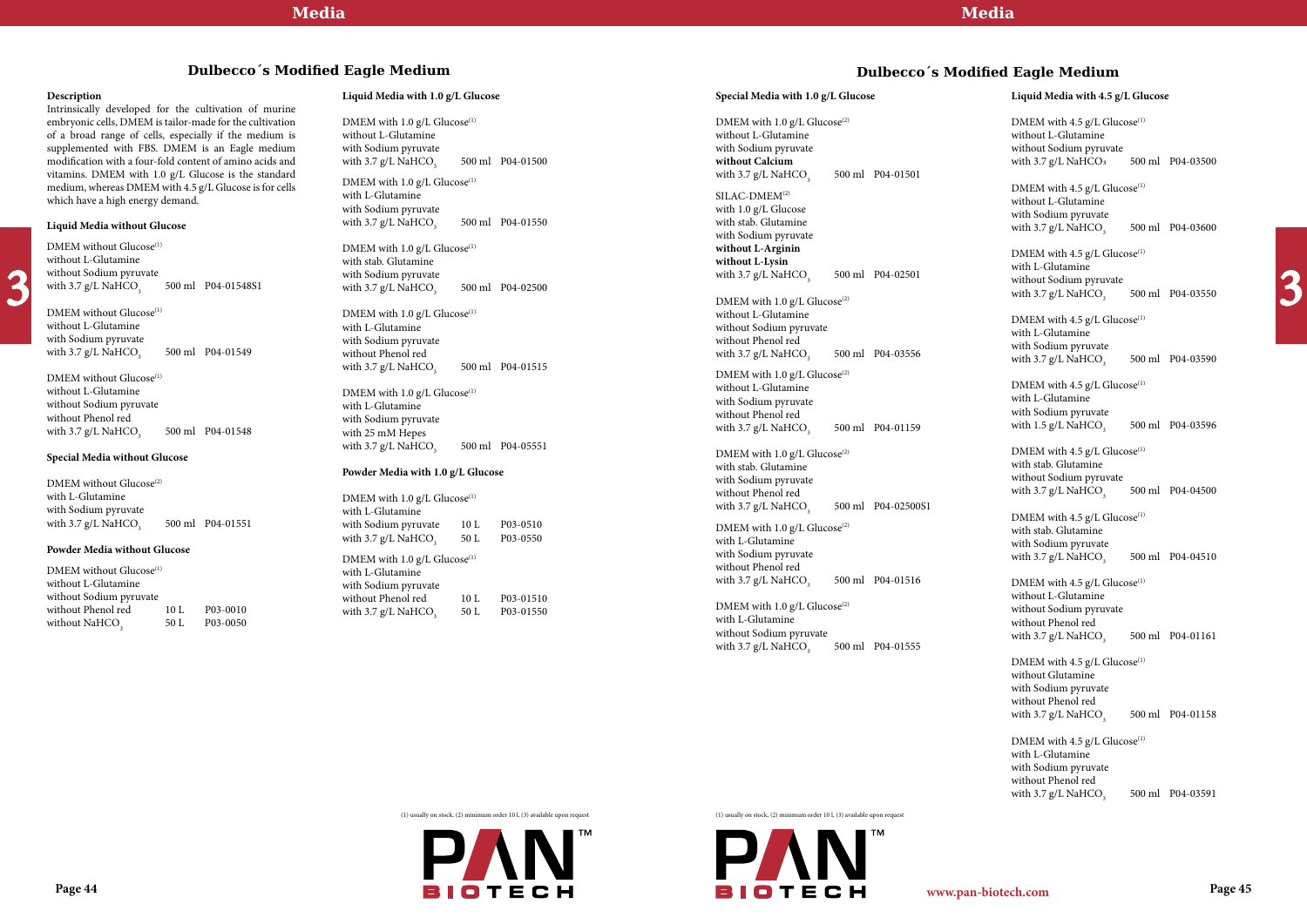## **Dulbecco's Modified Eagle Medium**

When 5,957.50 mg/L HEPES is included there is only 5,400.00 mg/L sodium chloride.

**Page 46**

DMEM with 4.5  $g/L$  Glucose<sup>(2)</sup> with L-Glutamine without Sodium pyruvate without Isoleucine with 3.7 g/L NaHCO<sub>3</sub> 500 ml P04-03503

## **Powder Media with 4.5 g/L Glucose Composition** DMEM with 4.5  $g/L$  Glucose<sup>(1)</sup> without L-Glutamine without Sodium pyruvate 10 L P03-6510 without NaHCO<sub>3</sub>  $50 L$  P03-6550 DMEM with 4.5  $g/L$  Glucose<sup>(1)</sup> with L-Glutamine without Sodium pyruvate 10 L P03-0710 without NaHCO<sub>3</sub> 50 L P03-0750 DMEM with 4.5  $g/L$  Glucose<sup>(1)</sup> with L-Glutamine with Sodium pyruvate 10 L P03-0810 without NaHCO<sub>3</sub> 50 L P03-0850 DMEM with 4.5  $g/L$  Glucose<sup>(1)</sup> with L-Glutamine without Sodium pyruvate with 25 mM Hepes 10 L P03-0910 without NaHCO<sub>3</sub> 50 L P03-0950 DMEM with 4.5  $g/L$  Glucose<sup>(1)</sup> with L-Glutamine with Sodium pyruvate with 25 mM Hepes 10 L P03-1010 without NaHCO<sub>3</sub>  $50 L$  P03-1050



## **Dulbecco´s Modified Eagle Medium**

## **Special Media with 4.5 g/L Glucose**

DMEM with 4.5  $g/L$  Glucose<sup>(2)</sup> without L-Glutamine with 25 mM Hepes with Sodium pyruvate with 3.7 g/L NaHCO<sub>3</sub> 500 ml P04-01597

|                                                                                  | DMEM $(10 x)^{(3)}$                                              |                                                                                            |              | Composition                                                 |                 |  |
|----------------------------------------------------------------------------------|------------------------------------------------------------------|--------------------------------------------------------------------------------------------|--------------|-------------------------------------------------------------|-----------------|--|
| DMEM with 4.5 g/L Glucose <sup>(1)</sup><br>with L-Glutamine<br>with 25 mM Hepes | with 4.5 g/L Glucose<br>without L-Glutamine                      | DMEM with 4.5 $g/L$ Glucose <sup>(1)</sup><br>without L-Glutamine                          |              | Components<br><b>Inorganic</b>   Calcium chloride anhydrous | mg/L<br>200.00  |  |
| without Sodium pyruvate                                                          | without Sodium pyruvate                                          | without Sodium pyruvate 10 L<br>P03-6510<br>50 L<br>P03-6550<br>without NaHCO <sub>3</sub> | <b>Salts</b> | Iron(III) nitrate x 9H <sub>2</sub> O                       | 0.10            |  |
| with 3.7 g/L NaHCO <sub>3</sub><br>500 ml P04-05540                              | with NEAA<br>without NaHCO <sub>3</sub><br>500 ml P04-03510      | DMEM with 4.5 $g/L$ Glucose <sup>(1)</sup>                                                 |              | Magnesium sulfate anhydrous<br>Potassium chloride           | 97.66<br>400.00 |  |
| DMEM with 4.5 g/L Glucose $^{(1)}$                                               |                                                                  | with L-Glutamine                                                                           |              | Sodium chloride                                             | 6,400.00        |  |
| with L-Glutamine                                                                 | DMEM with 4.5 g/L Glucose <sup>(2)</sup>                         | P03-0710<br>without Sodium pyruvate 10 L                                                   |              | Sodium dihydrogen phosphate                                 | 108.69          |  |
| with 25 mM Hepes                                                                 | without L-Glutamine                                              | P03-0750<br>50 L<br>without NaHCO <sub>3</sub>                                             |              | anhydrous                                                   |                 |  |
| with Sodium pyruvate                                                             | with Sodium pyruvate                                             |                                                                                            | Other        | $D(+)$ -Glucose anhydrous                                   | 4,500.00        |  |
| 500 ml P04-05550<br>with 3.7 $g/L$ NaHCO <sub>3</sub>                            | without L-Arginine                                               | DMEM with 4.5 g/L Glucose <sup>(1)</sup>                                                   | Compo-       | Hepes                                                       | 5,958.00        |  |
|                                                                                  | with 3.7 g/L NaHCO <sub>3</sub><br>500 ml P04-03598              | with L-Glutamine                                                                           | nents        | Phenol red                                                  | 15.00           |  |
| Special Media with 4.5 g/L Glucose                                               | DMEM with 4.5 g/L Glucose <sup>(2)</sup>                         | with Sodium pyruvate<br>10L<br>P03-0810                                                    |              | Sodium pyruvate                                             | 110.00          |  |
|                                                                                  | with L-Glutamine                                                 | 50 L<br>P03-0850<br>without NaHCO <sub>2</sub>                                             | Amino        | L-Arginine x HCl                                            | 84.00           |  |
| DMEM with 4.5 $g/L$ Glucose <sup>(2)</sup>                                       | with 25 mM Hepes                                                 | DMEM with 4.5 g/L Glucose <sup>(1)</sup>                                                   | Acids        | L-Cystine x 2HCl                                            | 62.58           |  |
| with stab. L-Glutamine                                                           | without Sodium pyruvate                                          | with L-Glutamine                                                                           |              | L-Glutamine                                                 | 584.00          |  |
| with 25 mM Hepes<br>without Sodium pyruvate                                      | with 2.2 g/L NaHCO <sub>3</sub><br>500 ml P04-04057              | without Sodium pyruvate                                                                    |              | Glycine                                                     | 30.00           |  |
| with 3.7 g/L NaHCO <sub>3</sub><br>500 ml P04-04550                              |                                                                  | P03-0910<br>with 25 mM Hepes<br>10L                                                        |              | L-Histidine x HCl x $H2O$                                   | 42.00           |  |
|                                                                                  | DMEM with 4.5 g/L Glucose <sup>(2)</sup>                         | 50 L<br>without NaHCO <sub>3</sub><br>P03-0950                                             |              | L-Isoleucine                                                | 104.80          |  |
| DMEM with 4.5 g/L Glucose <sup>(2)</sup>                                         | with L-Glutamine                                                 |                                                                                            |              | L-Leucine                                                   | 104.80          |  |
| with L-Glutamin                                                                  | without Sodium pyruvate                                          | DMEM with 4.5 $g/L$ Glucose <sup>(1)</sup>                                                 |              | L-Lysine x HCl                                              | 146.20          |  |
| without Sodium pyruvate                                                          | without Sodium chloride                                          | with L-Glutamine                                                                           |              | L-Methionine                                                | 30.00           |  |
| with 25 mM Hepes                                                                 | without NaHCO <sub>3</sub><br>500 ml P04-03560                   | with Sodium pyruvate                                                                       |              | L-Phenylalanine                                             | 66.00           |  |
| without Phenol red                                                               |                                                                  | P03-1010<br>$10\ {\rm L}$<br>with 25 mM Hepes<br>50 L                                      |              | L-Serine                                                    | 42.00           |  |
| with 3.7 g/L NaHCO <sub>3</sub><br>500 ml P04-05545                              | DMEM with 5.5 g/L Glucose <sup>(2)</sup>                         | without NaHCO <sub>3</sub><br>P03-1050                                                     |              | L-Threonine                                                 | 95.20           |  |
|                                                                                  | with L-Glutmamin                                                 |                                                                                            |              | L-Tryptophan                                                | 16.00<br>103.79 |  |
| DMEM with 4.5 $g/L$ Glucose <sup>(2)</sup>                                       | without Sodium pyruvate                                          |                                                                                            |              | L-Tyrosine x 2Na<br>L-Valine                                | 93.60           |  |
| with stab. Glutamine                                                             | 500 ml P04-03551<br>with $3.7$ g/L NaHCO <sub>3</sub>            |                                                                                            |              |                                                             |                 |  |
| with Sodium pyruvate                                                             |                                                                  |                                                                                            |              | Vitamins   D-Calcium pantothenate                           | 4.00            |  |
| without Phenol red                                                               | DMEM with 4.5 g/L Glucose <sup>(2)</sup><br>with stab. Glutamine |                                                                                            |              | Choline chloride                                            | 4.00            |  |
| with 3.7 g/L NaHCO <sub>3</sub><br>500 ml P04-03588                              | with Sodium pyruvate                                             |                                                                                            |              | Folic acid<br>myo-Inositol                                  | 4.00<br>7.00    |  |
|                                                                                  | with 25 mM Hepes                                                 |                                                                                            |              | Nicotinamide                                                | 4.00            |  |
| DMEM with 4.5 $g/L$ Glucose <sup>(2)</sup>                                       | without Phenol red                                               |                                                                                            |              | Pyridoxine x HCl                                            | 4.00            |  |
| without L-Glutamine<br>with 25 mM Hepes                                          | 500 ml P04-01163<br>with 0.5 g/L NaHCO <sub>3</sub>              |                                                                                            |              | Riboflavin                                                  | 0.40            |  |
| with Sodium pyruvate                                                             |                                                                  |                                                                                            |              | Thiamine x HCl                                              | 4.00            |  |
|                                                                                  |                                                                  |                                                                                            |              |                                                             |                 |  |

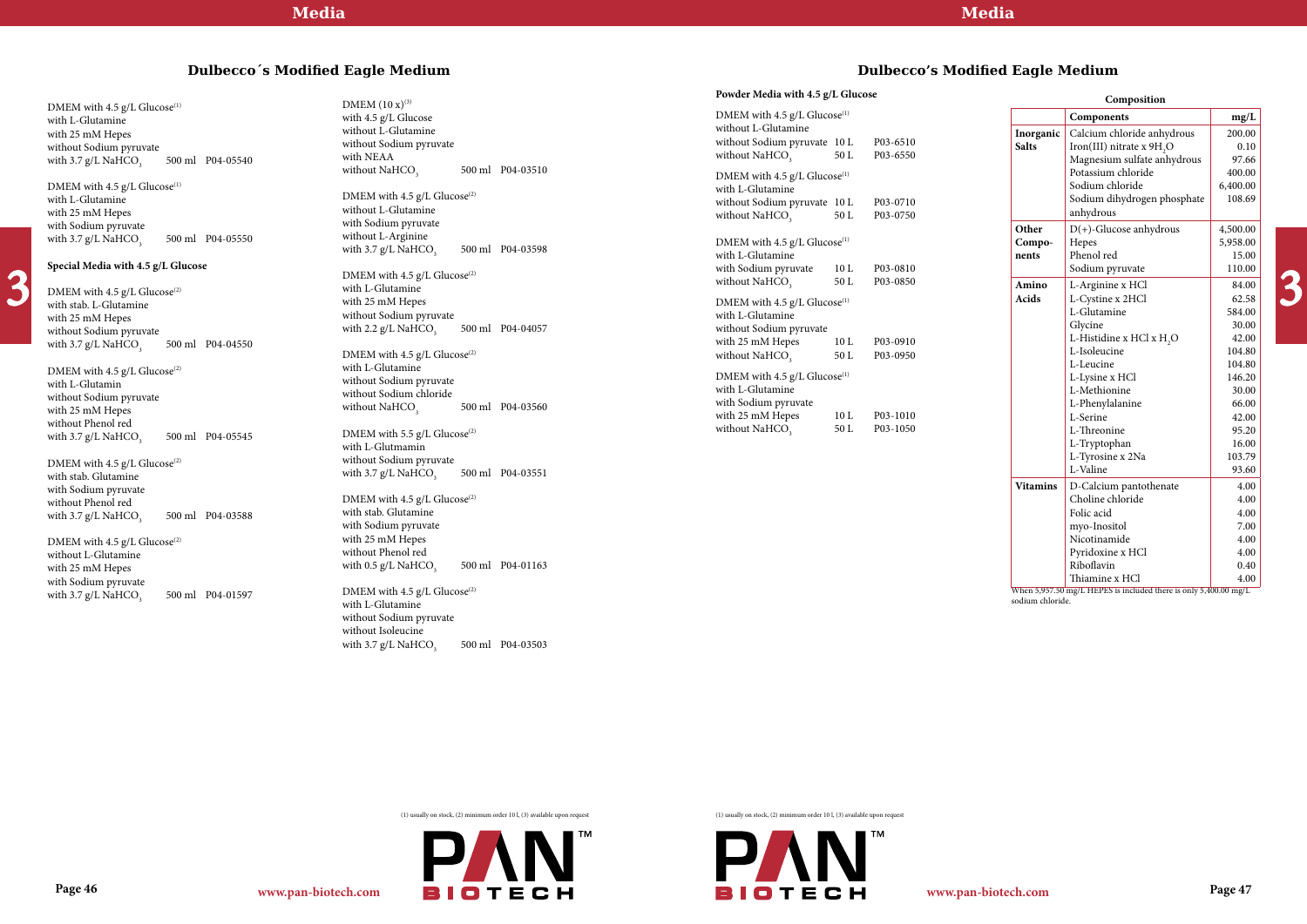## **DMEM/F12**

## **Powder Media**

| DMEM/F12 $(1:1)^{(1)}$     |      |                       |
|----------------------------|------|-----------------------|
| without L-Glutamine        | 10L  | P03-6010              |
| without NaHCO <sub>3</sub> | 50 L | P03-6050              |
| DMEM/F12 $(1:1)^{(1)}$     |      |                       |
| with L-Glutamine           | 10L  | P <sub>0</sub> 3-1110 |
| without NaHCO <sub>3</sub> | 50 L | P03-1150              |
| DMEM/F12 $(1:1)^{(1)}$     |      |                       |
| with L-Glutamine           |      |                       |
| with 15 mM Hepes           | 10L  | P03-6110              |
| without NaHCO <sub>3</sub> | 50 L | P <sub>0</sub> 3-6150 |
| DMEM/F12 $(1:1)^{(1)}$     |      |                       |
| with L-Glutamine           |      |                       |
| with 25 mM Hepes           | 10L  | P <sub>0</sub> 3-1210 |
| without NaHCO <sub>3</sub> | 50 L | P03-1250              |

| <b>Liquid Media</b> |  |  |  |
|---------------------|--|--|--|
|---------------------|--|--|--|

| DMEM/F12 (1:1) <sup>(1)</sup><br>without L-Glutamine<br>with 1.2 g/L NaHCO <sub>3</sub>                     | 500 ml | P04-41450 |
|-------------------------------------------------------------------------------------------------------------|--------|-----------|
| DMEM/F12 (1:1) <sup>(1)</sup><br>with L-Glutamine<br>with 1.2 g/L NaHCO <sub>3</sub>                        | 500 ml | P04-41500 |
| DMEM/F12 (1:1) <sup>(1)</sup><br>with stab. Glutamine<br>with 1.2 g/L NaHCO <sub>3</sub>                    | 500 ml | P04-41150 |
| DMEM/F12 (1:1) <sup>(1)</sup><br>without L-Glutamine<br>with 15 mM Hepes<br>with 1.2 g/L NaHCO <sub>3</sub> | 500 ml | P04-41550 |
| DMEM/F12 (1:1) <sup>(1)</sup><br>with L-Glutamine<br>with 15 mM Hepes                                       |        |           |
| with 1.2 g/L NaHCO <sub>3</sub><br><b>Special Media</b>                                                     | 500 ml | P04-41250 |
| DMEM/F12 (1:1) <sup>(2)</sup><br>without L-Glutamine<br>without Glucose<br>with 1.2 g/L NaHCO <sub>3</sub>  | 500 ml | P04-41151 |
| DMEM/F12 (1:1) <sup>(2)</sup><br>with L-Glutamine<br>with 25 mM Hepes<br>with 1.2 g/L NaHCO <sub>3</sub>    | 500 ml | P04-41252 |
| DMEM/F12 (1:1) <sup>(2)</sup><br>with L-Glutamine<br>without Phenol red                                     |        |           |
| with 1.2 g/L NaHCO <sub>3</sub><br>DMEM/F12 (1:1) <sup>(2)</sup><br>with stab. Glutamine                    | 500 ml | P04-41650 |
| with 15 mM Hepes<br>without Calcium chloride                                                                |        |           |

**DMEM/F12**

**Description** This medium supports the growth of almost all cell lines. For example, it is used for pancreas cells, Sertoli cells or to culture cells, which are used for human protein production. It combines the advantages of both media DMEM (high concentration of amino acids and vitamins) and Ham's F12 (higher concentration of zinc sulphate, putrescine and linoleic acid).

**Composition**



| For example, it is used for pancreas cells, Sertoli cells |                | Components                             | mg/L     | DMEM/F12 $(1:1)^{(1)}$                     |                  | DMEM/F12 $(1:1)^{(1)}$        |               |          |   |
|-----------------------------------------------------------|----------------|----------------------------------------|----------|--------------------------------------------|------------------|-------------------------------|---------------|----------|---|
| or to culture cells, which are used for human protein     | Inorganic      | Calcium chloride x 2H <sub>2</sub> O   | 154.45   | without L-Glutamine                        |                  | without L-Glutamine           | 10L           | P03-6010 |   |
| production. It combines the advantages of both media      | Salts          | Iron(III)-nitrate x 9H,O               | 0.05     | with 1.2 g/L NaHCO <sub>3</sub>            | 500 ml P04-41450 | without NaHCO <sub>2</sub>    | 50 L          | P03-6050 |   |
| DMEM (high concentration of amino acids and vitamins)     |                | Iron(II)-sulfate x 7H <sub>2</sub> O   | 0.42     |                                            |                  |                               |               |          |   |
| and Ham's F12 (higher concentration of zinc sulphate,     |                | Potassium chloride                     | 311.83   | DMEM/F12 $(1:1)^{(1)}$                     |                  | DMEM/F12 $(1:1)^{(1)}$        |               |          |   |
| putrescine and linoleic acid).                            |                | Copper(II)-sulfate x 5H <sub>2</sub> O | 0.001    | with L-Glutamine                           |                  | with L-Glutamine              | 10L           | P03-1110 |   |
|                                                           |                | Magnesium chloride                     | 28.57    | with 1.2 g/L NaHCO <sub>3</sub>            | 500 ml P04-41500 | without NaHCO <sub>2</sub>    | 50 L          | P03-1150 |   |
|                                                           |                | Magnesium sulfate                      | 48.85    |                                            |                  |                               |               |          |   |
|                                                           |                | Sodium chloride                        | 6,999.50 | DMEM/F12 $(1:1)^{(1)}$                     |                  | DMEM/F12 (1:1) <sup>(1)</sup> |               |          |   |
|                                                           |                | Sodium dihydrogen phosphate            | 54.35    | with stab. Glutamine                       |                  | with L-Glutamine              |               |          |   |
|                                                           |                | di-Sodium hydrogen phosphate           | 70.98    | with 1.2 g/L NaHCO <sub>3</sub>            | 500 ml P04-41150 | with 15 mM Hepes              | 10L           | P03-6110 |   |
|                                                           |                | Zinc sulfate x 7H <sub>2</sub> O       | 0.43     |                                            |                  | without NaHCO <sub>2</sub>    | 50 L          | P03-6150 |   |
|                                                           | Other          | $D(+)$ -Glucose anhydrous              | 3,151.0  | DMEM/F12 $(1:1)^{(1)}$                     |                  |                               |               |          | 3 |
|                                                           | Compo-         | Hypoxanthine                           | 2.04     | without L-Glutamine                        |                  | DMEM/F12 $(1:1)^{(1)}$        |               |          |   |
|                                                           | nents          | Linoleic acid                          | 0.04     | with 15 mM Hepes                           |                  | with L-Glutamine              |               |          |   |
|                                                           |                | DL-68-Lipoic acid                      | 0.103    | with 1.2 g/L NaHCO <sub>3</sub>            | 500 ml P04-41550 | with 25 mM Hepes              | 10L           | P03-1210 |   |
|                                                           |                | Sodium pyruvate                        | 110.00   |                                            |                  | without NaHCO <sub>3</sub>    | $50\ {\rm L}$ | P03-1250 |   |
|                                                           |                | Phenol red                             | 8.10     | DMEM/F12 (1:1) <sup>(1)</sup>              |                  |                               |               |          |   |
|                                                           |                | Putrescin x 2HCl                       | 0.081    | with L-Glutamine                           |                  |                               |               |          |   |
|                                                           |                | Thymidine                              | 0.36     | with 15 mM Hepes                           |                  |                               |               |          |   |
|                                                           |                | L-Alanine                              | 4.45     | with 1.2 g/L NaHCO <sub>3</sub>            | 500 ml P04-41250 |                               |               |          |   |
|                                                           | Amino<br>Acids | L-Arginine x HCl                       | 147.35   |                                            |                  |                               |               |          |   |
|                                                           |                | L-Asparagine $x H2O$                   | 7.50     | <b>Special Media</b>                       |                  |                               |               |          |   |
|                                                           |                | L-Aspartic acid                        | 6.65     |                                            |                  |                               |               |          |   |
|                                                           |                | L-Cystine x 2HCl                       | 31.29    | DMEM/F12 $(1:1)^{(2)}$                     |                  |                               |               |          |   |
|                                                           |                | L-Cysteine x HCl x H <sub>2</sub> O    | 17.56    | without L-Glutamine                        |                  |                               |               |          |   |
|                                                           |                | L-Glutamine                            | 365.00   | without Glucose                            |                  |                               |               |          |   |
|                                                           |                | L-Glutamic acid                        | 7.35     | with 1.2 g/L NaHCO <sub>3</sub>            | 500 ml P04-41151 |                               |               |          |   |
|                                                           |                | Glycine                                | 18.75    |                                            |                  |                               |               |          |   |
|                                                           |                | L-Histidine x HCl x H <sub>2</sub> O   | 31.48    | DMEM/F12 $(1:1)^{(2)}$<br>with L-Glutamine |                  |                               |               |          |   |
|                                                           |                | L-Isoleucine                           | 54.37    |                                            |                  |                               |               |          |   |
|                                                           |                | L-Leucine                              | 58.96    | with 25 mM Hepes                           | 500 ml P04-41252 |                               |               |          |   |
|                                                           |                | L-Lysine x HCl                         | 91.37    | with $1.2$ g/L NaHCO <sub>3</sub>          |                  |                               |               |          |   |
|                                                           |                | L-Methionine                           | 17.24    | DMEM/F12 $(1:1)^{(2)}$                     |                  |                               |               |          |   |
|                                                           |                | L-Phenylalanine                        | 35.48    | with L-Glutamine                           |                  |                               |               |          |   |
|                                                           |                | L-Proline                              | 17.27    | without Phenol red                         |                  |                               |               |          |   |
|                                                           |                | L-Serine                               | 26.25    | with 1.2 $g/L$ NaHCO <sub>3</sub>          | 500 ml P04-41650 |                               |               |          |   |
|                                                           |                | L-Threonine                            | 53.55    |                                            |                  |                               |               |          |   |
|                                                           |                | L-Tryptophan                           | 9.02     | DMEM/F12 (1:1) <sup>(2)</sup>              |                  |                               |               |          |   |
|                                                           |                | L-Tyrosine x 2Na x 2H <sub>2</sub> O   | 55.81    | with stab. Glutamine                       |                  |                               |               |          |   |
|                                                           |                | L-Valine                               | 53.00    | with 15 mM Hepes                           |                  |                               |               |          |   |
|                                                           |                | Vitamins $D-(+)$ -Biotine              | 0.004    | without Calcium chloride                   |                  |                               |               |          |   |
|                                                           |                | D-Calcium pantothenate                 | 2.12     | with 1.2 g/L NaHCO <sub>3</sub>            | 500 ml P04-41251 |                               |               |          |   |
|                                                           |                | Cholin chloride                        | 8.98     |                                            |                  |                               |               |          |   |
|                                                           |                | Folic acid                             | 2.66     |                                            |                  |                               |               |          |   |
|                                                           |                | myo-Inositol                           | 12.51    |                                            |                  |                               |               |          |   |
|                                                           |                | Nicotinamide                           | 2.02     |                                            |                  |                               |               |          |   |
|                                                           |                | Pyridoxine x HCl                       | 2.03     |                                            |                  |                               |               |          |   |
|                                                           |                | Riboflavin                             | 0.22     |                                            |                  |                               |               |          |   |
|                                                           |                | Thiamine x HCl                         | 2.17     |                                            |                  |                               |               |          |   |
|                                                           |                | Vitamine B12                           | 0.68     |                                            |                  |                               |               |          |   |
|                                                           |                |                                        |          |                                            |                  |                               |               |          |   |

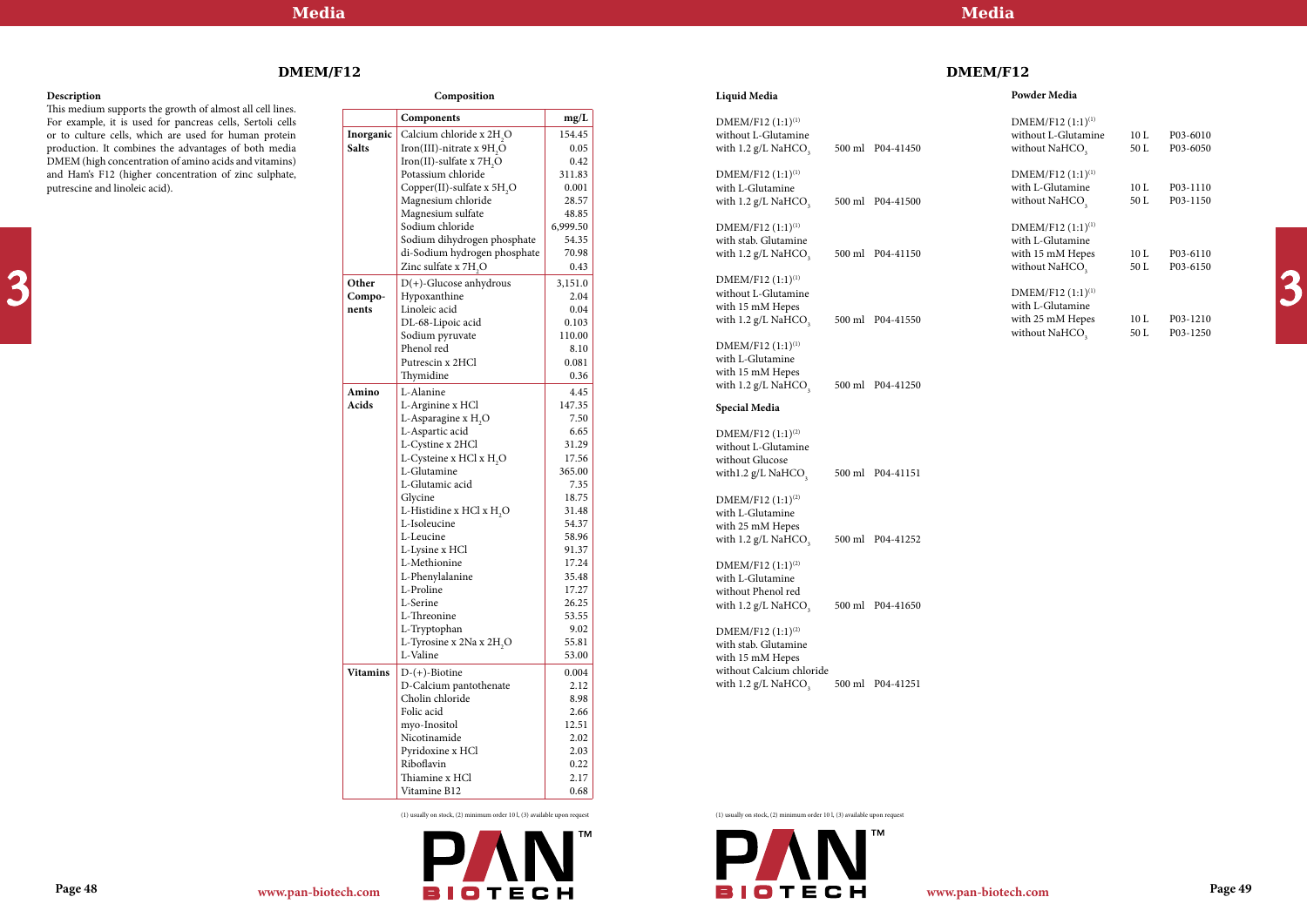**www.pan-biotech.com**

## **Grace´s Insect Medium**

## **Description**

The Grace's Insect Medium was originally developed to culture insect cells including SF9 and SF21 cells. Moreover it supports a broad range of lepidopteran cells.

## **Composition**

## **Special Media**

| Grace's Insect Medium <sup>(2)</sup><br>without L-Glutamine<br>with 0.35 g/L NaHCO $_{3}$ | 500 ml P04-81500 |  |
|-------------------------------------------------------------------------------------------|------------------|--|
| Grace's Insect Medium <sup>(2)</sup><br>with L-Glutamine<br>with 0.35 g/L NaHCO,          | 500 ml P04-82500 |  |
| Powder Media                                                                              |                  |  |

| Grace's Insect Medium <sup>(1)</sup><br>without L-Glutamine<br>without NaHCO <sub>3</sub> | 10 L<br>50 L            | P03-9010<br>P03-9050 |
|-------------------------------------------------------------------------------------------|-------------------------|----------------------|
| Grace's Insect Medium <sup>(1)</sup><br>with L-Glutamine<br>without NaHCO <sub>3</sub>    | 10 <sub>L</sub><br>50 L | P03-9110<br>P03-9150 |



|                 | Components                             | mg/L      |
|-----------------|----------------------------------------|-----------|
| Inorganic       | Calcium chloride x 2H <sub>2</sub> O   | 1,324.6   |
| Salts           | Potassium chloride                     | 2,240.00  |
|                 | Magnesium chloride x 6H <sub>2</sub> O | 2,278.86  |
|                 | Magnesium sulfate dried                | 1,939.81  |
|                 | di-Sodium hydrogen                     | 876.92    |
|                 | phosphate                              |           |
| Other           | DL-Malic acid                          | 670.00    |
| Compo-          | Succinic acid                          | 60.00     |
| nents           | Fructose                               | 400.00    |
|                 | Fumaric acid                           | 55.00     |
|                 | $D(+)$ -Glucose anhydrous              | 700.00    |
|                 | a-Ketoglutaric acid sodium             | 425.66    |
|                 | salt                                   |           |
|                 | D-Sucrose                              | 26,680.00 |
| Amino           | ß-Alanine                              | 200.00    |
| <b>Acids</b>    | L-Alanine                              | 200.00    |
|                 | L-Arginine x HCl                       | 700.00    |
|                 | L-Asparagine x H <sub>2</sub> O        | 350.00    |
|                 | L-Aspartic acid                        | 350.00    |
|                 | L-Cystine                              | 19.18     |
|                 | L-Glutamine                            | 600.00    |
|                 | L-Glutamic acid                        | 600.00    |
|                 | Glycine                                | 650.00    |
|                 | L-Histidine Base                       | 2,500.00  |
|                 | L-Isoleucine                           | 50.00     |
|                 | L-Leucine                              | 75.00     |
|                 | L-Lysine x HCl                         | 625.00    |
|                 | L-Methionine                           | 50.00     |
|                 | L-Phenylalanine                        | 150.00    |
|                 | L-Proline                              | 350.00    |
|                 | L-Serine                               | 550.00    |
|                 | L-Threonine                            | 175.00    |
|                 | L-Tryptophan                           | 100.00    |
|                 | L-Tyrosine                             | 50.00     |
|                 | L-Valine                               | 100.00    |
| <b>Vitamins</b> | p-Aminobenzoic acid                    | 0.02      |
|                 | $D(+)$ -Biotin                         | 0.01      |
|                 | D-Ca-Pantothenate                      | 0.02      |
|                 | Choline chloride                       | 0.20      |
|                 | Folic acid                             | 0.02      |
|                 | myo-Inositol                           | 0.02      |
|                 | Niacin                                 | 0.02      |
|                 | Pyridoxine x HCl                       | 0.02      |
|                 | Riboflavin                             | 0.02      |
|                 | Thiamine x HCl                         | 0.02      |

## **Glasgow MEM (BHK 21)**

## **Description**

The GMEM was developed as a modification of BME to culture primary baby hamster kidney cells. This version has twice the concentration of vitamins and amino acids.

## **Composition**

## **Liquid Media**

|                                     |      |                  |              | $m_{\rm H}$ , $m_{\rm H}$ and $\alpha$ $\rightarrow$ $m_{\rm A}$ | $v \cdot r$ |          |                                                        |          | ur bourant nyurogen             | 0.0001    |  |
|-------------------------------------|------|------------------|--------------|------------------------------------------------------------------|-------------|----------|--------------------------------------------------------|----------|---------------------------------|-----------|--|
| Glasgow-MEM (BHK 21) <sup>(1)</sup> |      |                  | <b>Salts</b> | Magnesium sulfate dried                                          | 139.57      | 125.64   | without L-Glutamine                                    |          | phosphate                       |           |  |
| without L-Glutamine                 |      |                  |              | Potassium chloride                                               | 400.00      | 360.00   | with $0.35$ g/L NaHCO <sub>2</sub><br>500 ml P04-81500 | Other    | DL-Malic acid                   | 670.00    |  |
| without Tryptose phosphate          |      |                  |              | Sodium chloride                                                  | 6,400.00    | 5,260.00 |                                                        | Compo-   | Succinic acid                   | 60.00     |  |
| with 2.75 $g/L$ NaHCO <sub>3</sub>  |      | 500 ml P04-97500 |              | di-Sodium hydrogen                                               | 0.00        | 250.00   | Grace's Insect Medium <sup>(2)</sup>                   | nents    | Fructose                        | 400.00    |  |
|                                     |      |                  |              | phosphate                                                        |             |          | with L-Glutamine                                       |          | Fumaric acid                    | 55.00     |  |
| Glasgow-MEM (BHK 21) <sup>(1)</sup> |      |                  |              | Sodium dihydrogen                                                | 124.00      | 111.60   | with $0.35$ g/L NaHCO <sub>2</sub><br>500 ml P04-82500 |          | $D(+)$ -Glucose anhydrous       | 700.00    |  |
| with L-Glutamine                    |      |                  |              | phosphate x H <sub>2</sub> O                                     |             |          |                                                        |          | α-Ketoglutaric acid sodium      | 425.66    |  |
| with Tryptose phosphate             |      |                  | Other        | $D(+)$ -Glucose anhydrous                                        | 4,500.00    | 4,250.00 | <b>Powder Media</b>                                    |          | salt                            |           |  |
| with 2.75 $g/L$ NaHCO <sub>3</sub>  |      | 500 ml P04-96500 | Com-         | Phenol red                                                       | 15.00       | 13.50    |                                                        |          | D-Sucrose                       | 26,680.00 |  |
|                                     |      |                  | po-          | Pepton from Casein                                               | 0.00        | ,000.00  | Grace's Insect Medium <sup>(1)</sup>                   |          |                                 |           |  |
| <b>Special Media</b>                |      |                  | nents        | Pepton from meat                                                 | 0.00        | 500.00   | without L-Glutamine<br>P03-9010<br>10L                 | Amino    | ß-Alanine                       | 200.00    |  |
|                                     |      |                  |              | Yeast extract                                                    | 0.00        | 500.00   | 50 L<br>without NaHCO <sub>2</sub><br>P03-9050         | Acids    | L-Alanine                       | 200.00    |  |
| Glasgow-MEM (BHK 21) <sup>(2)</sup> |      |                  |              |                                                                  |             |          |                                                        |          | L-Arginine x HCl                | 700.00    |  |
| without L-Glutamine                 |      |                  | Ami-         | L-Arginine x HCl                                                 | 42.00       | 37.80    | Grace's Insect Medium <sup>(1)</sup>                   |          | L-Asparagine x H <sub>2</sub> O | 350.00    |  |
| with Tryptose phosphate             |      |                  | no           | L-Cystine                                                        | 24.00       | 21.60    | with L-Glutamine<br>P03-9110<br>10 <sub>L</sub>        |          | L-Aspartic acid                 | 350.00    |  |
| with 2.75 $g/L$ NaHCO <sub>3</sub>  |      | 500 ml P04-98500 | Acids        | L-Glutamine                                                      | 292.00      | 262.80   | 50 L<br>without NaHCO <sub>2</sub><br>P03-9150         |          | L-Cystine                       | 19.18     |  |
|                                     |      |                  |              | L-Histidine x HCl x H <sub>2</sub> O                             | 21.00       | 18.90    |                                                        |          | L-Glutamine                     | 600.00    |  |
| Powder Media                        |      |                  |              | L-Isoleucine                                                     | 52.40       | 47.16    |                                                        |          | L-Glutamic acid                 | 600.00    |  |
|                                     |      |                  |              | L-Leucine                                                        | 52.40       | 47.16    |                                                        |          | Glycine                         | 650.00    |  |
| Glasgow-MEM (BHK 21) <sup>(1)</sup> |      |                  |              | L-Lysine x HCl                                                   | 73.10       | 65.79    |                                                        |          | L-Histidine Base                | 2,500.00  |  |
| without L-Glutamine                 |      |                  |              | L-Methionine                                                     | 15.00       | 13.50    |                                                        |          | L-Isoleucine                    | 50.00     |  |
| without Tryptose phosphate          | 10L  | P03-3110         |              | L-Phenylalanine                                                  | 33.00       | 29.70    |                                                        |          | L-Leucine                       | 75.00     |  |
| without NaHCO <sub>2</sub>          | 50 L | P03-3150         |              | L-Threonine                                                      | 47.60       | 42.84    |                                                        |          | L-Lysine x HCl                  | 625.00    |  |
|                                     |      |                  |              | L-Tryptophan                                                     | 8.00        | 7.20     |                                                        |          | L-Methionine                    | 50.00     |  |
| Glasgow-MEM (BHK 21) $(1)$          |      |                  |              | L-Tyrosine                                                       | 36.20       | 32.52    |                                                        |          | L-Phenylalanine                 | 150.00    |  |
| with L-Glutamine                    |      |                  |              | L-Valine                                                         | 46.80       | 42.12    |                                                        |          | L-Proline                       | 350.00    |  |
| with Tryptose phosphate             | 10L  | P03-6910         | Vita-        | D-Calcium pantothenate                                           | 2.00        | 1.80     |                                                        |          | L-Serine                        | 550.00    |  |
| without NaHCO <sub>3</sub>          | 50 L | P03-6950         | mins         | Choline chloride                                                 | 2.00        | 1.80     |                                                        |          | L-Threonine                     | 175.00    |  |
|                                     |      |                  |              | Folic acid                                                       | 2.00        | 1.80     |                                                        |          | L-Tryptophan                    | 100.00    |  |
| Glasgow-MEM (BHK 21) <sup>(1)</sup> |      |                  |              | myo-Inositol                                                     | 3.60        | 3.24     |                                                        |          | L-Tyrosine                      | 50.00     |  |
| with L-Glutamine                    |      |                  |              | Nicotinamide                                                     | 2.00        | 1.80     |                                                        |          | L-Valine                        | 100.00    |  |
| without Tryptose phosphate          | 10L  | P03-6810         |              | Pyridoxal x HCl                                                  | 2.00        | 1.80     |                                                        | Vitamins | p-Aminobenzoic acid             | 0.02      |  |
| without NaHCO                       | 50 L | P03-6850         |              | Riboflavin                                                       | 0.20        | 0.18     |                                                        |          | $D(+)$ -Biotin                  | 0.01      |  |
|                                     |      |                  |              | —<br>$T = 0$                                                     | $\sim$ 0.0  |          |                                                        |          | $P_1 \cap P_2 \cup P_3$         | 0.05      |  |

|              | Components                            | w/o<br><b>Tryptose</b> | with<br><b>Trytose</b> |
|--------------|---------------------------------------|------------------------|------------------------|
|              |                                       | Phosph-                | Phosph-                |
|              |                                       | ate mg/L               | ate mg/L               |
| Inor-        | Calcium chloride x 2H <sub>2</sub> O  | 264.92                 | 238.43                 |
| ganic        | Iron(III) nitrate x 9H <sub>2</sub> O | 0.10                   | 0.09                   |
| <b>Salts</b> | Magnesium sulfate dried               | 139.57                 | 125.64                 |
|              | Potassium chloride                    | 400.00                 | 360.00                 |
|              | Sodium chloride                       | 6,400.00               | 6,260.00               |
|              | di-Sodium hydrogen                    | 0.00                   | 250.00                 |
|              | phosphate                             |                        |                        |
|              | Sodium dihydrogen                     | 124.00                 | 111.60                 |
|              | phosphate x H <sub>2</sub> O          |                        |                        |
| Other        | $D(+)$ -Glucose anhydrous             | 4,500.00               | 4,250.00               |
| Com-         | Phenol red                            | 15.00                  | 13.50                  |
| po-          | Pepton from Casein                    | 0.00                   | 1,000.00               |
| nents        | Pepton from meat                      | 0.00                   | 500.00                 |
|              | Yeast extract                         | 0.00                   | 500.00                 |
| Ami-         | L-Arginine x HCl                      | 42.00                  | 37.80                  |
| no           | L-Cystine                             | 24.00                  | 21.60                  |
| Acids        | L-Glutamine                           | 292.00                 | 262.80                 |
|              | L-Histidine x HCl x H <sub>2</sub> O  | 21.00                  | 18.90                  |
|              | L-Isoleucine                          | 52.40                  | 47.16                  |
|              | L-Leucine                             | 52.40                  | 47.16                  |
|              | L-Lysine x HCl                        | 73.10                  | 65.79                  |
|              | L-Methionine                          | 15.00                  | 13.50                  |
|              | L-Phenylalanine                       | 33.00                  | 29.70                  |
|              | L-Threonine                           | 47.60                  | 42.84                  |
|              | L-Tryptophan                          | 8.00                   | 7.20                   |
|              | L-Tyrosine                            | 36.20                  | 32.52                  |
|              | L-Valine                              | 46.80                  | 42.12                  |
| Vita-        | D-Calcium pantothenate                | 2.00                   | 1.80                   |
| mins         | Choline chloride                      | 2.00                   | 1.80                   |
|              | Folic acid                            | 2.00                   | 1.80                   |
|              | myo-Inositol                          | 3.60                   | 3.24                   |
|              | Nicotinamide                          | 2.00                   | 1.80                   |
|              | Pyridoxal x HCl                       | 2.00                   | 1.80                   |
|              | Riboflavin                            | 0.20                   | 0.18                   |
|              | Thiamine x HCl                        | 2.00                   | 1.80                   |

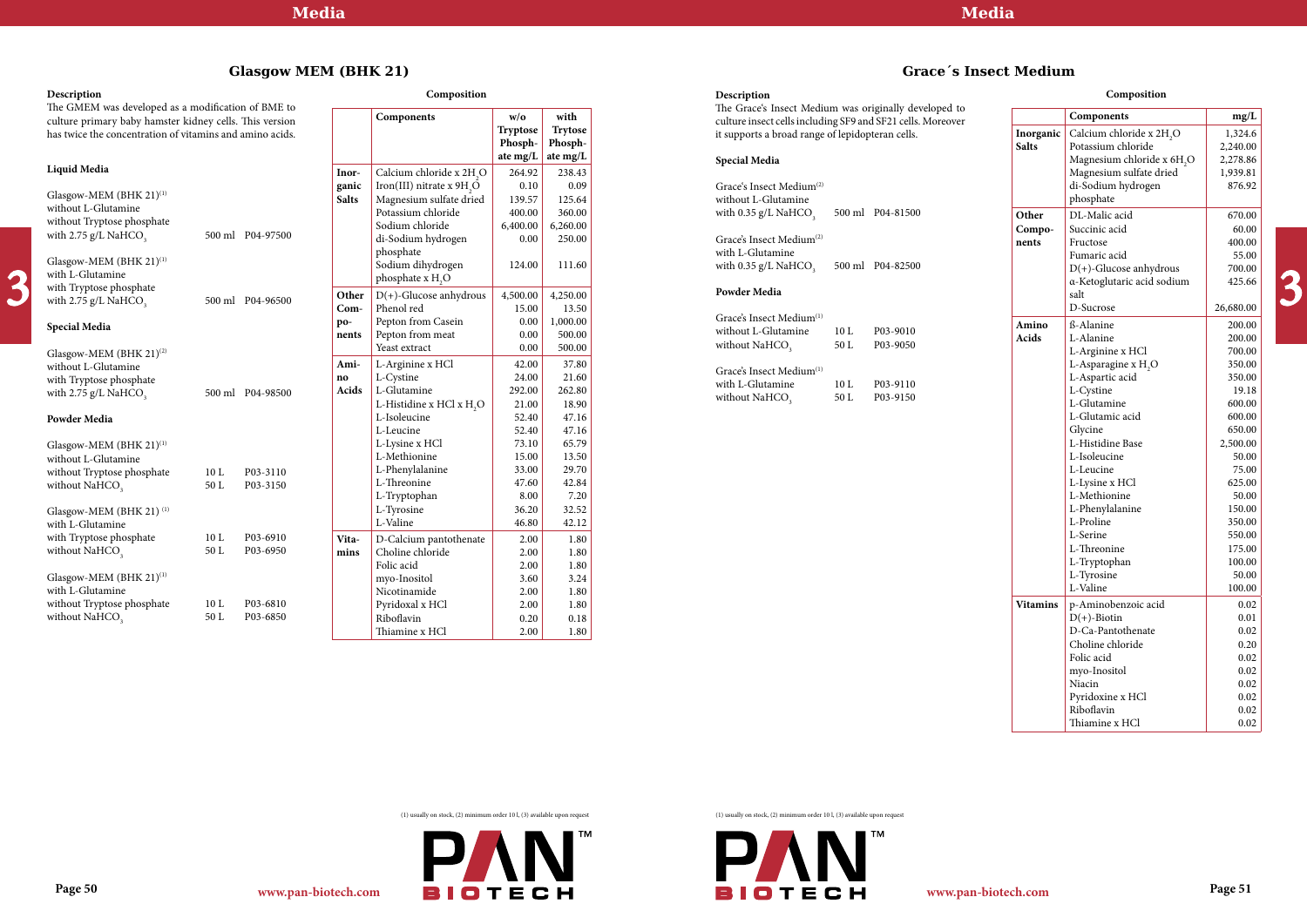## **Description**

## **Ham´s F12 Medium**

### **Composition**

## **Liquid Media**

When 5,958.00 sodium chloride.

| Ham's F12 Medium <sup>(1)</sup><br>without L-Glutamine<br>with $1.176$ g/L NaHCO <sub>3</sub> |                 | 500 ml P04-14550 |
|-----------------------------------------------------------------------------------------------|-----------------|------------------|
| Ham's F12 Medium <sup>(1)</sup><br>with L-Glutamine                                           |                 |                  |
| with 1.176 g/L NaHCO <sub>3</sub>                                                             |                 | 500 ml P04-14500 |
| Ham's $F12$ Medium $(1)$                                                                      |                 |                  |
| with stab. Glutamine                                                                          |                 |                  |
| with 1.176 g/L NaHCO <sub>3</sub>                                                             |                 | 500 ml P04-15500 |
| <b>Special Media</b>                                                                          |                 |                  |
| Ham's F12 Medium <sup>(2)</sup>                                                               |                 |                  |
| with L-Glutamine                                                                              |                 |                  |
| without Phenol red                                                                            |                 |                  |
| with 25 mM Hepes                                                                              |                 |                  |
| with $1.176$ g/L NaHCO <sub>3</sub>                                                           |                 | 500 ml P04-14501 |
| Ham's F12 Medium <sup>(2)</sup>                                                               |                 |                  |
| without L-Glutamine                                                                           |                 |                  |
| without Phenol red                                                                            |                 |                  |
| with $1.176$ g/L NaHCO <sub>3</sub>                                                           |                 | 500 ml P04-14559 |
| Ham's F12K Medium <sup>(2)</sup>                                                              |                 |                  |
| with L-Glutamine                                                                              |                 |                  |
| with $2.5$ g/L NaHCO <sub>3</sub>                                                             |                 | 500 ml P04-15600 |
| <b>Powder Media</b>                                                                           |                 |                  |
| Ham's F12 Medium $(1)$                                                                        |                 |                  |
| with L-Glutamine                                                                              | 10 <sub>L</sub> | P03-4110         |
| without NaHCO <sub>3</sub>                                                                    | 50 L            | P03-4150         |





|                 | Components                                                                                  | mg/L    |
|-----------------|---------------------------------------------------------------------------------------------|---------|
| Inorganic       | Calcium chloride anhydrous                                                                  | 33.30   |
| Salts           | Copper(II) sulfate x 5H <sub>2</sub> O                                                      | 0.003   |
|                 | Iron(II) sulfate x 7H2O                                                                     | 0.834   |
|                 | Magnesium chloride x 6H <sub>2</sub> O                                                      | 122.00  |
|                 | Potassium chloride                                                                          | 223.65  |
|                 | Sodium chloride                                                                             | 7599.9  |
|                 | di-Sodium hydrogen                                                                          | 142.04  |
|                 | phosphate anhydrous                                                                         |         |
|                 | Zinc sulfate $x \, 7H, O$                                                                   | 0.86    |
| Other           | $D(+)$ -Glucose anhydrous                                                                   | 1801.60 |
| Compo-          | Hepes                                                                                       | 5958.00 |
| nents           | Hypoxanthine                                                                                | 4.08    |
|                 | Linoleic acid                                                                               | 0.084   |
|                 | DL-Lipoic acid                                                                              | 0.21    |
|                 | Phenol red                                                                                  | 1.20    |
|                 | Putrescine x 2HCl                                                                           | 0.16    |
|                 | Sodium pyruvate                                                                             | 110.00  |
|                 | Thymidine                                                                                   | 0.73    |
| Amino           | L-Alanine                                                                                   | 8.91    |
| <b>Acids</b>    | L-Arginine x HCl                                                                            | 210.70  |
|                 | L-Asparagine x H <sub>2</sub> O                                                             | 15.01   |
|                 | L-Aspartic acid                                                                             | 13.31   |
|                 | L-Cysteine x HCl x H <sub>2</sub> O                                                         | 35.12   |
|                 | L-Glutamine                                                                                 | 146.20  |
|                 | L-Glutamic acid                                                                             | 14.71   |
|                 | Glycine                                                                                     | 7.51    |
|                 | L-Histidine x HCl x H <sub>2</sub> O                                                        | 20.96   |
|                 | L-Isoleucine                                                                                | 3.94    |
|                 | L-Leucine                                                                                   | 13.12   |
|                 | L-Lysine x HCl                                                                              | 36.54   |
|                 | L-Methionine                                                                                | 4.48    |
|                 | L-Phenylalanine                                                                             | 4.96    |
|                 | L-Proline                                                                                   | 34.53   |
|                 | L-Serine                                                                                    | 10.51   |
|                 | L-Threonine                                                                                 | 11.91   |
|                 | L-Tryptophan                                                                                | 2.04    |
|                 | L-Tyrosine                                                                                  | 5.44    |
|                 | L-Valine                                                                                    | 11.71   |
| <b>Vitamins</b> | $D(+)$ -Biotin                                                                              | 0.007   |
|                 | D-Calcium pantothenate                                                                      | 0.24    |
|                 | Choline chloride                                                                            | 13.96   |
|                 | Folic acid                                                                                  | 1.32    |
|                 | myo-Inositol                                                                                | 18.00   |
|                 | Nicotinamide                                                                                | 0.037   |
|                 | Pyridoxine x HCl                                                                            | 0.062   |
|                 | Riboflavin                                                                                  | 0.038   |
|                 | Thiamine x HCl                                                                              | 0.34    |
|                 | Vitamin B12<br>When 5.958.00 $mg/I$ HEPES is included there is only $7.099.00 \text{ m}g/I$ | 1.36    |
|                 |                                                                                             |         |

## **Ham´s F10 Medium**

## **Description**

### **Liquid Media**

| Ham's F10 Medium <sup>(1)</sup><br>with L-Glutamine<br>with 1.2 g/L NaHCO <sub>3</sub>                       | 500 ml       | P04-12500                                     |
|--------------------------------------------------------------------------------------------------------------|--------------|-----------------------------------------------|
| <b>Special Media</b>                                                                                         |              |                                               |
| Ham's F10 Medium <sup>(2)</sup><br>without L-Glutamine<br>with 1.2 g/L NaHCO <sub>3</sub>                    | 500 ml       | P04-12050                                     |
| Ham's F10 Medium <sup>(2)</sup><br>with stab. Glutamine<br>with 1.2 g/L NaHCO <sub>3</sub>                   |              | 500 ml P04-13500                              |
| Ham's $F10$ Medium <sup>(2)</sup><br>with L-Glutamine<br>with 25 mM Hepes<br>with 1.2 g/L NaHCO <sub>3</sub> |              | 500 ml P04-13050                              |
| Ham's $F10$ Medium $^{(2)}$<br>without L-Glutamine<br>without Phenol red<br>with 1.2 g/L NaHCO <sub>3</sub>  |              | 500 ml P04-12049                              |
| Powder Media                                                                                                 |              |                                               |
| Ham's F-10 Medium <sup>(1)</sup><br>without L-Glutamine<br>without NaHCO <sub>3</sub>                        | 10 L<br>50 L | P03-5010<br>P03-5050                          |
| Ham's $F-10$ Medium $(1)$<br>with L-Glutamine<br>without NaHCO <sub>3</sub>                                  | 10 L<br>50 L | P <sub>0</sub> 3-39 <sub>10</sub><br>P03-3950 |
| Ham's F-10 Medium <sup>(1)</sup><br>with L-Glutamine<br>with 25 mM Hepes<br>without NaHCO <sub>3</sub>       | 10 L<br>50 L | P03-4010<br>P03-4050                          |

| Ham's F10 is an alternative to Ham's F12 and it was used<br>Components<br>mg/L<br>Components<br>primarily to culture CHO-cells. Today, Ham's F10 can be<br>cultivation of CHO-cells and is now substituted through<br>used with or without FBS for many different cell cultures.<br><b>Inorganic</b> Calcium chloride x $2H2O$<br>44.09<br>Inorganic   Calcium chloride anhydrous<br>better serum-free systems like our Panserin C6000,<br>It is used for example for primary cells of rat and chicken,<br><b>Salts</b><br>Copper(II) sulfate $x$ 5H <sub>2</sub> O<br>0.003<br>which is protein-free in addition. However, Ham's F12 is<br>Copper(II) sulfate $x$ 5H <sub>2</sub> O<br>0.003<br>Salts<br>but also for human diploid cells.<br>Iron(II) sulfate x 7H2O<br>Iron(II) sulfate $x$ 7H <sub>2</sub> O<br>0.834<br>an appropriate medium for mammalian cells when it is<br>0.834<br>Magnesium sulfate dried<br>106.06<br>supplemented with FBS. It contains a high concentration<br>Magnesium chloride x 6H <sub>2</sub> O<br>122.00<br>Potassium chloride<br>285.00<br>Potassium chloride<br>of vitamins, amino acids and trace elements. The content<br>223.65<br>Liquid Media<br>Sodium chloride<br>7599.9<br>Potassium dihydrogen<br>83.00<br>of zinc sulphate is increased and it contains putrescine<br>and linoleic acid.<br>di-Sodium hydrogen<br>phosphate<br>142.04<br>Ham's F10 Medium <sup>(1)</sup><br>Sodium chloride<br>7400.00<br>phosphate anhydrous<br>with L-Glutamine<br>di-Sodium hydrogen<br>153.70<br>Zinc sulfate x 7H <sub>2</sub> O<br>0.86<br>Liquid Media<br>500 ml P04-12500<br>with 1.2 $g/L$ NaHCO <sub>3</sub><br>phosphate<br>$D(+)$ -Glucose anhydrous<br>Other<br>Zinc sulfate x 7H <sub>2</sub> O<br>0.029<br>Hepes<br>Compo-<br>Ham's F12 Medium <sup>(1)</sup><br><b>Special Media</b><br>$D(+)$ -Glucose anhydrous<br>Hypoxanthine<br>Other<br>1100.00<br>without L-Glutamine<br>nents<br>Linoleic acid<br>Hypoxanthine<br>4.08<br>Compo-<br>with $1.176$ g/L NaHCO <sub>3</sub><br>500 ml P04-14550<br>Ham's F10 Medium <sup>(2)</sup><br>DL-Lipoic acid<br>DL-a-Lipoic acid<br>0.21<br>nents<br>without L-Glutamine<br>Phenol red<br>5958.00<br>Hepes<br>Ham's F12 Medium <sup>(1)</sup><br>with 1.2 g/L NaHCO <sub>3</sub><br>500 ml P04-12050<br>Putrescine x 2HCl<br>Phenol red<br>1.20<br>with L-Glutamine<br>Sodium pyruvate<br>Sodium pyruvate<br>110.00<br>with 1.176 g/L NaHCO <sub>3</sub><br>500 ml P04-14500<br>Ham's F10 Medium <sup>(2)</sup><br>Thymidine<br>2'- Deoxythymidine<br>0.73<br>with stab. Glutamine<br>Ham's F12 Medium <sup>(1)</sup><br>L-Alanine<br>L-Alanine<br>8.91<br>8.91<br>Amino<br>Amino<br>500 ml P04-13500<br>with 1.2 g/L NaHCO <sub>3</sub><br>with stab. Glutamine<br>210.70<br>L-Arginine x HCl<br>211.00<br>Acids<br>L-Arginine x HCl<br>Acids<br>500 ml P04-15500<br>with $1.176$ g/L NaHCO <sub>3</sub><br>15.01<br>15.00<br>L-Asparagine $x H2O$<br>L-Asparagine $x H2O$<br>Ham's F10 Medium <sup>(2)</sup><br>13.30<br>L-Aspartic acid<br>13.31<br>L-Aspartic acid<br>with L-Glutamine<br><b>Special Media</b><br>L-Cysteine x HCl x H <sub>2</sub> O<br>35.12<br>L-Cysteine x HCl x $H2O$<br>with 25 mM Hepes<br>L-Glutamine<br>L-Glutamine<br>146.20<br>500 ml P04-13050<br>with 1.2 $g/L$ NaHCO <sub>3</sub><br>Ham's F12 Medium <sup>(2)</sup><br>L-Glutamic acid<br>14,70<br>L-Glutamic acid<br>with L-Glutamine<br>7.51<br>Glycine<br>Glycine<br>Ham's F10 Medium <sup>(2)</sup><br>without Phenol red<br>21.00<br>L-Histidine x HCl x H <sub>2</sub> O<br>L-Histidine x HCl x H <sub>2</sub> O<br>without L-Glutamine<br>with 25 mM Hepes<br>L-Isoleucine<br>L-Isoleucine<br>2.60<br>without Phenol red<br>500 ml P04-14501<br>with $1.176$ g/L NaHCO <sub>3</sub><br>13.10<br>L-Leucine<br>L-Leucine<br>500 ml P04-12049<br>with 1.2 $g/L$ NaHCO <sub>3</sub><br>29.30<br>L-Lysine x HCl<br>L-Lysine x HCl<br>Ham's F12 Medium <sup>(2)</sup><br>L-Methionine<br>L-Methionine<br>4.48<br>without L-Glutamine<br>Powder Media<br>L-Phenylalanine<br>4.96<br>L-Phenylalanine<br>without Phenol red<br>L-Proline<br>11.50<br>L-Proline<br>with 1.176 g/L NaHCO <sub>3</sub> 500 ml P04-14559<br>Ham's F-10 Medium <sup>(1)</sup><br>10.50<br>L-Serine<br>L-Serine<br>without L-Glutamine<br>10L<br>P03-5010<br>L-Threonine<br>L-Threonine<br>3.57<br>Ham's F12K Medium <sup>(2)</sup><br>without NaHCO <sub>3</sub><br>50 L<br>P03-5050<br>0.60<br>L-Tryptophan<br>L-Tryptophan<br>with L-Glutamine<br>L-Tyrosine<br>1.81<br>L-Tyrosine<br>with 2.5 g/L NaHCO <sub>3</sub><br>500 ml P04-15600<br>Ham's F-10 Medium <sup>(1)</sup><br>L-Valine<br>L-Valine<br>3.50<br>with L-Glutamine<br>$10\ {\rm L}$<br>P03-3910<br>Vitamins $D(+)$ -Biotin<br>0.007<br>$D(+)$ -Biotin<br>0.024<br><b>Vitamins</b><br>Powder Media<br>without NaHCO <sub>3</sub><br>50 L<br>P03-3950<br>D-Calcium pantothenate<br>D-Calcium pantothenate<br>0.715<br>Choline chloride<br>Choline chloride<br>0.698<br>Ham's F12 Medium <sup>(1)</sup><br>Ham's F-10 Medium <sup>(1)</sup><br>Folic acid<br>1.32<br>Folic acid<br>with L-Glutamine<br>$10\ {\rm L}$<br>P03-4110<br>with L-Glutamine<br>myo-Inositol<br>myo-Inositol<br>0.541<br>50 L<br>without NaHCO <sub>3</sub><br>P03-4150<br>with 25 mM Hepes<br>10L<br>P03-4010<br>Nicotinamide<br>Nicotinamide<br>0.615<br>without NaHCO <sub>3</sub><br>50 L<br>P03-4050<br>Pyridoxine x HCl<br>Pyridoxine x HCl<br>0.21<br>Riboflavin<br>Riboflavin<br>0.376<br>Thiamine x HCl<br>Thiamine x HCl<br>1.01<br>Vitamin B12<br>Vitamin B12<br>1.36<br>When 5,958.00 mg/L HEPES is included there is only 6,900.00 mg/L<br>When 5,958.00 mg/L HEPES is included there is only 7,099.00 mg/L | Description |  | Composition | Description                                                 | Composition |         |
|--------------------------------------------------------------------------------------------------------------------------------------------------------------------------------------------------------------------------------------------------------------------------------------------------------------------------------------------------------------------------------------------------------------------------------------------------------------------------------------------------------------------------------------------------------------------------------------------------------------------------------------------------------------------------------------------------------------------------------------------------------------------------------------------------------------------------------------------------------------------------------------------------------------------------------------------------------------------------------------------------------------------------------------------------------------------------------------------------------------------------------------------------------------------------------------------------------------------------------------------------------------------------------------------------------------------------------------------------------------------------------------------------------------------------------------------------------------------------------------------------------------------------------------------------------------------------------------------------------------------------------------------------------------------------------------------------------------------------------------------------------------------------------------------------------------------------------------------------------------------------------------------------------------------------------------------------------------------------------------------------------------------------------------------------------------------------------------------------------------------------------------------------------------------------------------------------------------------------------------------------------------------------------------------------------------------------------------------------------------------------------------------------------------------------------------------------------------------------------------------------------------------------------------------------------------------------------------------------------------------------------------------------------------------------------------------------------------------------------------------------------------------------------------------------------------------------------------------------------------------------------------------------------------------------------------------------------------------------------------------------------------------------------------------------------------------------------------------------------------------------------------------------------------------------------------------------------------------------------------------------------------------------------------------------------------------------------------------------------------------------------------------------------------------------------------------------------------------------------------------------------------------------------------------------------------------------------------------------------------------------------------------------------------------------------------------------------------------------------------------------------------------------------------------------------------------------------------------------------------------------------------------------------------------------------------------------------------------------------------------------------------------------------------------------------------------------------------------------------------------------------------------------------------------------------------------------------------------------------------------------------------------------------------------------------------------------------------------------------------------------------------------------------------------------------------------------------------------------------------------------------------------------------------------------------------------------------------------------------------------------------------------------------------------------------------------------------------------------------------------------------------------------------------------------------------------------------------------------------------------------------------------------------------------------------------------------------------------------------------------------------------------------------------------------------------------------------------------------------------------------------------------------------------------------------------------------------------------------------------------------------------------------------------------------------------------------------------------------------------------------------------------------------------------------------------------------------------------------------------------------------------------------------------------------------------------------------------------------------------------------------------------------------------------------------------------------------------------------|-------------|--|-------------|-------------------------------------------------------------|-------------|---------|
|                                                                                                                                                                                                                                                                                                                                                                                                                                                                                                                                                                                                                                                                                                                                                                                                                                                                                                                                                                                                                                                                                                                                                                                                                                                                                                                                                                                                                                                                                                                                                                                                                                                                                                                                                                                                                                                                                                                                                                                                                                                                                                                                                                                                                                                                                                                                                                                                                                                                                                                                                                                                                                                                                                                                                                                                                                                                                                                                                                                                                                                                                                                                                                                                                                                                                                                                                                                                                                                                                                                                                                                                                                                                                                                                                                                                                                                                                                                                                                                                                                                                                                                                                                                                                                                                                                                                                                                                                                                                                                                                                                                                                                                                                                                                                                                                                                                                                                                                                                                                                                                                                                                                                                                                                                                                                                                                                                                                                                                                                                                                                                                                                                                                                                                          |             |  |             | In the past Ham's F12 was the first choice for a serum-free |             | mg/L    |
|                                                                                                                                                                                                                                                                                                                                                                                                                                                                                                                                                                                                                                                                                                                                                                                                                                                                                                                                                                                                                                                                                                                                                                                                                                                                                                                                                                                                                                                                                                                                                                                                                                                                                                                                                                                                                                                                                                                                                                                                                                                                                                                                                                                                                                                                                                                                                                                                                                                                                                                                                                                                                                                                                                                                                                                                                                                                                                                                                                                                                                                                                                                                                                                                                                                                                                                                                                                                                                                                                                                                                                                                                                                                                                                                                                                                                                                                                                                                                                                                                                                                                                                                                                                                                                                                                                                                                                                                                                                                                                                                                                                                                                                                                                                                                                                                                                                                                                                                                                                                                                                                                                                                                                                                                                                                                                                                                                                                                                                                                                                                                                                                                                                                                                                          |             |  |             |                                                             |             | 33.30   |
|                                                                                                                                                                                                                                                                                                                                                                                                                                                                                                                                                                                                                                                                                                                                                                                                                                                                                                                                                                                                                                                                                                                                                                                                                                                                                                                                                                                                                                                                                                                                                                                                                                                                                                                                                                                                                                                                                                                                                                                                                                                                                                                                                                                                                                                                                                                                                                                                                                                                                                                                                                                                                                                                                                                                                                                                                                                                                                                                                                                                                                                                                                                                                                                                                                                                                                                                                                                                                                                                                                                                                                                                                                                                                                                                                                                                                                                                                                                                                                                                                                                                                                                                                                                                                                                                                                                                                                                                                                                                                                                                                                                                                                                                                                                                                                                                                                                                                                                                                                                                                                                                                                                                                                                                                                                                                                                                                                                                                                                                                                                                                                                                                                                                                                                          |             |  |             |                                                             |             |         |
|                                                                                                                                                                                                                                                                                                                                                                                                                                                                                                                                                                                                                                                                                                                                                                                                                                                                                                                                                                                                                                                                                                                                                                                                                                                                                                                                                                                                                                                                                                                                                                                                                                                                                                                                                                                                                                                                                                                                                                                                                                                                                                                                                                                                                                                                                                                                                                                                                                                                                                                                                                                                                                                                                                                                                                                                                                                                                                                                                                                                                                                                                                                                                                                                                                                                                                                                                                                                                                                                                                                                                                                                                                                                                                                                                                                                                                                                                                                                                                                                                                                                                                                                                                                                                                                                                                                                                                                                                                                                                                                                                                                                                                                                                                                                                                                                                                                                                                                                                                                                                                                                                                                                                                                                                                                                                                                                                                                                                                                                                                                                                                                                                                                                                                                          |             |  |             |                                                             |             |         |
|                                                                                                                                                                                                                                                                                                                                                                                                                                                                                                                                                                                                                                                                                                                                                                                                                                                                                                                                                                                                                                                                                                                                                                                                                                                                                                                                                                                                                                                                                                                                                                                                                                                                                                                                                                                                                                                                                                                                                                                                                                                                                                                                                                                                                                                                                                                                                                                                                                                                                                                                                                                                                                                                                                                                                                                                                                                                                                                                                                                                                                                                                                                                                                                                                                                                                                                                                                                                                                                                                                                                                                                                                                                                                                                                                                                                                                                                                                                                                                                                                                                                                                                                                                                                                                                                                                                                                                                                                                                                                                                                                                                                                                                                                                                                                                                                                                                                                                                                                                                                                                                                                                                                                                                                                                                                                                                                                                                                                                                                                                                                                                                                                                                                                                                          |             |  |             |                                                             |             |         |
|                                                                                                                                                                                                                                                                                                                                                                                                                                                                                                                                                                                                                                                                                                                                                                                                                                                                                                                                                                                                                                                                                                                                                                                                                                                                                                                                                                                                                                                                                                                                                                                                                                                                                                                                                                                                                                                                                                                                                                                                                                                                                                                                                                                                                                                                                                                                                                                                                                                                                                                                                                                                                                                                                                                                                                                                                                                                                                                                                                                                                                                                                                                                                                                                                                                                                                                                                                                                                                                                                                                                                                                                                                                                                                                                                                                                                                                                                                                                                                                                                                                                                                                                                                                                                                                                                                                                                                                                                                                                                                                                                                                                                                                                                                                                                                                                                                                                                                                                                                                                                                                                                                                                                                                                                                                                                                                                                                                                                                                                                                                                                                                                                                                                                                                          |             |  |             |                                                             |             |         |
|                                                                                                                                                                                                                                                                                                                                                                                                                                                                                                                                                                                                                                                                                                                                                                                                                                                                                                                                                                                                                                                                                                                                                                                                                                                                                                                                                                                                                                                                                                                                                                                                                                                                                                                                                                                                                                                                                                                                                                                                                                                                                                                                                                                                                                                                                                                                                                                                                                                                                                                                                                                                                                                                                                                                                                                                                                                                                                                                                                                                                                                                                                                                                                                                                                                                                                                                                                                                                                                                                                                                                                                                                                                                                                                                                                                                                                                                                                                                                                                                                                                                                                                                                                                                                                                                                                                                                                                                                                                                                                                                                                                                                                                                                                                                                                                                                                                                                                                                                                                                                                                                                                                                                                                                                                                                                                                                                                                                                                                                                                                                                                                                                                                                                                                          |             |  |             |                                                             |             |         |
|                                                                                                                                                                                                                                                                                                                                                                                                                                                                                                                                                                                                                                                                                                                                                                                                                                                                                                                                                                                                                                                                                                                                                                                                                                                                                                                                                                                                                                                                                                                                                                                                                                                                                                                                                                                                                                                                                                                                                                                                                                                                                                                                                                                                                                                                                                                                                                                                                                                                                                                                                                                                                                                                                                                                                                                                                                                                                                                                                                                                                                                                                                                                                                                                                                                                                                                                                                                                                                                                                                                                                                                                                                                                                                                                                                                                                                                                                                                                                                                                                                                                                                                                                                                                                                                                                                                                                                                                                                                                                                                                                                                                                                                                                                                                                                                                                                                                                                                                                                                                                                                                                                                                                                                                                                                                                                                                                                                                                                                                                                                                                                                                                                                                                                                          |             |  |             |                                                             |             |         |
|                                                                                                                                                                                                                                                                                                                                                                                                                                                                                                                                                                                                                                                                                                                                                                                                                                                                                                                                                                                                                                                                                                                                                                                                                                                                                                                                                                                                                                                                                                                                                                                                                                                                                                                                                                                                                                                                                                                                                                                                                                                                                                                                                                                                                                                                                                                                                                                                                                                                                                                                                                                                                                                                                                                                                                                                                                                                                                                                                                                                                                                                                                                                                                                                                                                                                                                                                                                                                                                                                                                                                                                                                                                                                                                                                                                                                                                                                                                                                                                                                                                                                                                                                                                                                                                                                                                                                                                                                                                                                                                                                                                                                                                                                                                                                                                                                                                                                                                                                                                                                                                                                                                                                                                                                                                                                                                                                                                                                                                                                                                                                                                                                                                                                                                          |             |  |             |                                                             |             |         |
|                                                                                                                                                                                                                                                                                                                                                                                                                                                                                                                                                                                                                                                                                                                                                                                                                                                                                                                                                                                                                                                                                                                                                                                                                                                                                                                                                                                                                                                                                                                                                                                                                                                                                                                                                                                                                                                                                                                                                                                                                                                                                                                                                                                                                                                                                                                                                                                                                                                                                                                                                                                                                                                                                                                                                                                                                                                                                                                                                                                                                                                                                                                                                                                                                                                                                                                                                                                                                                                                                                                                                                                                                                                                                                                                                                                                                                                                                                                                                                                                                                                                                                                                                                                                                                                                                                                                                                                                                                                                                                                                                                                                                                                                                                                                                                                                                                                                                                                                                                                                                                                                                                                                                                                                                                                                                                                                                                                                                                                                                                                                                                                                                                                                                                                          |             |  |             |                                                             |             |         |
|                                                                                                                                                                                                                                                                                                                                                                                                                                                                                                                                                                                                                                                                                                                                                                                                                                                                                                                                                                                                                                                                                                                                                                                                                                                                                                                                                                                                                                                                                                                                                                                                                                                                                                                                                                                                                                                                                                                                                                                                                                                                                                                                                                                                                                                                                                                                                                                                                                                                                                                                                                                                                                                                                                                                                                                                                                                                                                                                                                                                                                                                                                                                                                                                                                                                                                                                                                                                                                                                                                                                                                                                                                                                                                                                                                                                                                                                                                                                                                                                                                                                                                                                                                                                                                                                                                                                                                                                                                                                                                                                                                                                                                                                                                                                                                                                                                                                                                                                                                                                                                                                                                                                                                                                                                                                                                                                                                                                                                                                                                                                                                                                                                                                                                                          |             |  |             |                                                             |             |         |
|                                                                                                                                                                                                                                                                                                                                                                                                                                                                                                                                                                                                                                                                                                                                                                                                                                                                                                                                                                                                                                                                                                                                                                                                                                                                                                                                                                                                                                                                                                                                                                                                                                                                                                                                                                                                                                                                                                                                                                                                                                                                                                                                                                                                                                                                                                                                                                                                                                                                                                                                                                                                                                                                                                                                                                                                                                                                                                                                                                                                                                                                                                                                                                                                                                                                                                                                                                                                                                                                                                                                                                                                                                                                                                                                                                                                                                                                                                                                                                                                                                                                                                                                                                                                                                                                                                                                                                                                                                                                                                                                                                                                                                                                                                                                                                                                                                                                                                                                                                                                                                                                                                                                                                                                                                                                                                                                                                                                                                                                                                                                                                                                                                                                                                                          |             |  |             |                                                             |             | 1801.60 |
|                                                                                                                                                                                                                                                                                                                                                                                                                                                                                                                                                                                                                                                                                                                                                                                                                                                                                                                                                                                                                                                                                                                                                                                                                                                                                                                                                                                                                                                                                                                                                                                                                                                                                                                                                                                                                                                                                                                                                                                                                                                                                                                                                                                                                                                                                                                                                                                                                                                                                                                                                                                                                                                                                                                                                                                                                                                                                                                                                                                                                                                                                                                                                                                                                                                                                                                                                                                                                                                                                                                                                                                                                                                                                                                                                                                                                                                                                                                                                                                                                                                                                                                                                                                                                                                                                                                                                                                                                                                                                                                                                                                                                                                                                                                                                                                                                                                                                                                                                                                                                                                                                                                                                                                                                                                                                                                                                                                                                                                                                                                                                                                                                                                                                                                          |             |  |             |                                                             |             | 5958.00 |
|                                                                                                                                                                                                                                                                                                                                                                                                                                                                                                                                                                                                                                                                                                                                                                                                                                                                                                                                                                                                                                                                                                                                                                                                                                                                                                                                                                                                                                                                                                                                                                                                                                                                                                                                                                                                                                                                                                                                                                                                                                                                                                                                                                                                                                                                                                                                                                                                                                                                                                                                                                                                                                                                                                                                                                                                                                                                                                                                                                                                                                                                                                                                                                                                                                                                                                                                                                                                                                                                                                                                                                                                                                                                                                                                                                                                                                                                                                                                                                                                                                                                                                                                                                                                                                                                                                                                                                                                                                                                                                                                                                                                                                                                                                                                                                                                                                                                                                                                                                                                                                                                                                                                                                                                                                                                                                                                                                                                                                                                                                                                                                                                                                                                                                                          |             |  |             |                                                             |             | 4.08    |
|                                                                                                                                                                                                                                                                                                                                                                                                                                                                                                                                                                                                                                                                                                                                                                                                                                                                                                                                                                                                                                                                                                                                                                                                                                                                                                                                                                                                                                                                                                                                                                                                                                                                                                                                                                                                                                                                                                                                                                                                                                                                                                                                                                                                                                                                                                                                                                                                                                                                                                                                                                                                                                                                                                                                                                                                                                                                                                                                                                                                                                                                                                                                                                                                                                                                                                                                                                                                                                                                                                                                                                                                                                                                                                                                                                                                                                                                                                                                                                                                                                                                                                                                                                                                                                                                                                                                                                                                                                                                                                                                                                                                                                                                                                                                                                                                                                                                                                                                                                                                                                                                                                                                                                                                                                                                                                                                                                                                                                                                                                                                                                                                                                                                                                                          |             |  |             |                                                             |             | 0.084   |
|                                                                                                                                                                                                                                                                                                                                                                                                                                                                                                                                                                                                                                                                                                                                                                                                                                                                                                                                                                                                                                                                                                                                                                                                                                                                                                                                                                                                                                                                                                                                                                                                                                                                                                                                                                                                                                                                                                                                                                                                                                                                                                                                                                                                                                                                                                                                                                                                                                                                                                                                                                                                                                                                                                                                                                                                                                                                                                                                                                                                                                                                                                                                                                                                                                                                                                                                                                                                                                                                                                                                                                                                                                                                                                                                                                                                                                                                                                                                                                                                                                                                                                                                                                                                                                                                                                                                                                                                                                                                                                                                                                                                                                                                                                                                                                                                                                                                                                                                                                                                                                                                                                                                                                                                                                                                                                                                                                                                                                                                                                                                                                                                                                                                                                                          |             |  |             |                                                             |             | 0.21    |
|                                                                                                                                                                                                                                                                                                                                                                                                                                                                                                                                                                                                                                                                                                                                                                                                                                                                                                                                                                                                                                                                                                                                                                                                                                                                                                                                                                                                                                                                                                                                                                                                                                                                                                                                                                                                                                                                                                                                                                                                                                                                                                                                                                                                                                                                                                                                                                                                                                                                                                                                                                                                                                                                                                                                                                                                                                                                                                                                                                                                                                                                                                                                                                                                                                                                                                                                                                                                                                                                                                                                                                                                                                                                                                                                                                                                                                                                                                                                                                                                                                                                                                                                                                                                                                                                                                                                                                                                                                                                                                                                                                                                                                                                                                                                                                                                                                                                                                                                                                                                                                                                                                                                                                                                                                                                                                                                                                                                                                                                                                                                                                                                                                                                                                                          |             |  |             |                                                             |             | 1.20    |
|                                                                                                                                                                                                                                                                                                                                                                                                                                                                                                                                                                                                                                                                                                                                                                                                                                                                                                                                                                                                                                                                                                                                                                                                                                                                                                                                                                                                                                                                                                                                                                                                                                                                                                                                                                                                                                                                                                                                                                                                                                                                                                                                                                                                                                                                                                                                                                                                                                                                                                                                                                                                                                                                                                                                                                                                                                                                                                                                                                                                                                                                                                                                                                                                                                                                                                                                                                                                                                                                                                                                                                                                                                                                                                                                                                                                                                                                                                                                                                                                                                                                                                                                                                                                                                                                                                                                                                                                                                                                                                                                                                                                                                                                                                                                                                                                                                                                                                                                                                                                                                                                                                                                                                                                                                                                                                                                                                                                                                                                                                                                                                                                                                                                                                                          |             |  |             |                                                             |             | 0.16    |
|                                                                                                                                                                                                                                                                                                                                                                                                                                                                                                                                                                                                                                                                                                                                                                                                                                                                                                                                                                                                                                                                                                                                                                                                                                                                                                                                                                                                                                                                                                                                                                                                                                                                                                                                                                                                                                                                                                                                                                                                                                                                                                                                                                                                                                                                                                                                                                                                                                                                                                                                                                                                                                                                                                                                                                                                                                                                                                                                                                                                                                                                                                                                                                                                                                                                                                                                                                                                                                                                                                                                                                                                                                                                                                                                                                                                                                                                                                                                                                                                                                                                                                                                                                                                                                                                                                                                                                                                                                                                                                                                                                                                                                                                                                                                                                                                                                                                                                                                                                                                                                                                                                                                                                                                                                                                                                                                                                                                                                                                                                                                                                                                                                                                                                                          |             |  |             |                                                             |             | 110.00  |
|                                                                                                                                                                                                                                                                                                                                                                                                                                                                                                                                                                                                                                                                                                                                                                                                                                                                                                                                                                                                                                                                                                                                                                                                                                                                                                                                                                                                                                                                                                                                                                                                                                                                                                                                                                                                                                                                                                                                                                                                                                                                                                                                                                                                                                                                                                                                                                                                                                                                                                                                                                                                                                                                                                                                                                                                                                                                                                                                                                                                                                                                                                                                                                                                                                                                                                                                                                                                                                                                                                                                                                                                                                                                                                                                                                                                                                                                                                                                                                                                                                                                                                                                                                                                                                                                                                                                                                                                                                                                                                                                                                                                                                                                                                                                                                                                                                                                                                                                                                                                                                                                                                                                                                                                                                                                                                                                                                                                                                                                                                                                                                                                                                                                                                                          |             |  |             |                                                             |             | 0.73    |
|                                                                                                                                                                                                                                                                                                                                                                                                                                                                                                                                                                                                                                                                                                                                                                                                                                                                                                                                                                                                                                                                                                                                                                                                                                                                                                                                                                                                                                                                                                                                                                                                                                                                                                                                                                                                                                                                                                                                                                                                                                                                                                                                                                                                                                                                                                                                                                                                                                                                                                                                                                                                                                                                                                                                                                                                                                                                                                                                                                                                                                                                                                                                                                                                                                                                                                                                                                                                                                                                                                                                                                                                                                                                                                                                                                                                                                                                                                                                                                                                                                                                                                                                                                                                                                                                                                                                                                                                                                                                                                                                                                                                                                                                                                                                                                                                                                                                                                                                                                                                                                                                                                                                                                                                                                                                                                                                                                                                                                                                                                                                                                                                                                                                                                                          |             |  |             |                                                             |             |         |
|                                                                                                                                                                                                                                                                                                                                                                                                                                                                                                                                                                                                                                                                                                                                                                                                                                                                                                                                                                                                                                                                                                                                                                                                                                                                                                                                                                                                                                                                                                                                                                                                                                                                                                                                                                                                                                                                                                                                                                                                                                                                                                                                                                                                                                                                                                                                                                                                                                                                                                                                                                                                                                                                                                                                                                                                                                                                                                                                                                                                                                                                                                                                                                                                                                                                                                                                                                                                                                                                                                                                                                                                                                                                                                                                                                                                                                                                                                                                                                                                                                                                                                                                                                                                                                                                                                                                                                                                                                                                                                                                                                                                                                                                                                                                                                                                                                                                                                                                                                                                                                                                                                                                                                                                                                                                                                                                                                                                                                                                                                                                                                                                                                                                                                                          |             |  |             |                                                             |             |         |
|                                                                                                                                                                                                                                                                                                                                                                                                                                                                                                                                                                                                                                                                                                                                                                                                                                                                                                                                                                                                                                                                                                                                                                                                                                                                                                                                                                                                                                                                                                                                                                                                                                                                                                                                                                                                                                                                                                                                                                                                                                                                                                                                                                                                                                                                                                                                                                                                                                                                                                                                                                                                                                                                                                                                                                                                                                                                                                                                                                                                                                                                                                                                                                                                                                                                                                                                                                                                                                                                                                                                                                                                                                                                                                                                                                                                                                                                                                                                                                                                                                                                                                                                                                                                                                                                                                                                                                                                                                                                                                                                                                                                                                                                                                                                                                                                                                                                                                                                                                                                                                                                                                                                                                                                                                                                                                                                                                                                                                                                                                                                                                                                                                                                                                                          |             |  |             |                                                             |             |         |
|                                                                                                                                                                                                                                                                                                                                                                                                                                                                                                                                                                                                                                                                                                                                                                                                                                                                                                                                                                                                                                                                                                                                                                                                                                                                                                                                                                                                                                                                                                                                                                                                                                                                                                                                                                                                                                                                                                                                                                                                                                                                                                                                                                                                                                                                                                                                                                                                                                                                                                                                                                                                                                                                                                                                                                                                                                                                                                                                                                                                                                                                                                                                                                                                                                                                                                                                                                                                                                                                                                                                                                                                                                                                                                                                                                                                                                                                                                                                                                                                                                                                                                                                                                                                                                                                                                                                                                                                                                                                                                                                                                                                                                                                                                                                                                                                                                                                                                                                                                                                                                                                                                                                                                                                                                                                                                                                                                                                                                                                                                                                                                                                                                                                                                                          |             |  |             |                                                             |             |         |
|                                                                                                                                                                                                                                                                                                                                                                                                                                                                                                                                                                                                                                                                                                                                                                                                                                                                                                                                                                                                                                                                                                                                                                                                                                                                                                                                                                                                                                                                                                                                                                                                                                                                                                                                                                                                                                                                                                                                                                                                                                                                                                                                                                                                                                                                                                                                                                                                                                                                                                                                                                                                                                                                                                                                                                                                                                                                                                                                                                                                                                                                                                                                                                                                                                                                                                                                                                                                                                                                                                                                                                                                                                                                                                                                                                                                                                                                                                                                                                                                                                                                                                                                                                                                                                                                                                                                                                                                                                                                                                                                                                                                                                                                                                                                                                                                                                                                                                                                                                                                                                                                                                                                                                                                                                                                                                                                                                                                                                                                                                                                                                                                                                                                                                                          |             |  |             |                                                             |             |         |
|                                                                                                                                                                                                                                                                                                                                                                                                                                                                                                                                                                                                                                                                                                                                                                                                                                                                                                                                                                                                                                                                                                                                                                                                                                                                                                                                                                                                                                                                                                                                                                                                                                                                                                                                                                                                                                                                                                                                                                                                                                                                                                                                                                                                                                                                                                                                                                                                                                                                                                                                                                                                                                                                                                                                                                                                                                                                                                                                                                                                                                                                                                                                                                                                                                                                                                                                                                                                                                                                                                                                                                                                                                                                                                                                                                                                                                                                                                                                                                                                                                                                                                                                                                                                                                                                                                                                                                                                                                                                                                                                                                                                                                                                                                                                                                                                                                                                                                                                                                                                                                                                                                                                                                                                                                                                                                                                                                                                                                                                                                                                                                                                                                                                                                                          |             |  |             |                                                             |             | 35.12   |
|                                                                                                                                                                                                                                                                                                                                                                                                                                                                                                                                                                                                                                                                                                                                                                                                                                                                                                                                                                                                                                                                                                                                                                                                                                                                                                                                                                                                                                                                                                                                                                                                                                                                                                                                                                                                                                                                                                                                                                                                                                                                                                                                                                                                                                                                                                                                                                                                                                                                                                                                                                                                                                                                                                                                                                                                                                                                                                                                                                                                                                                                                                                                                                                                                                                                                                                                                                                                                                                                                                                                                                                                                                                                                                                                                                                                                                                                                                                                                                                                                                                                                                                                                                                                                                                                                                                                                                                                                                                                                                                                                                                                                                                                                                                                                                                                                                                                                                                                                                                                                                                                                                                                                                                                                                                                                                                                                                                                                                                                                                                                                                                                                                                                                                                          |             |  |             |                                                             |             | 146.20  |
|                                                                                                                                                                                                                                                                                                                                                                                                                                                                                                                                                                                                                                                                                                                                                                                                                                                                                                                                                                                                                                                                                                                                                                                                                                                                                                                                                                                                                                                                                                                                                                                                                                                                                                                                                                                                                                                                                                                                                                                                                                                                                                                                                                                                                                                                                                                                                                                                                                                                                                                                                                                                                                                                                                                                                                                                                                                                                                                                                                                                                                                                                                                                                                                                                                                                                                                                                                                                                                                                                                                                                                                                                                                                                                                                                                                                                                                                                                                                                                                                                                                                                                                                                                                                                                                                                                                                                                                                                                                                                                                                                                                                                                                                                                                                                                                                                                                                                                                                                                                                                                                                                                                                                                                                                                                                                                                                                                                                                                                                                                                                                                                                                                                                                                                          |             |  |             |                                                             |             | 14.71   |
|                                                                                                                                                                                                                                                                                                                                                                                                                                                                                                                                                                                                                                                                                                                                                                                                                                                                                                                                                                                                                                                                                                                                                                                                                                                                                                                                                                                                                                                                                                                                                                                                                                                                                                                                                                                                                                                                                                                                                                                                                                                                                                                                                                                                                                                                                                                                                                                                                                                                                                                                                                                                                                                                                                                                                                                                                                                                                                                                                                                                                                                                                                                                                                                                                                                                                                                                                                                                                                                                                                                                                                                                                                                                                                                                                                                                                                                                                                                                                                                                                                                                                                                                                                                                                                                                                                                                                                                                                                                                                                                                                                                                                                                                                                                                                                                                                                                                                                                                                                                                                                                                                                                                                                                                                                                                                                                                                                                                                                                                                                                                                                                                                                                                                                                          |             |  |             |                                                             |             | 7.51    |
|                                                                                                                                                                                                                                                                                                                                                                                                                                                                                                                                                                                                                                                                                                                                                                                                                                                                                                                                                                                                                                                                                                                                                                                                                                                                                                                                                                                                                                                                                                                                                                                                                                                                                                                                                                                                                                                                                                                                                                                                                                                                                                                                                                                                                                                                                                                                                                                                                                                                                                                                                                                                                                                                                                                                                                                                                                                                                                                                                                                                                                                                                                                                                                                                                                                                                                                                                                                                                                                                                                                                                                                                                                                                                                                                                                                                                                                                                                                                                                                                                                                                                                                                                                                                                                                                                                                                                                                                                                                                                                                                                                                                                                                                                                                                                                                                                                                                                                                                                                                                                                                                                                                                                                                                                                                                                                                                                                                                                                                                                                                                                                                                                                                                                                                          |             |  |             |                                                             |             | 20.96   |
|                                                                                                                                                                                                                                                                                                                                                                                                                                                                                                                                                                                                                                                                                                                                                                                                                                                                                                                                                                                                                                                                                                                                                                                                                                                                                                                                                                                                                                                                                                                                                                                                                                                                                                                                                                                                                                                                                                                                                                                                                                                                                                                                                                                                                                                                                                                                                                                                                                                                                                                                                                                                                                                                                                                                                                                                                                                                                                                                                                                                                                                                                                                                                                                                                                                                                                                                                                                                                                                                                                                                                                                                                                                                                                                                                                                                                                                                                                                                                                                                                                                                                                                                                                                                                                                                                                                                                                                                                                                                                                                                                                                                                                                                                                                                                                                                                                                                                                                                                                                                                                                                                                                                                                                                                                                                                                                                                                                                                                                                                                                                                                                                                                                                                                                          |             |  |             |                                                             |             | 3.94    |
|                                                                                                                                                                                                                                                                                                                                                                                                                                                                                                                                                                                                                                                                                                                                                                                                                                                                                                                                                                                                                                                                                                                                                                                                                                                                                                                                                                                                                                                                                                                                                                                                                                                                                                                                                                                                                                                                                                                                                                                                                                                                                                                                                                                                                                                                                                                                                                                                                                                                                                                                                                                                                                                                                                                                                                                                                                                                                                                                                                                                                                                                                                                                                                                                                                                                                                                                                                                                                                                                                                                                                                                                                                                                                                                                                                                                                                                                                                                                                                                                                                                                                                                                                                                                                                                                                                                                                                                                                                                                                                                                                                                                                                                                                                                                                                                                                                                                                                                                                                                                                                                                                                                                                                                                                                                                                                                                                                                                                                                                                                                                                                                                                                                                                                                          |             |  |             |                                                             |             | 13.12   |
|                                                                                                                                                                                                                                                                                                                                                                                                                                                                                                                                                                                                                                                                                                                                                                                                                                                                                                                                                                                                                                                                                                                                                                                                                                                                                                                                                                                                                                                                                                                                                                                                                                                                                                                                                                                                                                                                                                                                                                                                                                                                                                                                                                                                                                                                                                                                                                                                                                                                                                                                                                                                                                                                                                                                                                                                                                                                                                                                                                                                                                                                                                                                                                                                                                                                                                                                                                                                                                                                                                                                                                                                                                                                                                                                                                                                                                                                                                                                                                                                                                                                                                                                                                                                                                                                                                                                                                                                                                                                                                                                                                                                                                                                                                                                                                                                                                                                                                                                                                                                                                                                                                                                                                                                                                                                                                                                                                                                                                                                                                                                                                                                                                                                                                                          |             |  |             |                                                             |             | 36.54   |
|                                                                                                                                                                                                                                                                                                                                                                                                                                                                                                                                                                                                                                                                                                                                                                                                                                                                                                                                                                                                                                                                                                                                                                                                                                                                                                                                                                                                                                                                                                                                                                                                                                                                                                                                                                                                                                                                                                                                                                                                                                                                                                                                                                                                                                                                                                                                                                                                                                                                                                                                                                                                                                                                                                                                                                                                                                                                                                                                                                                                                                                                                                                                                                                                                                                                                                                                                                                                                                                                                                                                                                                                                                                                                                                                                                                                                                                                                                                                                                                                                                                                                                                                                                                                                                                                                                                                                                                                                                                                                                                                                                                                                                                                                                                                                                                                                                                                                                                                                                                                                                                                                                                                                                                                                                                                                                                                                                                                                                                                                                                                                                                                                                                                                                                          |             |  |             |                                                             |             | 4.48    |
|                                                                                                                                                                                                                                                                                                                                                                                                                                                                                                                                                                                                                                                                                                                                                                                                                                                                                                                                                                                                                                                                                                                                                                                                                                                                                                                                                                                                                                                                                                                                                                                                                                                                                                                                                                                                                                                                                                                                                                                                                                                                                                                                                                                                                                                                                                                                                                                                                                                                                                                                                                                                                                                                                                                                                                                                                                                                                                                                                                                                                                                                                                                                                                                                                                                                                                                                                                                                                                                                                                                                                                                                                                                                                                                                                                                                                                                                                                                                                                                                                                                                                                                                                                                                                                                                                                                                                                                                                                                                                                                                                                                                                                                                                                                                                                                                                                                                                                                                                                                                                                                                                                                                                                                                                                                                                                                                                                                                                                                                                                                                                                                                                                                                                                                          |             |  |             |                                                             |             | 4.96    |
|                                                                                                                                                                                                                                                                                                                                                                                                                                                                                                                                                                                                                                                                                                                                                                                                                                                                                                                                                                                                                                                                                                                                                                                                                                                                                                                                                                                                                                                                                                                                                                                                                                                                                                                                                                                                                                                                                                                                                                                                                                                                                                                                                                                                                                                                                                                                                                                                                                                                                                                                                                                                                                                                                                                                                                                                                                                                                                                                                                                                                                                                                                                                                                                                                                                                                                                                                                                                                                                                                                                                                                                                                                                                                                                                                                                                                                                                                                                                                                                                                                                                                                                                                                                                                                                                                                                                                                                                                                                                                                                                                                                                                                                                                                                                                                                                                                                                                                                                                                                                                                                                                                                                                                                                                                                                                                                                                                                                                                                                                                                                                                                                                                                                                                                          |             |  |             |                                                             |             | 34.53   |
|                                                                                                                                                                                                                                                                                                                                                                                                                                                                                                                                                                                                                                                                                                                                                                                                                                                                                                                                                                                                                                                                                                                                                                                                                                                                                                                                                                                                                                                                                                                                                                                                                                                                                                                                                                                                                                                                                                                                                                                                                                                                                                                                                                                                                                                                                                                                                                                                                                                                                                                                                                                                                                                                                                                                                                                                                                                                                                                                                                                                                                                                                                                                                                                                                                                                                                                                                                                                                                                                                                                                                                                                                                                                                                                                                                                                                                                                                                                                                                                                                                                                                                                                                                                                                                                                                                                                                                                                                                                                                                                                                                                                                                                                                                                                                                                                                                                                                                                                                                                                                                                                                                                                                                                                                                                                                                                                                                                                                                                                                                                                                                                                                                                                                                                          |             |  |             |                                                             |             | 10.51   |
|                                                                                                                                                                                                                                                                                                                                                                                                                                                                                                                                                                                                                                                                                                                                                                                                                                                                                                                                                                                                                                                                                                                                                                                                                                                                                                                                                                                                                                                                                                                                                                                                                                                                                                                                                                                                                                                                                                                                                                                                                                                                                                                                                                                                                                                                                                                                                                                                                                                                                                                                                                                                                                                                                                                                                                                                                                                                                                                                                                                                                                                                                                                                                                                                                                                                                                                                                                                                                                                                                                                                                                                                                                                                                                                                                                                                                                                                                                                                                                                                                                                                                                                                                                                                                                                                                                                                                                                                                                                                                                                                                                                                                                                                                                                                                                                                                                                                                                                                                                                                                                                                                                                                                                                                                                                                                                                                                                                                                                                                                                                                                                                                                                                                                                                          |             |  |             |                                                             |             | 11.91   |
|                                                                                                                                                                                                                                                                                                                                                                                                                                                                                                                                                                                                                                                                                                                                                                                                                                                                                                                                                                                                                                                                                                                                                                                                                                                                                                                                                                                                                                                                                                                                                                                                                                                                                                                                                                                                                                                                                                                                                                                                                                                                                                                                                                                                                                                                                                                                                                                                                                                                                                                                                                                                                                                                                                                                                                                                                                                                                                                                                                                                                                                                                                                                                                                                                                                                                                                                                                                                                                                                                                                                                                                                                                                                                                                                                                                                                                                                                                                                                                                                                                                                                                                                                                                                                                                                                                                                                                                                                                                                                                                                                                                                                                                                                                                                                                                                                                                                                                                                                                                                                                                                                                                                                                                                                                                                                                                                                                                                                                                                                                                                                                                                                                                                                                                          |             |  |             |                                                             |             | 2.04    |
|                                                                                                                                                                                                                                                                                                                                                                                                                                                                                                                                                                                                                                                                                                                                                                                                                                                                                                                                                                                                                                                                                                                                                                                                                                                                                                                                                                                                                                                                                                                                                                                                                                                                                                                                                                                                                                                                                                                                                                                                                                                                                                                                                                                                                                                                                                                                                                                                                                                                                                                                                                                                                                                                                                                                                                                                                                                                                                                                                                                                                                                                                                                                                                                                                                                                                                                                                                                                                                                                                                                                                                                                                                                                                                                                                                                                                                                                                                                                                                                                                                                                                                                                                                                                                                                                                                                                                                                                                                                                                                                                                                                                                                                                                                                                                                                                                                                                                                                                                                                                                                                                                                                                                                                                                                                                                                                                                                                                                                                                                                                                                                                                                                                                                                                          |             |  |             |                                                             |             | 5.44    |
|                                                                                                                                                                                                                                                                                                                                                                                                                                                                                                                                                                                                                                                                                                                                                                                                                                                                                                                                                                                                                                                                                                                                                                                                                                                                                                                                                                                                                                                                                                                                                                                                                                                                                                                                                                                                                                                                                                                                                                                                                                                                                                                                                                                                                                                                                                                                                                                                                                                                                                                                                                                                                                                                                                                                                                                                                                                                                                                                                                                                                                                                                                                                                                                                                                                                                                                                                                                                                                                                                                                                                                                                                                                                                                                                                                                                                                                                                                                                                                                                                                                                                                                                                                                                                                                                                                                                                                                                                                                                                                                                                                                                                                                                                                                                                                                                                                                                                                                                                                                                                                                                                                                                                                                                                                                                                                                                                                                                                                                                                                                                                                                                                                                                                                                          |             |  |             |                                                             |             | 11.71   |
|                                                                                                                                                                                                                                                                                                                                                                                                                                                                                                                                                                                                                                                                                                                                                                                                                                                                                                                                                                                                                                                                                                                                                                                                                                                                                                                                                                                                                                                                                                                                                                                                                                                                                                                                                                                                                                                                                                                                                                                                                                                                                                                                                                                                                                                                                                                                                                                                                                                                                                                                                                                                                                                                                                                                                                                                                                                                                                                                                                                                                                                                                                                                                                                                                                                                                                                                                                                                                                                                                                                                                                                                                                                                                                                                                                                                                                                                                                                                                                                                                                                                                                                                                                                                                                                                                                                                                                                                                                                                                                                                                                                                                                                                                                                                                                                                                                                                                                                                                                                                                                                                                                                                                                                                                                                                                                                                                                                                                                                                                                                                                                                                                                                                                                                          |             |  |             |                                                             |             |         |
|                                                                                                                                                                                                                                                                                                                                                                                                                                                                                                                                                                                                                                                                                                                                                                                                                                                                                                                                                                                                                                                                                                                                                                                                                                                                                                                                                                                                                                                                                                                                                                                                                                                                                                                                                                                                                                                                                                                                                                                                                                                                                                                                                                                                                                                                                                                                                                                                                                                                                                                                                                                                                                                                                                                                                                                                                                                                                                                                                                                                                                                                                                                                                                                                                                                                                                                                                                                                                                                                                                                                                                                                                                                                                                                                                                                                                                                                                                                                                                                                                                                                                                                                                                                                                                                                                                                                                                                                                                                                                                                                                                                                                                                                                                                                                                                                                                                                                                                                                                                                                                                                                                                                                                                                                                                                                                                                                                                                                                                                                                                                                                                                                                                                                                                          |             |  |             |                                                             |             |         |
|                                                                                                                                                                                                                                                                                                                                                                                                                                                                                                                                                                                                                                                                                                                                                                                                                                                                                                                                                                                                                                                                                                                                                                                                                                                                                                                                                                                                                                                                                                                                                                                                                                                                                                                                                                                                                                                                                                                                                                                                                                                                                                                                                                                                                                                                                                                                                                                                                                                                                                                                                                                                                                                                                                                                                                                                                                                                                                                                                                                                                                                                                                                                                                                                                                                                                                                                                                                                                                                                                                                                                                                                                                                                                                                                                                                                                                                                                                                                                                                                                                                                                                                                                                                                                                                                                                                                                                                                                                                                                                                                                                                                                                                                                                                                                                                                                                                                                                                                                                                                                                                                                                                                                                                                                                                                                                                                                                                                                                                                                                                                                                                                                                                                                                                          |             |  |             |                                                             |             | 0.24    |
|                                                                                                                                                                                                                                                                                                                                                                                                                                                                                                                                                                                                                                                                                                                                                                                                                                                                                                                                                                                                                                                                                                                                                                                                                                                                                                                                                                                                                                                                                                                                                                                                                                                                                                                                                                                                                                                                                                                                                                                                                                                                                                                                                                                                                                                                                                                                                                                                                                                                                                                                                                                                                                                                                                                                                                                                                                                                                                                                                                                                                                                                                                                                                                                                                                                                                                                                                                                                                                                                                                                                                                                                                                                                                                                                                                                                                                                                                                                                                                                                                                                                                                                                                                                                                                                                                                                                                                                                                                                                                                                                                                                                                                                                                                                                                                                                                                                                                                                                                                                                                                                                                                                                                                                                                                                                                                                                                                                                                                                                                                                                                                                                                                                                                                                          |             |  |             |                                                             |             | 13.96   |
|                                                                                                                                                                                                                                                                                                                                                                                                                                                                                                                                                                                                                                                                                                                                                                                                                                                                                                                                                                                                                                                                                                                                                                                                                                                                                                                                                                                                                                                                                                                                                                                                                                                                                                                                                                                                                                                                                                                                                                                                                                                                                                                                                                                                                                                                                                                                                                                                                                                                                                                                                                                                                                                                                                                                                                                                                                                                                                                                                                                                                                                                                                                                                                                                                                                                                                                                                                                                                                                                                                                                                                                                                                                                                                                                                                                                                                                                                                                                                                                                                                                                                                                                                                                                                                                                                                                                                                                                                                                                                                                                                                                                                                                                                                                                                                                                                                                                                                                                                                                                                                                                                                                                                                                                                                                                                                                                                                                                                                                                                                                                                                                                                                                                                                                          |             |  |             |                                                             |             | 1.32    |
|                                                                                                                                                                                                                                                                                                                                                                                                                                                                                                                                                                                                                                                                                                                                                                                                                                                                                                                                                                                                                                                                                                                                                                                                                                                                                                                                                                                                                                                                                                                                                                                                                                                                                                                                                                                                                                                                                                                                                                                                                                                                                                                                                                                                                                                                                                                                                                                                                                                                                                                                                                                                                                                                                                                                                                                                                                                                                                                                                                                                                                                                                                                                                                                                                                                                                                                                                                                                                                                                                                                                                                                                                                                                                                                                                                                                                                                                                                                                                                                                                                                                                                                                                                                                                                                                                                                                                                                                                                                                                                                                                                                                                                                                                                                                                                                                                                                                                                                                                                                                                                                                                                                                                                                                                                                                                                                                                                                                                                                                                                                                                                                                                                                                                                                          |             |  |             |                                                             |             | 18.00   |
|                                                                                                                                                                                                                                                                                                                                                                                                                                                                                                                                                                                                                                                                                                                                                                                                                                                                                                                                                                                                                                                                                                                                                                                                                                                                                                                                                                                                                                                                                                                                                                                                                                                                                                                                                                                                                                                                                                                                                                                                                                                                                                                                                                                                                                                                                                                                                                                                                                                                                                                                                                                                                                                                                                                                                                                                                                                                                                                                                                                                                                                                                                                                                                                                                                                                                                                                                                                                                                                                                                                                                                                                                                                                                                                                                                                                                                                                                                                                                                                                                                                                                                                                                                                                                                                                                                                                                                                                                                                                                                                                                                                                                                                                                                                                                                                                                                                                                                                                                                                                                                                                                                                                                                                                                                                                                                                                                                                                                                                                                                                                                                                                                                                                                                                          |             |  |             |                                                             |             | 0.037   |
|                                                                                                                                                                                                                                                                                                                                                                                                                                                                                                                                                                                                                                                                                                                                                                                                                                                                                                                                                                                                                                                                                                                                                                                                                                                                                                                                                                                                                                                                                                                                                                                                                                                                                                                                                                                                                                                                                                                                                                                                                                                                                                                                                                                                                                                                                                                                                                                                                                                                                                                                                                                                                                                                                                                                                                                                                                                                                                                                                                                                                                                                                                                                                                                                                                                                                                                                                                                                                                                                                                                                                                                                                                                                                                                                                                                                                                                                                                                                                                                                                                                                                                                                                                                                                                                                                                                                                                                                                                                                                                                                                                                                                                                                                                                                                                                                                                                                                                                                                                                                                                                                                                                                                                                                                                                                                                                                                                                                                                                                                                                                                                                                                                                                                                                          |             |  |             |                                                             |             | 0.062   |
|                                                                                                                                                                                                                                                                                                                                                                                                                                                                                                                                                                                                                                                                                                                                                                                                                                                                                                                                                                                                                                                                                                                                                                                                                                                                                                                                                                                                                                                                                                                                                                                                                                                                                                                                                                                                                                                                                                                                                                                                                                                                                                                                                                                                                                                                                                                                                                                                                                                                                                                                                                                                                                                                                                                                                                                                                                                                                                                                                                                                                                                                                                                                                                                                                                                                                                                                                                                                                                                                                                                                                                                                                                                                                                                                                                                                                                                                                                                                                                                                                                                                                                                                                                                                                                                                                                                                                                                                                                                                                                                                                                                                                                                                                                                                                                                                                                                                                                                                                                                                                                                                                                                                                                                                                                                                                                                                                                                                                                                                                                                                                                                                                                                                                                                          |             |  |             |                                                             |             | 0.038   |
|                                                                                                                                                                                                                                                                                                                                                                                                                                                                                                                                                                                                                                                                                                                                                                                                                                                                                                                                                                                                                                                                                                                                                                                                                                                                                                                                                                                                                                                                                                                                                                                                                                                                                                                                                                                                                                                                                                                                                                                                                                                                                                                                                                                                                                                                                                                                                                                                                                                                                                                                                                                                                                                                                                                                                                                                                                                                                                                                                                                                                                                                                                                                                                                                                                                                                                                                                                                                                                                                                                                                                                                                                                                                                                                                                                                                                                                                                                                                                                                                                                                                                                                                                                                                                                                                                                                                                                                                                                                                                                                                                                                                                                                                                                                                                                                                                                                                                                                                                                                                                                                                                                                                                                                                                                                                                                                                                                                                                                                                                                                                                                                                                                                                                                                          |             |  |             |                                                             |             | 0.34    |
|                                                                                                                                                                                                                                                                                                                                                                                                                                                                                                                                                                                                                                                                                                                                                                                                                                                                                                                                                                                                                                                                                                                                                                                                                                                                                                                                                                                                                                                                                                                                                                                                                                                                                                                                                                                                                                                                                                                                                                                                                                                                                                                                                                                                                                                                                                                                                                                                                                                                                                                                                                                                                                                                                                                                                                                                                                                                                                                                                                                                                                                                                                                                                                                                                                                                                                                                                                                                                                                                                                                                                                                                                                                                                                                                                                                                                                                                                                                                                                                                                                                                                                                                                                                                                                                                                                                                                                                                                                                                                                                                                                                                                                                                                                                                                                                                                                                                                                                                                                                                                                                                                                                                                                                                                                                                                                                                                                                                                                                                                                                                                                                                                                                                                                                          |             |  |             |                                                             |             | 1.36    |
| sodium chloride.<br>sodium chloride.                                                                                                                                                                                                                                                                                                                                                                                                                                                                                                                                                                                                                                                                                                                                                                                                                                                                                                                                                                                                                                                                                                                                                                                                                                                                                                                                                                                                                                                                                                                                                                                                                                                                                                                                                                                                                                                                                                                                                                                                                                                                                                                                                                                                                                                                                                                                                                                                                                                                                                                                                                                                                                                                                                                                                                                                                                                                                                                                                                                                                                                                                                                                                                                                                                                                                                                                                                                                                                                                                                                                                                                                                                                                                                                                                                                                                                                                                                                                                                                                                                                                                                                                                                                                                                                                                                                                                                                                                                                                                                                                                                                                                                                                                                                                                                                                                                                                                                                                                                                                                                                                                                                                                                                                                                                                                                                                                                                                                                                                                                                                                                                                                                                                                     |             |  |             |                                                             |             |         |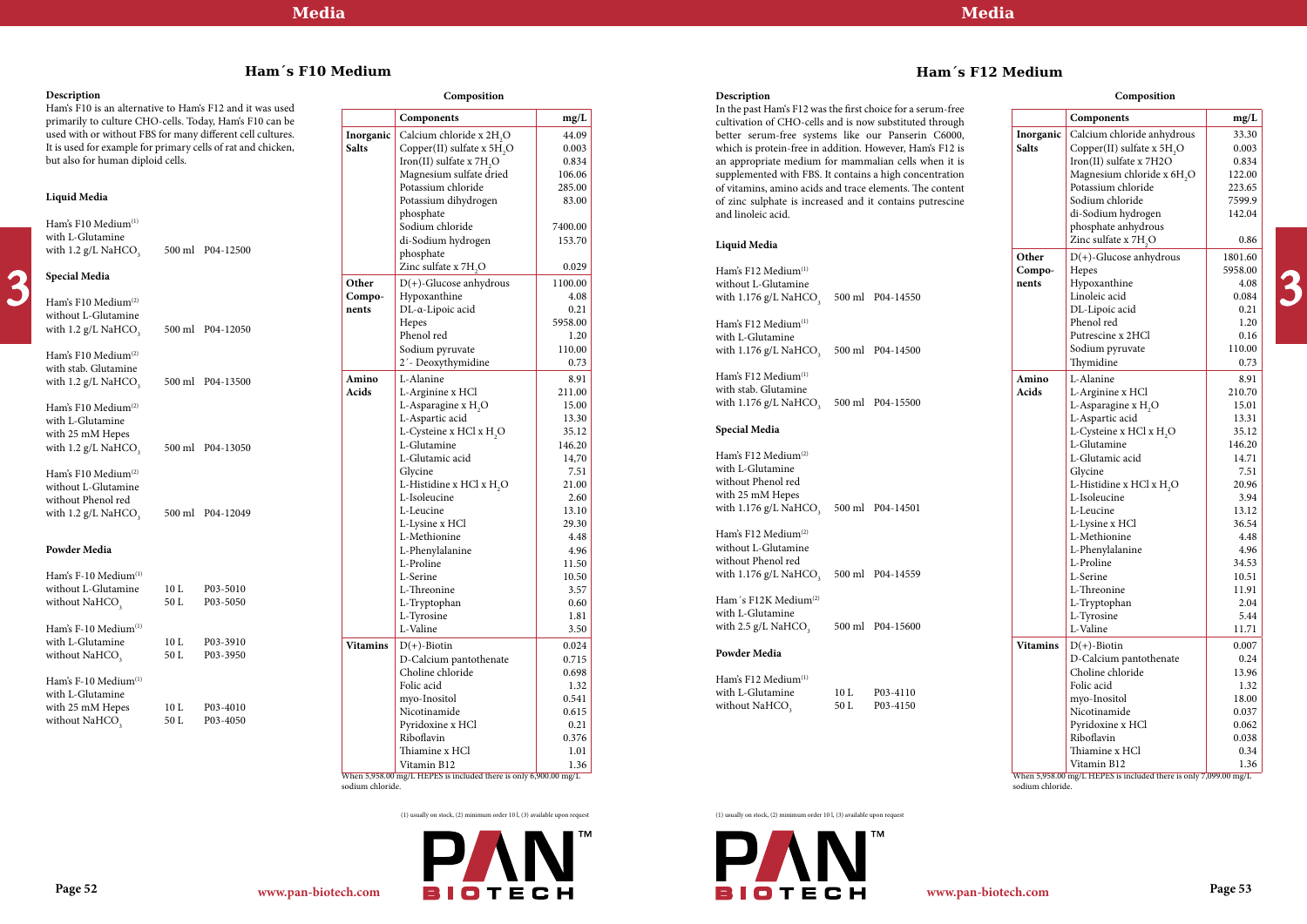**www.pan-biotech.com**

## **Iscove´s Modified Dulbecco´s Medium**

## **Description**

## **Liquid Media**

### $IMDM<sup>(1)</sup>$



| Description                                                |                  | Composition                                                                     |          | <b>Special Media</b>                                 | Powder Media                                                       |                  |          |  |
|------------------------------------------------------------|------------------|---------------------------------------------------------------------------------|----------|------------------------------------------------------|--------------------------------------------------------------------|------------------|----------|--|
| The IMDM is a modified DMEM, with a higher                 |                  | Components                                                                      | mg/L     |                                                      |                                                                    |                  |          |  |
| content of vitamins, selenium and amino acids. As it is    |                  |                                                                                 |          | IMDM <sup>(2)</sup>                                  | IMDM <sup>(1)</sup>                                                |                  |          |  |
| supplemented with albumin, transferrin and soy lipids      |                  | <b>Inorganic</b> Calcium chloride anhydrous                                     | 165.00   | without L-Glutamine                                  | without L-Glutamine                                                | $10\,\mathrm{L}$ | P03-5210 |  |
| it can be excellently applied for culturing lymphocytes,   | Salts            | Potassium chloride                                                              | 330.00   | with 1.0 g/L Glucose                                 | without NaHCO <sub>2</sub>                                         | 50 L             | P03-5250 |  |
| marrow cells or hybridoma cells. Note: for hybridomas      |                  | Potassium nitrate                                                               | 0.076    | with 3.024 g/L NaHCO <sub>3</sub> 500 ml P04-20259   |                                                                    |                  |          |  |
| there is a better and highly efficient protein-free medium |                  | Magnesium sulfate anhydrous                                                     | 97.66    |                                                      | IMDM <sup>(1)</sup>                                                |                  |          |  |
| available: our Panserin H4000.                             |                  | Sodium chloride                                                                 | 5,005.00 | IMDM <sup>(2)</sup>                                  | with L-Glutamine                                                   | 10L              | P03-1310 |  |
|                                                            |                  | Sodium dihydrogen phosphate                                                     | 125.00   | with stab. Glutamine                                 | without NaHCO <sub>2</sub>                                         | 50 L             | P03-1350 |  |
| Liquid Media                                               |                  | x H <sub>2</sub> O                                                              |          | with 25 mM Hepes                                     |                                                                    |                  |          |  |
|                                                            |                  | Sodium selenite x 5H <sub>2</sub> O                                             | 0.01     | without Phenol red<br>315 mOsm                       | $\text{IMDM}^{\scriptscriptstyle{\text{(1)}}}$<br>with L-Glutamine |                  |          |  |
| IMDM <sup>(1)</sup>                                        | Other            | $D(+)$ -Glucose anhydrous                                                       | 4500.00  |                                                      |                                                                    | 10L              | P03-1410 |  |
| without L-Glutamine                                        | Compo-           | Hepes                                                                           | 5958.00  | with 3.024 g/L NaHCO <sub>3</sub> 500 ml P04-20451S1 | with 25 mM Hepes<br>without NaHCO <sub>2</sub>                     | 50 L             | P03-1450 |  |
| with 3.024 g/L NaHCO <sub>2</sub><br>500 ml P04-20250      | nents            | Sodium pyruvate                                                                 | 110.00   | $\text{IMDM}^{\scriptscriptstyle{\mathrm{(2)}}}$     |                                                                    |                  |          |  |
|                                                            |                  | Phenol red                                                                      | 15.00    | with L-Glutamine                                     |                                                                    |                  |          |  |
| $IMDM^{(1)}$                                               | Amino            | L-Alanine                                                                       | 25.00    | with 25 mM Hepes                                     |                                                                    |                  |          |  |
| with L-Glutamine                                           | Acids            | L-Arginine x HCl                                                                | 84.00    | 320 mOsm                                             |                                                                    |                  |          |  |
| with 3.024 NaHCO <sub>2</sub><br>500 ml P04-20350          |                  | L-Asparagine x H <sub>2</sub> O                                                 | 28.40    | with 3.024 g/L NaHCO <sub>3</sub> 500 ml P04-20150S2 |                                                                    |                  |          |  |
| IMDM <sup>(1)</sup>                                        |                  | L-Aspartic acid                                                                 | 30.00    |                                                      |                                                                    |                  |          |  |
| without L-Glutamine                                        |                  | L-Cystine x 2HCl                                                                | 91.24    | IMDM <sup>(2)</sup>                                  |                                                                    |                  |          |  |
| with 25 mM Hepes                                           |                  | L-Glutamine                                                                     | 584.00   | with L-Glutamine                                     |                                                                    |                  |          |  |
| with 3.024 g/L NaHCO, 500 ml P04-20050                     |                  | L-Glutamic acid                                                                 | 75.00    | 500 ml P04-20351<br>with 1.5 g/L NaHCO <sub>3</sub>  |                                                                    |                  |          |  |
|                                                            |                  | Glycine                                                                         | 30.00    |                                                      |                                                                    |                  |          |  |
| IMDM <sup>(1)</sup>                                        |                  | L-Histidine x HCl x H <sub>2</sub> O                                            | 42.00    | IMDM <sup>(2)</sup>                                  |                                                                    |                  |          |  |
| with L-Glutamine                                           |                  | L-Isoleucine                                                                    | 105.00   | with stab. Glutamine                                 |                                                                    |                  |          |  |
| with 25 mM Hepes                                           |                  | L-Leucine                                                                       | 105.00   | with 25 mM Hepes                                     |                                                                    |                  |          |  |
| with 3.024 g/L NaHCO <sub>3</sub> 500 ml P04-20150         |                  | L-Lysine x HCl                                                                  | 146.00   | with 3.024 g/L NaHCO <sub>3</sub> 500 ml P04-20450   |                                                                    |                  |          |  |
|                                                            |                  | L-Methionine                                                                    | 30.00    |                                                      |                                                                    |                  |          |  |
|                                                            |                  | L-Phenylalanine                                                                 | 66.00    | IMDM <sup>(2)</sup>                                  |                                                                    |                  |          |  |
|                                                            |                  | L-Proline                                                                       | 40.00    | with stab. Glutamine                                 |                                                                    |                  |          |  |
|                                                            |                  | L-Serine                                                                        | 42.00    | with 25 mM Hepes                                     |                                                                    |                  |          |  |
|                                                            |                  | L-Threonine                                                                     | 95.00    | without Phenol red                                   |                                                                    |                  |          |  |
|                                                            |                  | L-Tryptophan                                                                    | 16.00    | with 3.024 g/L NaHCO <sub>3</sub> 500 ml P04-20451   |                                                                    |                  |          |  |
|                                                            |                  | L-Tyrosine x 2Na x 2H <sub>2</sub> O<br>L-Valine                                | 104.2    |                                                      |                                                                    |                  |          |  |
|                                                            |                  |                                                                                 | 94.00    |                                                      |                                                                    |                  |          |  |
|                                                            | <b>Vitamins</b>  | $D(+)$ -Biotin                                                                  | 0.0130   |                                                      |                                                                    |                  |          |  |
|                                                            |                  | D-Calcium pantothenate                                                          | 4.00     |                                                      |                                                                    |                  |          |  |
|                                                            |                  | Choline chloride                                                                | $4.00\,$ |                                                      |                                                                    |                  |          |  |
|                                                            |                  | Folic acid                                                                      | $4.00\,$ |                                                      |                                                                    |                  |          |  |
|                                                            |                  | myo-Inositol                                                                    | 7.20     |                                                      |                                                                    |                  |          |  |
|                                                            |                  | Nicotinamide                                                                    | 4.00     |                                                      |                                                                    |                  |          |  |
|                                                            |                  | Pyridoxine x HCl                                                                | 4.00     |                                                      |                                                                    |                  |          |  |
|                                                            |                  | Riboflavin                                                                      | 0.40     |                                                      |                                                                    |                  |          |  |
|                                                            |                  | Thiamine x HCl                                                                  | 4.00     |                                                      |                                                                    |                  |          |  |
|                                                            |                  | Vitamin B12<br>When 5,958.00 mg/L HEPES is included there is only 4,505.00 mg/L | 0.013    |                                                      |                                                                    |                  |          |  |
|                                                            | sodium chloride. |                                                                                 |          |                                                      |                                                                    |                  |          |  |

## **Iscove´s Modified Dulbecco´s Medium**

|                                                                                                                            | <b>Iscove</b> 's Mo |
|----------------------------------------------------------------------------------------------------------------------------|---------------------|
| <b>Special Media</b>                                                                                                       |                     |
| IMDM <sup>(2)</sup><br>without L-Glutamine<br>with 1.0 g/L Glucose<br>with 3.024 g/L NaHCO <sub>3</sub> 500 ml P04-20259   |                     |
| IMDM <sup>(2)</sup><br>with stab. Glutamine<br>with 25 mM Hepes<br>without Phenol red<br>$315 \text{ mOsm}$                |                     |
| with 3.024 g/L NaHCO <sub>3</sub> 500 ml P04-20451S1<br>IMDM <sup>(2)</sup>                                                |                     |
| with L-Glutamine<br>with 25 mM Hepes<br>$320 \text{ mOsm}$<br>with 3.024 g/L NaHCO <sub>3</sub> 500 ml P04-20150S2         |                     |
| IMDM <sup>(2)</sup><br>with L-Glutamine<br>with 1.5 g/L NaHCO <sub>3</sub>                                                 | 500 ml P04-20351    |
| IMDM <sup>(2)</sup><br>with stab. Glutamine<br>with 25 mM Hepes<br>with $3.024$ g/L NaHCO <sub>3</sub>                     | 500 ml P04-20450    |
| IMDM <sup>(2)</sup><br>with stab. Glutamine<br>with 25 mM Hepes<br>without Phenol red<br>with 3.024 g/L NaHCO <sub>3</sub> | 500 ml P04-20451    |

## **Powder Media**

| IMDM <sup>(1)</sup>        |      |                       |
|----------------------------|------|-----------------------|
| without L-Glutamine        | 10 L | P <sub>0</sub> 3-5210 |
| without NaHCO <sub>3</sub> | 50 L | P <sub>0</sub> 3-5250 |
|                            |      |                       |
| IMDM <sup>(1)</sup>        |      |                       |
| with L-Glutamine           | 10L  | P <sub>0</sub> 3-1310 |
| without NaHCO <sub>3</sub> | 50 L | P <sub>0</sub> 3-1350 |
|                            |      |                       |
| IMDM <sup>(1)</sup>        |      |                       |
| with L-Glutamine           |      |                       |
| with 25 mM Hepes           | 10L  | P03-1410              |
| without NaHCO <sub>3</sub> | 50 L | P <sub>0</sub> 3-1450 |
|                            |      |                       |

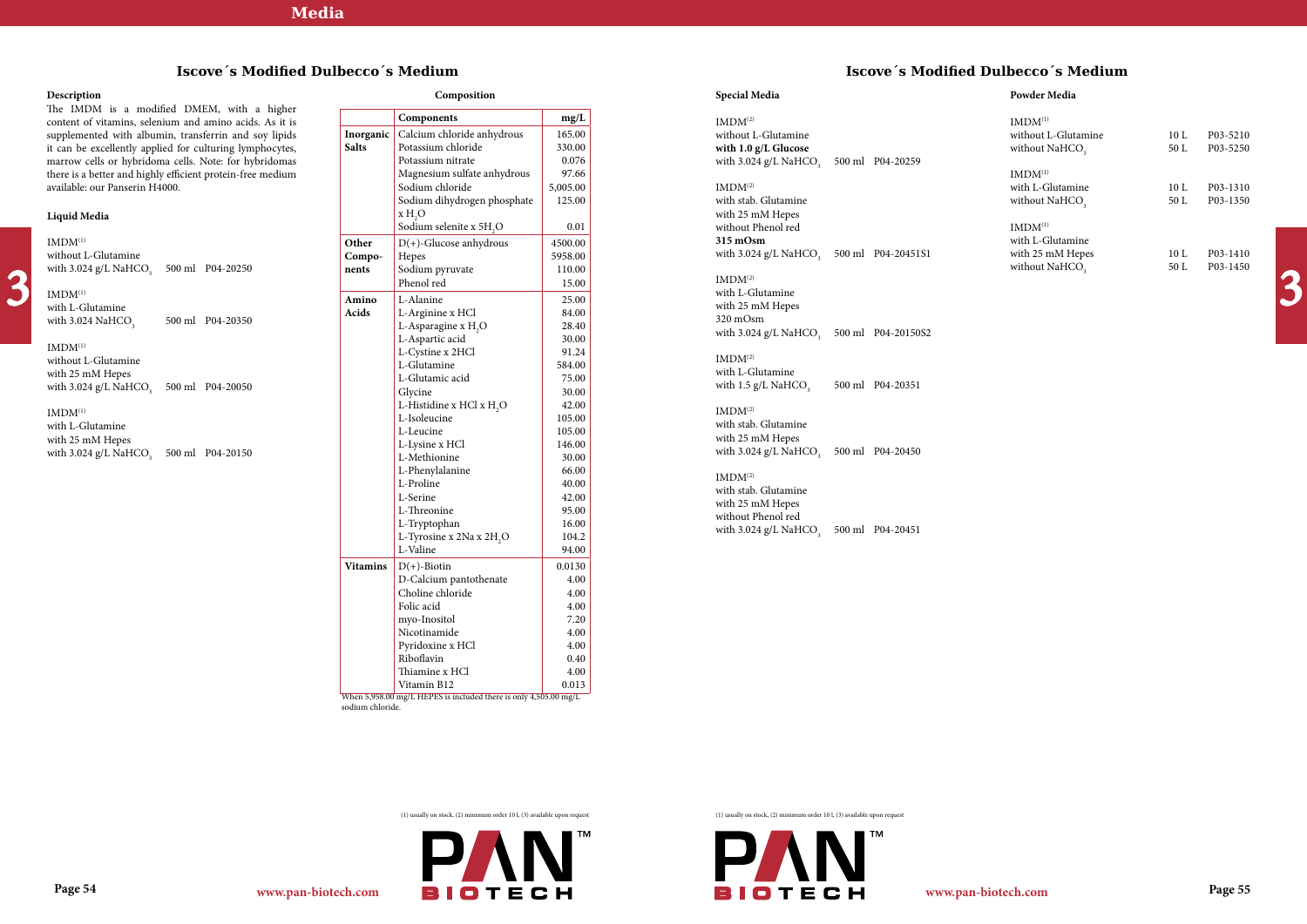## **IPL-41 Insect Medium**

### **Description**

IPL-41 is primarly used for the growth and maintenance of lepidopteran cells and for the propagation of viruses in these cells lines. The medium is also used for long time culture of baculo-virus infected spodotera cells.

## **Composition**

### **Special Media**

| IPL-41 Insect Medium <sup>(2)</sup> |                  |  |
|-------------------------------------|------------------|--|
| with L-Glutamine                    |                  |  |
| with $0.35$ g/L NaHCO <sub>3</sub>  | 500 ml P04-85600 |  |

## **Powder Media**

| IPL-41 Insect Medium <sup>(1)</sup> |      |                       |
|-------------------------------------|------|-----------------------|
| without L-Glutamine                 | 10 L | P03-9210              |
| without NaHCO,                      | 50 L | P <sub>0</sub> 3-9250 |



#### **Description**

|              | Components                                | mg/L     | $\mathbf{r}$ = $\mathbf{r}$ = $\mathbf{r}$ = $\mathbf{r}$ = $\mathbf{r}$ = $\mathbf{r}$ = $\mathbf{r}$ = $\mathbf{r}$ = $\mathbf{r}$ = $\mathbf{r}$ = $\mathbf{r}$ = $\mathbf{r}$ = $\mathbf{r}$ = $\mathbf{r}$ = $\mathbf{r}$ = $\mathbf{r}$ = $\mathbf{r}$ = $\mathbf{r}$ = $\mathbf{r}$ = $\mathbf{r}$ =<br>of lepidopteran cells and for the propagation of viruses in |        | cultures. Due to the absence of calcium chloride in this                |              | Joklik – $MEM^{(1)}$                                |   |
|--------------|-------------------------------------------|----------|----------------------------------------------------------------------------------------------------------------------------------------------------------------------------------------------------------------------------------------------------------------------------------------------------------------------------------------------------------------------------|--------|-------------------------------------------------------------------------|--------------|-----------------------------------------------------|---|
|              | <b>Inorganic</b> Ammonium heptamolybdate  | 0.04     | these cells lines. The medium is also used for long time                                                                                                                                                                                                                                                                                                                   |        | formulation the attachment of cells is reduced.                         | Hepes Medium |                                                     |   |
| <b>Salts</b> | x 4H <sub>2</sub> O                       |          | culture of baculo-virus infected spodotera cells.                                                                                                                                                                                                                                                                                                                          |        |                                                                         |              | with L-Glutamine                                    |   |
|              | Calcium chloride x 2H <sub>2</sub> O      | 662.31   |                                                                                                                                                                                                                                                                                                                                                                            |        | Composition                                                             |              | with 3.6 g/L Hepes<br>500 ml P04-21300              |   |
|              | Cobalt(II) chloride $x$ 6H <sub>2</sub> O | 0.05     |                                                                                                                                                                                                                                                                                                                                                                            |        |                                                                         |              |                                                     |   |
|              | Copper chloride x 2H <sub>2</sub> O       | 0.20     | <b>Special Media</b>                                                                                                                                                                                                                                                                                                                                                       |        | Components                                                              | mg/L         | <b>Special Media</b>                                |   |
|              | Iron(II) sulfate $x$ 7H <sub>2</sub> O    | 0.55     | IPL-41 Insect Medium <sup>(2)</sup>                                                                                                                                                                                                                                                                                                                                        |        | <b>Inorganic</b> Magnesium chloride x $6H2O$                            | 200.00       |                                                     |   |
|              | Magnesium sulfate dried                   | 1311.40  | with L-Glutamine                                                                                                                                                                                                                                                                                                                                                           | Salts  | Potassium chloride                                                      | 400.00       | Joklik - MEM <sup>(2)</sup>                         |   |
|              | Manganese chloride x 4H <sub>2</sub> O    | 0.02     |                                                                                                                                                                                                                                                                                                                                                                            |        | Sodium chloride                                                         | 6,500.00     | modified for spinner culture                        |   |
|              | Potassium chloride                        | 1200.00  | with 0.35 g/L NaHCO <sub>2</sub><br>500 ml P04-85600                                                                                                                                                                                                                                                                                                                       |        | Sodium dihydrogen phosphate                                             | 1,327.00     | with EBSS (modified)                                |   |
|              | Sodium chloride                           | 2850,00  | Powder Media                                                                                                                                                                                                                                                                                                                                                               |        | x H <sub>2</sub> O                                                      |              | without L-Glutamine                                 |   |
|              | Sodium dihydrogen phosphate               | 1160.00  |                                                                                                                                                                                                                                                                                                                                                                            | Other  | $D(+)$ -Glucose anhydrous                                               | 2,000.00     | without Antibiotica                                 |   |
|              | X H <sub>2</sub> O                        |          | IPL-41 Insect Medium <sup>(1)</sup>                                                                                                                                                                                                                                                                                                                                        | Compo- | Phenol red                                                              | 10.00        | without Calciumchloride                             | 3 |
|              | Zinc chloride                             | 0.04     | without L-Glutamine<br>P03-9210<br>$10\ \mathrm{L}$                                                                                                                                                                                                                                                                                                                        | nents  |                                                                         |              | with 2.0 g/L NaHCO <sub>3</sub><br>500 ml P04-21200 |   |
| Other        | Fumaric acid                              | 4.40     | without NaHCO <sub>3</sub><br>50 L<br>P03-9250                                                                                                                                                                                                                                                                                                                             |        |                                                                         |              |                                                     |   |
| Compo-       | $D(+)$ -Glucose anhydrous                 | 2500.00  |                                                                                                                                                                                                                                                                                                                                                                            | Amino  | L-Arginine x HCl                                                        | 126.00       | Powder Media                                        |   |
| nents        | a-Ketoglutaric acid sodium salt           | 34.05    |                                                                                                                                                                                                                                                                                                                                                                            | Acids  | L-Cystine                                                               | 24.00        |                                                     |   |
|              | DL-Malic acid                             | 53.60    |                                                                                                                                                                                                                                                                                                                                                                            |        | L-Glutamine                                                             | 294.00       | Joklik - MEM <sup>(1)</sup>                         |   |
|              | D-Maltose x $H2O$                         | 1052.58  |                                                                                                                                                                                                                                                                                                                                                                            |        | L-Histidine Base                                                        | 31.00        | modified for spinner culture                        |   |
|              | Succinic acid                             | 4.80     |                                                                                                                                                                                                                                                                                                                                                                            |        | L-Isoleucine                                                            | 52.00        | with EBSS (modified)                                |   |
|              | Sucrose                                   | 1650.00  |                                                                                                                                                                                                                                                                                                                                                                            |        | L-Leucine                                                               | 52.00        | without L-Glutamine                                 |   |
| Amino        | $\beta$ -Alanine                          | 300.00   |                                                                                                                                                                                                                                                                                                                                                                            |        | L-Lysine x H <sub>2</sub> O                                             | 65.00        | without Antibiotica                                 |   |
| Acids        | L-Arginine x HCl                          | 800.00   |                                                                                                                                                                                                                                                                                                                                                                            |        | L-Methionine                                                            | 15.00        | without Calciumchloride 10 L<br>P03-02010P          |   |
|              | L-Aspartic acid                           | 1300.00  |                                                                                                                                                                                                                                                                                                                                                                            |        | L-Phenylalanine                                                         | 32.00        | without NaHCO <sub>2</sub><br>50 L<br>P03-02050P    |   |
|              | L-Asparagine x H <sub>2</sub> O           | 1477.14  |                                                                                                                                                                                                                                                                                                                                                                            |        | L-Threonine                                                             | 48.00        |                                                     |   |
|              | L-Cystine                                 | 100.00   |                                                                                                                                                                                                                                                                                                                                                                            |        | L-Tryptophan                                                            | 10.00        |                                                     |   |
|              | L-Glutamine                               | 1000.00  |                                                                                                                                                                                                                                                                                                                                                                            |        | L-Tyrosine                                                              | 32.60        |                                                     |   |
|              | L-Glutamic acid                           | 1500.00  |                                                                                                                                                                                                                                                                                                                                                                            |        | L-Valine                                                                | 46.00        |                                                     |   |
|              | Glycine                                   | 200.00   |                                                                                                                                                                                                                                                                                                                                                                            |        | Vitamins   D-Calcium pantothenate                                       | 1.00         |                                                     |   |
|              | L-Histidine Base                          | 200.00   |                                                                                                                                                                                                                                                                                                                                                                            |        | Choline chloride                                                        | 1.00         |                                                     |   |
|              | L-Hydroxyproline                          | 800.00   |                                                                                                                                                                                                                                                                                                                                                                            |        | Folic acid                                                              | 1.00         |                                                     |   |
|              | L-Isoleucine                              | 750.00   |                                                                                                                                                                                                                                                                                                                                                                            |        | myo-Inositol                                                            | 2.00         |                                                     |   |
|              | L-Leucine                                 | 250.00   |                                                                                                                                                                                                                                                                                                                                                                            |        | Nicotinamide                                                            | 1.00         |                                                     |   |
|              | L-Lysine x HCl                            | 700.00   |                                                                                                                                                                                                                                                                                                                                                                            |        | Pyridoxal x HCl                                                         | 1.00         |                                                     |   |
|              | L-Methionine                              | 1000.00  |                                                                                                                                                                                                                                                                                                                                                                            |        | Riboflavin                                                              | 0.10         |                                                     |   |
|              | L-Phenylalanine                           | 1000.00  |                                                                                                                                                                                                                                                                                                                                                                            |        | Thiamine x HCl                                                          | 1.00         |                                                     |   |
|              | L-Proline                                 | 500.00   |                                                                                                                                                                                                                                                                                                                                                                            |        |                                                                         |              |                                                     |   |
|              | L-Serine                                  | 200.00   |                                                                                                                                                                                                                                                                                                                                                                            |        |                                                                         |              |                                                     |   |
|              | L-Threonine                               | 200.00   |                                                                                                                                                                                                                                                                                                                                                                            |        |                                                                         |              |                                                     |   |
|              | L-Tryptophan                              | 100.00   |                                                                                                                                                                                                                                                                                                                                                                            |        |                                                                         |              |                                                     |   |
|              | L-Tyrosine                                | 250.02   |                                                                                                                                                                                                                                                                                                                                                                            |        |                                                                         |              |                                                     |   |
|              | L-Valine                                  | 500.00   |                                                                                                                                                                                                                                                                                                                                                                            |        |                                                                         |              |                                                     |   |
|              | Vitamins   p-Aminobenzoic acid            | 0.32     |                                                                                                                                                                                                                                                                                                                                                                            |        |                                                                         |              |                                                     |   |
|              | $D(+)$ -Biotin                            | 0.16     |                                                                                                                                                                                                                                                                                                                                                                            |        |                                                                         |              |                                                     |   |
|              | D-Calcium pantothenate                    | 0.008    |                                                                                                                                                                                                                                                                                                                                                                            |        |                                                                         |              |                                                     |   |
|              | Choline chloride                          | 20.00    |                                                                                                                                                                                                                                                                                                                                                                            |        |                                                                         |              |                                                     |   |
|              | Folic acid                                | 0.08     |                                                                                                                                                                                                                                                                                                                                                                            |        |                                                                         |              |                                                     |   |
|              | myo-Inositol                              | 0.40     |                                                                                                                                                                                                                                                                                                                                                                            |        |                                                                         |              |                                                     |   |
|              | Nicotinic acid                            | 0.16     |                                                                                                                                                                                                                                                                                                                                                                            |        |                                                                         |              |                                                     |   |
|              | Nicotinamide                              | 0.16     |                                                                                                                                                                                                                                                                                                                                                                            |        |                                                                         |              |                                                     |   |
|              | Pyridoxine x HCl                          | 0.40     |                                                                                                                                                                                                                                                                                                                                                                            |        |                                                                         |              |                                                     |   |
|              | Riboflavin                                | 0.08     |                                                                                                                                                                                                                                                                                                                                                                            |        |                                                                         |              |                                                     |   |
|              | Thiamine x HCl                            | $0.08\,$ | (1) usually on stock, (2) minimum order 101, (3) available upon request                                                                                                                                                                                                                                                                                                    |        | (1) usually on stock, (2) minimum order 101, (3) available upon request |              |                                                     |   |
|              | Vitamine B12                              | 0.24     | <b>THE REAL PROPERTY AND INCOME.</b>                                                                                                                                                                                                                                                                                                                                       |        | $\blacksquare$ $\blacksquare$ TM                                        |              |                                                     |   |

Joklik´s MEM is a modification of MEM for suspension cultures. Due to the absence of calcium chloride in this formulation the attachment of cells is reduced.

## **Composition**

## **Liquid Media**

### **Special Media**

## **Powder Media**

|                 | Components                                        | mg/L     |
|-----------------|---------------------------------------------------|----------|
| Inorganic       | Magnesium chloride x 6H <sub>2</sub> O            | 200.00   |
| <b>Salts</b>    | Potassium chloride                                | 400.00   |
|                 | Sodium chloride                                   | 6,500.00 |
|                 | Sodium dihydrogen phosphate<br>x H <sub>2</sub> O | 1,327.00 |
| Other           | $D(+)$ -Glucose anhydrous                         | 2,000.00 |
| Compo-          | Phenol red                                        | 10.00    |
| nents           |                                                   |          |
| Amino           | L-Arginine x HCl                                  | 126.00   |
| <b>Acids</b>    | L-Cystine                                         | 24.00    |
|                 | L-Glutamine                                       | 294.00   |
|                 | L-Histidine Base                                  | 31.00    |
|                 | L-Isoleucine                                      | 52.00    |
|                 | L-Leucine                                         | 52.00    |
|                 | L-Lysine $x H2O$                                  | 65.00    |
|                 | L-Methionine                                      | 15.00    |
|                 | L-Phenylalanine                                   | 32.00    |
|                 | L-Threonine                                       | 48.00    |
|                 | L-Tryptophan                                      | 10.00    |
|                 | L-Tyrosine                                        | 32.60    |
|                 | L-Valine                                          | 46.00    |
| <b>Vitamins</b> | D-Calcium pantothenate                            | 1.00     |
|                 | Choline chloride                                  | 1.00     |
|                 | Folic acid                                        | 1.00     |
|                 | myo-Inositol                                      | 2.00     |
|                 | Nicotinamide                                      | 1.00     |
|                 | Pyridoxal x HCl                                   | 1.00     |
|                 | Riboflavin                                        | 0.10     |
|                 | Thiamine x HCl                                    | 1.00     |

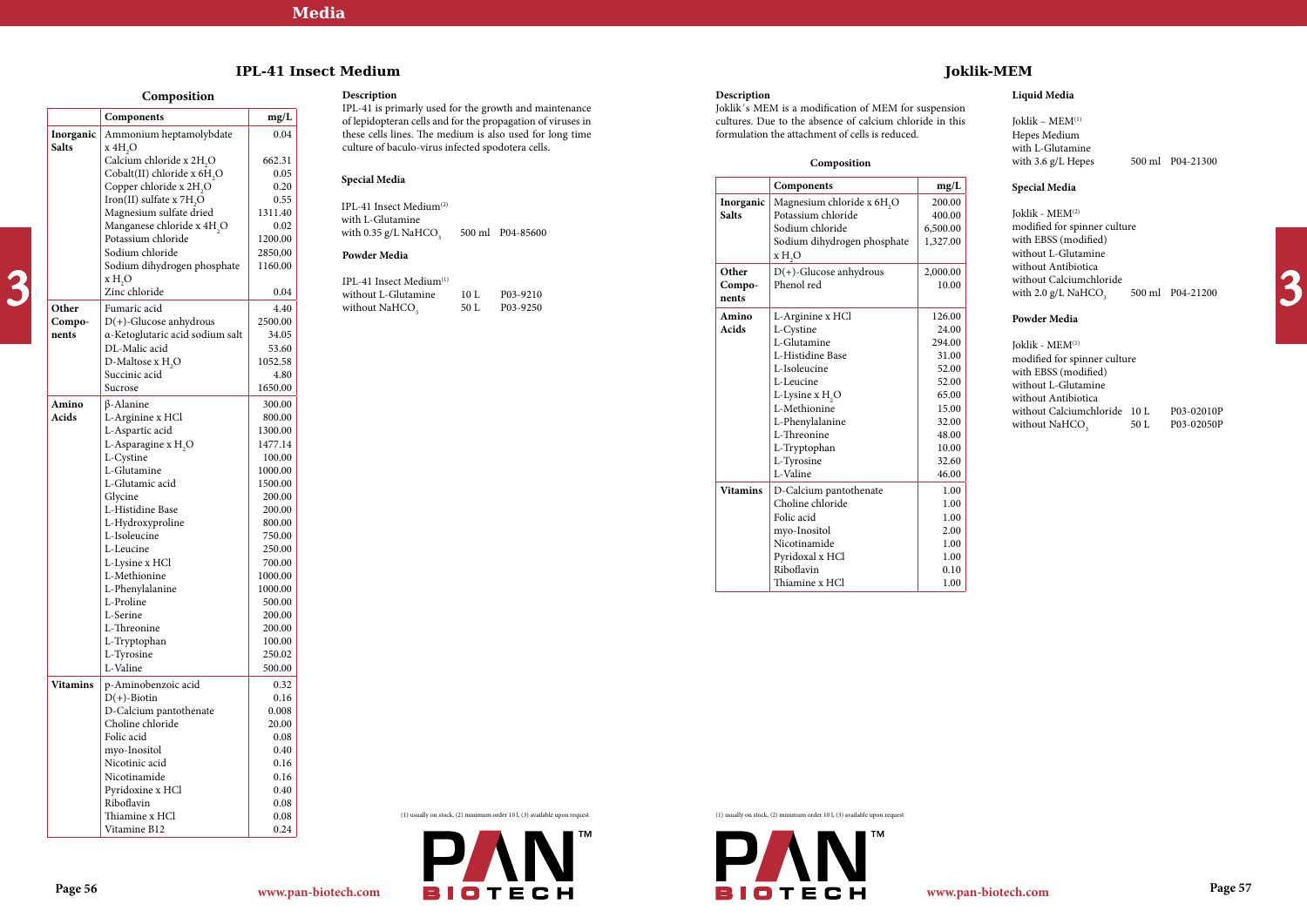## **Leibovitz´s L-15 Medium**

## **Description**

L-15 contains no sodium hydrogen carbonate and no bicarbonate, because it is buffered already by a high concentration of amino acids. The L-15 medium supports the growth of established cells like Hep-2, but also human nerve cells and primary tissue explants. With 10 % tryptose phosphate broth it is also ideally suited for the cultivation of insect cell lines.

Leibovitz's L-15 Medium<sup>(1)</sup> with L-Glutamine without NaHCO<sub>3</sub> 500 ml P04-27500

## **Composition**

### **Liquid Media**

Leibovitz's L-15 Medium<sup>(1)</sup> without L-Glutamine without NaHCO<sub>3</sub> 500 ml P04-27055

## **Special Media**

### **Powder Media**

| Leibovitz's L-15 Medium <sup>(1)</sup> |      |          |
|----------------------------------------|------|----------|
| with L-Glutamine                       | 10L  | P03-1510 |
| without NaHCO <sub>3</sub>             | 50 L | P03-1550 |
| Leibovitz's L-15 Medium <sup>(1)</sup> |      |          |
| with L-Glutamine                       |      |          |
| with 25 mM Hepes                       | 10L  | P03-1610 |
| without NaHCO <sub>3</sub>             | 50 L | P03-1650 |



## $\begin{array}{|l|} \hline \text{chloride X2 H}_2\text{O} & \text{diam} \end{array}$  When 5,958.00 mg/L HEPES is included there is only 7,500.00 mg/L sodium chloride.



## **Mc Coy´s 5A Medium**

## **Description**

Mc Coy's 5A Medium is a complete medium with all amino acids and vitamins. It is used for growing primary cultures. This group contains marrow cells, gingival cells, adrenal cells, spleen cells, lung cells, rat embryos and other cell types.

## **Composition**

### **Powder Media**

| with 2.2 g/L NaHCO <sub>3</sub><br>500 ml P04-05500<br>nents<br>Hepes<br><b>Inorganic</b> Calcium chloride x $2H2O$<br>185.44<br>Leibovitz's L-15 Medium <sup>(2)</sup><br>600.00<br>Bacto - Peptone<br>Magnesium chloride x 6H <sub>2</sub> O<br>200.00<br>with stab. Glutamine<br>Phenol red<br>Mc Coy's 5A Medium (modified) <sup>(1)</sup><br>10.00<br>Magnesium sulfate dried<br>139.53<br>without NaHCO <sub>2</sub><br>with stab. Glutamine<br>500 ml P04-27050<br>L-Alanine<br>13.36<br>Amino<br>Potassium chloride<br>400.00<br>with 2.2 g/L NaHCO <sub>2</sub><br>500 ml P04-06500<br>42.10<br>Acids<br>L-Arginine x HCl<br>Potassium dihydrogen<br>60.00<br>Leibovitz's L-15 Medium <sup>(2)</sup><br>L-Asparagine $x H2O$<br>phosphate<br><b>Special Media</b><br>without L-Glutamine<br>L-Aspartic acid<br>Sodium chloride<br>8,000.00<br>without Phenol red<br>24.24<br>L-Cysteine<br>di-Sodium hydrogen phosphate<br>190.00<br>Mc Coy's 5A Medium (modified) <sup>(2)</sup><br>without NaHCO <sub>3</sub><br>500 ml P04-27054<br>219.20<br>L-Glutamine<br>with L-Glutamine<br>$D(+)$ -Galactose anhydrous<br>900.00<br>Other<br>22.10<br>L-Glutamic acid<br>with 25 mM Hepes<br>Hepes<br>5,958.00<br>Powder Media<br>Compo-<br>7.50<br>Glycine<br>500 ml P04-05050<br>Phenol red<br>10.00<br>with 2.2 $g/L$ NaHCO <sub>3</sub><br>L-Histidine x HCl x H <sub>2</sub> O<br>Leibovitz's L-15 Medium <sup>(1)</sup><br>Sodium pyruvate<br>550.00<br>L-Hydroxyproline<br>Mc Coy's 5A Medium <sup>(2)</sup><br>with L-Glutamine<br>P03-1510<br>10L<br>L-Isoleucine<br>L-Alanine<br>225.00<br>without L-Glutamine<br>P03-1550<br>without NaHCO <sub>3</sub><br>50 L<br>L-Arginine Base<br>500.00<br>L-Leucine<br>39.36<br>without Phenol red<br>L-Asparagine x H <sub>2</sub> O<br>L-Lysine x HCl<br>36.50<br>250.00<br>500 ml P04-05610<br>with 2.2 g/L NaHCO <sub>3</sub><br>Leibovitz's L-15 Medium <sup>(1)</sup><br>L-Methionine<br>120.00<br>14.90<br>L-Cysteine<br>with L-Glutamine<br>L-Glutamine<br>300.00<br>L-Phenylalanine<br>16.50<br>with 25 mM Hepes<br>P03-1610<br>10L<br>Powder Media<br>200.00<br>17.30<br>Glycine<br>L-Proline<br>50 L<br>P03-1650<br>without NaHCO <sub>3</sub><br>250.00<br>L-Serine<br>26.30<br>L-Histidine Base<br>McCoy's 5A Medium (modified) <sup>(1)</sup><br>L-Isoleucine<br>17.90<br>250.00<br>L-Threonine<br>with L-Glutamine<br>10L<br>P03-1710<br>125.00<br>3.10<br>L-Leucine<br>L-Tryptophan<br>50 L<br>without NaHCO <sub>3</sub><br>P03-1750<br>93.75<br>L-Lysine x HCl<br>L-Tyrosine<br>18.10<br>L-Methionine<br>L-Valine<br>75.00<br>17.60<br>McCoy's 5A Medium (modified) <sup>(1)</sup><br>L-Phenylalanine<br>125.00<br>p-Aminobenzoic acid<br>1.00<br>Vitamins<br>with L-Glutamine<br>L-Serine<br>200.00<br>Ascorbic acid<br>0.50<br>P03-1810<br>with 25 mM Hepes<br>10L<br>300.00<br>L-Threonine<br>$D(+)$ -Biotin<br>0.20<br>50 L<br>P03-1850<br>without NaHCO <sub>3</sub><br>20.00<br>L-Tryptophan<br>D-Calcium pantothenate<br>0.20<br>L-Tyrosine<br>300.00<br>Choline chloride<br>5.00<br>L-Valine<br>100.00<br>Folic acid<br>10.00<br>Vitamins   D-Calcium pantothenate<br>myo-Inositol<br>1.00<br>36.00<br>Choline chloride<br>1.00<br>Nicotinamide<br>0.50<br>1.00<br>Nicotinic acid<br>0.50<br>Folic acid<br>2.00<br>Pyridoxal x HCl<br>myo-Inositol<br>0.50<br>1.00<br>Pyridoxine x HCl<br>Nicotinamide<br>0.50<br>1.00<br>Riboflavin<br>Pyridoxine x HCl<br>0.20<br>0.1075<br>Thiamine x HCl<br>Riboflavin-5'-phosphate<br>0.20<br>sodium salt x 2H <sub>2</sub> O<br>Vitamin B12<br>2.00<br>When 5,958.00 mg/L HEPES is included there is only 5,960.00 mg/L |              | Components             | mg/L | Special Media |  |  | with L-Glutamine |  | Compo- | Glutathione (red.) | 0.50     |
|--------------------------------------------------------------------------------------------------------------------------------------------------------------------------------------------------------------------------------------------------------------------------------------------------------------------------------------------------------------------------------------------------------------------------------------------------------------------------------------------------------------------------------------------------------------------------------------------------------------------------------------------------------------------------------------------------------------------------------------------------------------------------------------------------------------------------------------------------------------------------------------------------------------------------------------------------------------------------------------------------------------------------------------------------------------------------------------------------------------------------------------------------------------------------------------------------------------------------------------------------------------------------------------------------------------------------------------------------------------------------------------------------------------------------------------------------------------------------------------------------------------------------------------------------------------------------------------------------------------------------------------------------------------------------------------------------------------------------------------------------------------------------------------------------------------------------------------------------------------------------------------------------------------------------------------------------------------------------------------------------------------------------------------------------------------------------------------------------------------------------------------------------------------------------------------------------------------------------------------------------------------------------------------------------------------------------------------------------------------------------------------------------------------------------------------------------------------------------------------------------------------------------------------------------------------------------------------------------------------------------------------------------------------------------------------------------------------------------------------------------------------------------------------------------------------------------------------------------------------------------------------------------------------------------------------------------------------------------------------------------------------------------------------------------------------------------------------------------------------------------------------------------------------------------------------------------------------------------------------------------------------------------------------------------------------------------------------------------------------------------------------------------------------------------------------------------------------------------------------------------------------------------------------------------------------------------------------------------------------------------------------------|--------------|------------------------|------|---------------|--|--|------------------|--|--------|--------------------|----------|
|                                                                                                                                                                                                                                                                                                                                                                                                                                                                                                                                                                                                                                                                                                                                                                                                                                                                                                                                                                                                                                                                                                                                                                                                                                                                                                                                                                                                                                                                                                                                                                                                                                                                                                                                                                                                                                                                                                                                                                                                                                                                                                                                                                                                                                                                                                                                                                                                                                                                                                                                                                                                                                                                                                                                                                                                                                                                                                                                                                                                                                                                                                                                                                                                                                                                                                                                                                                                                                                                                                                                                                                                                                            |              |                        |      |               |  |  |                  |  |        |                    | 5,958.00 |
|                                                                                                                                                                                                                                                                                                                                                                                                                                                                                                                                                                                                                                                                                                                                                                                                                                                                                                                                                                                                                                                                                                                                                                                                                                                                                                                                                                                                                                                                                                                                                                                                                                                                                                                                                                                                                                                                                                                                                                                                                                                                                                                                                                                                                                                                                                                                                                                                                                                                                                                                                                                                                                                                                                                                                                                                                                                                                                                                                                                                                                                                                                                                                                                                                                                                                                                                                                                                                                                                                                                                                                                                                                            | <b>Salts</b> |                        |      |               |  |  |                  |  |        |                    |          |
|                                                                                                                                                                                                                                                                                                                                                                                                                                                                                                                                                                                                                                                                                                                                                                                                                                                                                                                                                                                                                                                                                                                                                                                                                                                                                                                                                                                                                                                                                                                                                                                                                                                                                                                                                                                                                                                                                                                                                                                                                                                                                                                                                                                                                                                                                                                                                                                                                                                                                                                                                                                                                                                                                                                                                                                                                                                                                                                                                                                                                                                                                                                                                                                                                                                                                                                                                                                                                                                                                                                                                                                                                                            |              |                        |      |               |  |  |                  |  |        |                    |          |
|                                                                                                                                                                                                                                                                                                                                                                                                                                                                                                                                                                                                                                                                                                                                                                                                                                                                                                                                                                                                                                                                                                                                                                                                                                                                                                                                                                                                                                                                                                                                                                                                                                                                                                                                                                                                                                                                                                                                                                                                                                                                                                                                                                                                                                                                                                                                                                                                                                                                                                                                                                                                                                                                                                                                                                                                                                                                                                                                                                                                                                                                                                                                                                                                                                                                                                                                                                                                                                                                                                                                                                                                                                            |              |                        |      |               |  |  |                  |  |        |                    |          |
|                                                                                                                                                                                                                                                                                                                                                                                                                                                                                                                                                                                                                                                                                                                                                                                                                                                                                                                                                                                                                                                                                                                                                                                                                                                                                                                                                                                                                                                                                                                                                                                                                                                                                                                                                                                                                                                                                                                                                                                                                                                                                                                                                                                                                                                                                                                                                                                                                                                                                                                                                                                                                                                                                                                                                                                                                                                                                                                                                                                                                                                                                                                                                                                                                                                                                                                                                                                                                                                                                                                                                                                                                                            |              |                        |      |               |  |  |                  |  |        |                    |          |
|                                                                                                                                                                                                                                                                                                                                                                                                                                                                                                                                                                                                                                                                                                                                                                                                                                                                                                                                                                                                                                                                                                                                                                                                                                                                                                                                                                                                                                                                                                                                                                                                                                                                                                                                                                                                                                                                                                                                                                                                                                                                                                                                                                                                                                                                                                                                                                                                                                                                                                                                                                                                                                                                                                                                                                                                                                                                                                                                                                                                                                                                                                                                                                                                                                                                                                                                                                                                                                                                                                                                                                                                                                            |              |                        |      |               |  |  |                  |  |        |                    | 45.00    |
|                                                                                                                                                                                                                                                                                                                                                                                                                                                                                                                                                                                                                                                                                                                                                                                                                                                                                                                                                                                                                                                                                                                                                                                                                                                                                                                                                                                                                                                                                                                                                                                                                                                                                                                                                                                                                                                                                                                                                                                                                                                                                                                                                                                                                                                                                                                                                                                                                                                                                                                                                                                                                                                                                                                                                                                                                                                                                                                                                                                                                                                                                                                                                                                                                                                                                                                                                                                                                                                                                                                                                                                                                                            |              |                        |      |               |  |  |                  |  |        |                    | 19.97    |
|                                                                                                                                                                                                                                                                                                                                                                                                                                                                                                                                                                                                                                                                                                                                                                                                                                                                                                                                                                                                                                                                                                                                                                                                                                                                                                                                                                                                                                                                                                                                                                                                                                                                                                                                                                                                                                                                                                                                                                                                                                                                                                                                                                                                                                                                                                                                                                                                                                                                                                                                                                                                                                                                                                                                                                                                                                                                                                                                                                                                                                                                                                                                                                                                                                                                                                                                                                                                                                                                                                                                                                                                                                            |              |                        |      |               |  |  |                  |  |        |                    |          |
|                                                                                                                                                                                                                                                                                                                                                                                                                                                                                                                                                                                                                                                                                                                                                                                                                                                                                                                                                                                                                                                                                                                                                                                                                                                                                                                                                                                                                                                                                                                                                                                                                                                                                                                                                                                                                                                                                                                                                                                                                                                                                                                                                                                                                                                                                                                                                                                                                                                                                                                                                                                                                                                                                                                                                                                                                                                                                                                                                                                                                                                                                                                                                                                                                                                                                                                                                                                                                                                                                                                                                                                                                                            |              |                        |      |               |  |  |                  |  |        |                    |          |
|                                                                                                                                                                                                                                                                                                                                                                                                                                                                                                                                                                                                                                                                                                                                                                                                                                                                                                                                                                                                                                                                                                                                                                                                                                                                                                                                                                                                                                                                                                                                                                                                                                                                                                                                                                                                                                                                                                                                                                                                                                                                                                                                                                                                                                                                                                                                                                                                                                                                                                                                                                                                                                                                                                                                                                                                                                                                                                                                                                                                                                                                                                                                                                                                                                                                                                                                                                                                                                                                                                                                                                                                                                            |              |                        |      |               |  |  |                  |  |        |                    |          |
|                                                                                                                                                                                                                                                                                                                                                                                                                                                                                                                                                                                                                                                                                                                                                                                                                                                                                                                                                                                                                                                                                                                                                                                                                                                                                                                                                                                                                                                                                                                                                                                                                                                                                                                                                                                                                                                                                                                                                                                                                                                                                                                                                                                                                                                                                                                                                                                                                                                                                                                                                                                                                                                                                                                                                                                                                                                                                                                                                                                                                                                                                                                                                                                                                                                                                                                                                                                                                                                                                                                                                                                                                                            |              |                        |      |               |  |  |                  |  |        |                    |          |
|                                                                                                                                                                                                                                                                                                                                                                                                                                                                                                                                                                                                                                                                                                                                                                                                                                                                                                                                                                                                                                                                                                                                                                                                                                                                                                                                                                                                                                                                                                                                                                                                                                                                                                                                                                                                                                                                                                                                                                                                                                                                                                                                                                                                                                                                                                                                                                                                                                                                                                                                                                                                                                                                                                                                                                                                                                                                                                                                                                                                                                                                                                                                                                                                                                                                                                                                                                                                                                                                                                                                                                                                                                            | nents        |                        |      |               |  |  |                  |  |        |                    | 20.76    |
|                                                                                                                                                                                                                                                                                                                                                                                                                                                                                                                                                                                                                                                                                                                                                                                                                                                                                                                                                                                                                                                                                                                                                                                                                                                                                                                                                                                                                                                                                                                                                                                                                                                                                                                                                                                                                                                                                                                                                                                                                                                                                                                                                                                                                                                                                                                                                                                                                                                                                                                                                                                                                                                                                                                                                                                                                                                                                                                                                                                                                                                                                                                                                                                                                                                                                                                                                                                                                                                                                                                                                                                                                                            |              |                        |      |               |  |  |                  |  |        |                    | 19.70    |
|                                                                                                                                                                                                                                                                                                                                                                                                                                                                                                                                                                                                                                                                                                                                                                                                                                                                                                                                                                                                                                                                                                                                                                                                                                                                                                                                                                                                                                                                                                                                                                                                                                                                                                                                                                                                                                                                                                                                                                                                                                                                                                                                                                                                                                                                                                                                                                                                                                                                                                                                                                                                                                                                                                                                                                                                                                                                                                                                                                                                                                                                                                                                                                                                                                                                                                                                                                                                                                                                                                                                                                                                                                            | Amino        |                        |      |               |  |  |                  |  |        |                    | 39.36    |
|                                                                                                                                                                                                                                                                                                                                                                                                                                                                                                                                                                                                                                                                                                                                                                                                                                                                                                                                                                                                                                                                                                                                                                                                                                                                                                                                                                                                                                                                                                                                                                                                                                                                                                                                                                                                                                                                                                                                                                                                                                                                                                                                                                                                                                                                                                                                                                                                                                                                                                                                                                                                                                                                                                                                                                                                                                                                                                                                                                                                                                                                                                                                                                                                                                                                                                                                                                                                                                                                                                                                                                                                                                            | Acids        |                        |      |               |  |  |                  |  |        |                    |          |
|                                                                                                                                                                                                                                                                                                                                                                                                                                                                                                                                                                                                                                                                                                                                                                                                                                                                                                                                                                                                                                                                                                                                                                                                                                                                                                                                                                                                                                                                                                                                                                                                                                                                                                                                                                                                                                                                                                                                                                                                                                                                                                                                                                                                                                                                                                                                                                                                                                                                                                                                                                                                                                                                                                                                                                                                                                                                                                                                                                                                                                                                                                                                                                                                                                                                                                                                                                                                                                                                                                                                                                                                                                            |              |                        |      |               |  |  |                  |  |        |                    |          |
|                                                                                                                                                                                                                                                                                                                                                                                                                                                                                                                                                                                                                                                                                                                                                                                                                                                                                                                                                                                                                                                                                                                                                                                                                                                                                                                                                                                                                                                                                                                                                                                                                                                                                                                                                                                                                                                                                                                                                                                                                                                                                                                                                                                                                                                                                                                                                                                                                                                                                                                                                                                                                                                                                                                                                                                                                                                                                                                                                                                                                                                                                                                                                                                                                                                                                                                                                                                                                                                                                                                                                                                                                                            |              |                        |      |               |  |  |                  |  |        |                    |          |
|                                                                                                                                                                                                                                                                                                                                                                                                                                                                                                                                                                                                                                                                                                                                                                                                                                                                                                                                                                                                                                                                                                                                                                                                                                                                                                                                                                                                                                                                                                                                                                                                                                                                                                                                                                                                                                                                                                                                                                                                                                                                                                                                                                                                                                                                                                                                                                                                                                                                                                                                                                                                                                                                                                                                                                                                                                                                                                                                                                                                                                                                                                                                                                                                                                                                                                                                                                                                                                                                                                                                                                                                                                            |              |                        |      |               |  |  |                  |  |        |                    |          |
|                                                                                                                                                                                                                                                                                                                                                                                                                                                                                                                                                                                                                                                                                                                                                                                                                                                                                                                                                                                                                                                                                                                                                                                                                                                                                                                                                                                                                                                                                                                                                                                                                                                                                                                                                                                                                                                                                                                                                                                                                                                                                                                                                                                                                                                                                                                                                                                                                                                                                                                                                                                                                                                                                                                                                                                                                                                                                                                                                                                                                                                                                                                                                                                                                                                                                                                                                                                                                                                                                                                                                                                                                                            |              |                        |      |               |  |  |                  |  |        |                    |          |
|                                                                                                                                                                                                                                                                                                                                                                                                                                                                                                                                                                                                                                                                                                                                                                                                                                                                                                                                                                                                                                                                                                                                                                                                                                                                                                                                                                                                                                                                                                                                                                                                                                                                                                                                                                                                                                                                                                                                                                                                                                                                                                                                                                                                                                                                                                                                                                                                                                                                                                                                                                                                                                                                                                                                                                                                                                                                                                                                                                                                                                                                                                                                                                                                                                                                                                                                                                                                                                                                                                                                                                                                                                            |              |                        |      |               |  |  |                  |  |        |                    |          |
|                                                                                                                                                                                                                                                                                                                                                                                                                                                                                                                                                                                                                                                                                                                                                                                                                                                                                                                                                                                                                                                                                                                                                                                                                                                                                                                                                                                                                                                                                                                                                                                                                                                                                                                                                                                                                                                                                                                                                                                                                                                                                                                                                                                                                                                                                                                                                                                                                                                                                                                                                                                                                                                                                                                                                                                                                                                                                                                                                                                                                                                                                                                                                                                                                                                                                                                                                                                                                                                                                                                                                                                                                                            |              |                        |      |               |  |  |                  |  |        |                    |          |
|                                                                                                                                                                                                                                                                                                                                                                                                                                                                                                                                                                                                                                                                                                                                                                                                                                                                                                                                                                                                                                                                                                                                                                                                                                                                                                                                                                                                                                                                                                                                                                                                                                                                                                                                                                                                                                                                                                                                                                                                                                                                                                                                                                                                                                                                                                                                                                                                                                                                                                                                                                                                                                                                                                                                                                                                                                                                                                                                                                                                                                                                                                                                                                                                                                                                                                                                                                                                                                                                                                                                                                                                                                            |              |                        |      |               |  |  |                  |  |        |                    |          |
|                                                                                                                                                                                                                                                                                                                                                                                                                                                                                                                                                                                                                                                                                                                                                                                                                                                                                                                                                                                                                                                                                                                                                                                                                                                                                                                                                                                                                                                                                                                                                                                                                                                                                                                                                                                                                                                                                                                                                                                                                                                                                                                                                                                                                                                                                                                                                                                                                                                                                                                                                                                                                                                                                                                                                                                                                                                                                                                                                                                                                                                                                                                                                                                                                                                                                                                                                                                                                                                                                                                                                                                                                                            |              |                        |      |               |  |  |                  |  |        |                    |          |
|                                                                                                                                                                                                                                                                                                                                                                                                                                                                                                                                                                                                                                                                                                                                                                                                                                                                                                                                                                                                                                                                                                                                                                                                                                                                                                                                                                                                                                                                                                                                                                                                                                                                                                                                                                                                                                                                                                                                                                                                                                                                                                                                                                                                                                                                                                                                                                                                                                                                                                                                                                                                                                                                                                                                                                                                                                                                                                                                                                                                                                                                                                                                                                                                                                                                                                                                                                                                                                                                                                                                                                                                                                            |              |                        |      |               |  |  |                  |  |        |                    |          |
|                                                                                                                                                                                                                                                                                                                                                                                                                                                                                                                                                                                                                                                                                                                                                                                                                                                                                                                                                                                                                                                                                                                                                                                                                                                                                                                                                                                                                                                                                                                                                                                                                                                                                                                                                                                                                                                                                                                                                                                                                                                                                                                                                                                                                                                                                                                                                                                                                                                                                                                                                                                                                                                                                                                                                                                                                                                                                                                                                                                                                                                                                                                                                                                                                                                                                                                                                                                                                                                                                                                                                                                                                                            |              |                        |      |               |  |  |                  |  |        |                    |          |
|                                                                                                                                                                                                                                                                                                                                                                                                                                                                                                                                                                                                                                                                                                                                                                                                                                                                                                                                                                                                                                                                                                                                                                                                                                                                                                                                                                                                                                                                                                                                                                                                                                                                                                                                                                                                                                                                                                                                                                                                                                                                                                                                                                                                                                                                                                                                                                                                                                                                                                                                                                                                                                                                                                                                                                                                                                                                                                                                                                                                                                                                                                                                                                                                                                                                                                                                                                                                                                                                                                                                                                                                                                            |              |                        |      |               |  |  |                  |  |        |                    |          |
|                                                                                                                                                                                                                                                                                                                                                                                                                                                                                                                                                                                                                                                                                                                                                                                                                                                                                                                                                                                                                                                                                                                                                                                                                                                                                                                                                                                                                                                                                                                                                                                                                                                                                                                                                                                                                                                                                                                                                                                                                                                                                                                                                                                                                                                                                                                                                                                                                                                                                                                                                                                                                                                                                                                                                                                                                                                                                                                                                                                                                                                                                                                                                                                                                                                                                                                                                                                                                                                                                                                                                                                                                                            |              |                        |      |               |  |  |                  |  |        |                    |          |
|                                                                                                                                                                                                                                                                                                                                                                                                                                                                                                                                                                                                                                                                                                                                                                                                                                                                                                                                                                                                                                                                                                                                                                                                                                                                                                                                                                                                                                                                                                                                                                                                                                                                                                                                                                                                                                                                                                                                                                                                                                                                                                                                                                                                                                                                                                                                                                                                                                                                                                                                                                                                                                                                                                                                                                                                                                                                                                                                                                                                                                                                                                                                                                                                                                                                                                                                                                                                                                                                                                                                                                                                                                            |              |                        |      |               |  |  |                  |  |        |                    |          |
|                                                                                                                                                                                                                                                                                                                                                                                                                                                                                                                                                                                                                                                                                                                                                                                                                                                                                                                                                                                                                                                                                                                                                                                                                                                                                                                                                                                                                                                                                                                                                                                                                                                                                                                                                                                                                                                                                                                                                                                                                                                                                                                                                                                                                                                                                                                                                                                                                                                                                                                                                                                                                                                                                                                                                                                                                                                                                                                                                                                                                                                                                                                                                                                                                                                                                                                                                                                                                                                                                                                                                                                                                                            |              |                        |      |               |  |  |                  |  |        |                    |          |
|                                                                                                                                                                                                                                                                                                                                                                                                                                                                                                                                                                                                                                                                                                                                                                                                                                                                                                                                                                                                                                                                                                                                                                                                                                                                                                                                                                                                                                                                                                                                                                                                                                                                                                                                                                                                                                                                                                                                                                                                                                                                                                                                                                                                                                                                                                                                                                                                                                                                                                                                                                                                                                                                                                                                                                                                                                                                                                                                                                                                                                                                                                                                                                                                                                                                                                                                                                                                                                                                                                                                                                                                                                            |              |                        |      |               |  |  |                  |  |        |                    |          |
|                                                                                                                                                                                                                                                                                                                                                                                                                                                                                                                                                                                                                                                                                                                                                                                                                                                                                                                                                                                                                                                                                                                                                                                                                                                                                                                                                                                                                                                                                                                                                                                                                                                                                                                                                                                                                                                                                                                                                                                                                                                                                                                                                                                                                                                                                                                                                                                                                                                                                                                                                                                                                                                                                                                                                                                                                                                                                                                                                                                                                                                                                                                                                                                                                                                                                                                                                                                                                                                                                                                                                                                                                                            |              |                        |      |               |  |  |                  |  |        |                    |          |
|                                                                                                                                                                                                                                                                                                                                                                                                                                                                                                                                                                                                                                                                                                                                                                                                                                                                                                                                                                                                                                                                                                                                                                                                                                                                                                                                                                                                                                                                                                                                                                                                                                                                                                                                                                                                                                                                                                                                                                                                                                                                                                                                                                                                                                                                                                                                                                                                                                                                                                                                                                                                                                                                                                                                                                                                                                                                                                                                                                                                                                                                                                                                                                                                                                                                                                                                                                                                                                                                                                                                                                                                                                            |              |                        |      |               |  |  |                  |  |        |                    |          |
|                                                                                                                                                                                                                                                                                                                                                                                                                                                                                                                                                                                                                                                                                                                                                                                                                                                                                                                                                                                                                                                                                                                                                                                                                                                                                                                                                                                                                                                                                                                                                                                                                                                                                                                                                                                                                                                                                                                                                                                                                                                                                                                                                                                                                                                                                                                                                                                                                                                                                                                                                                                                                                                                                                                                                                                                                                                                                                                                                                                                                                                                                                                                                                                                                                                                                                                                                                                                                                                                                                                                                                                                                                            |              |                        |      |               |  |  |                  |  |        |                    |          |
|                                                                                                                                                                                                                                                                                                                                                                                                                                                                                                                                                                                                                                                                                                                                                                                                                                                                                                                                                                                                                                                                                                                                                                                                                                                                                                                                                                                                                                                                                                                                                                                                                                                                                                                                                                                                                                                                                                                                                                                                                                                                                                                                                                                                                                                                                                                                                                                                                                                                                                                                                                                                                                                                                                                                                                                                                                                                                                                                                                                                                                                                                                                                                                                                                                                                                                                                                                                                                                                                                                                                                                                                                                            |              |                        |      |               |  |  |                  |  |        |                    |          |
|                                                                                                                                                                                                                                                                                                                                                                                                                                                                                                                                                                                                                                                                                                                                                                                                                                                                                                                                                                                                                                                                                                                                                                                                                                                                                                                                                                                                                                                                                                                                                                                                                                                                                                                                                                                                                                                                                                                                                                                                                                                                                                                                                                                                                                                                                                                                                                                                                                                                                                                                                                                                                                                                                                                                                                                                                                                                                                                                                                                                                                                                                                                                                                                                                                                                                                                                                                                                                                                                                                                                                                                                                                            |              |                        |      |               |  |  |                  |  |        |                    |          |
|                                                                                                                                                                                                                                                                                                                                                                                                                                                                                                                                                                                                                                                                                                                                                                                                                                                                                                                                                                                                                                                                                                                                                                                                                                                                                                                                                                                                                                                                                                                                                                                                                                                                                                                                                                                                                                                                                                                                                                                                                                                                                                                                                                                                                                                                                                                                                                                                                                                                                                                                                                                                                                                                                                                                                                                                                                                                                                                                                                                                                                                                                                                                                                                                                                                                                                                                                                                                                                                                                                                                                                                                                                            |              |                        |      |               |  |  |                  |  |        |                    |          |
|                                                                                                                                                                                                                                                                                                                                                                                                                                                                                                                                                                                                                                                                                                                                                                                                                                                                                                                                                                                                                                                                                                                                                                                                                                                                                                                                                                                                                                                                                                                                                                                                                                                                                                                                                                                                                                                                                                                                                                                                                                                                                                                                                                                                                                                                                                                                                                                                                                                                                                                                                                                                                                                                                                                                                                                                                                                                                                                                                                                                                                                                                                                                                                                                                                                                                                                                                                                                                                                                                                                                                                                                                                            |              |                        |      |               |  |  |                  |  |        |                    |          |
|                                                                                                                                                                                                                                                                                                                                                                                                                                                                                                                                                                                                                                                                                                                                                                                                                                                                                                                                                                                                                                                                                                                                                                                                                                                                                                                                                                                                                                                                                                                                                                                                                                                                                                                                                                                                                                                                                                                                                                                                                                                                                                                                                                                                                                                                                                                                                                                                                                                                                                                                                                                                                                                                                                                                                                                                                                                                                                                                                                                                                                                                                                                                                                                                                                                                                                                                                                                                                                                                                                                                                                                                                                            |              |                        |      |               |  |  |                  |  |        |                    |          |
|                                                                                                                                                                                                                                                                                                                                                                                                                                                                                                                                                                                                                                                                                                                                                                                                                                                                                                                                                                                                                                                                                                                                                                                                                                                                                                                                                                                                                                                                                                                                                                                                                                                                                                                                                                                                                                                                                                                                                                                                                                                                                                                                                                                                                                                                                                                                                                                                                                                                                                                                                                                                                                                                                                                                                                                                                                                                                                                                                                                                                                                                                                                                                                                                                                                                                                                                                                                                                                                                                                                                                                                                                                            |              | Thiamine monophosphate | 1.00 |               |  |  |                  |  |        |                    |          |
| sodium chloride.<br>chloride x2 H <sub>2</sub> O                                                                                                                                                                                                                                                                                                                                                                                                                                                                                                                                                                                                                                                                                                                                                                                                                                                                                                                                                                                                                                                                                                                                                                                                                                                                                                                                                                                                                                                                                                                                                                                                                                                                                                                                                                                                                                                                                                                                                                                                                                                                                                                                                                                                                                                                                                                                                                                                                                                                                                                                                                                                                                                                                                                                                                                                                                                                                                                                                                                                                                                                                                                                                                                                                                                                                                                                                                                                                                                                                                                                                                                           |              |                        |      |               |  |  |                  |  |        |                    |          |

### **Liquid Media**

Mc Coy's 5A Medium (modified)<sup>(1)</sup> with L-Glutamine with  $2.2 g/L$  NaHCO<sub>3</sub> 500 ml P04-05500

## **Special Media**

|                 | Components                           | mg/L           |
|-----------------|--------------------------------------|----------------|
| Inorganic       | Calcium chloride x 2H <sub>2</sub> O | 132.46         |
| Salts           | Magnesium sulfate dried              | 139.53         |
|                 | Potassium chloride                   | 400.00         |
|                 | Sodium chloride                      | 6,460.00       |
|                 | Sodium dihydrogen phosphate          | 580.00         |
|                 | x H,O                                |                |
| Other           | $D(+)$ -Glucose anhydrous            | 3,000.00       |
| Compo-          | Glutathione (red.)                   | 0.50           |
| nents           | Hepes                                | 5,958.00       |
|                 | Bacto - Peptone                      | 600.00         |
|                 | Phenol red                           | 10.00          |
| Amino           | L-Alanine                            | 13.36          |
| <b>Acids</b>    | L-Arginine x HCl                     | 42.10          |
|                 | L-Asparagine x H <sub>2</sub> O      | 45.00          |
|                 | L-Aspartic acid                      | 19.97          |
|                 | L-Cysteine                           | 24.24          |
|                 | L-Glutamine                          | 219.20         |
|                 | L-Glutamic acid                      | 22.10          |
|                 | Glycine                              | 7.50           |
|                 | L-Histidine x HCl x H <sub>2</sub> O | 20.76          |
|                 | L-Hydroxyproline                     | 19.70          |
|                 | L-Isoleucine                         | 39.36          |
|                 | L-Leucine                            | 39.36          |
|                 | L-Lysine x HCl                       | 36.50          |
|                 | L-Methionine                         | 14.90          |
|                 | L-Phenylalanine                      | 16.50          |
|                 | L-Proline                            | 17.30          |
|                 | L-Serine                             | 26.30          |
|                 | L-Threonine                          | 17.90          |
|                 | L-Tryptophan                         | 3.10           |
|                 | L-Tyrosine<br>L-Valine               | 18.10<br>17.60 |
| <b>Vitamins</b> |                                      |                |
|                 | p-Aminobenzoic acid<br>Ascorbic acid | 1.00<br>0.50   |
|                 | $D(+)$ -Biotin                       | 0.20           |
|                 | D-Calcium pantothenate               | 0.20           |
|                 | Choline chloride                     | 5.00           |
|                 | Folic acid                           | 10.00          |
|                 | myo-Inositol                         | 36.00          |
|                 | Nicotinamide                         | 0.50           |
|                 | Nicotinic acid                       | 0.50           |
|                 | Pyridoxal x HCl                      | 0.50           |
|                 | Pyridoxine x HCl                     | 0.50           |
|                 | Riboflavin                           | 0.20           |
|                 | Thiamine x HCl                       | 0.20           |
|                 | Vitamin B12                          | 2.00           |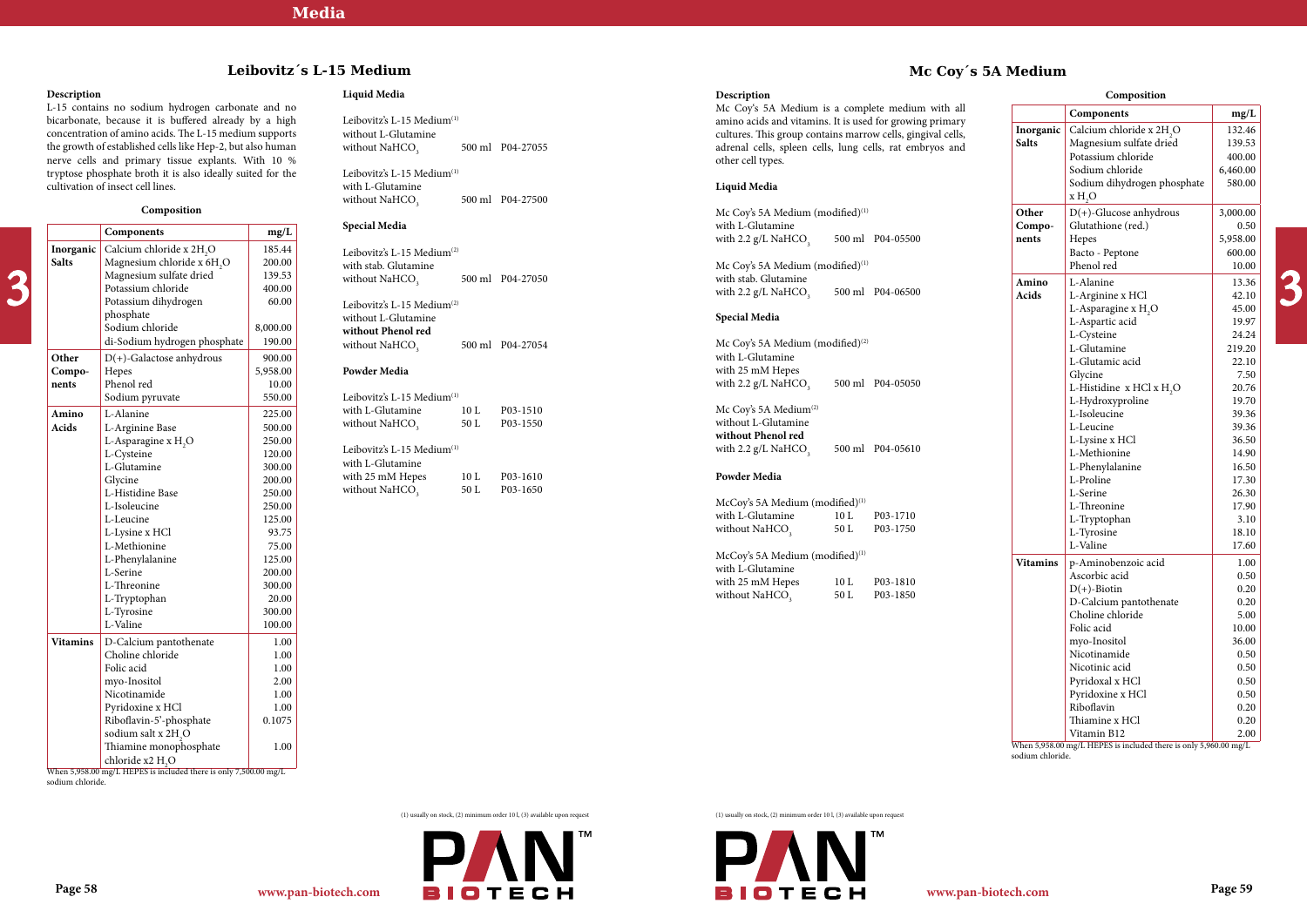

### **Description**

MCDB 131 is a medium for the cultivation of human micro-vascular endothelial cells under reduced serum content. For this purpose it has be supplemented with dialyzed serum, EGF and hydrocortisone.

### **Liquid Media**

## **Special Media**

## **MCDB 131 Medium Medium 199 with Earle´s Salts**

## **Description**

The M199 was originally developed to assay the nutrient demand of embryonic chicken fibroblasts. But it works very well with cells from many different animal species. For example, it is used for vaccine production in virology. For long term cultures serum should be added.

## **Liquid Media**

|              | Components                               | mg/L      | micro-vascular endothelial cells under reduced serum  |        | demand of embryonic chicken fibroblasts. But it works       |          | ASCOLUIC aciu                                                                        | 0.03  |
|--------------|------------------------------------------|-----------|-------------------------------------------------------|--------|-------------------------------------------------------------|----------|--------------------------------------------------------------------------------------|-------|
|              | Inorganic   Ammonium Metavandate         | 0.0006    | content. For this purpose it has be supplemented with |        | very well with cells from many different animal species.    |          | $D(+)$ -Biotin                                                                       | 0.01  |
| <b>Salts</b> | Calcium Chloride x 2H <sub>2</sub> O     | 235.05    | dialyzed serum, EGF and hydrocortisone.               |        | For example, it is used for vaccine production in virology. |          | Calciferol                                                                           | 0.10  |
|              |                                          |           |                                                       |        | For long term cultures serum should be added.               |          | D-Calcium pantothenate                                                               | 0.01  |
|              | Copper(II) Sulfate x 5H <sub>2</sub> O   | 0.0012    |                                                       |        |                                                             |          | Choline chloride                                                                     | 0.50  |
|              | Iron (III) sulfate $x$ 7H <sub>2</sub> O | 0.283     | Liquid Media                                          |        |                                                             |          | Folic acid                                                                           | 0.01  |
|              | Magnesiumsulfate dried                   | 1565.20   |                                                       |        | Composition                                                 |          | myo-Inositol                                                                         | 0.05  |
|              | Manganese Sulfate x H <sub>2</sub> O     | 0.0002    | $MCDB$ 131 <sup>(1)</sup>                             |        | Components                                                  | mg/L     | Menadione                                                                            | 0.01  |
|              | Ammonium Molybdate x 4H <sub>2</sub> O   | 0.0037    | without L-Glutamine                                   |        |                                                             |          | Nicotinic acid                                                                       | 0.025 |
|              | Nickel Chloride x 6H <sub>2</sub> O      | 0.0007    | with 1.176 g/L NaHCO <sub>3</sub> 500 ml P04-80057    |        | <b>Inorganic</b> Calcium chloride x $2H2O$                  | 264.92   | Nicotinamide                                                                         | 0.025 |
|              | Potassium Chloride                       | 298.00    |                                                       | Salts  | Iron(III) nitrate x 9H <sub>2</sub> O                       | 0.72     | Pyridoxal x HCl                                                                      | 0.025 |
|              | Sodium Chloride                          | 6,430.00  | <b>Special Media</b>                                  |        | Magnesium sulfate dried                                     | 139.52   | Pyridoxol x HCl                                                                      | 0.025 |
|              | Sodium Metasilicate x 5H <sub>2</sub> O  | 2.09      |                                                       |        | Potassium chloride                                          | 400.00   | Riboflavin                                                                           | 0.01  |
|              | Di-Sodium hydrogen phosphate             | 71.00     | $MCDB$ 131 <sup>(2)</sup>                             |        | Sodium acetate x 3H <sub>2</sub> O                          | 82.95    | DL-a-Tocopherol phosphate-                                                           | 0.01  |
|              | Sodium Selenite anhydrous                | 0.0039    | with L-Glutamine                                      |        | Sodium chloride                                             | 6,800.00 | Na2                                                                                  |       |
|              | Zinc Sulfate x 7H <sub>2</sub> O         | 0.0003    | with 1.176 g/L NaHCO <sub>3</sub> 500 ml P04-80053    |        | Sodium dihydrogen phosphate                                 | 140.00   | Thiamine x HCl                                                                       | 0.01  |
| Other        | Adenine                                  | 0.135     |                                                       | Other  | Adenine sulfate                                             | 10.00    | Vitamin A acetate                                                                    | 0.14  |
|              | D-Glucose<br>Compo-                      | 1,000.00  | $MCDB$ 131 <sup>(2)</sup>                             | Compo- | AMP                                                         | 0.20     |                                                                                      |       |
| nents        | DL-a-Lipoic acid                         | 0.0021    | without Glutamine                                     | nents  | ATP                                                         | 1.00     | When 5,958.00 mg/L HEPES is included there is only 6,300.00 mg/L<br>sodium chloride. |       |
|              | Phenol Red                               | 10.00     | with 25 mM Hepes                                      |        | Cholesterol                                                 | 0.20     |                                                                                      |       |
|              | Putrescine x 2HCl                        | 0.002     | with 1.176 g/L NaHCO <sub>3</sub> 500 ml P04-80054    |        | 2'-Deoxyribose                                              | 0.50     |                                                                                      |       |
|              | Sodium pyruvate                          | 110.00    |                                                       |        | $D(+)$ -Glucose anhydrous                                   | 1,000.00 | Liquid Media                                                                         |       |
|              | 2'Deoxythymidine                         | 0.024     |                                                       |        | Glutathione (red,)                                          | 0.05     |                                                                                      |       |
|              |                                          |           |                                                       |        | Guanine x HCl                                               | 0.30     | $M199$ with EBSS <sup>(1)</sup>                                                      |       |
|              | L-Alanine<br>Amino                       | 2.70      |                                                       |        | Hepes                                                       | 5,958.00 | without L-Glutamine                                                                  |       |
| Acids        | L-Arginine x HCl                         | 63.20     |                                                       |        | Hypoxanthine                                                | 0.30     | with 2.2 g/L NaHCO <sub>3</sub><br>500 ml P04-07500                                  |       |
|              | L-Asparagine x H <sub>2</sub> O          | 15.00     |                                                       |        | Phenol red                                                  |          |                                                                                      |       |
|              | L-Aspartic Acid                          | 13.30     |                                                       |        | D-Ribose                                                    | 10.00    | <b>Special Media</b>                                                                 |       |
|              | L-Cysteine x HCl x H <sub>2</sub> O      | 35.00     |                                                       |        |                                                             | 0.50     |                                                                                      |       |
|              | L-Glutamic Acid                          | 4.00      |                                                       |        | Thymine                                                     | 0.30     | M199 with $EBS^{(2)}$                                                                |       |
|              | L-Glutamine                              | 1,461.00  |                                                       |        | Tween 80                                                    | 4.90     | with L-Glutamine                                                                     |       |
|              | Glycine                                  | 2.30      |                                                       |        | Uracil                                                      | 0.30     | with 2.2 g/L NaHCO,<br>500 ml P04-07050                                              |       |
|              | L-Histidine x HCl x H <sub>2</sub> O     | 42.00     |                                                       |        | Xanthine                                                    | 0.30     |                                                                                      |       |
|              | L-Isoleucine                             | 66.00     |                                                       | Amino  | L-Alanine                                                   | 25.00    | M199 with EBSS <sup>(2)</sup>                                                        |       |
|              | L-Leucine                                | 131.00    |                                                       | Acids  | L-Arginine x HCl                                            | 70.00    | with stab. Glutamine                                                                 |       |
|              | L-Lysine x HCl                           | 182.00    |                                                       |        | L-Aspartic acid                                             | 30.00    | with 2.2 g/L NaHCO,<br>500 ml P04-07250                                              |       |
|              | L-Methionine                             | 15.00     |                                                       |        | L-Cysteine x HCl x H <sub>2</sub> O                         | 0.10     |                                                                                      |       |
|              | L-Phenylalanine                          | 33.00     |                                                       |        | L-Cystine                                                   | 20.00    | M199 with $EBS^{(2)}$                                                                |       |
|              | L-Proline                                | $11.50\,$ |                                                       |        | L-Glutamine                                                 | 100.00   | with L-Glutamine                                                                     |       |
|              | L-Serine                                 | 32.00     |                                                       |        | L-Glutamic acid                                             | 67.00    | with 25 mM Hepes                                                                     |       |
|              | L-Threonine                              | 12.00     |                                                       |        | Glycine                                                     | 50.00    | with 2.2 g/L NaHCO <sub>3</sub><br>500 ml P04-07150                                  |       |
|              | L-Tryptophan                             | 4.10      |                                                       |        | L-Histidine x HCl x H <sub>2</sub> O                        | 21.88    |                                                                                      |       |
|              | L-Tyrosine                               | 18.10     |                                                       |        | L-Hydroxyproline                                            | 10.00    |                                                                                      |       |
|              | L-Valine                                 | 117.10    |                                                       |        | L-Isoleucine                                                | 20.00    | Powder Media                                                                         |       |
|              | Vitamins D-Biotin                        | 0.0073    |                                                       |        | L-Leucine                                                   | 60.00    |                                                                                      |       |
|              | Choline Chloride                         | 13.96     |                                                       |        | L-Lysine x HCl                                              | 70.00    | $M199$ with EBSS <sup>(1)</sup>                                                      |       |
|              | Folic Acid                               | 0.60      |                                                       |        | L-Methionine                                                | 15.00    | with L-Glutamine<br>P03-1910<br>10L                                                  |       |
|              | myo-Inositol                             | 7.20      |                                                       |        | L-Phenylalanine                                             | 25.00    | without NaHCO <sub>2</sub><br>P03-1950<br>50 L                                       |       |
|              | Niacinamide                              |           |                                                       |        | L-Proline                                                   | 40.00    |                                                                                      |       |
|              |                                          | 6.10      |                                                       |        | L-Serine                                                    | 25.00    |                                                                                      |       |
|              | D-Calcium-pantothenate                   | 12.00     |                                                       |        | L-Threonine                                                 | 30.00    |                                                                                      |       |
|              | Pyridoxine x HCl                         | 2.10      |                                                       |        | L-Tryptophan                                                | 10.00    |                                                                                      |       |
|              | Riboflavin                               | 0.0038    |                                                       |        | L-Tyrosine                                                  | 40.00    |                                                                                      |       |
|              | Thiamine x HCl                           | 3.40      |                                                       |        | L-Valine                                                    | 25.00    |                                                                                      |       |
|              | Vitamin B12                              | 0.0136    |                                                       |        |                                                             |          |                                                                                      |       |

| $M199$ with EBSS <sup>(1)</sup><br>without L-Glutamine<br>with 2.2 $g/L$ NaHCO <sub>3</sub>                |      | 500 ml P04-07500          |
|------------------------------------------------------------------------------------------------------------|------|---------------------------|
| Special Media                                                                                              |      |                           |
| $M199$ with EBSS <sup>(2)</sup><br>with L-Glutamine<br>with 2.2 $g/L$ NaHCO <sub>3</sub>                   |      | 500 ml P04-07050          |
| $M199$ with EBSS <sup>(2)</sup><br>with stab. Glutamine<br>with 2.2 $g/L$ NaHCO <sub>3</sub>               |      | 500 ml P04-07250          |
| $M199$ with EBSS <sup>(2)</sup><br>with L-Glutamine<br>with 25 mM Hepes<br>with 2.2 g/L NaHCO <sub>3</sub> |      | 500 ml P04-07150          |
| Powder Media                                                                                               |      |                           |
| $M199$ with EBSS <sup>(1)</sup><br>with L-Glutamine<br>without NaHCO <sub>3</sub>                          | 50 L | 10 L P03-1910<br>P03-1950 |

|           | Composition                                                             |          |
|-----------|-------------------------------------------------------------------------|----------|
|           | Components                                                              | mg/L     |
| Inorganic | Calcium chloride x 2H <sub>2</sub> O                                    | 264.92   |
| Salts     | Iron(III) nitrate x $9H_2O$                                             | 0.72     |
|           | Magnesium sulfate dried                                                 | 139.52   |
|           | Potassium chloride                                                      | 400.00   |
|           | Sodium acetate x 3H <sub>2</sub> O                                      | 82.95    |
|           | Sodium chloride                                                         | 6,800.00 |
|           | Sodium dihydrogen phosphate                                             | 140.00   |
| Other     | Adenine sulfate                                                         | 10.00    |
| Compo-    | AMP                                                                     | 0.20     |
| nents     | <b>ATP</b>                                                              | 1.00     |
|           | Cholesterol                                                             | 0.20     |
|           | 2'-Deoxyribose                                                          | 0.50     |
|           | $D(+)$ -Glucose anhydrous                                               | 1,000.00 |
|           | Glutathione (red,)                                                      | 0.05     |
|           | Guanine x HCl                                                           | 0.30     |
|           | Hepes                                                                   | 5,958.00 |
|           | Hypoxanthine                                                            | 0.30     |
|           | Phenol red                                                              | 10.00    |
|           | D-Ribose                                                                | 0.50     |
|           | Thymine                                                                 | 0.30     |
|           | Tween 80                                                                | 4.90     |
|           | Uracil                                                                  | 0.30     |
|           | Xanthine                                                                | 0.30     |
| Amino     | L-Alanine                                                               | 25.00    |
| Acids     | L-Arginine x HCl                                                        | 70.00    |
|           | L-Aspartic acid                                                         | 30.00    |
|           | L-Cysteine x HCl x H <sub>2</sub> O                                     | 0.10     |
|           | L-Cystine                                                               | 20.00    |
|           | L-Glutamine                                                             | 100.00   |
|           | L-Glutamic acid                                                         | 67.00    |
|           | Glycine                                                                 | 50.00    |
|           | L-Histidine x HCl x $H2O$                                               | 21.88    |
|           | L-Hydroxyproline                                                        | 10.00    |
|           | L-Isoleucine                                                            | 20.00    |
|           | L-Leucine                                                               | 60.00    |
|           | L-Lysine x HCl                                                          | 70.00    |
|           | L-Methionine                                                            | 15.00    |
|           | L-Phenylalanine                                                         | 25.00    |
|           | L-Proline                                                               | 40.00    |
|           | L-Serine                                                                | 25.00    |
|           | L-Threonine                                                             | 30.00    |
|           | L-Tryptophan                                                            | 10.00    |
|           | L-Tyrosine                                                              | 40.00    |
|           | L-Valine                                                                | 25.00    |
|           | (1) usually on stock, (2) minimum order 101, (3) available upon request |          |

| <b>Vitamins</b> | p-Aminobenzoic acid        | 0.05  |
|-----------------|----------------------------|-------|
|                 | Ascorbic acid              | 0.05  |
|                 | $D(+)$ -Biotin             | 0.01  |
|                 | Calciferol                 | 0.10  |
|                 | D-Calcium pantothenate     | 0.01  |
|                 | Choline chloride           | 0.50  |
|                 | Folic acid                 | 0.01  |
|                 | myo-Inositol               | 0.05  |
|                 | Menadione                  | 0.01  |
|                 | Nicotinic acid             | 0.025 |
|                 | Nicotinamide               | 0.025 |
|                 | Pyridoxal x HCl            | 0.025 |
|                 | Pyridoxol x HCl            | 0.025 |
|                 | Riboflavin                 | 0.01  |
|                 | DL-a-Tocopherol phosphate- | 0.01  |
|                 | Na2                        |       |
|                 | Thiamine x HCl             | 0.01  |
|                 | Vitamin A acetate          | 0.14  |

### **Composition**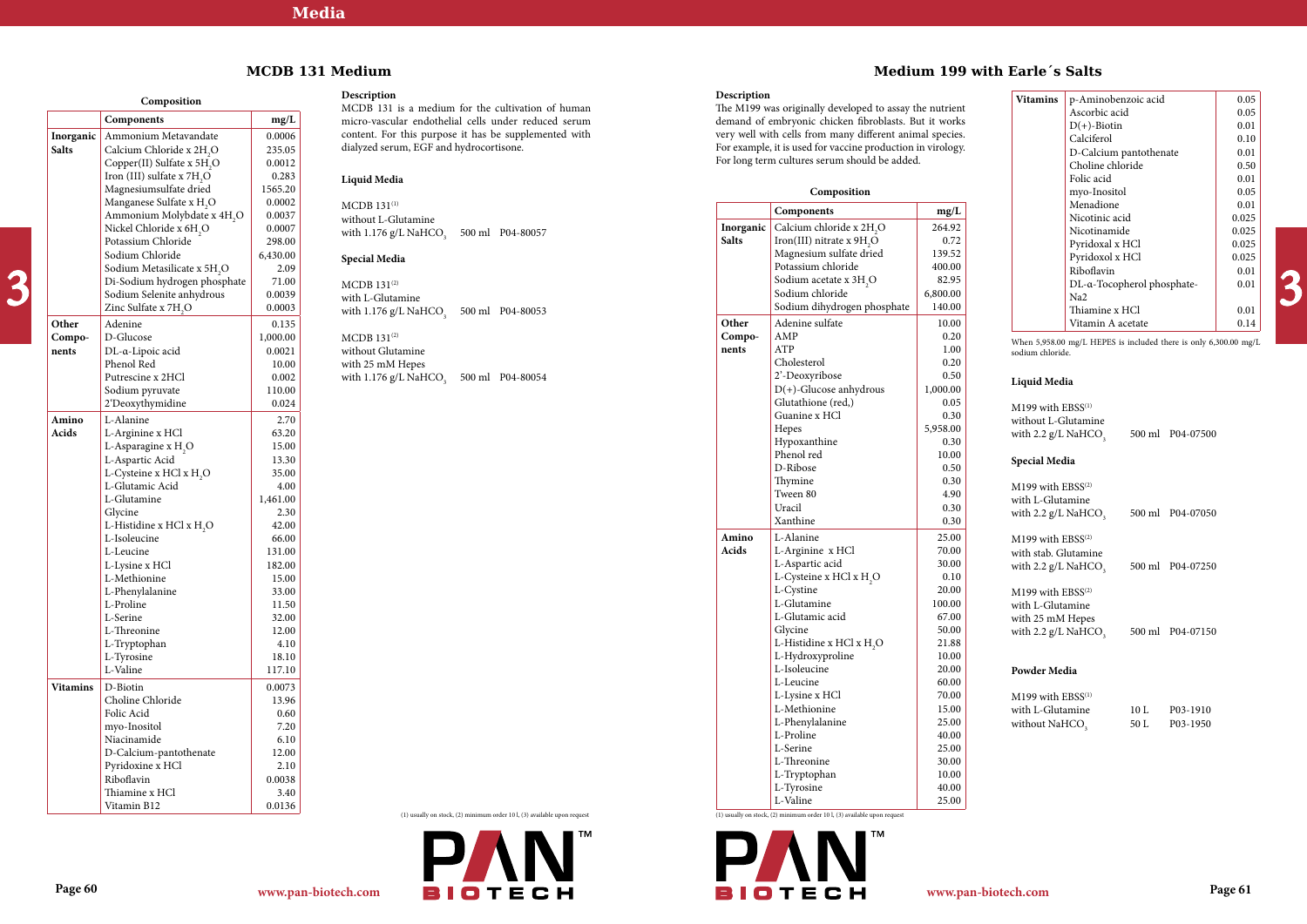## **Medium 199 with Hank´s Salts**

## **Special Media**

M199 with  $HBS^{(2)}$ without L-Glutamine with  $0.35 \text{ g/L}$  NaHCO<sub>3</sub> 500 ml P04-07753

M199 with  $H BSS^{(2)}$ with L-Glutamine with 25 mM Hepes with  $0.35 \text{ g/L} \text{ NaHCO}$  500 ml P04-07450

M199 with HBSS **(10X)**(2) without L-Glutamine without NaHCO $_3$ 500 ml P04-07600

## **Powder Media**

| $M199$ with HBSS <sup>(1)</sup> |      |                       |
|---------------------------------|------|-----------------------|
| with L-Glutamine                | 10 L | P <sub>0</sub> 3-2110 |
| without NaHCO <sub>3</sub>      | 50 L | P <sub>0</sub> 3-2150 |

**www.pan-biotech.com Page 63**

**Media**

## **MEM with Earle´s Salts**

## **Description**

When  $5,958.00$  mg/L HEPES is in sodium chloride.

MEM is an advancement of the BME and the base medium of many further modifications. Because BME did not fulfil all requirements for some mammalian and HeLa cells, a better variation had to be developed. Today, MEM is one of the most used synthetic media and shows its versatility by supplementing with amino acids including Hank´s or Earle´s salts. Even the addition of only small amounts of FBS results in a positive effect on cell growth.

## **Composition**

## **Liquid Media without Glutamine**

| MEM Eagle with EBSS <sup>(1)</sup><br>without L-Glutamine<br>with 2.2 $g/L$ NaHCO <sub>3</sub>                   |  | 500 ml P04-08050 |  |  |  |  |
|------------------------------------------------------------------------------------------------------------------|--|------------------|--|--|--|--|
| MEM Eagle with EBSS <sup>(1)</sup><br>without L-Glutamine<br>with 25 mM Hepes<br>with 2.2 g/L NaHCO <sub>3</sub> |  | 500 ml P04-08150 |  |  |  |  |
| <b>Special Media without Glutamine</b>                                                                           |  |                  |  |  |  |  |

| MEM Eagle with EBSS <sup>(2)</sup><br>without L-Glutamine<br>without Phenol red<br>with 2.2 $g/L$ NaHCO <sub>3</sub> | 500 ml P04-00507 |
|----------------------------------------------------------------------------------------------------------------------|------------------|
| MEM Eagle with EBSS <sup>(2)</sup><br>without L-Glutamine<br>with NEAA<br>with 2.2 $g/L$ NaHCO <sub>3</sub>          | 500 ml P04-08509 |
| MEM Eagle with EBSS <sup>(2)</sup><br>without L-Glutamine<br>without NaHCO <sub>3</sub>                              | 500 ml P04-09050 |

## **Powder Media without Glutamine**

| MEM Eagle with EBSS <sup>(1)</sup> |      |          |
|------------------------------------|------|----------|
| without L-Glutamine                | 10 L | P03-7410 |
| without NaHCO <sub>3</sub>         | 50 L | P03-7450 |

| Composition  |                                         |          |  |  |
|--------------|-----------------------------------------|----------|--|--|
|              | Components                              | mg/L     |  |  |
| Inorganic    | Calcium chloride x2H <sub>2</sub> O     | 185.45   |  |  |
| <b>Salts</b> | Iron(III) nitrate $x$ 9H <sub>2</sub> O | 0.72     |  |  |
|              | Magnesium sulfate dried                 | 139.68   |  |  |
|              | Potassium chloride                      | 400.00   |  |  |
|              | Potassium dihydrogen                    | 60.00    |  |  |
|              | phosphate                               |          |  |  |
|              | Sodium acetate x 3H <sub>2</sub> O      | 83.00    |  |  |
|              | Sodium chloride                         | 8,000.00 |  |  |
|              | di-Sodium hydrogen phosphate            | 47.68    |  |  |
| Other        | Adenine sulfate                         | 10.00    |  |  |
| Compo-       | AMP                                     | 0.20     |  |  |
| nents        | <b>ATP</b>                              | 1.00     |  |  |
|              | Cholesterol                             | 0.20     |  |  |
|              | 2'-Deoxyribose                          | 0.50     |  |  |
|              | $D(+)$ -Glucose anhydrous               | 1,000.00 |  |  |
|              | Glutathione (red.)                      | 0.05     |  |  |
|              | Guanine x HCl                           | 0.30     |  |  |
|              | Hepes                                   | 5,958.00 |  |  |
|              | Hypoxanthine                            | 0.30     |  |  |
|              | Phenol red                              | 10.00    |  |  |
|              | D-Ribose                                | 0.50     |  |  |
|              | Thymine                                 | 0.30     |  |  |
|              | Tween 80                                | 4.90     |  |  |
|              | Uracil                                  | 0.30     |  |  |
|              | Xanthine                                | 0.30     |  |  |

| Amino           | L-Alanine                            | 25.00  |
|-----------------|--------------------------------------|--------|
| Acids           | L-Arginine x HCl                     | 70.00  |
|                 | L-Aspartic acid                      | 30.00  |
|                 | L-Cysteine x HCl x H <sub>2</sub> O  | 0.10   |
|                 | L-Cystine                            | 20.00  |
|                 | L-Glutamine                          | 100.00 |
|                 | L-Glutamic acid                      | 67.00  |
|                 | Glycine                              | 50.00  |
|                 | L-Histidine x HCl x H <sub>2</sub> O | 21.88  |
|                 | L-Hydroxyproline                     | 10.00  |
|                 | L-Isoleucine                         | 20.00  |
|                 | L-Leucine                            | 60.00  |
|                 | L-Lysine x HCl                       | 70.00  |
|                 | L-Methionine                         | 15.00  |
|                 | L-Phenylalanine                      | 25.00  |
|                 | L-Proline                            | 40.00  |
|                 | L-Serine                             | 25.00  |
|                 | L-Threonine                          | 30.00  |
|                 | L-Tryptophan                         | 10.00  |
|                 | L-Tyrosine                           | 40.00  |
|                 | L-Valine                             | 25.00  |
| <b>Vitamins</b> | p-Aminobenzoic acid                  | 0.05   |
|                 | Ascorbic acid                        | 0.05   |
|                 | $D(+)$ -Biotin                       | 0.01   |
|                 | Calciferol                           | 0.10   |
|                 | D-Calcium pantothenate               | 0.01   |
|                 | Choline chloride                     | 0.50   |
|                 | Folic acid                           | 0.01   |
|                 | myo-Inositol                         | 0.05   |
|                 | Menadione                            | 0.01   |
|                 | Nicotinic acid                       | 0.025  |
|                 | Nicotinamide                         | 0.025  |
|                 | Pyridoxal x HCl                      | 0.025  |
|                 | Pyridoxol x HCl                      | 0.025  |
|                 | Riboflavin                           | 0.01   |
|                 | DL-a-Tocopherol phosphate-           | 0.01   |
|                 | Na,                                  |        |
|                 | Thiamine x HCl                       | 0.01   |
|                 | Vitamin A acetate                    | 0.14   |

BIOTECH

|                               |                                         |          | п псисите                      |                            | vv.vc         |              |                                                                                                        |          |                                                           |   |
|-------------------------------|-----------------------------------------|----------|--------------------------------|----------------------------|---------------|--------------|--------------------------------------------------------------------------------------------------------|----------|-----------------------------------------------------------|---|
| without L-Glutamine           |                                         |          | L-Lysine x HCl                 |                            | 70.00         |              | Components                                                                                             | mg/L     |                                                           |   |
| without NaHCO <sub>3</sub>    | 500 ml P04-07600                        |          | L-Methionine                   |                            | 15.00         |              | Inorganic Calcium chloride x2H <sub>2</sub> O                                                          | 264.92   | MEM Eagle with EBSS <sup>(2)</sup><br>without L-Glutamine |   |
| Powder Media                  |                                         |          | L-Phenylalanine                |                            | 25.00         | <b>Salts</b> | Magnesium sulfate dried                                                                                | 139.53   | without Phenol red                                        | 3 |
|                               |                                         |          | L-Proline                      |                            | 40.00         |              | Potassium chloride                                                                                     | 400.00   | with 2.2 g/L NaHCO <sub>3</sub><br>500 ml P04-00507       |   |
| M199 with HBSS <sup>(1)</sup> |                                         |          | L-Serine                       |                            | 25.00         |              | Sodium chloride                                                                                        | 6800.00  |                                                           |   |
| with L-Glutamine              | 10L<br>P03-2110                         |          | L-Threonine                    |                            | 30.00         |              | Sodium dihydrogen phosphate                                                                            | 140.00   | MEM Eagle with EBSS <sup>(2)</sup>                        |   |
| without NaHCO <sub>2</sub>    | P03-2150<br>50 L                        |          | L-Tryptophan                   |                            | 10.00         |              | x H <sub>2</sub> O                                                                                     |          | without L-Glutamine                                       |   |
|                               |                                         |          | L-Tyrosine                     |                            | 40.00         | Other        | $D(+)$ -Glucose anhydrous                                                                              | 1000.00  | with NEAA                                                 |   |
|                               |                                         |          | L-Valine                       |                            | 25.00         | Compo-       | Hepes                                                                                                  | 5958.00  | with 2.2 g/L NaHCO <sub>3</sub><br>500 ml P04-08509       |   |
|                               |                                         |          | Vitamins   p-Aminobenzoic acid |                            | 0.05          | nents        | Phenol red                                                                                             | 10.00    |                                                           |   |
|                               |                                         |          | Ascorbic acid                  |                            | 0.05          | Amino        | L-Alanine                                                                                              | 8.90     | MEM Eagle with EBSS <sup>(2)</sup>                        |   |
|                               | Composition                             |          | $D(+)$ -Biotin                 |                            | 0.01          | Acids        | L-Arginine x HCl                                                                                       | 126.00   | without L-Glutamine                                       |   |
|                               | Components                              | mg/L     | Calciferol                     |                            | 0.10          |              | L-Asparagine x H <sub>2</sub> O                                                                        | 13.20    | without NaHCO <sub>2</sub><br>500 ml P04-09050            |   |
|                               | Inorganic   Calcium chloride x2H,O      | 185.45   | D-Calcium pantothenate         |                            | 0.01          |              | L-Aspartic acid                                                                                        | 13.30    |                                                           |   |
| <b>Salts</b>                  | Iron(III) nitrate $x$ 9H <sub>2</sub> O | 0.72     | Choline chloride               |                            | 0.50          |              | L-Cystine                                                                                              | 24.00    | Powder Media without Glutamine                            |   |
|                               | Magnesium sulfate dried                 | 139.68   | Folic acid                     |                            | 0.01          |              | L-Glutamine                                                                                            | 292.00   |                                                           |   |
|                               | Potassium chloride                      | 400.00   | myo-Inositol<br>Menadione      |                            | 0.05          |              | L-Glutamic acid                                                                                        | 14.70    | MEM Eagle with EBSS(1)                                    |   |
|                               | Potassium dihydrogen                    | 60.00    | Nicotinic acid                 |                            | 0.01<br>0.025 |              | Glycine                                                                                                | 7.50     | without L-Glutamine<br>P03-7410<br>10L                    |   |
|                               | phosphate                               |          | Nicotinamide                   |                            | 0.025         |              | L-Histidine x HCl x H <sub>2</sub> O                                                                   | 42.00    | without NaHCO <sub>2</sub><br>50 L<br>P03-7450            |   |
|                               | Sodium acetate x 3H <sub>2</sub> O      | 83.00    | Pyridoxal x HCl                |                            | 0.025         |              | L-Isoleucine                                                                                           | 52.00    |                                                           |   |
|                               | Sodium chloride                         | 8,000.00 | Pyridoxol x HCl                |                            | 0.025         |              | L-Leucine                                                                                              | 52.00    |                                                           |   |
|                               | di-Sodium hydrogen phosphate            | 47.68    | Riboflavin                     |                            | 0.01          |              | L-Lysine x HCl                                                                                         | 72.50    |                                                           |   |
| Other                         | Adenine sulfate                         | 10.00    |                                | DL-a-Tocopherol phosphate- | 0.01          |              | L-Methionine                                                                                           | 15.00    |                                                           |   |
| Compo-                        | AMP                                     | 0.20     | Na                             |                            |               |              | L-Phenylalanine                                                                                        | 32.00    |                                                           |   |
| nents                         | ATP                                     | 1.00     | Thiamine x HCl                 |                            | 0.01          |              | L-Proline                                                                                              | 11.50    |                                                           |   |
|                               | Cholesterol                             | 0.20     | Vitamin A acetate              |                            | 0.14          |              | L-Serine                                                                                               | 10.50    |                                                           |   |
|                               | 2'-Deoxyribose                          | 0.50     |                                |                            |               |              | L-Threonine                                                                                            | 48.00    |                                                           |   |
|                               | $D(+)$ -Glucose anhydrous               | 1,000.00 |                                |                            |               |              | L-Tryptophan                                                                                           | 10.00    |                                                           |   |
|                               | Glutathione (red.)                      | 0.05     |                                |                            |               |              | L-Tyrosine                                                                                             | 36.00    |                                                           |   |
|                               | Guanine x HCl                           | 0.30     |                                |                            |               |              | L-Valine                                                                                               | 46.00    |                                                           |   |
|                               | Hepes                                   | 5,958.00 |                                |                            |               |              | Vitamins D-Calcium pantothenate                                                                        | 1.00     |                                                           |   |
|                               | Hypoxanthine                            | 0.30     |                                |                            |               |              | Choline chloride                                                                                       | $1.00\,$ |                                                           |   |
|                               | Phenol red                              | 10.00    |                                |                            |               |              | Folic acid                                                                                             | 1.00     |                                                           |   |
|                               | D-Ribose                                | 0.50     |                                |                            |               |              | myo-Inositol                                                                                           | 2.00     |                                                           |   |
|                               | Thymine                                 | 0.30     |                                |                            |               |              | Nicotinamide                                                                                           | 1.00     |                                                           |   |
|                               | Tween 80                                | 4.90     |                                |                            |               |              | Pyridoxal x HCl                                                                                        | 1.00     |                                                           |   |
|                               | Uracil                                  | 0.30     |                                |                            |               |              | Riboflavin                                                                                             | 0.10     |                                                           |   |
|                               | Xanthine                                | 0.30     |                                |                            |               |              | Thiamine x HCl<br>When $5.058.00 \text{ m}g/L$ HEDES is included there is only $6.200.00 \text{ m}g/L$ | 1.00     |                                                           |   |
|                               |                                         |          |                                |                            |               |              |                                                                                                        |          |                                                           |   |

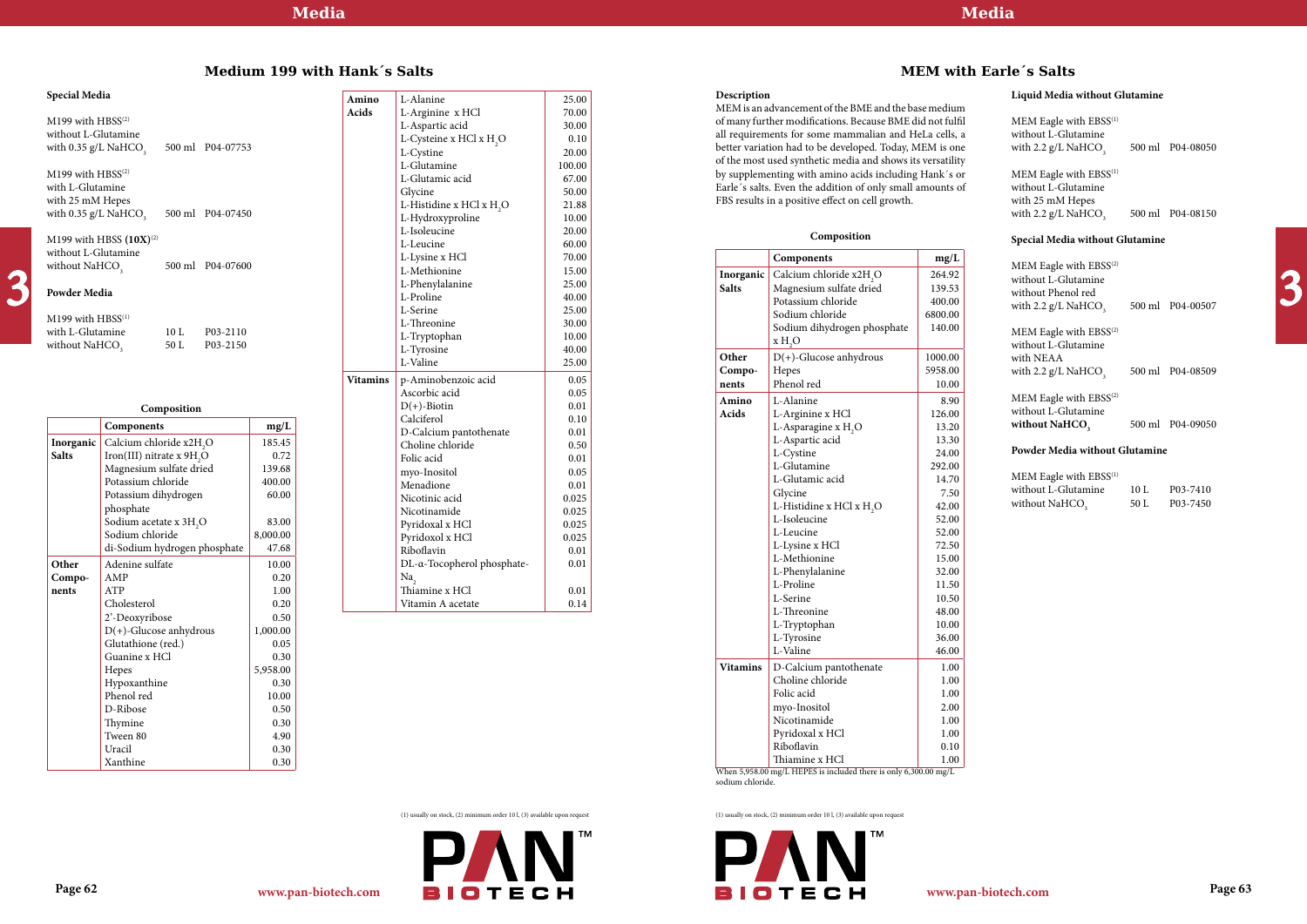## **Media**

## **MEM with Earle´s Salts**

## **Liquid Media with L-Glutamine**

## **Special Media with L-Glutamine**

## **MEM with Hank´s Salts**

## **Composition**

When 5,958.00 mg/L HEPES is included there is only 7,500.00 mg/L sodium chloride.



## **Special Media**

| MEM Eagle with HBSS <sup>(2)</sup><br>without L-Glutamine<br>with 0.35 g/L NaHCO <sub>2</sub> |              | 500 ml P04-10050     |
|-----------------------------------------------------------------------------------------------|--------------|----------------------|
| MEM Eagle with HBSS <sup>(2)</sup><br>with L-Glutamine<br>with 0.35 g/L NaHCO <sub>2</sub>    |              | 500 ml P04-10500     |
| MEM Eagle with HBSS <sup>(2)</sup><br>with L-Glutamine<br>with $0.60$ g/L NaHCO <sub>3</sub>  |              | 500 ml P04-10599     |
| Powder Media                                                                                  |              |                      |
| MEM Eagle with HBSS <sup>(1)</sup><br>with L-Glutamine<br>without NaHCO <sub>3</sub>          | 10 L<br>50 L | P03-3310<br>P03-3350 |

| MEM Eagle with EBSS <sup>(1)</sup><br>with L-Glutamine<br>with NEAA<br>without NaHCO <sub>3</sub> | 10L<br>50L  | P <sub>0</sub> 3-2910<br>P <sub>0</sub> 3-2950 |
|---------------------------------------------------------------------------------------------------|-------------|------------------------------------------------|
| MEM Eagle with EBSS <sup>(1)</sup><br>with L-Glutamine<br>with NEAA                               |             |                                                |
| with 25 mM Hepes                                                                                  | 10L         | P03-3010                                       |
| with NaHCO <sub>3</sub>                                                                           | 50 L        | P <sub>0</sub> 3-3050                          |
| MEM Eagle with EBSS <sup>(1)</sup><br>with L-Glutamine<br>without NaHCO <sub>3</sub>              | 10L<br>50 L | P <sub>0</sub> 3-2710<br>P <sub>0</sub> 3-2750 |
| MEM Eagle with EBSS <sup>(1)</sup><br>with L-Glutamine<br>with 25 mM Hepes                        | 10 L        | P <sub>0</sub> 3-2810                          |
| without NaHCO <sub>3</sub>                                                                        | 50 L        | P03-2850                                       |
|                                                                                                   |             |                                                |

## **Liquid Media with stab. Glutamine**

| MEM Eagle with EBSS <sup>(1)</sup> |                  | MEM Eagle with EBSS <sup>(1)</sup> |               |                  |                 | Components                                 | mg/L     | MEM Eagle with HBSS <sup>(2)</sup> |               |                  |   |
|------------------------------------|------------------|------------------------------------|---------------|------------------|-----------------|--------------------------------------------|----------|------------------------------------|---------------|------------------|---|
| with L-Glutamine                   |                  | with L-Glutamine                   |               |                  |                 | <b>Inorganic</b> Calcium chloride x $2H2O$ | 185.44   | without L-Glutamine                |               |                  |   |
| with 2.2 g/L NaHCO <sub>3</sub>    | 500 ml P04-08500 | with NEAA                          | $10\ {\rm L}$ | P03-2910         | Salts           | Potassium chloride                         | 400.00   | with 0.35 g/L NaHCO <sub>3</sub>   |               | 500 ml P04-10050 |   |
|                                    |                  | without NaHCO <sub>3</sub>         | 50L           | P03-2950         |                 | Potassium dihydrogen                       | 60.00    |                                    |               |                  |   |
| MEM Eagle with EBSS <sup>(1)</sup> |                  |                                    |               |                  |                 | phosphate anhydrous                        |          | MEM Eagle with HBSS <sup>(2)</sup> |               |                  |   |
| with L-Glutamine                   |                  | MEM Eagle with EBSS <sup>(1)</sup> |               |                  |                 | Magnesium sulfate dried                    | 139.53   | with L-Glutamine                   |               |                  |   |
| with 1.5 g/L NaHCO <sub>3</sub>    | 500 ml P04-00509 | with L-Glutamine                   |               |                  |                 | Sodium chloride                            | 8,000.00 | with 0.35 g/L NaHCO <sub>3</sub>   |               | 500 ml P04-10500 |   |
|                                    |                  | with NEAA                          |               |                  |                 | di-Sodium hydrogen phosphate               | 47.88    |                                    |               |                  |   |
| Special Media with L-Glutamine     |                  | with 25 mM Hepes                   | 10L           | P03-3010         |                 | $D(+)$ -Glucose anhydrous                  |          | MEM Eagle with HBSS <sup>(2)</sup> |               |                  |   |
|                                    |                  | with NaHCO <sub>3</sub>            | 50 L          | P03-3050         | Other           |                                            | 1,000.00 | with L-Glutamine                   |               |                  |   |
| MEM Eagle with EBSS <sup>(2)</sup> |                  | MEM Eagle with EBSS <sup>(1)</sup> |               |                  | Compo-          | Hepes<br>Phenol red                        | 5,958.00 | with 0.60 g/L NaHCO <sub>3</sub>   |               | 500 ml P04-10599 |   |
| with L-Glutamine                   |                  | with L-Glutamine                   | 10L           | P03-2710         | nents           |                                            | 10.00    |                                    |               |                  |   |
| without Phenol red                 |                  |                                    | 50 L          | P03-2750         | Amino           | L-Alanine                                  | 8.90     | Powder Media                       |               |                  |   |
| with 1.5 g/L NaHCO <sub>3</sub>    | 500 ml P04-00508 | without NaHCO <sub>3</sub>         |               |                  | Acids           | L-Arginine x HCl                           | 126.00   |                                    |               |                  | 3 |
|                                    |                  | MEM Eagle with EBSS <sup>(1)</sup> |               |                  |                 | L-Asparagine x H <sub>2</sub> O            | 13.20    | MEM Eagle with HBSS <sup>(1)</sup> |               |                  |   |
| MEM Eagle with EBSS <sup>(2)</sup> |                  | with L-Glutamine                   |               |                  |                 | L-Aspartic acid                            | 13.30    | with L-Glutamine                   | $10\ {\rm L}$ | P03-3310         |   |
| with L-Glutamine                   |                  | with 25 mM Hepes                   | 10L           | P03-2810         |                 | L-Cystine                                  | 24.00    | without NaHCO <sub>2</sub>         | $50\ {\rm L}$ | P03-3350         |   |
| with 20 mM Hepes                   |                  | without NaHCO <sub>3</sub>         | 50 L          | P03-2850         |                 | L-Glutamine                                | 292.00   |                                    |               |                  |   |
| with 2.2 g/L NaHCO <sub>3</sub>    | 500 ml P04-08549 |                                    |               |                  |                 | L-Glutamic acid                            | 14.70    |                                    |               |                  |   |
|                                    |                  | Liquid Media with stab. Glutamine  |               |                  |                 | Glycine                                    | 7.50     |                                    |               |                  |   |
| MEM Eagle with EBSS <sup>(2)</sup> |                  |                                    |               |                  |                 | L-Histidine x HCl x H <sub>2</sub> O       | 42.00    |                                    |               |                  |   |
| with L-Glutamine                   |                  | MEM Eagle with EBSS <sup>(1)</sup> |               |                  |                 | L-Isoleucine                               | 52.00    |                                    |               |                  |   |
| with NEAA                          |                  | with stab. Glutamine               |               |                  |                 | L-Leucine                                  | 52.00    |                                    |               |                  |   |
| with 2.2 g/L NaHCO <sub>3</sub>    | 500 ml P04-08510 | with 2.2 g/L NaHCO <sub>3</sub>    |               | 500 ml P04-09500 |                 | L-Lysine x HCl                             | 72.50    |                                    |               |                  |   |
|                                    |                  |                                    |               |                  |                 | L-Methionine                               | 15.00    |                                    |               |                  |   |
| MEM Eagle with EBSS <sup>(2)</sup> |                  | MEM Eagle with EBSS <sup>(1)</sup> |               |                  |                 | L-Phenylalanine                            | 32.00    |                                    |               |                  |   |
| with 2 mM Glutamine                |                  | with stab. Glutamine               |               |                  |                 | L-Proline                                  | 11.50    |                                    |               |                  |   |
| with 1 mM Pyruvate                 |                  | with 25 mM Hepes                   |               |                  |                 | L-Serine                                   | 10.50    |                                    |               |                  |   |
| with NEAA                          |                  | with 2.2 g/L NaHCO <sub>3</sub>    |               | 500 ml P04-08250 |                 | L-Threonine                                | 48.00    |                                    |               |                  |   |
| with 1.5 g/L NaHCO <sub>3</sub>    | 500 ml P04-08056 |                                    |               |                  |                 | L-Tryptophan                               | 10.00    |                                    |               |                  |   |
|                                    |                  |                                    |               |                  |                 | L-Tyrosine                                 | 36.00    |                                    |               |                  |   |
|                                    |                  |                                    |               |                  |                 | L-Valine                                   | 46.00    |                                    |               |                  |   |
|                                    |                  |                                    |               |                  | <b>Vitamins</b> | D-Calcium pantothenate                     | 1.00     |                                    |               |                  |   |
|                                    |                  |                                    |               |                  |                 | Cholin chloride                            | 1.00     |                                    |               |                  |   |
|                                    |                  |                                    |               |                  |                 | Folic acid                                 | 1.00     |                                    |               |                  |   |
|                                    |                  |                                    |               |                  |                 | myo-Inositol                               | 2.00     |                                    |               |                  |   |
|                                    |                  |                                    |               |                  |                 | Nicotinamide                               | 1.00     |                                    |               |                  |   |
|                                    |                  |                                    |               |                  |                 | Pyridoxal x HCl                            | 1.00     |                                    |               |                  |   |
|                                    |                  |                                    |               |                  |                 | Riboflavin                                 | 0.10     |                                    |               |                  |   |
|                                    |                  |                                    |               |                  |                 | Thiamine x HCl                             | 1.00     |                                    |               |                  |   |

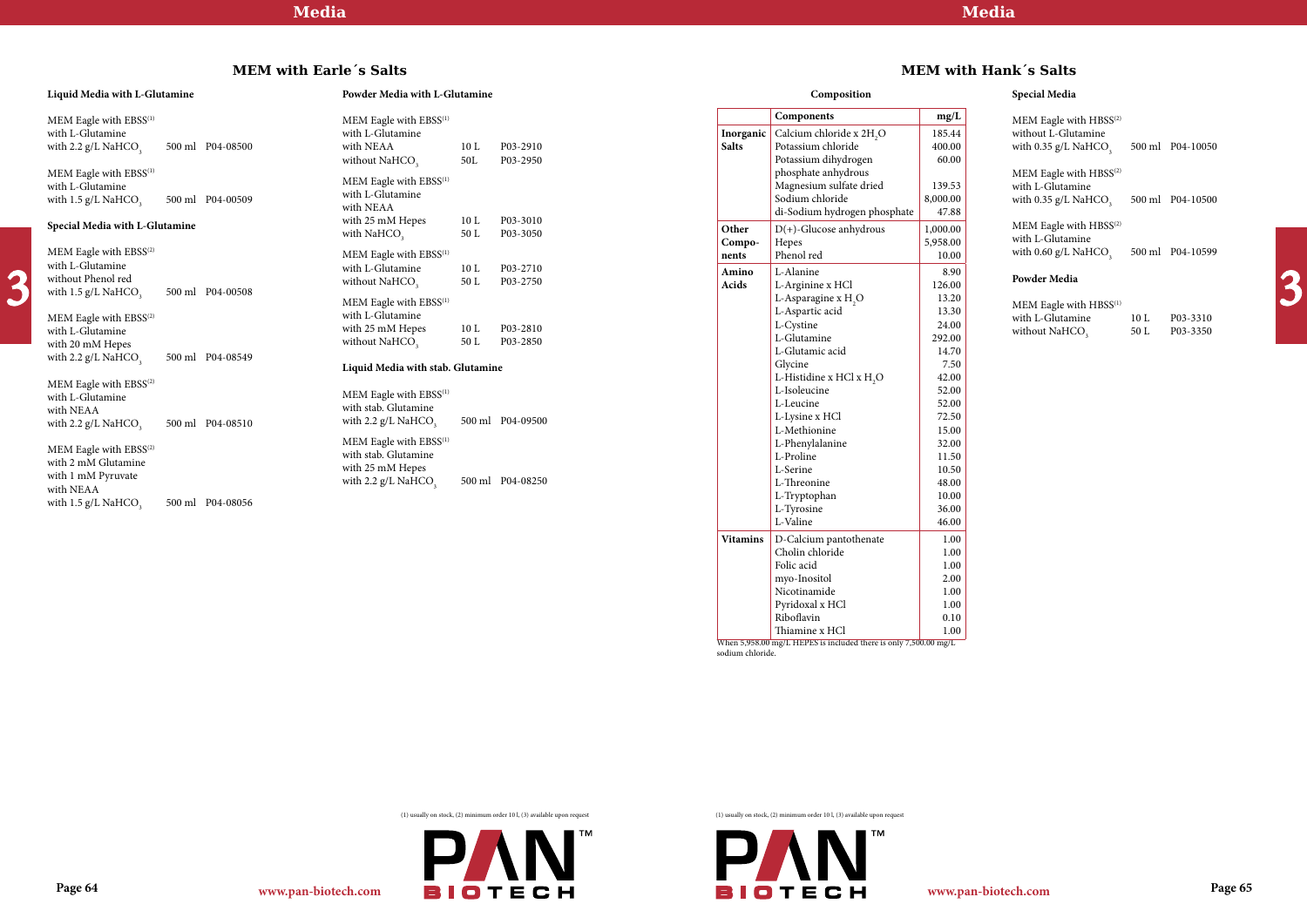## **Media**

**Page 66**

**RPMI 1640**

### **Description**

The medium was developed for culture of normal and neoplastic leukocytes, but also marrow cells and hybridoma cells. Meanwhile there are better, serum-free media for hybridoma cells such our Panserin H4000. Just by supplementing RPMI 1640 with varying amounts of FBS, a very good medium for many different cell lines can be obtained.

**Composition**

#### When 5,958.00 mg/L HEPES is included there is only 5,000.00 mg/L sodium chloride.

 $RPMI$  1640<sup>(1)</sup> without L-Glutamine with 2.0 g/L NaHCO<sub>3</sub> 500 ml P04-17500 RPMI 1640<sup>(1)</sup> without L-Glutamine without Phenol red with  $2.0 \text{ g/L}$  NaHCO<sub>3</sub> 500 ml P04-16516  $RPMI$  1640<sup>(1)</sup>

## **RPMI 1640**

**Special Media without Glutamine**



| RPMI 1640 <sup>(2)</sup><br>without L-Glutamine<br>without Calcium<br>with 2.0 g/L NaHCO <sub>3</sub>                       |        | 500 ml P04-16151 |
|-----------------------------------------------------------------------------------------------------------------------------|--------|------------------|
| RPMI 1640 <sup>(2)</sup><br>without L-Glutamine<br>without L-Tryptophan<br>with 2.0 g/L NaHCO <sub>3</sub>                  | 500 ml | P04-17599        |
| RPMI 1640 <sup>(2)</sup><br>without L-Glutamine<br>without Glucose<br>with 2.0 g/L NaHCO <sub>3</sub>                       | 500 ml | P04-17550        |
| RPMI 1640 <sup>(2)</sup><br>without L-Glutamine<br>with 15 mM Hepes<br>without Phosphate<br>with 2.0 g/L NaHCO <sub>3</sub> | 500 ml | P04-21049        |
| RPMI 1640 (10X) <sup>(2)</sup><br>without L-Glutamine<br>without NaHCO <sub>3</sub>                                         | 500 ml | P04-17510        |
| RPMI 1640 <sup>(2)</sup><br>without L-Glutamine<br>with 25 mM Hepes<br>without NaHCO <sub>3</sub>                           | 500 ml | P04-17850        |
| RPMI 1640 <sup>(2)</sup><br>without L-Glutamine<br>with 25 mM Hepes<br>with 2.2 g/L NaHCO <sub>3</sub>                      | 500 ml | P04-22500        |
| RPMI 1640 <sup>(2)</sup><br>without L-Glutamine<br>with 20 mM Hepes<br>with $0.85$ g/L NaHCO <sub>3</sub>                   | 500 ml | P04-19500        |

## **Powder Media without Glutamine**

| RPMI 1640 <sup>(1)</sup><br>without L-Glutamine<br>without NaHCO <sub>3</sub> | 10L<br>50 L | P <sub>0</sub> 3-7210<br>P <sub>0</sub> 3-7250 |
|-------------------------------------------------------------------------------|-------------|------------------------------------------------|
| RPMI 1640 <sup>(1)</sup>                                                      |             |                                                |
| without L-Glutamine                                                           |             |                                                |
| without Phenol red                                                            | 10L         | P <sub>0</sub> 3-7710                          |
| without NaHCO <sub>3</sub>                                                    | 50 L        | P <sub>0</sub> 3-7750                          |
| RPMI $1640^{(1)}$                                                             |             |                                                |
| without L-Glutamine                                                           |             |                                                |
| with 25 mM Hepes                                                              | 10L         | P <sub>0</sub> 3-4410                          |
| without NaHCO <sub>3</sub>                                                    | 50 L        | P <sub>0</sub> 3-4450                          |

|                 | Components                                                                                                                   | mg/L                                 | $RPMI$ 1640 <sup>(1)</sup><br>without L-Glutamine   |                  | RPMI 1640 <sup>(2)</sup>                                                    |                  | $RPMI$ 1640 $^{(1)}$<br>without L-Glutamine    |                              |                      |   |
|-----------------|------------------------------------------------------------------------------------------------------------------------------|--------------------------------------|-----------------------------------------------------|------------------|-----------------------------------------------------------------------------|------------------|------------------------------------------------|------------------------------|----------------------|---|
| <b>Salts</b>    | Inorganic $\vert$ Calcium nitrate x 4H <sub>2</sub> O<br>Potassium chloride<br>Magnesium sulfate anhydrous<br>Sodiumchloride | 100.00<br>400.00<br>48.83<br>6000.00 | with 25 mM Hepes<br>with 2.0 g/L NaHCO <sub>3</sub> | 500 ml P04-18000 | without L-Glutamine<br>without Glucose<br>with 2.0 $g/L$ NaHCO <sub>3</sub> | 500 ml P04-17550 | with 25 mM Hepes<br>without NaHCO <sub>3</sub> | $10\ {\rm L}$<br>$50\:\rm L$ | P03-4410<br>P03-4450 | 3 |
|                 | di-Sodium hydrogen phosphate                                                                                                 | 800.49                               |                                                     |                  | RPMI 1640 <sup>(2)</sup><br>without L-Glutamine                             |                  |                                                |                              |                      |   |
| Other<br>Compo- | $D(+)$ -Glucose anhydrous<br>Glutathion (red.)                                                                               | $2000.00\,$<br>1.00                  |                                                     |                  | with 15 mM Hepes                                                            |                  |                                                |                              |                      |   |
| nents           | Hepes                                                                                                                        | 5958.00                              |                                                     |                  | without Phosphate                                                           |                  |                                                |                              |                      |   |
|                 | Phenol red                                                                                                                   | 5.00                                 |                                                     |                  | with 2.0 g/L NaHCO <sub>3</sub>                                             | 500 ml P04-21049 |                                                |                              |                      |   |
| Amino           | L-Arginine x HCl                                                                                                             | 241.86                               |                                                     |                  | RPMI 1640 (10X) <sup>(2)</sup>                                              |                  |                                                |                              |                      |   |
| Acids           | L-Asparagine x H <sub>2</sub> O                                                                                              | 50.00                                |                                                     |                  | without L-Glutamine                                                         |                  |                                                |                              |                      |   |
|                 | L-Aspartic acid                                                                                                              | 20.00                                |                                                     |                  | without NaHCO <sub>3</sub>                                                  | 500 ml P04-17510 |                                                |                              |                      |   |
|                 | L-Cystine x 2HCl                                                                                                             | 65.19                                |                                                     |                  |                                                                             |                  |                                                |                              |                      |   |
|                 | L-Glutamine                                                                                                                  | 300.00                               |                                                     |                  | RPMI 1640 <sup>(2)</sup>                                                    |                  |                                                |                              |                      |   |
|                 | L-Glutamic acid                                                                                                              | 20.00                                |                                                     |                  | without L-Glutamine                                                         |                  |                                                |                              |                      |   |
|                 | Glycine                                                                                                                      | 10.00                                |                                                     |                  | with 25 mM Hepes                                                            |                  |                                                |                              |                      |   |
|                 | L-Histidine x HCl x H <sub>2</sub> O                                                                                         | 20.27                                |                                                     |                  | without NaHCO <sub>3</sub>                                                  | 500 ml P04-17850 |                                                |                              |                      |   |
|                 | L-Hydroxyproline                                                                                                             | 20.00                                |                                                     |                  | RPMI 1640 <sup>(2)</sup>                                                    |                  |                                                |                              |                      |   |
|                 | L-Isoleucine                                                                                                                 | 50.00                                |                                                     |                  | without L-Glutamine                                                         |                  |                                                |                              |                      |   |
|                 | L-Leucine                                                                                                                    | 50.00                                |                                                     |                  | with 25 mM Hepes                                                            |                  |                                                |                              |                      |   |
|                 | L-Lysine x HCl                                                                                                               | 40.00                                |                                                     |                  |                                                                             | 500 ml P04-22500 |                                                |                              |                      |   |
|                 | L-Methionine                                                                                                                 | 15.00                                |                                                     |                  | with 2.2 g/L NaHCO <sub>3</sub>                                             |                  |                                                |                              |                      |   |
|                 | L-Phenylalanine                                                                                                              | 15.00                                |                                                     |                  | RPMI 1640 <sup>(2)</sup>                                                    |                  |                                                |                              |                      |   |
|                 | L-Proline                                                                                                                    | 20.00                                |                                                     |                  | without L-Glutamine                                                         |                  |                                                |                              |                      |   |
|                 | L-Serine                                                                                                                     | 30.00                                |                                                     |                  | with 20 mM Hepes                                                            |                  |                                                |                              |                      |   |
|                 | L-Threonine                                                                                                                  | 20.00                                |                                                     |                  | with 0.85 g/L NaHCO <sub>3</sub>                                            | 500 ml P04-19500 |                                                |                              |                      |   |
|                 | L-Tryptophan                                                                                                                 | 5.00                                 |                                                     |                  |                                                                             |                  |                                                |                              |                      |   |
|                 | L-Tyrosine x 2Na                                                                                                             | 28.83                                |                                                     |                  |                                                                             |                  |                                                |                              |                      |   |
|                 | L-Valine                                                                                                                     | 20.00                                |                                                     |                  |                                                                             |                  |                                                |                              |                      |   |
| <b>Vitamins</b> | p-Aminobenzoic acid                                                                                                          | 1.00                                 |                                                     |                  |                                                                             |                  |                                                |                              |                      |   |
|                 | $D-(+)$ -Biotin                                                                                                              | 0.20                                 |                                                     |                  |                                                                             |                  |                                                |                              |                      |   |
|                 | D-Calcium pantothenate                                                                                                       | 0.25                                 |                                                     |                  |                                                                             |                  |                                                |                              |                      |   |
|                 | Choline chloride                                                                                                             | 3.00                                 |                                                     |                  |                                                                             |                  |                                                |                              |                      |   |
|                 | Folic acid                                                                                                                   | 1.00                                 |                                                     |                  |                                                                             |                  |                                                |                              |                      |   |
|                 | myo-Inositol                                                                                                                 | 35.00                                |                                                     |                  |                                                                             |                  |                                                |                              |                      |   |
|                 | Nicotinamide                                                                                                                 | 1.00                                 |                                                     |                  |                                                                             |                  |                                                |                              |                      |   |
|                 | Pyridoxine x HCl                                                                                                             | 1.00                                 |                                                     |                  |                                                                             |                  |                                                |                              |                      |   |
|                 | Riboflavin                                                                                                                   | 0.20                                 |                                                     |                  |                                                                             |                  |                                                |                              |                      |   |
|                 | Thiamine x HCl                                                                                                               | 1.00                                 |                                                     |                  |                                                                             |                  |                                                |                              |                      |   |
|                 | Vitamin B12                                                                                                                  | 0.005                                |                                                     |                  |                                                                             |                  |                                                |                              |                      |   |
|                 |                                                                                                                              |                                      |                                                     |                  |                                                                             |                  |                                                |                              |                      |   |

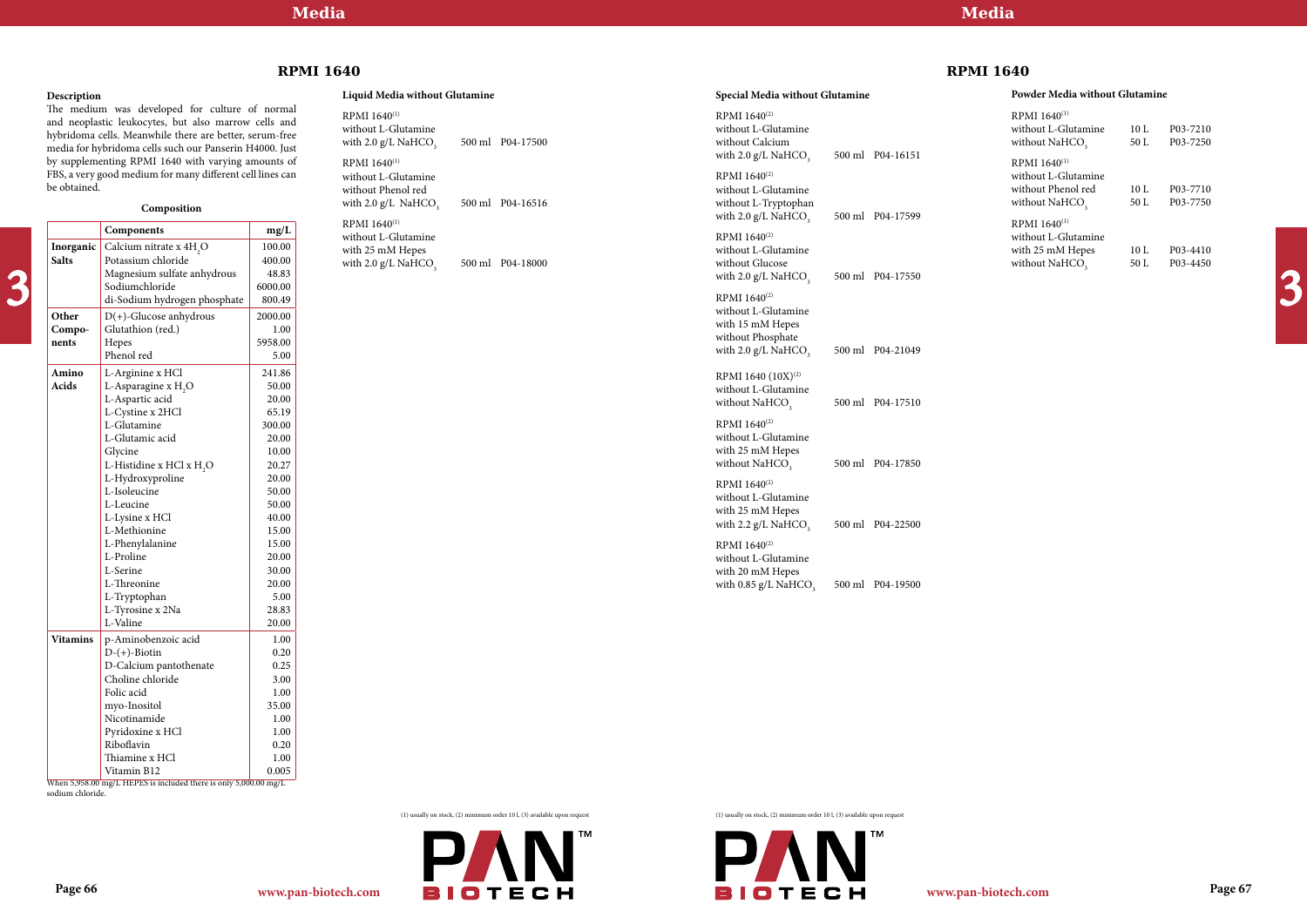## **Media**

**Page 68**

## **RPMI 1640**

**www.pan-biotech.com Page 69**

## **Schneider´s Drosophila Medium**

## **Description**

Originally developed for the culture of Drosophila cells, this medium is also suitable for the culture of other dipteran cell lines.

## **Composition**

### **Liquid Media**

### **Powder Media**

| Schneider's Drosophila Medium <sup>(1)</sup> |      |                       |
|----------------------------------------------|------|-----------------------|
| without L-Glutamine                          | 10 L | P <sub>0</sub> 3-9310 |
| without NaHCO <sub>3</sub>                   | 50 L | P <sub>0</sub> 3-9350 |

RPMI 1640(2) with L-Glutamine with 20 mM Hepes **with 0.85 g/L NaHCO**<sub>3</sub> 500 ml P04-19550

## **Liquid Media with L-Glutamine**

## **Powder Media with L-Glutamine** RPMI 1640<sup>(1)</sup> with L-Glutamine 10 L P03-4310 without NaHCO<sub>3</sub> 50 L P03-4350

| RPMI 1640 <sup>(1)</sup>                                                                                                                                                                             |                                      | RPMI 1640 <sup>(1)</sup>                                                                                                                                            |             |                      | Originally developed for the culture of Drosophila cells,<br>this medium is also suitable for the culture of other                                                                                        |                          | Components                                                                                                                                                               | mg/L                                                                |  |
|------------------------------------------------------------------------------------------------------------------------------------------------------------------------------------------------------|--------------------------------------|---------------------------------------------------------------------------------------------------------------------------------------------------------------------|-------------|----------------------|-----------------------------------------------------------------------------------------------------------------------------------------------------------------------------------------------------------|--------------------------|--------------------------------------------------------------------------------------------------------------------------------------------------------------------------|---------------------------------------------------------------------|--|
| with L-Glutamine                                                                                                                                                                                     | 500 ml P04-16500                     | with L-Glutamine                                                                                                                                                    | 10L<br>50 L | P03-4310<br>P03-4350 | dipteran cell lines.                                                                                                                                                                                      |                          | Inorganic   Potassium chloride                                                                                                                                           | 1600.00                                                             |  |
| with $2.0$ g/L NaHCO <sub>3</sub><br>RPMI 1640 <sup>(1)</sup><br>with L-Glutamine<br>without Phenol red                                                                                              |                                      | without NaHCO <sub>3</sub><br>RPMI 1640 <sup>(1)</sup><br>with L-Glutamine<br>with 25 mM Hepes                                                                      | 10L<br>50 L | P03-7310<br>P03-7350 | Liquid Media<br>Schneider's Drosophila Medium <sup>(1)</sup><br>without L-Glutamine                                                                                                                       | <b>Salts</b>             | Potassium dihydrogen<br>phosphate<br>Magnesium sulfate dried<br>Sodium chloride<br>di-Sodium hydrogen phosphate                                                          | 450.00<br>2585.71<br>2100.00<br>700.00                              |  |
| with 2.0 $g/L$ NaHCO <sub>3</sub><br>RPMI 1640 <sup>(1)</sup><br>with 2 mM L-Glutamine<br>with 1 mM Sodium pyruvate<br>with 4.5 g/L Glucose<br>with 10 mM Hepes<br>with $1.5$ g/L NaHCO <sub>2</sub> | 500 ml P04-16515<br>500 ml P04-18047 | without NaHCO <sub>2</sub><br>RPMI 1640 <sup>(1)</sup><br>with L-Glutamine<br>without Phenol red<br>without NaHCO <sub>2</sub><br>Liquid Media with stab. Glutamine | 10L<br>50 L | P03-7610<br>P03-7650 | 500 ml P04-90500<br>with 0.35 g/L NaHCO <sub>2</sub><br>Schneider's Drosophila Medium <sup>(1)</sup><br>with L-Glutamine<br>500 ml P04-91500<br>with $0.35$ g/L NaHCO <sub>3</sub><br><b>Powder Media</b> | Other<br>Compo-<br>nents | DL-Malic acid<br>Succinic acid<br>Fumaric acid<br>$D(+)$ -Glucose anhydrous<br>Yeast extract<br>a-Ketoglutaric acid sodium salt<br>$D(+)$ -Trehalose x 2H <sub>2</sub> O | 600.00<br>60.00<br>60.00<br>2000.00<br>2000.00<br>402.66<br>2210.00 |  |
| RPMI 1640 <sup>(1)</sup><br>with L-Glutamine<br>with 25 mM Hepes<br>with 2.2 $g/L$ NaHCO <sub>2</sub>                                                                                                | 500 ml P04-22100                     | RPMI 1640 <sup>(1)</sup><br>with stab. Glutamine<br>with 2.0 g/L NaHCO <sub>3</sub>                                                                                 |             | 500 ml P04-18500     | Schneider's Drosophila Medium <sup>(1)</sup><br>without L-Glutamine<br>10L<br>P03-9310<br>50 L<br>P03-9350<br>without NaHCO <sub>3</sub>                                                                  | Amino<br>Acids           | $\beta$ -Alanine<br>L-Arginine Base<br>L-Asparatic acid<br>L-Cysteine free base                                                                                          | 500.00<br>600.00<br>400.00<br>60.00                                 |  |
| Special Media with L-Glutamine<br>RPMI 1640 <sup>(2)</sup><br>with L-Glutamine<br>without Glucose<br>with 2.0 g/L NaHCO <sub>3</sub>                                                                 | 500 ml P04-17545                     | RPMI 1640 <sup>(1)</sup><br>with stab. Glutamine<br>with 25 mM Hepes<br>with 2.2 $g/L$ NaHCO <sub>3</sub><br>Special Media with stab. Glutamine                     |             | 500 ml P04-18050     |                                                                                                                                                                                                           |                          | L-Cystine<br>L-Glutamine<br>L-Glutamic acid<br>Glycine<br>L-Histidine Base<br>L-Isoleucine<br>L-Leucine                                                                  | 16.60<br>1800.00<br>800.00<br>250.00<br>400.00<br>150.00<br>150.00  |  |
| RPMI 1640 <sup>(2)</sup><br>with L-Glutamine<br>without L-Arginine<br>with 2.0 g/L NaHCO <sub>3</sub><br>RPMI 1640 <sup>(2)</sup>                                                                    | 500 ml P04-16598                     | RPMI 1640 <sup>(2)</sup><br>with stab. L-Glutamine<br>without Phenol red<br>with 2.0 g/L NaHCO <sub>3</sub>                                                         |             | 500 ml P04-16520     |                                                                                                                                                                                                           |                          | L-Lysine x HCl<br>L-Methionine<br>L-Proline<br>L-Serine<br>L-Threonine<br>L-Tryptophan                                                                                   | 1650.00<br>150.00<br>1700.00<br>250.00<br>350.00<br>100.00          |  |
| with L-Glutamine<br>without L-Tryptophan<br>with $2.0 \sigma / I$ No $100$                                                                                                                           | $500 \text{ m}$ D04 17508            | RPMI 1640 <sup>(2)</sup><br>with stab. Glutamine<br>without Glucose                                                                                                 |             |                      |                                                                                                                                                                                                           |                          | L-Tyrosine<br>L-Valine                                                                                                                                                   | 500.00<br>300.00                                                    |  |

### **Special Media with L-Glutamine**

RPMI 1640<sup>(2)</sup> with L-Glutamine **without L-Tryptophan** with 2.0 g/L NaHCO<sub>3</sub> 500 ml P04-17598

## **Liquid Media with stab. Glutamine**

### **Special Media with stab. Glutamine**

RPMI 1640<sup>(2)</sup> with stab. Glutamine **without Glucose** with  $2.0 \text{ g/L}$  NaHCO<sub>3</sub> 500 ml P04-17546

RPMI 1640<sup>(2)</sup> with stab. Glutamine without Phenol red **without Glucose** with 2.0 g/L NaHCO<sub>3</sub> 500 ml P04-16530



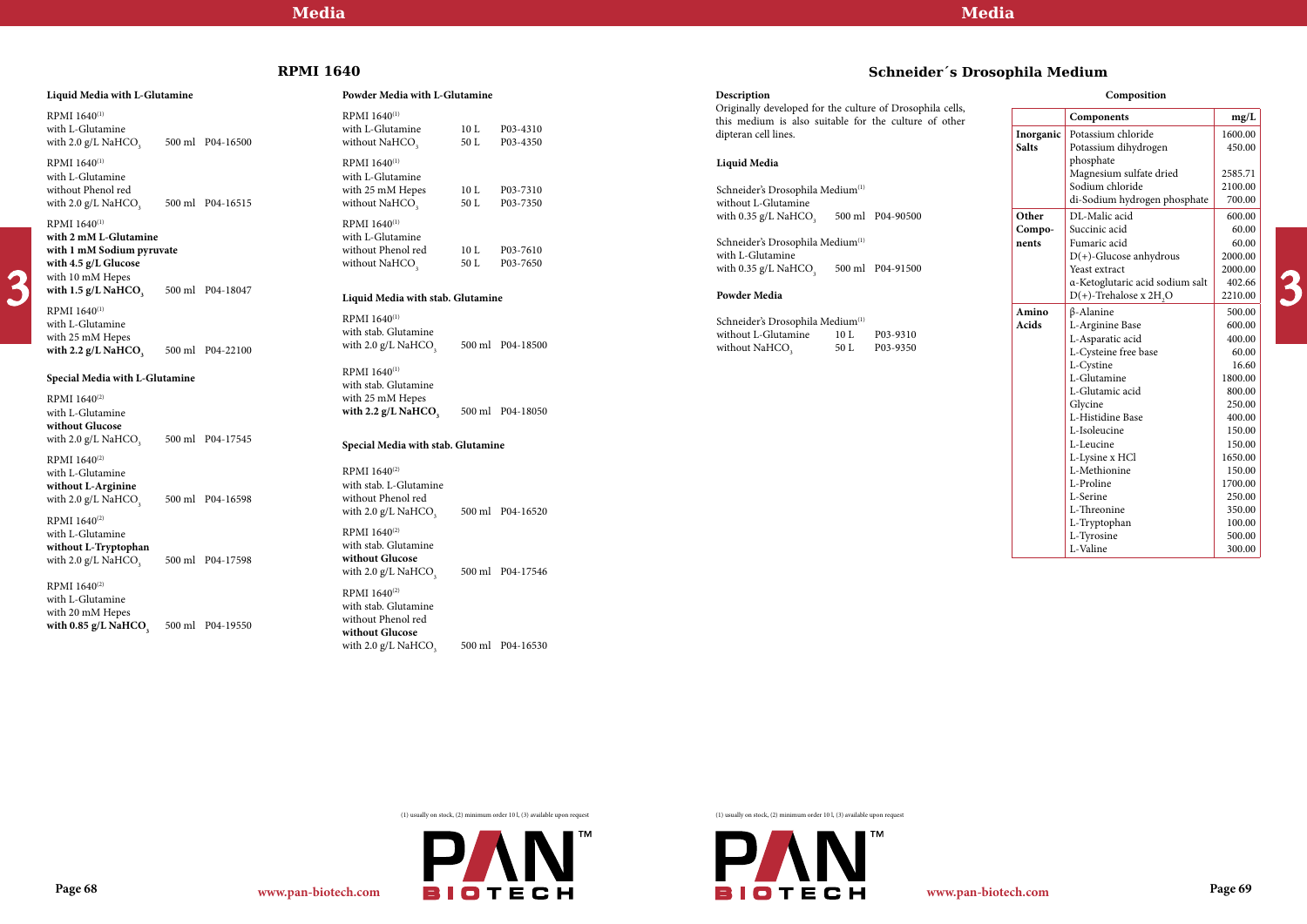

## **TC 100 Insect Medium**

## **Description**

| Composition |
|-------------|
|             |

## **Liquid Media**

| TC 100 Insect Medium <sup>(1)</sup> |                  |
|-------------------------------------|------------------|
| with L-Glutamine                    |                  |
| with $0.35$ g/L NaHCO <sub>3</sub>  | 500 ml P04-92500 |

## **Special Media**

| TC 100 Insect Medium $^{(2)}$      |                  |
|------------------------------------|------------------|
| without L-Glutamine                |                  |
| with 0.35 $g/L$ NaHCO <sub>3</sub> | 500 ml P04-93500 |

## **Powder Media**

| 10 L | P <sub>0</sub> 3-9610 |
|------|-----------------------|
| 50 L | P <sub>0</sub> 3-9650 |
|      |                       |

|                 | Components                             | mg/L         |
|-----------------|----------------------------------------|--------------|
| Inorganic       | Calcium chloride x 2H <sub>2</sub> O   | 1298.13      |
| <b>Salts</b>    | Potassium chloride                     | 2900.00      |
|                 | Magnesium chloride x 6H <sub>2</sub> O | 2282.59      |
|                 | Magnesium sulfate dried                | 1781.00      |
|                 | Sodium dihydrogen phosphate            | 970.00       |
|                 | x H,O                                  |              |
| Other           | $D(+)$ -Glucose anhydrous              | 1000.00      |
| Compo-          | Bacto - Tryptose                       | 2600.00      |
| nents           |                                        |              |
| Amino           | L-Alanine                              | 225.00       |
| Acids           | L-Arginine Base                        | 550.00       |
|                 | L-Aspartic acid                        | 350.00       |
|                 | L-Asparagine x H <sub>2</sub> O        | 391.97       |
|                 | L-Cystine                              | 20.00        |
|                 | L-Glutamine                            | 600.00       |
|                 | L-Glutamic acid                        | 600.00       |
|                 | Glycine                                | 650.00       |
|                 | L-Histidine x HCl x H <sub>2</sub> O   | 3400.00      |
|                 | L-Isoleucine                           | 50.00        |
|                 | L-Leucine                              | 75.00        |
|                 | L-Lysine x HCl                         | 630.00       |
|                 | L-Methionine                           | 50.00        |
|                 | L-Phenylalanine                        | 150.00       |
|                 | L-Proline                              | 350.00       |
|                 | L-Serine                               | 550.00       |
|                 | L-Threonine                            | 180.00       |
|                 | L-Tryptophan                           | 100.00       |
|                 | L-Tyrosine<br>L-Valine                 | 55.00        |
|                 |                                        | 100.00       |
| <b>Vitamins</b> | p-Amino benzoic acid                   | $0.02\,$     |
|                 | $D-(+)$ -Biotin                        | 0.01         |
|                 | D-Calcium pantothenate                 | 0.11         |
|                 | Folic acid                             | 0.02         |
|                 | myo-Inositol<br>Nicotinic acid         | 0.02         |
|                 |                                        | 0.02         |
|                 | Pyridoxine x HCl<br>Riboflavin         | 0.02<br>0.02 |
|                 | Thiamine x HCl                         | 0.02         |
|                 | Vitamin B12                            | 0.01         |
|                 |                                        |              |

## **TNM-FH Medium**

### **Description**

### **Liquid Media**

### **Special Media**

## **Powder Media**

| TNM-FH Insect Medium <sup>(1)</sup> |      |          |
|-------------------------------------|------|----------|
| without L-Glutamine                 |      |          |
| with Lactalbumine-Hydrolysate       |      |          |
| with Yeast extract                  | 10 L | P03-9710 |
| without NaHCO <sub>3</sub>          | 50 L | P03-9750 |
|                                     |      |          |

| The TC 100 Insect Medium is an absolutely serum-free            |                  |                                        |         | The TNM-FH is a variation of the Grace medium. This  |        |                                            |           |  |
|-----------------------------------------------------------------|------------------|----------------------------------------|---------|------------------------------------------------------|--------|--------------------------------------------|-----------|--|
| formula (Oxford formulation) for the growth of insect           |                  | Components                             | mg/L    | modification has proved as a good culture medium for |        | Components                                 | mg/L      |  |
| cells, especially for SF9 cells and the breeding of viruses. If | <b>Inorganic</b> | Calcium chloride x 2H <sub>2</sub> O   | 1298.13 | many lepidopteran cells.                             |        | <b>Inorganic</b> Calcium chloride $x 2H2O$ | 1,324.62  |  |
| you would like to work with a modern protein-free insect        | Salts            | Potassium chloride                     | 2900.00 |                                                      | Salts  | Potassium chloride                         | 2,240.00  |  |
| medium, our Spodopan is the ideal choice.                       |                  | Magnesium chloride x 6H <sub>2</sub> O | 2282.59 |                                                      |        | Magnesium chloride x 6H <sub>2</sub> O     | 2,278.86  |  |
|                                                                 |                  | Magnesium sulfate dried                | 1781.00 | Liquid Media                                         |        | Magnesium sulfate dried                    | 1,939.80  |  |
|                                                                 |                  | Sodium dihydrogen phosphate            | 970.00  |                                                      |        | di-Sodium hydrogen                         | 876.92    |  |
| Liquid Media                                                    |                  | X H <sub>2</sub> O                     |         | TNM-FH Medium <sup>(1)</sup>                         |        | phosphate                                  |           |  |
|                                                                 | Other            | $D(+)$ -Glucose anhydrous              | 1000.00 | with L-Glutamine                                     | Other  | DL-Malic acid                              | 670.00    |  |
| TC 100 Insect Medium <sup>(1)</sup>                             | Compo-           | Bacto - Tryptose                       | 2600.00 | with Lactalbumine-Hydrolysate                        | Compo- | Succinic acid                              | 60.00     |  |
| with L-Glutamine                                                | nents            |                                        |         | with Yeast extract                                   | nents  | D-Fructose                                 | 400.00    |  |
| with 0.35 g/L NaHCO <sub>3</sub><br>500 ml P04-92500            |                  |                                        |         | with 0.35 g/L NaHC0 <sub>3</sub><br>500 ml P04-80500 |        | Fumaric acid                               | 55.00     |  |
|                                                                 | Amino            | L-Alanine                              | 225.00  |                                                      |        | $D(+)$ -Glucose anhydrous                  | 700.00    |  |
| <b>Special Media</b>                                            | Acids            | L-Arginine Base                        | 550.00  | Special Media                                        |        | Yeast extract                              | 3,333.33  |  |
|                                                                 |                  | L-Aspartic acid                        | 350.00  |                                                      |        | a-Ketoglutaric acid                        | 425.66    |  |
| TC 100 Insect Medium <sup>(2)</sup>                             |                  | L-Asparagine x H <sub>2</sub> O        | 391.97  | TNM-FH Medium <sup>(2)</sup>                         |        | sodium salt                                |           |  |
| without L-Glutamine                                             |                  | L-Cystine                              | 20.00   | with L-Glutamine                                     |        | Lactalbumin Hydrolysate                    | 3,333.33  |  |
| with $0.35$ g/L NaHCO <sub>3</sub><br>500 ml P04-93500          |                  | L-Glutamine                            | 600.00  | with Lactalbumin-Hydrolysate                         |        | Sucrose                                    | 26,680.00 |  |
|                                                                 |                  | L-Glutamic acid                        | 600.00  | with Yeast extract                                   |        |                                            |           |  |
| <b>Powder Media</b>                                             |                  | Glycine                                | 650.00  | with 10 % Fetal Bovine Serum                         | Amino  | $\beta$ -Alanine                           | 200.00    |  |
|                                                                 |                  | L-Histidine x HCl x $H2O$              | 3400.00 | 500 ml P04-83500<br>with 0.35 g/L NaHCO <sub>3</sub> | Acids  | L-Alanine                                  | 225.00    |  |
| TC 100 Insect Medium <sup>(1)</sup>                             |                  | L-Isoleucine                           | 50.00   |                                                      |        | L-Arginine x HCl                           | 700.00    |  |
| with L-Glutamine<br>10L<br>P03-9610                             |                  | L-Leucine                              | 75.00   | <b>Powder Media</b>                                  |        | L-Asparagine $x H2O$                       | 350.00    |  |
| without NaHCO <sub>3</sub><br>50 L<br>P03-9650                  |                  | L-Lysine x HCl                         | 630.00  |                                                      |        | L-Aspartic acid                            | 350.00    |  |
|                                                                 |                  | L-Methionine                           | 50.00   | TNM-FH Insect Medium <sup>(1)</sup>                  |        | L-Cystine                                  | 19.18     |  |
|                                                                 |                  | L-Phenylalanine                        | 150.00  | without L-Glutamine                                  |        | L-Glutamine                                | 600.00    |  |
|                                                                 |                  | L-Proline                              | 350.00  | with Lactalbumine-Hydrolysate                        |        | L-Glutamic acid                            | 600.00    |  |
|                                                                 |                  | L-Serine                               | 550.00  | P03-9710<br>with Yeast extract<br>10L                |        | Glycine                                    | 650.00    |  |
|                                                                 |                  | L-Threonine                            | 180.00  | 50 L<br>without NaHCO <sub>3</sub><br>P03-9750       |        | L-Histidine Base                           | 2,500.00  |  |
|                                                                 |                  | L-Tryptophan                           | 100.00  |                                                      |        | L-Isoleucine                               | 50.00     |  |
|                                                                 |                  | L-Tyrosine                             | 55.00   |                                                      |        | L-Leucine                                  | 75.00     |  |
|                                                                 |                  | L-Valine                               | 100.00  |                                                      |        | L-Lysine x HCl                             | 625.00    |  |
|                                                                 | <b>Vitamins</b>  | p-Amino benzoic acid                   | 0.02    |                                                      |        | L-Methionine                               | 50.00     |  |
|                                                                 |                  | $D-(+)$ -Biotin                        | 0.01    |                                                      |        | L-Phenylalanine                            | 150.00    |  |
|                                                                 |                  | D-Calcium pantothenate                 | 0.11    |                                                      |        | L-Proline                                  | 350.00    |  |
|                                                                 |                  | Folic acid                             | 0.02    |                                                      |        | L-Serine                                   | 550.00    |  |
|                                                                 |                  | myo-Inositol                           | 0.02    |                                                      |        | L-Threonine                                | 175.00    |  |
|                                                                 |                  | Nicotinic acid                         | 0.02    |                                                      |        | L-Tryptophan                               | 100.00    |  |
|                                                                 |                  | Pyridoxine x HCl                       | 0.02    |                                                      |        | L-Tyrosine                                 | 50.00     |  |
|                                                                 |                  | Riboflavin                             | 0.02    |                                                      |        | L-Valine                                   | 100.00    |  |
|                                                                 |                  | Thiamine x HCl                         | 0.02    |                                                      |        | Vitamins   p-Aminobenzoic acid             | 0.02      |  |
|                                                                 |                  | Vitamin B12                            | 0.01    |                                                      |        | $D-(+)$ -Biotin                            | 0.01      |  |
|                                                                 |                  |                                        |         |                                                      |        | D-Ca-Pantothenate                          | 0.02      |  |
|                                                                 |                  |                                        |         |                                                      |        | Cholin chloride                            | 0.20      |  |
|                                                                 |                  |                                        |         |                                                      |        | Folic acid                                 | 0.02      |  |
|                                                                 |                  |                                        |         |                                                      |        | myo-Inositol                               | 0.02      |  |
|                                                                 |                  |                                        |         |                                                      |        | Nicotinic acid                             | 0.02      |  |
|                                                                 |                  |                                        |         |                                                      |        | Pyridoxol x HCl                            | 0.02      |  |
|                                                                 |                  |                                        |         |                                                      |        | Riboflavin                                 | 0.02      |  |
|                                                                 |                  |                                        |         |                                                      |        | Thiamine x HCl                             | 0.02      |  |

## **Composition**

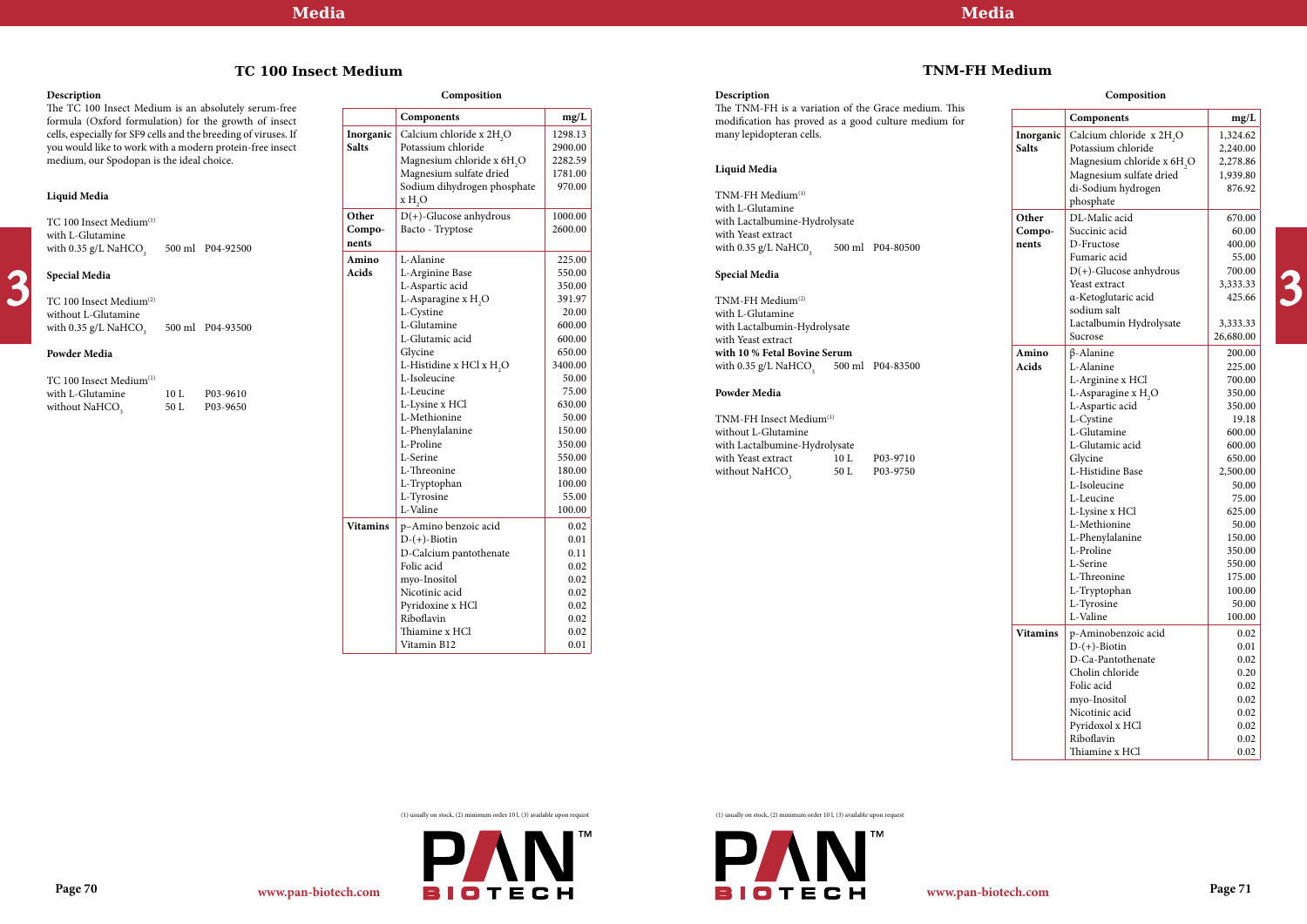

## **Waymouth´s MB 752/1 Medium**

## **Description**

Waymouth's MB 752/1 Medium was developed for studies concerning nutrition and metabolism. It also can be used for growing strain L sub-lines, NCTC clone 929.

**Composition**

When 4,766.40 mg/L HEPES is included there is only 5,500.00 mg/L sodium chloride.

## **Special Media**

| Waymouth's MB 752/1 Medium <sup>(2)</sup> |  |                  |  |
|-------------------------------------------|--|------------------|--|
| with L-Glutamine                          |  |                  |  |
| with 2.24 $g/L$ NaHCO <sub>3</sub>        |  | 500 ml P04-28500 |  |

### **Powder Media**

Waymouth's MB 752/1 Medium<sup>(1)</sup> with L-Glutamine 10 L P03-4510 without NaHCO<sub>3</sub>  $50 L$  P03-4550

|                 | Components                             | mg/L     |
|-----------------|----------------------------------------|----------|
| Inorganic       | Calcium chloride x 2H <sub>2</sub> O   | 120.02   |
| <b>Salts</b>    | Magnesium chloride x 6H <sub>2</sub> O | 240.00   |
|                 | Magnesium sulfate dried                | 130.96   |
|                 | Potassium chloride                     | 150.00   |
|                 | Potassium dihydrogen                   | 80.00    |
|                 | phosphate                              |          |
|                 | Sodium chloride                        | 6,000.00 |
|                 | di-Sodium hydrogen                     | 300.00   |
|                 | phosphate anhydrous                    |          |
| Other           | $D(+)$ -Glucose anhydrous              | 5,000.00 |
| Compo-          | Glutathione (red.)                     | 15.00    |
| nents           | Hepes                                  | 4,766.40 |
|                 | Hypoxanthine                           | 25.00    |
|                 | Phenol red                             | 10.00    |
| Amino           | L-Arginine x HCl                       | 75.00    |
| Acids           | L-Aspartic acid                        | 60.00    |
|                 | L-Cysteine x HCl x H <sub>2</sub> O    | 100.26   |
|                 | L-Cystine                              | 15.00    |
|                 | L-Glutamine                            | 350.00   |
|                 | L-Glutamic acid                        | 150.00   |
|                 | Glycine                                | 50.00    |
|                 | L-Histidine x HCl x H <sub>2</sub> O   | 164.10   |
|                 | L-Isoleucine                           | 25.00    |
|                 | L-Leucine                              | 50.00    |
|                 | L-Lysine x HCl                         | 240.00   |
|                 | L-Methionine                           | 50.00    |
|                 | L-Phenylalanine                        | 50.00    |
|                 | L-Proline                              | 50.00    |
|                 | L-Threonine                            | 75.00    |
|                 | L-Tryptophan                           | 40.00    |
|                 | L-Tyrosine                             | 40.00    |
|                 | L-Valine                               | 65.00    |
| <b>Vitamins</b> | L-Ascorbic acid                        | 17.50    |
|                 | $D(+)$ -Biotin                         | 0.02     |
|                 | D-Calcium pantothenate                 | 1.00     |
|                 | Choline chloride                       | 250.00   |
|                 | Folic acid                             | 0.40     |
|                 | myo-Inositol                           | 1.00     |
|                 | Nicotinamide                           | 1.00     |
|                 | Pyridoxine x HCl                       | 1.00     |
|                 | Riboflavin                             | 1.00     |
|                 | Thiamine x HCl                         | 10.00    |
|                 | Vitamin B12                            | 0.20     |

## **Description** The William's Medium E is used for long-term cultivation of adult rat liver epithelial cells. **Liquid Media** William's Medium  $\mathbf{E}^{(1)}$ without L-Glutamine with 2.24 g/L NaHCO<sub>3</sub> 500 ml P04-29050 William's Medium  $\mathbf{E}^{(1)}$ with L-Glutamine with 2.24 g/L NaHCO<sub>3</sub> 500 ml P04-29500 William's Medium  $\mathbf{E}^{(1)}$ with stab. Glutamine with 2.24 g/L NaHCO<sub>3</sub> 500 ml P04-29150 William's Medium  $\mathbf{E}^{(1)}$ without L-Glutamine without Phenol red with 2.24 g/L NaHCO<sub>3</sub> 500 ml P04-29510 **Special Media**  William´s Medium $\mathbf{E}^{(2)}$ without L-Glutamine without Glucose with 2.24 g/L NaHCO<sub>3</sub> 500 ml P04-29050S1 **Powder Media** William's Medium E<sup>(1)</sup> with L-Glutamine with 25 mM Hepes 10 L P03-4810<br>without NaHCO, 50 L P03-4850 without NaHCO<sub>3</sub>  $50 L$ Waymouth's MB 752/1 Medium<sup>(1)</sup><br>
with L-Glutamine 10 P03-4510<br>
without NaHCO<sub>3</sub> 50 P03-4550 P03-4550<br>
Methyllinoleat 10.00<br>
Methyllinoleat 10.00<br>
Methyllinoleat 10.00<br>
Methyllinoleat 10.00<br>
Methyllinoleat 10.00<br>
Methyllino

**Composition**

When 5,958.00 mg/L HEPES is included there is only 6,300.00 mg/L sodium chloride.

|                 | Components                                                    | mg/L     |
|-----------------|---------------------------------------------------------------|----------|
| Inorganic       | Calcium chloride x 2H <sub>2</sub> O                          | 264.92   |
| Salts           | Iron(III)-nitrat x 9H <sub>2</sub> O                          | 0.0001   |
|                 | Potassium chloride                                            | 400.00   |
|                 | Copper(II)-sulfate x 5H <sub>2</sub> O                        | 0.0001   |
|                 | Magnesium sulfate dried                                       | 139.57   |
|                 | Manganese chloride x 4H <sub>2</sub> O                        | 0.0001   |
|                 | Sodium chloride                                               | 6,800.00 |
|                 | Sodium dihydrogen phospha-                                    | 140.00   |
|                 | te x $H2O$                                                    |          |
|                 | Zinc sulfate x 7H <sub>2</sub> O                              | 0.0002   |
| Other           | $D(+)$ -Glucose anhydrous                                     | 2,000.00 |
| Compo-          | Hepes                                                         | 5,958.00 |
| nents           | Glutathion (red.)                                             | 0.05     |
|                 | Methyllinoleat                                                | 0.03     |
|                 | Sodium pyruvate                                               | 25.00    |
|                 | Phenol red                                                    | 10.00    |
| Amino           | L-Alanine                                                     | 90.00    |
| Acids           | L-Arginine free base                                          | 50.00    |
|                 |                                                               | 20.00    |
|                 | L-Asparagine x H <sub>2</sub> O                               | 30.00    |
|                 | L-Aspartic acid                                               |          |
|                 | L-Cysteine                                                    | 40.00    |
|                 | L-Cystine                                                     | 20.00    |
|                 | L-Glutamine                                                   | 292.00   |
|                 | L-Glutamic acid                                               | 50.00    |
|                 | Glycine                                                       | 50.00    |
|                 | L-Histidine Base                                              | 15.00    |
|                 | L-Isoleucine                                                  | 50.00    |
|                 | L-Leucine                                                     | 75.00    |
|                 | L-Lysine x HCl                                                | 87.50    |
|                 | L-Methionine                                                  | 15.00    |
|                 | L-Phenylalanine                                               | 25.00    |
|                 | L-Proline                                                     | 30.00    |
|                 | L-Serine                                                      | 10.00    |
|                 | L-Threonine                                                   | 40.00    |
|                 | L-Tryptophan                                                  | 10.00    |
|                 | L-Tyrosine<br>L-Valine                                        | 35.00    |
|                 |                                                               | 50.00    |
| <b>Vitamins</b> | L-Ascorbic acid                                               | 2.00     |
|                 | $D(+)$ -Biotin                                                | 0.50     |
|                 | Calciferol                                                    | 0.10     |
|                 | D-Calcium pantothenate                                        | 1.00     |
|                 | Choline chloride                                              | 1.50     |
|                 | Folic acid                                                    | 1.00     |
|                 | myo-Inositol                                                  | 2.00     |
|                 | Menadion sodium bisulfite                                     | 0.01     |
|                 | Nikotinamid                                                   | 1.00     |
|                 | Pyridoxal x HCl                                               | 1.00     |
|                 | Riboflavin                                                    | 0.10     |
|                 | Thiamine x HCl                                                | 1.00     |
|                 | DL-a-Tocopherol phospha-                                      | 0.01     |
|                 | te-Na,                                                        |          |
|                 | Vitamin A acetate                                             | 0.10     |
|                 | Vitamin B12<br>$\overline{HEDDC}$ is included there is only 6 | 0.20     |

## **William´s Medium E**

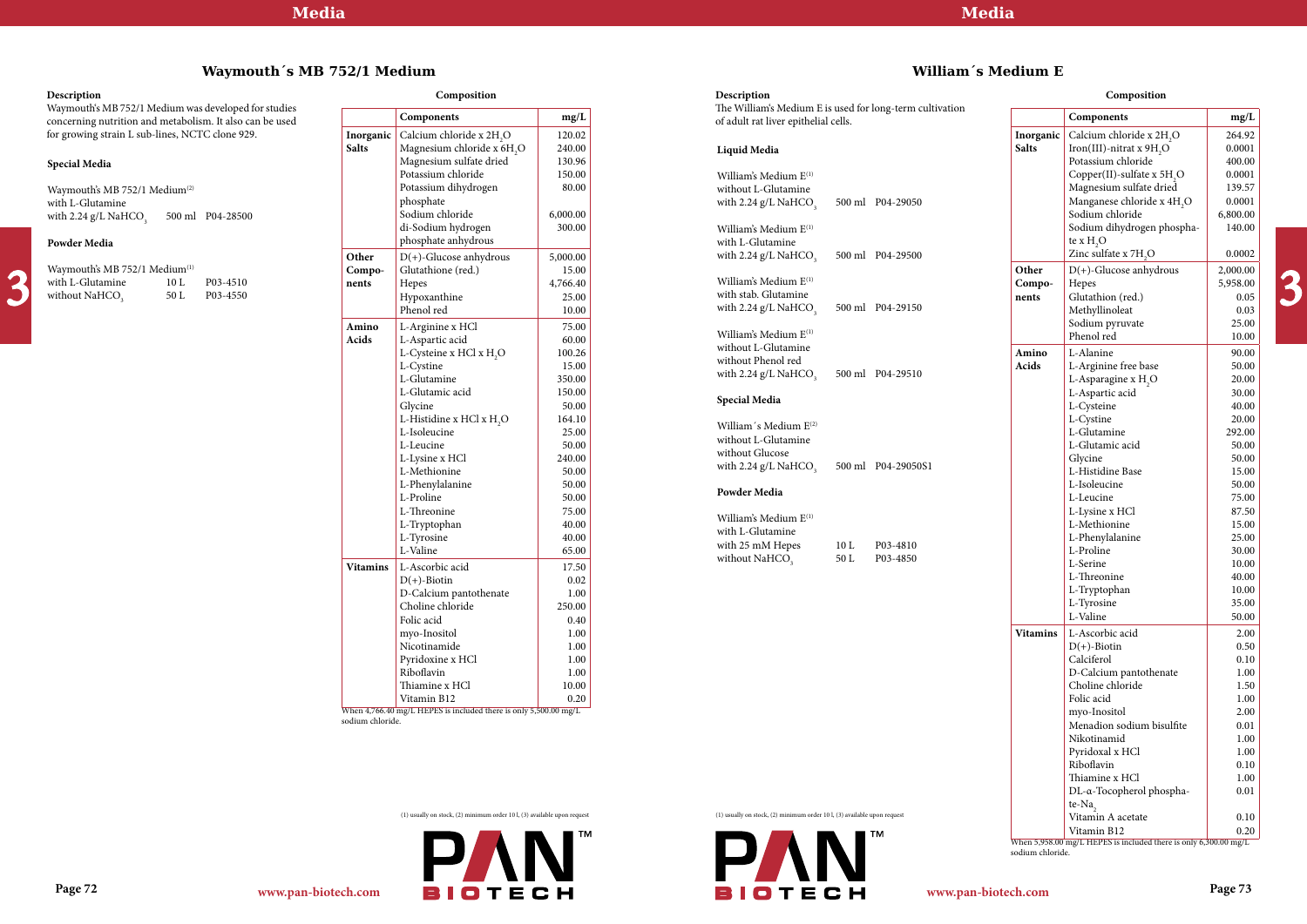## **Endopan 3 Large Vessel Endothelial Cell Medium**

## **Background**

Endothelial cells line the blood and lymphatic vessels and the internal cavities of the heart. They display a strongly flattened, polygonal form and mostly rest on a basal membrane. They adhere to each other by desmosomes and tight-junctions.

With a total cell number of about one trillion  $(10^{12})$ , the endothelium is one of the biggest organs of the body and plays a key role in many physiological and patho-physiological processes (e.g. cell-based immune response, wound healing, inflammation, allergy, cardiovascular diseases, tumour growth). A huge number of soluble factors circulating in the blood or released by neighbouring cells, control proliferation or apoptosis of endothelial cells and the invasion and migration of leucocytes to the endothelium, thereby regulating the maintenance, degeneration, or regeneration of blood vessels. of solution actions criculating in the blood of released by<br>
neighbouring cells, control proliferation or apoptosis<br>
of endothelial cells and the invasion and migration of<br>
leucocytes to the endothelium, thereby regulating

The endothelium constitutes a highly specialized organ that lines the vascular system and lymphatic channels in a complex network of arteries, veins, and microvessels which differ in size, structure, and function. The cultivation of endothelial cells from large vessels, predominantly from human umbilical vein, is a routine procedure in many laboratories, and this has contributed huge to the development of modern vascular biology. However, there is convincing evidence that microvascular endothelial cells display a number of important functional differences, compared to large vessel-derived

### **Composition**

Endopan 3 ready-to-use is a specially developed medium for the in vitro culture of human endothelial cells containing all components necessary for optimal growth. It is designed for use in an incubator at 37° C with a 5% CO2 atmosphere.

| Endopan 3 ready-to-use $\mathfrak{g}$           | P04-00100 |
|-------------------------------------------------|-----------|
| Endopan 3 kit with 9 supplements <sup>(1)</sup> | P04-0010K |

## **Endopan PRO Endothelial Progenitor Medium**

#### **Background**

Endothelial cells line blood and lymphatic vessels and the internal cavities of the heart. They display a strongly flattened, polygonal form and mostly rest on a basal membrane. With a total number of about  $10^{12}$  cells, the endothelium is one of the biggest organs of the body and plays a key role in many physiological and pathophysiological processes. A number of factors control proliferation or apoptosis of endothelial cells, thereby regulating the maintenance, degeneration, or regeneration of blood vessels.

New blood vessel formation occurs via angiogenesis or vasculogenesis, a process thought to be restricted to embryonic development. In 1997, postnatal vasculogenesis has been proposed as an important mechanism for angiogenesis via blood or bone marrow derived circulating progenitor endothelial cells (PEC) (Asahara et al, Science 1997). Consequently, PECs have been extensively studied as a potential cell therapy for the repair of damaged blood vessels. Animal studies clearly demonstrated that administration of PECs partially rescued cardiovascular dysfunction or myocardial injury with evidence for PEC contribution to new vessel growth. In most studies, PECs are defined by cell surface expression of CD34, CD133, or VEGF-R2 (KDR). Because these molecules are also present on hematopoietic progenitors, relying only on surface markers can not exclude a contamination with hematopoietic linage cells. More recently, a PEC population has been identified which shows expression of endothelial as well as progenitor, but not hematopoietic cell markers (Ingram et al, Blood. 2004;104:2752). Importantly, these cells have been tested for a high proliferative potential in clonogenic assays and additionally characterized by formation of functional blood vessels in vivo (Yoder et al, Blood. 2007;109:1801).

## **Composition**

Endopan PRO ready-to-use is a complete medium specially developed for the in vitro culture of human progenitor endothelial cells (hPEC) containing all components necessary for optimal colony formation, clonogenic growth, and rapid proliferation.

**Endopan MV Microvascular Endothelial Cell Medium**

| Endopan MV ready-to-use $(3)$                    | $500 \,\mathrm{m}$ | P04-00200 |
|--------------------------------------------------|--------------------|-----------|
| Endopan MV kit with 8 supplements <sup>(3)</sup> | $500 \text{ m}$    | P04-0020K |

(1) usually on stock (2) minimum order 10 l (3) available upon request (1)  $\frac{1}{2}$  (1) usually on stock (2) minimum order 10 l, (3) available upon request



Endopan PRO kit is provided with FBS growth supplement (pre-screened and tested for progenitor cells) and additional supplements in separate sterile packing. This will enable the user to prepare a medium for special application.

| Endopan PRO ready-to-use $^{(3)}$                 | $500 \text{ ml}$ | P04-00700 |
|---------------------------------------------------|------------------|-----------|
| Endopan PRO kit with 6 supplements <sup>(3)</sup> | 500 m            | P04-0070K |



endothelial cells, with regard to their growth factor response and their regulation of adhesion molecule expression.

They serve as the barrier separating circulating blood from the extracellular matrix and interstitium in the body. Cells involved in the pathogenesis of tumor angiogenesis, wound healing, and acute or chronic inflammation are predominantly of micro-vascular origin. Several functions associated with the micro-vasculature in situ are expressed by micro-vascular endothelial cells in cell culture.

Micro-vessels are not simply tubes but have also a second cellular component, the mural cell or pericyte. Little is known about later stages of vessel growth, including the addition of pericytes to the capillary and its influence on endothelial growth and function. In vivo, pericytes form an incomplete envelopment around the endothelial cells within the micro-vascular basement membrane of capillaries and post-capillary venules.

Evidence clearly indicates that differences exist between endothelial cells of the microvasculature and those that line large vessels. These include differences in secreted products, in the expression of cell adhesion molecules, and in cytokine-induced regulation of cell adhesion molecules. Thus, a precise delineation of the biology of microvascular endothelial cells is crucial to our understanding of such important processes as inflammation, tumor progression, cardiac microcirculation, and blood-brain barrier function.

**Endopan**

Endopan 3 kit is provided with FBS and supplements in separate sterile packing. This will enable the user to prepare a medium for special application. For example, FBS, VEGF, FGF-2, or other components may be omitted from the complete medium for specific experimental settings.



hPEC colony (P1) with outgrowing cells in Endopan PRO



hPEC in Endopan PRO (P6)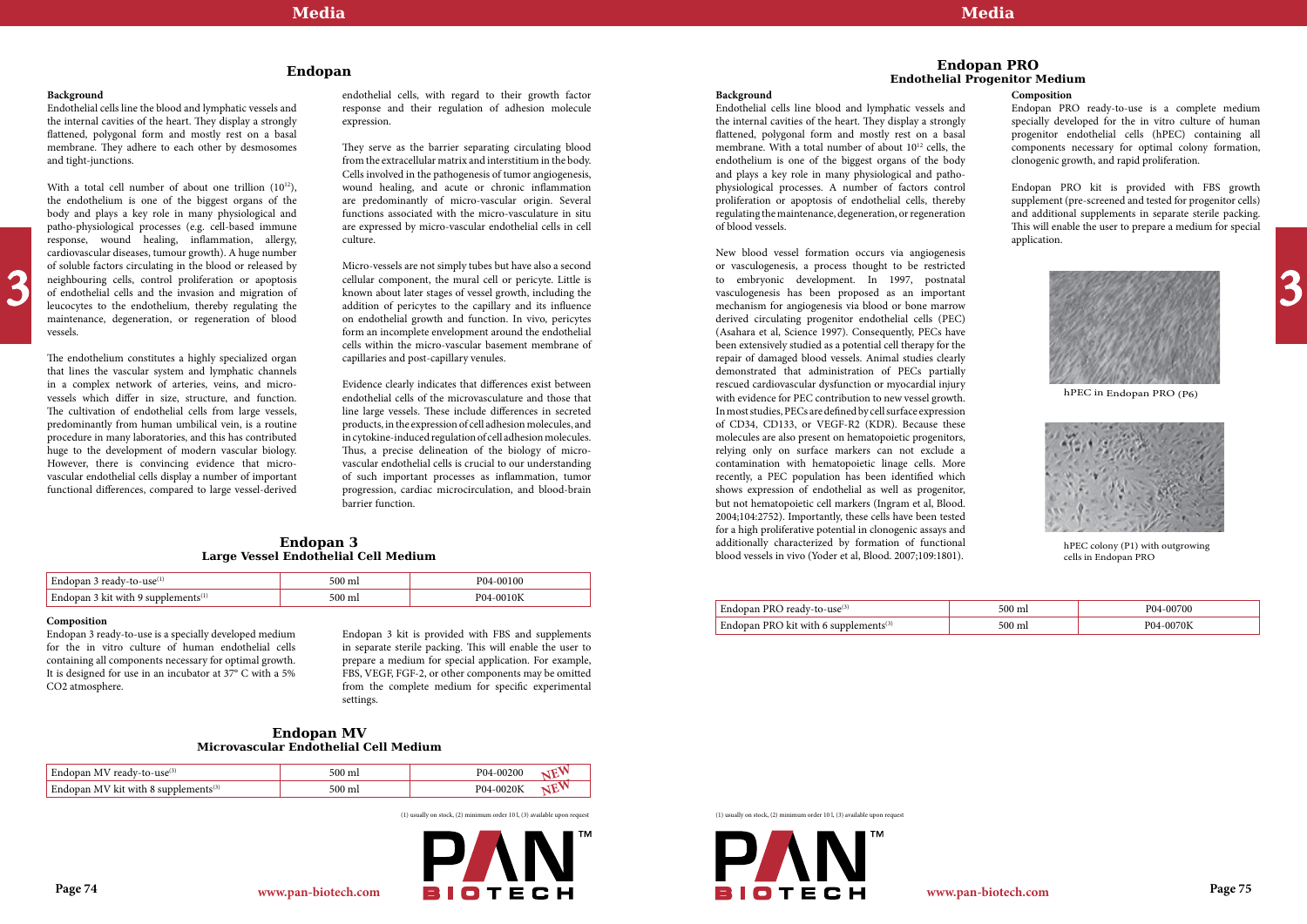## **Hepatopan Human Hepatocyte Medium**

#### **Descriptiom**

Like every human organ, the liver consists of a complicated compound of different cells with varying functions. Hepatocytes represent – in terms of figures – with 75 % of the total number of liver cells the most important component. The metabolism, this means the chemical transformation of almost all substances which are taken in by the body, takes place in the liver.

### **Composition**

The hepatocyte medium from PAN-Biotech is supplied as a basal medium with four supplements (storage of the supplements at -20° C). The supplements have to be added to the medium before use. The medium does not contain fetal bovine serum.

| $-\alpha$<br>DA.<br>ำเแ.<br>,,,<br>$M_{\rm{A}}$<br>71 C<br>DЯ<br>. п.<br>.<br>. | 0050c<br>700. |
|---------------------------------------------------------------------------------|---------------|
|---------------------------------------------------------------------------------|---------------|

**www.pan-biotech.com Page 77**

## **Melanopan Melanocyte Medium**

#### **Description**

Melanocytes are embedded in the basal and spike cell layer of the epidermis. They produce the pigment melanin and take care of the protective function of the skin against UV damages. If the solar radiation is too strong, the melanocytes are damaged and can develop into tumour cells.

#### **Composition**

The melanocyte growth medium from PAN-Biotech is supplied as a basal medium with seven supplements (storage of the supplements at -20° C). The supplements have to be added to the medium before use. The medium does not contain fetal bovine serum.

| $ \sim$<br>шт | つい.<br>. |
|---------------|----------|
|               |          |

IOTECH

# **Stempan**

## **Description**

Stem cells are non-specialized cells with the ability (potency) to develop into different organo-typic cell types (e. g. heart, nerve, blood, muscle and cartilage cells). Depending on their origin, they are divided into embryonic and adult stem cells.

## **Composition**

For the cultivation of embryonic stem cells, PAN-Biotech has developed a complete ready-to-use medium. The medium contains fetal bovine serum.

| Stempan DMEM <sup>(2)</sup><br>with L-Glutamine<br>with 3.7 $g/L$ NaHCO <sub>3</sub><br>without LIF | 500 ml | P08-50500 |
|-----------------------------------------------------------------------------------------------------|--------|-----------|
| Stempan GMEM <sup>(2)</sup><br>with L-Glutamine<br>with 2.75 g/L NaHCO <sub>3</sub><br>without LIF  | 500 ml | P08-50600 |

## **EMEM Fibroblasts Fibroblast Medium**

## **Description**

Based on EMEM, this medium was supplemented with amino acids and vitamins and optimized for an improved growth of fibroblasts.

| EMEM Fibroblasts $(1)$ |  |
|------------------------|--|
|------------------------|--|

 $(1)$  usually on stock,  $(2)$  minimum order 10 l,  $(3)$  available upon request



| EМ  | - ^ ^ | ∩∩ |
|-----|-------|----|
| IV. | וו ור | ∩ר |
|     |       | .  |

## **Neuropan Neuronal Cell Medium**

**Neuropan 27** is a concentrate for the serum-free cultivation of neural cells.

## **NS21 Supplement**

To culture neurons in the absence of serum, defined supplements such as B27 are widely used. However, available supplements exhibit some variability in their capability to support neurons in culture. NS21 Supplement is a newly developed serum substitute for neuronal cultures of cells from the central and peripheral nervous system.



Neuropan basal medium supports the growth of hippocampus cells and many other neuronal cells of the central nervous system. A feeder layer of astrocytes is not required. Neuropan basal medium does not contain glutamate which should be added for the initial culture (25 µM). Before use, Neuropan basal medium is supplemented with serum or for a serum-free culture with Neuropan 27 or NS21 Supplement.

| specially developed to optimize the growth of epithelial |                                                                                                                    |           |                                    |                                                                  |                             |                        |
|----------------------------------------------------------|--------------------------------------------------------------------------------------------------------------------|-----------|------------------------------------|------------------------------------------------------------------|-----------------------------|------------------------|
| cell lines.                                              | Pantum T64 for tumor cells                                                                                         |           |                                    | Neuropan-Basal Media (Basicmedia) <sup>(2)</sup>                 | 500 ml                      | P04-00900              |
|                                                          | Pantum T64 is specially developed for culture of tumor<br>cells to stimulate the growth of this cell type. It is a |           | Neuropan 27 supplement $20x^{(2)}$ | $100$ ml<br>$10 \text{ ml}$                                      | P07-07100<br>P07-07010      |                        |
|                                                          | modification of RPMI 1640.                                                                                         |           |                                    | Neuropan 27 supplement $50x^{(2)}$                               | $100$ ml<br>$10 \text{ ml}$ | P07-07200<br>P07-07210 |
| Pantum $386^{(3)}$                                       | 500 ml                                                                                                             | P04-00386 | NEW                                | Neuropan 27 supplement 20x<br>without Antioxidant <sup>(2)</sup> | $100$ ml<br>$10 \text{ ml}$ | P07-10100<br>P07-10010 |
| Pantum $586A^{(3)}$                                      | 500 ml                                                                                                             | P04-00586 | NEW                                | Neuropan 2 supplement $100x^{(2)}$                               | $100$ ml<br>$10 \text{ ml}$ | P07-11100<br>P07-11010 |
| Pantum $L24^{(3)}$                                       | 500 ml                                                                                                             | P04-00024 | NEW                                | NS21 Supplement 50x sterile <sup>(3)</sup>                       | 10 <sub>ml</sub>            | P07-20021<br>NEW       |
| Pantum $T64^{(3)}$                                       | 500 ml                                                                                                             | P04-00064 | NEW                                | NS21 Supplement 50x non-sterile <sup>(3)</sup>                   | 10 <sub>ml</sub>            | P07-20001              |

**Pantum**

## **Description**

Pantum are ready-to-use growth media which contain purified plasma proteins and lipids, such as serum albumin and cholesterol, specific growth factors, components of soybean extract, an iron transport protein and enriched trace elements. The new formulations result in stable cell growth under defined culture conditions. No addition of serum or growth factors is necessary.

## **Pantum 386 for epithelial cells**

Pantum 386 is a modified formulation of DMEM and specially developed to optimize the growth of epithelial cell lines.

## **Pantum 586A for adherent cells**

| Pantum $386^{(3)}$ | 500 ml | P04-00386 | NEV |
|--------------------|--------|-----------|-----|
| Pantum 586A(3)     | 500 ml | P04-00586 | NEV |
| Pantum $L24^{(3)}$ | 500 ml | P04-00024 | NEV |
| Pantum T64(3)      | 500 ml | P04-00064 | NEV |

Pantum 586A is particularly suited for culture of adherent cells to stimulate their growth. It is a modification of Iscove's MEM.

## **Pantum L24 for lymphocytes**

Pantum L24 is suited for culture of peripheral blood lymphocytes. Adult lymphocytes lack the ability to proliferate. Therefore, Pantum L24 contains a mitogen (phytohemagglutinin, PHA) specifically acting on the cell cycle. It is a modified formulation of RPMI 1640.

### **Pantum T64 for tumor cells**

> For the cultivation of fibroblasts, this medium has to be supplemented with 10% FBS before use.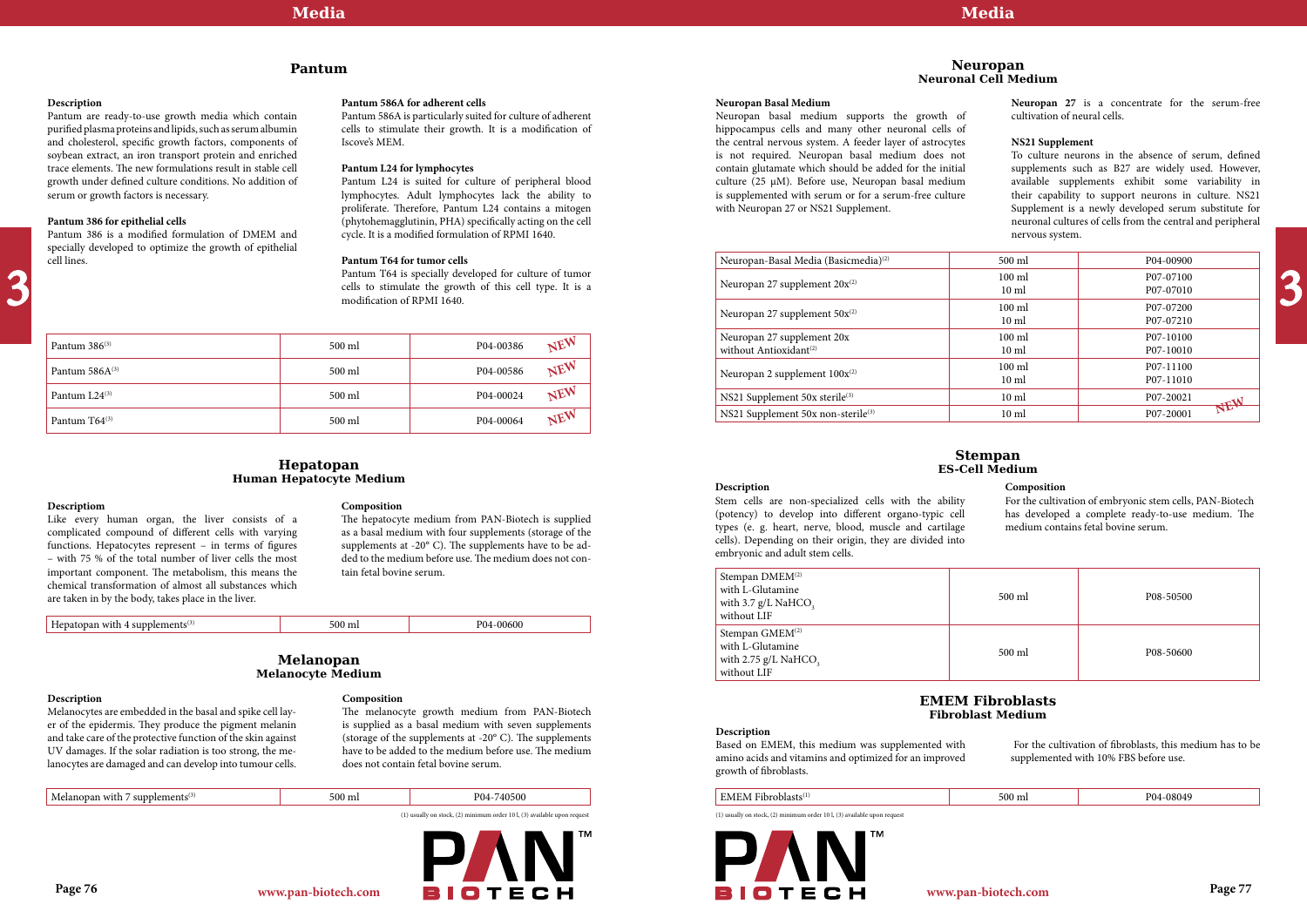## **Media**

## **Amniopan Prenatal Cytogenetics Medium**

### **Description**

Amniopan is a complete ready-to-use medium intended for in vitro diagnostic use with a short term culture of human fetal cells from amniotic fluid or chorion villi biopsy (CVS) material for a standardized application in cytogenetic studies.

Amniopan is intended for in vitro use and has been designed for establishing cultures of human fetal cells from amniotic fluid or chorion villi biopsies (CVS), which then can be used in karyotyping, fluorescence in-situ hybridisation (FISH) or other cytogenetic procedures. The media formulation of Amniopan was optimized on human fetal cells from amniotic fluid and CVS, with special emphasis on fast attachment of cells to the cell culture substrate and efficient cell growth to facilitate rapid diagnostic findings.

#### **Composition**

Amniopan is supplied frozen as a complete medium, ready-to-use in a 100 ml format. It is based on alpha-MEM and contains antibiotics, L-glutamine, foetal bovine serum (FBS), hormones and growth factors.

### **Suitability**

Amniopan is a complete medium (ready-to-use) for the cultivation of human fetal cells from amniotic fluid and chorion villi biopsy samples. It is suitable for a rapid expansion of amniotic cells in order to investigate chromosomal disorders. The number and quality of metaphases in Amniopan are significantly higher and independent of individual batches as compared to other media.

## **Amniopan S2 Prenatal Cytogenetics Medium**

#### **Description**

Amniopan S2 is a complete ready-to-use medium intended for in vitro diagnostic use with a short term culture of human fetal cells from amniotic fluid or chorion villi biopsy (CVS) material for a standardized application in cytogenetic studies.

Marrowpan can be used as a neutral medium to culture different haematopoietic cells (myeloid and lymphoid lineages) present in bone marrow or leukemic blood samples. Marrowpan is also used together with a mitogen specific for B or T lymphocytes where these particular lineages are being investigated. Special emphass on last atachment of cells to the cell<br>
culture substrate and efficient cell growth to facilitate<br>
rapid diagnostic findings.<br>
and individual batches as compared to other media.<br>
and independent of the medi

Marrowpan<sup>(1)</sup> 100 ml P04-70200

Amniopan S2 is intended for in vitro use and has been designed for establishing cultures of human fetal cells from amniotic fluid or chorion villi biopsies (CVS), which then can be used in karyotyping, fluorescence in-situ hybridisation (FISH) or other cytogenetic procedures.

The media formulation of Amniopan S2 was further optimized on human fetal cells from amniotic fluid and CVS, with special emphasis on fast attachment of cells to the cell culture substrate and efficient cell growth to facilitate rapid diagnostic findings.

#### **Composition**

Amniopan S2 is supplied frozen as a complete medium, ready-to-use in a 100 ml format. It is based on alpha-MEM and contains antibiotics, L-glutamine, fetal bovine serum (FBS), hormones and an increased amount of growth factors.

#### **Suitability**

Amniopan S2 is a ready-to-use medium for the cultivation of human fetal cells from amniotic fluid and chorion villi biopsy samples. It is suitable for a rapid expansion of amniotic cells in order to investigate chromosomal disorders. The number and quality of metaphases in Amniopan S2 are significantly higher and independent of individual batches as compared to other media.

**www.pan-biotech.com Page 79**

## **Marrowpan Marrow Cell Medium**

## **Description**

Marrowpan is a complete ready-to-use medium intended for in vitro diagnostic procedures with a short term culture of bone marrow and other hematopoietic cells for cytogenetic studies.

Marrowpan is intended for in vitro use and has been designed for establishing cultures of bone marrow and leukemic blood cells, which then can be used in karyotyping, fluorescence in-situ hybridisation (FISH) or other cytogenetic procedures.

## **Composition**

Marrowpan is supplied frozen as a complete medium, ready-to-use in a 100 ml format. It is based on alpha-MEM and contains antibiotics, L-glutamine, fetal bovine serum (FBS), hormones and growth factors.

## **Suitability**

Marrowpan is a complete medium (ready-to-use) for the cultivation of cells from peripheral blood or bone marrow. It is suitable for a rapid expansion of blood cells in order to investigate leukemic diseases (e.g. ALL, AML, CLL, CML, MPN, MDS). The number and quality of metaphases in Marrowpan are significantly higher and independent of individual batches as compared to serum-containing media.

| ĸ<br>٠ | r<br>ı<br>ı<br>г |
|--------|------------------|
|--------|------------------|

## **Marrowpan S2 Marrow Cell Medium**

### **Description**

| ົີ ໄ ⊥.<br>mnior)،<br>าลr | $100 \text{ m}$ | 701<br>P(04 | . Marri |
|---------------------------|-----------------|-------------|---------|
|                           |                 |             |         |

Marrowpan S2 is a complete ready-to-use medium intended for in vitro diagnostic procedures with a short term culture of bone marrow and other hematopoietic cells for cytogenetic studies. Marrowpan S2 is intended for in vitro use and has been designed for establishing cultures of bone marrow and leukemic blood cells, which then can be used in karyotyping, fluorescence in-situ hybridisation (FISH) or other cytogenetic procedures.

Marrowpan S2 can be used as a neutral medium to culture different haematopoietic cells (myeloid and lymphoid lineages) present in bone marrow or leukemic blood samples. Marrowpan S2 is also used together with a mitogen specific for B or T lymphocytes where these particular lineages are being investigated.

Marrowpan S2<sup>(1)</sup> 100 ml P04-70201

## **Composition**

Marrowpan S2 is supplied frozen as a complete medium, ready-to-use in a 100 ml format. It is based on alpha-MEM and contains antibiotics, L-glutamine, Foetal Bovine Serum (FBS), hormones and an increased amount of growth factors.

## **Suitability**

Marrowpan S2 is a ready-to-use medium for the cultivation of cells from peripheral blood or bone marrow. It is suitable for a rapid expansion of blood cells in order to investigate leukemic diseases (e.g. ALL, AML, CLL, CML, MPN, MDS). The number and quality of metaphases in Marrowpan S2 are significantly higher and independent of individual batches as compared to serum-containing media.

(1) usually on stock, (2) minimum order 10 l, (3) available upon request (1) usually on stock, (2) minimum order 10 l, (3) available upon request

 $\blacksquare$  T E C F

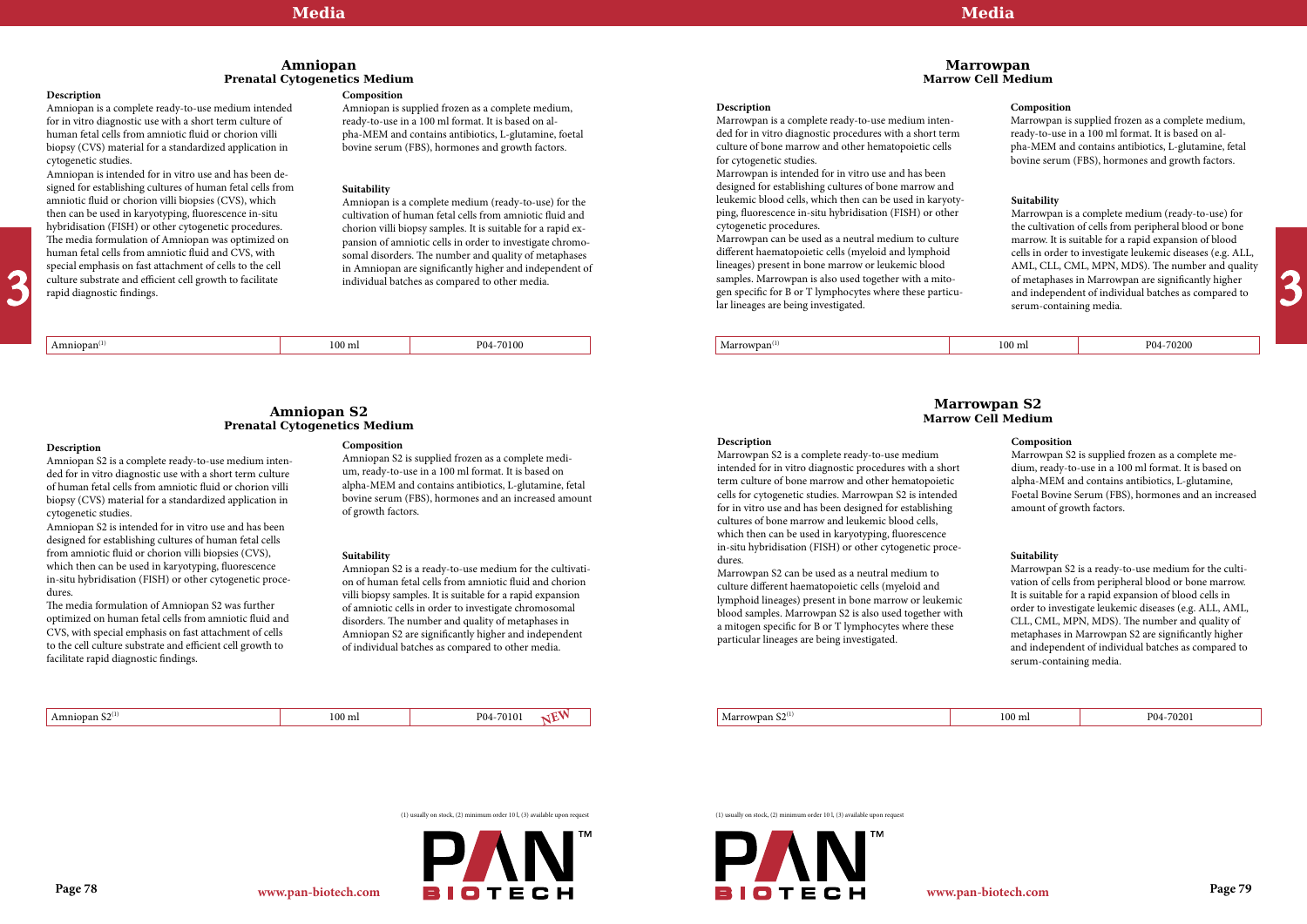## **Alphabetical Product Index Alphabetical Product Index**

| Product                       | Page |
|-------------------------------|------|
| A                             |      |
| Accutase                      | 100  |
| Agarose                       | 131  |
| Albumin, bovine               | 104  |
| Albumin, human                | 104  |
| Alpha MEM                     | 38   |
| Amino Acids                   | 97   |
| Amniopan                      | 76   |
| Amniopan S2                   | 76   |
| Amphotericin B                | 98   |
| Animal Serum                  | 11   |
| Antibiotics                   | 98   |
| <b>Antifungal Drugs</b>       | 98   |
| <b>Attachment Factors</b>     | 102  |
|                               |      |
| B                             |      |
| Bacitracin B                  | 98   |
| Barrycidal                    | 110  |
| Barrydin                      | 111  |
| Biologicals                   | 115  |
| <b>BME</b> Solution           | 97   |
| <b>BME</b> Vitamins           | 97   |
| <b>BME</b> with Earle's Salts | 40   |
| <b>BME</b> with Hank's Salts  | 40   |
| <b>Bovine Serum</b>           | 5    |
| Bovine Serum Albumin          | 104  |
| β-Mercapthoethanol            | 93   |
| C                             |      |
| Chemokines                    | 120  |
| CMRL-1066 Medium              | 41   |
| Collagen A                    | 102  |
| Collagen R                    | 102  |
| Collagenase                   | 100  |
| Cryo Preservation             | 108  |
| Cryopan                       | 108  |
|                               |      |
| D                             |      |
| Demecolcin Solution           | 93   |
| Desipure                      | 112  |
| Dimethylsulfoxide             | 108  |
| Disinfectants                 | 109  |
| Dispase                       | 101  |
| DMEM/F12 Medium               | 46   |
| <b>DMSO</b>                   | 108  |
| dNTP Mix                      | 133  |
| dNTP Sets                     | 132  |
| Dulbecco's Modified Eagle     | 42   |
| Medium                        |      |
| Dulbecco's Phosphate Buffered | 94   |
| Salt Solution                 |      |
|                               |      |
|                               |      |

| Product                       | Page |
|-------------------------------|------|
| E                             |      |
| Earl's Buffered Salt Solution | 94   |
| <b>EDTA</b>                   | 101  |
| <b>EMEM Fibroblast Medium</b> | 75   |
| Endopan 3                     | 72   |
| Endopan 300 SL                | 34   |
| Endopan MV                    | 72   |
| Endopan PRO                   | 73   |
| Enzymes for Cell Dissociation | 100  |
| F                             |      |
| <b>FBS</b>                    | 5    |
| FBS Biotech                   | 6    |
| FBS Good                      | 5    |
| Fibronectin                   | 103  |
| Freezing Medium               | 108  |
| G                             |      |
| Gelatine Solution             | 102  |
| Gentamycin Sulphate           | 98   |
| Grey's Balanced Salt Solution | 96   |
| Glasgow MEM (BHK 21)          | 48   |
| Grace's Insect Medium         | 49   |
| <b>Growth Factors</b>         | 116  |
| H                             |      |
| Ham's F10 Medium              | 50   |
| Ham's F12 Medium              | 51   |
| Hank's Balanced Salt Solution | 95   |
| HAT Supplement                | 93   |
| HT Supplement                 | 93   |
| Hepatopan                     | 74   |
| Hepes - Sodium Salt           | 93   |
| Hepes Buffer                  | 93   |
| Human Cytokines               | 116  |
| Human Serum                   | 12   |
| Human Serum Albumin           | 104  |
| Human Transferrin apo         | 93   |
| Hygromycin B                  | 98   |
| T                             |      |
| Insulin Human                 | 93   |
| IPL-41 Insect Medium          | 54   |
| Iscove's Modified Dulbecco's  | 52   |
| Medium                        |      |
| <b>ITS</b> Solution           | 93   |
| J<br>Joklik-MEM               | 55   |
|                               |      |
|                               |      |
| K<br>Kanamycin Sulphate       | 98   |



| Product                                      | Page     |
|----------------------------------------------|----------|
| L<br>Laminin Mouse                           | 103      |
| Leibovitz's L-15 Medium                      | 56       |
| L-Glutamine                                  | 97       |
|                                              |          |
| M                                            |          |
| Marrowpan                                    | 77       |
| Marrowpan S2                                 | 77       |
| Mc Coy's 5A Medium                           | 57       |
| <b>MCDB</b> Medium                           | 58       |
| Media Supplements                            | 93       |
| Medium 199 with Earle's Salts                | 59       |
| Medium 199 with Hank's Salts                 | 60       |
| Melanopan                                    | 74       |
| MEM<br><b>MEM Vitamine Solution</b>          | 97       |
| MEM with Earle's Salts                       | 97<br>61 |
| MEM with Hank's Salts                        | 63       |
| Minocyclin                                   | 98       |
| Molecular Biology                            | 123      |
| Mycorase                                     | 99       |
|                                              |          |
| N<br>Neomycin Sulphate                       | 98       |
| Neuropan                                     | 75       |
| <b>Nystatin Solution</b>                     | 98       |
|                                              |          |
| P<br>PAN DNA Clean                           | 130      |
| PAN Hot Start DNA-Polymerase                 | 126      |
| PAN Ladder I                                 | 129      |
| PAN SL-S Product Line                        | 107      |
| Pancoll                                      | 105      |
| Panserin T3                                  | 28       |
| Paneticin 420                                | 99       |
| Panexin BMM                                  | 20       |
| Panexin NTA                                  | 18       |
| Panexin NTS                                  | 19       |
| Panexin SL-S                                 | 107      |
| PANScript DNA-Polymerase                     | 124      |
| PANScript Red DNA-Polymerase                 | 125      |
| Pansera ES                                   | 7        |
| Panserin 293A                                | 27       |
| Panserin 293S                                | 27       |
| Panserin 401                                 | 21       |
| Panserin 411                                 | 22       |
| Panserin 411S                                | 22       |
| Panserin 412                                 | 23       |
|                                              |          |
|                                              | 23       |
| Panserin 413<br>Panserin 416<br>Panserin 701 | 23<br>29 |



| Product                                     | Page      |
|---------------------------------------------|-----------|
| P                                           |           |
| Panserin C6000                              | 26        |
| Panserin H4000                              | 24        |
| Panserin H8000                              | 25        |
| Panserin ProVero                            | 28        |
| Panserin PX10                               | 30        |
| Panserin PX40                               | 31        |
| Panserin S2                                 | 33        |
| Panserin T3                                 | 28        |
| PANsys 3000                                 | 135       |
| Pantum                                      | 74        |
| Penicillin                                  | 99        |
| Pluronic                                    | 93        |
| Polymerases                                 | 123       |
| Polymycin B                                 | 99        |
| PowerScript DNA-Polymerase                  | 128       |
| Long Range                                  |           |
| PowerScript DNA-Polymerase                  | 127       |
| Short Range                                 |           |
| PowerStem ESPro 1                           | 81        |
| PowerStem ESPro2                            | 82        |
| PowerStem EST                               | 83        |
| PowerStem HE1                               | 84        |
| PowerStem HE2                               | 85        |
| PowerStem HPSC                              | 89        |
| PowerStem iPS1                              | 86        |
| PowerStem iPS2                              | 87        |
| PowerStem MSC1                              | 88        |
| PowerStem PEC1                              | 90        |
| PowerStem PEC1 kit                          | 90        |
| Proteinase K                                | 129       |
| Puck's Salt Solution A                      | 96        |
|                                             |           |
| $\overline{\mathbf{R}}$<br><b>RPMI 1640</b> | 64        |
|                                             |           |
| S                                           |           |
| Schneider's Drosophila Medium               | 67        |
| Separating Solutions                        | 105       |
| Separating Solutions Pre-Filled             | 106       |
| SL-S Collagen                               | 107       |
| SL-S Cryopan<br>SL-S Medium                 | 107       |
|                                             | 107       |
| SL-S Trypsin<br>Sodium Bicarbonate          | 107<br>93 |
| Sodium Chloride                             | 93        |
| Sodium Pyruvate                             | 93        |
| Spodopan                                    | 32        |
| Stempan                                     | 75        |
| Sterile Water                               | 93        |
| Streptomycin                                | 99        |
|                                             |           |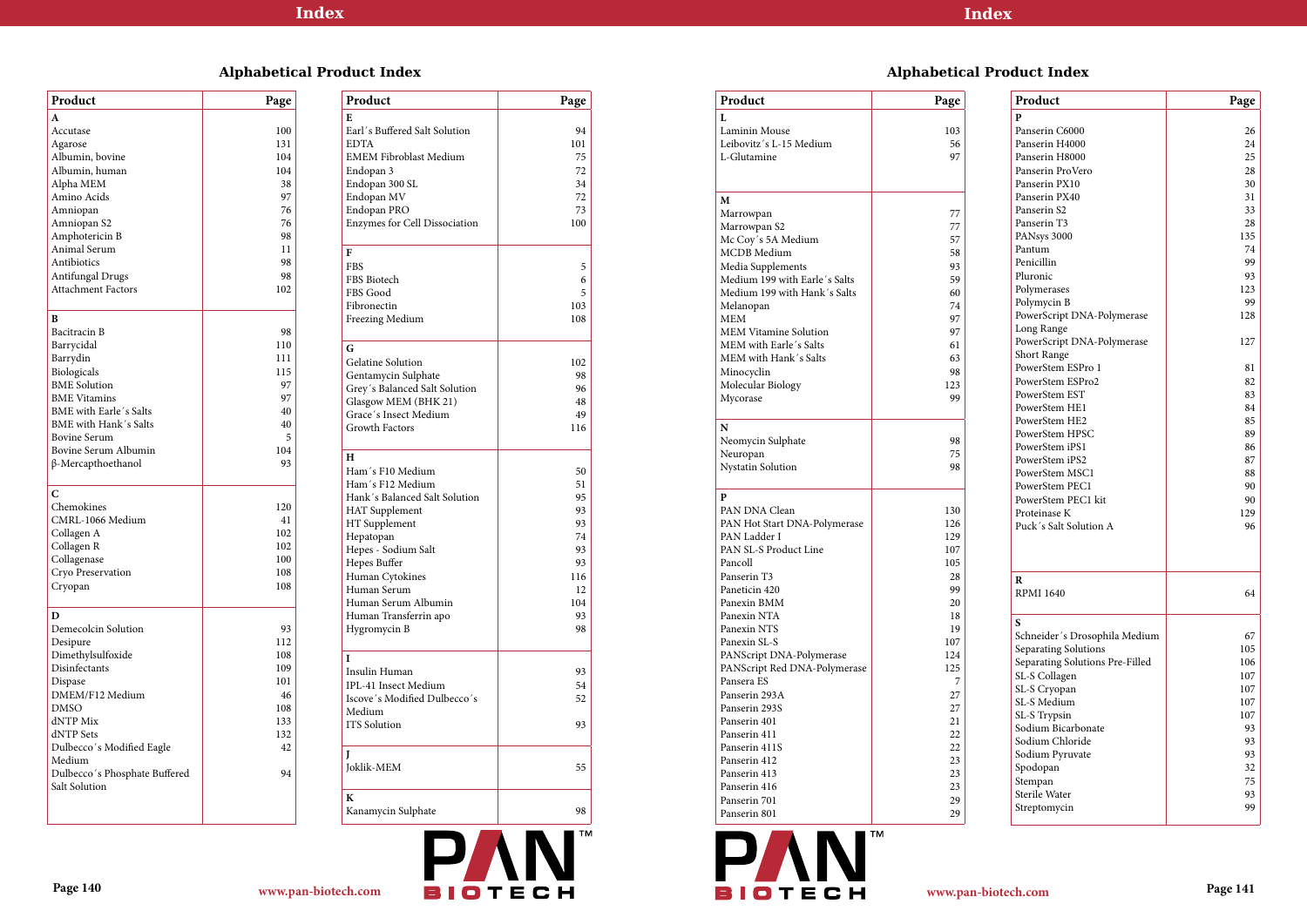PANT

**BIOTECH** 

## **Alphabetical Product Index**

| Product                    | Page |
|----------------------------|------|
| T                          |      |
| TC 100 Insect Medium       | 68   |
| Tiamulin                   | 99   |
| TNM-FH Medium              | 69   |
| <b>Treated Serum</b>       | 10   |
| Tryode's Salt Solution     | 96   |
| Trypsin                    | 101  |
| Tryptose Phosphate         | 93   |
|                            |      |
| V                          |      |
| Vitamins                   | 97   |
|                            |      |
| W                          |      |
| Waymouth's MB 752/1 Medium | 70   |
| William's Medium E         | 71   |
|                            |      |
| Z.                         |      |
| Zeocin                     | 99   |
|                            |      |

## **Numeric Product Index**

| Product No. | Page | Product No.    | Page | Product No. | Page | Product No. | Page   |
|-------------|------|----------------|------|-------------|------|-------------|--------|
| 360000      | 109  | CB-1112011     | 118  | CB-2120101  | 117  | CB-2800001  | 116    |
| 360050      | 109  | CB-1112012     | 118  | CB-2120110  | 117  | CB-2800002  | 116    |
| 360101      | 109  | CB-1113008     | 116  | CB-2120112  | 117  | CB-2800007  | 116    |
| 360400      | 109  | CB-1113011     | 116  | CB-2120121  | 117  | CB-2800008  | 116    |
| 361000      | 109  | CB-1113012     | 116  | CB-2130120  | 117  | CB-2800010  | 116    |
| 365000      | 109  | CB-1114002     | 118  | CB-2130121  | 117  | CB-2800011  | 116    |
| 465000      | 109  | CB-1114011     | 118  | CB-2130123  | 117  | CB-3410010  | 118    |
| 660000      | 109  | CB-1114013     | 118  | CB-2130202  | 117  | CB-3410011  | 118    |
| 700500      | 109  | CB-1114100     | 118  | CB-2130203  | 117  | CB-4070010  | 117    |
| 701000      | 109  | CB-1114102     | 118  | CB-2130300  | 117  | LS0002100   | 101    |
| 710500      | 109  | CB-1115000     | 116  | CB-2130301  | 117  | LS0004174   | 100    |
| 720500      | 109  | CB-1115001     | 116  | CB-2130405  | 117  | LS0004176   | 100    |
| 720501      | 109  | CB-1115002     | 116  | CB-2130407  | 117  | LS0004180   | 100    |
| 730010      | 109  | CB-1115006     | 116  | CB-2130501  | 117  | LS0004182   | 100    |
| 740010      | 109  | CB-1116001     | 116  | CB-2130600  | 117  | LS0004186   | 100    |
| 2705005     | 103  | CB-1117001     | 117  | CB-2130603  | 117  | LS0004188   | 100    |
| 2705001S    | 103  | CB-1117001M    | 117  | CB-2131000  | 117  | LS0004194   | 100    |
| CB-11000050 | 119  | CB-1117007     | 119  | CB-2131001  | 117  | LS0004196   | 100    |
| CB-1101001  | 116  | CB-1117008     | 119  | CB-2131201  | 117  | MB-1100500  | 124    |
| CB-1101002  | 116  | CB-1118005     | 120  | CB-2131500  | 117  | MB-1100600  | 125    |
| CB-1101003  | 116  | CB-1118008     | 120  | CB-2131501  | 117  | MB-1120250  | 128    |
| CB-1102010  | 116  | CB-1119000     | 116  | CB-2210000  | 119  | MB-1120500  | 128    |
| CB-1102011  | 116  | CB-1119001     | 116  | CB-2210001  | 119  | MB-1860250  | 126    |
| CB-1102021  | 116  | CB-1122001     | 120  | CB-2210002  | 119  | MB-1860500  | 126    |
| CB-1102023  | 116  | CB-1125032     | 117  | CB-2230030  | 119  | MB-1865000  | 126    |
| CB-1102024  | 116  | CB-1127000     | 118  | CB-2230031  | 119  | MB-30010250 | 123    |
| CB-1104112  | 116  | CB-1127100     | 118  | CB-2230111  | 119  | MB-30020250 | 123    |
| CB-1104113  | 116  | CB-1200000     | 119  | CB-2230120  | 119  | MB-4300002  | 129    |
| CB-1104201  | 116  | CB-1210000     | 119  | CB-2230121  | 119  | P03-0010    | $42\,$ |
| CB-1104202  | 116  | CB-1212011     | 119  | CB-2230220  | 119  | P03-0050    | $42\,$ |
| CB-1105001  | 117  | CB-1212011M    | 119  | CB-2230221  | 119  | P03-01510   | 42     |
| CB-1106001  | 117  | CB-1214000     | 119  | CB-2230300  | 119  | P03-01550   | $42\,$ |
| CB-1108002  | 116  | CB-1214001     | 119  | CB-2230301  | 119  | P03-02010P  | 55     |
| CB-1108003  | 116  | CB-1214120     | 119  | CB-2230302  | 119  | P03-02050P  | 55     |
| CB-1108010  | 116  | CB-1214121     | 119  | CB-2230403  | 119  | P03-0510    | 42     |
| CB-1108011  |      | 116 CB-1232701 | 120  | CB-2230600  | 119  | P03-0550    | 42     |
| CB-1108100  | 116  | CB-1300058     | 117  | CB-2230601  | 119  | P03-0710    | 45     |
| CB-1109200  | 118  | CB-1300118     | 118  | CB-2230602  | 119  | P03-0750    | 45     |
| CB-1109201  | 118  | CB-1407003     | 120  | CB-2231202  | 119  | P03-0810    | 45     |
| CB-1109301  | 118  | CB-1412011     | 119  | CB-2232000  | 120  | P03-0850    | 45     |
| CB-1110000  | 118  | CB-1515001     | 116  | CB-2232002  | 120  | P03-0910    | 45     |
| CB-1110001  |      |                |      |             |      | P03-0950    | 45     |
|             | 118  | CB-2015001     | 116  | CB-2250001  | 119  |             |        |
| CB-1110002  | 118  | CB-2110000     | 116  | CB-2310015  | 119  | P03-1010    | 45     |
| CB-1111122  | 118  | CB-2110002     | 116  | CB-2310016  | 119  | P03-1050    | 45     |
| CB-1111123  | 118  | CB-2110003     | 116  | CB-2330000  | 119  | P03-1110    | 47     |
| CB-1111131  | 118  | CB-2110005     | 116  | CB-2331001  | 119  | P03-1150    | 47     |
| CB-1111151  | 118  | CB-2110100     | 116  | CB-2420031  | 119  | P03-1210    | 47     |
| CB-1111153  | 118  | CB-2110101     | 116  | CB-2420032  | 119  | P03-1250    | 47     |
| CB-1111162  | 118  | CB-2120100     | 117  | CB-2430122  | 119  | P03-1310    | 53     |

**PAN BIOTECH**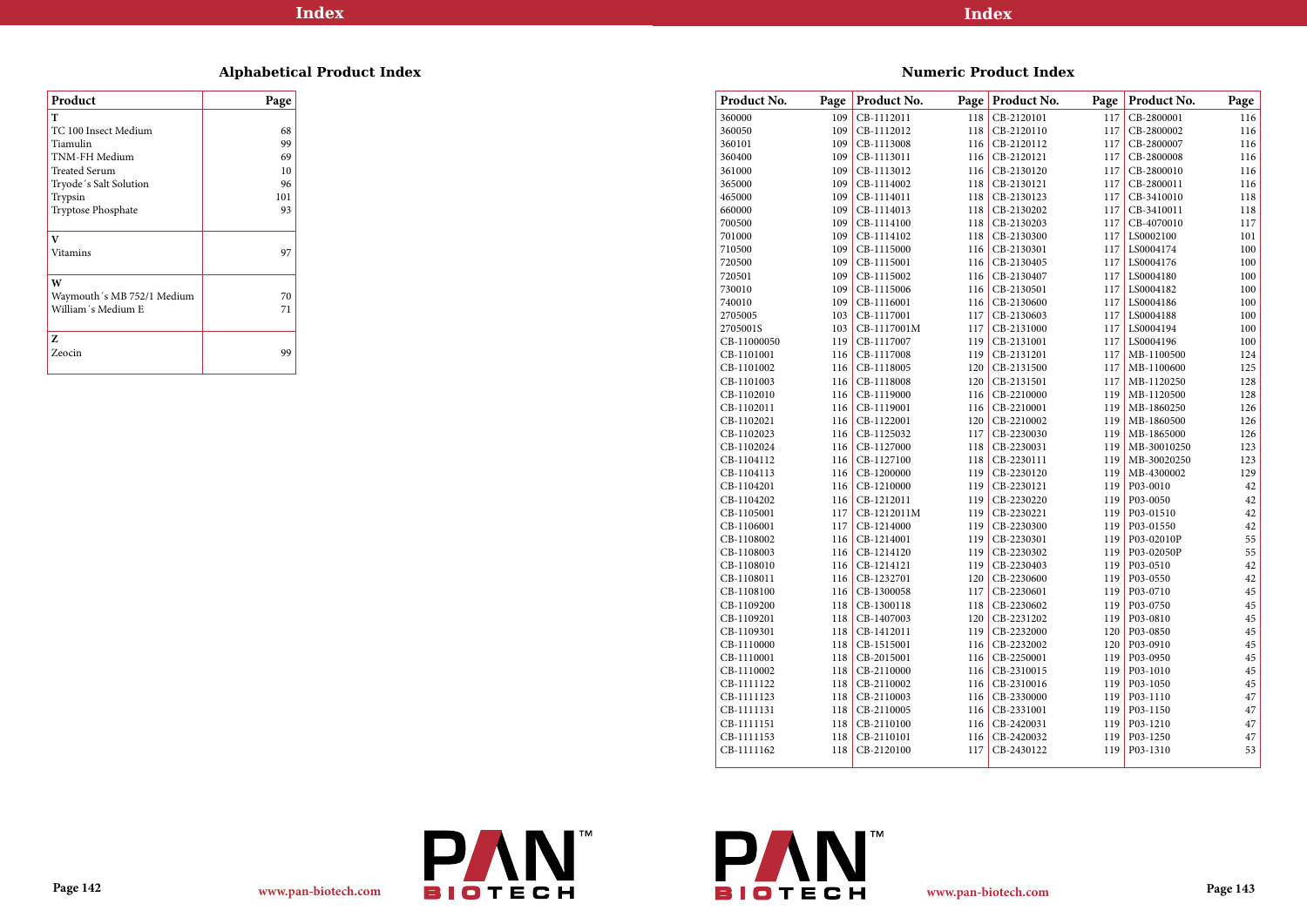N

P

**BIOTECH** 

**www.pan-biotech.com Page 145**

## **Numeric Product Index**

| Product No.          | Page | Product No.            | Page     | Product No.            | Page     | Product No.            | Page |
|----------------------|------|------------------------|----------|------------------------|----------|------------------------|------|
| P03-1350             | 53   | P03-5010               | 50       | P04-0065K              | 34       | P04-07250              | 59   |
| P03-1410             | 53   | P03-5050               | 50       | P04-00700              | 73       | P04-07450              | 60   |
| P03-1450             | 53   | P03-5210               | 53       | P04-0070K              | 73       | P04-07500              | 59   |
| P03-1510             | 56   | P03-5250               | 53       | P04-00900              | 75       | P04-07600              | 60   |
| P03-1550             | 56   | P03-6010               | 47       | P04-01158              | 43       | P04-07753              | 60   |
| P03-1610             | 56   | P03-6050               | 47       | P04-01159              | 43       | P04-08049              | 75   |
| P03-1650             | 56   | P03-6110               | 47       | P04-01161              | 43       | P04-08050              | 61   |
| P03-1710             | 57   | P03-6150               | 47       | P04-01163              | 44       | P04-08056              | 62   |
| P03-1750             | 57   | P03-6510               | 45       | P04-01500              | 42       | P04-08150              | 61   |
| P03-1810             | 57   | P03-6550               | 45       | P04-01501              | 43       | P04-08250              | 62   |
| P03-1850             | 57   | P03-6810               | 48       | P04-01515              | 42       | P04-08500              | 62   |
| P03-1910             | 59   | P03-6850               | 48       | P04-01516              | 43       | P04-08509              | 61   |
| P03-1950             | 59   | P03-6910               | 48       | P04-01548              | 42       | P04-08510              | 62   |
| P03-2110             | 60   | P03-6950               | 48       | P04-01548S1            | 42       | P04-08549              | 62   |
| P03-2150             | 60   | P03-7210               | 65       | P04-01549              | 42       | P04-09050              | 61   |
| P03-2310             | 39   | P03-7250               | 65       | P04-01550              | 42       | P04-09500              | 62   |
| P03-2350             | 39   | P03-7310               | 66       | P04-01551              | 42       | P04-10050              | 63   |
| P03-2410             | 39   | P03-7350               | 66       | P04-01555              | 43       | P04-10500              | 63   |
| P03-2450             | 39   | P03-7410               | 61       | P04-01597              | 44       | P04-10599              | 63   |
| P03-2510             | 39   | P03-7450               | 61       | P04-02500              | 42       | P04-12049              | 50   |
| P03-2550             | 39   | P03-7610               | 66       | P04-02500S1            | 43       | P04-12050              | 50   |
| P03-2610             | 39   | P03-7650               | 66       | P04-02501              | 43       | P04-12500              | 50   |
| P03-2650             | 39   | P03-7710               | 65       | P04-03500              | 43       | P04-13050              | 50   |
| P03-2710             | 62   | P03-7750               | 65       | P04-03503              | 44       | P04-13500              | 50   |
| P03-2750             | 62   | P03-9010               | 49       | P04-03510              | 44       | P04-14500              | 51   |
| P03-2810             | 62   | P03-9050               | 49       | P04-03550              | 43       | P04-14501              | 51   |
| P03-2850             | 62   | P03-9110               | 49       | P04-03551              | 44       | P04-14550              | 51   |
| P03-2910             | 62   | P03-9150               | 49       | P04-03556              | 43       | P04-14559              | 51   |
| P03-2950             | 62   | P03-9210               | 54       | P04-03560              | 44       | P04-15500              | 51   |
| P03-3010             | 62   | P03-9250               | 54       | P04-03588              | 44       | P04-15600              | 51   |
| P03-3050             | 62   | P03-9310               | 67       | P04-03590              | 43       | P04-16151              | 65   |
| P03-3110             | 48   | P03-9350               | 67       | P04-03591              | 43       | P04-16500              | 66   |
| P03-3150             | 48   | P03-9610               | 68       | P04-03596              | 43       | P04-16515              | 66   |
| P03-3310             | 63   | P03-9650               | 68       | P04-03598              | 44       | P04-16516              | 64   |
| P03-3350             | 63   | P03-9710               | 69       | P04-03600              | 43       | P04-16520              | 66   |
| P03-3910             | 50   | P03-9750               | 69       | P04-04057              | 44       | P04-16530              | 66   |
| P03-3950             | 50   | P04-00024              | 74       | P04-04500              | 43       | P04-16598              | 66   |
| P03-4010             | 50   | P04-00064              | 74       | P04-04510              | 43       | P04-17500              | 64   |
| P03-4050             | 50   | P04-00100              | 72       | P04-04550              | 44       | P04-17510              | 65   |
| P03-4110             | 51   | P04-0010K              | 72       | P04-05050              | 57       | P04-17545              | 66   |
| P03-4150             | 51   | P04-00200              | 72       | P04-05500              | 57       | P04-17546              | 66   |
| P03-4310             | 66   | P04-0020K              | 72       | P04-05540              | 44       | P04-17550              | 65   |
|                      |      |                        | 74       |                        |          | P04-17598              |      |
| P03-4350<br>P03-4410 | 66   | P04-00386<br>P04-00507 |          | P04-05545              | 44       |                        | 66   |
| P03-4450             | 65   |                        | 61<br>62 | P04-05550              | 44<br>42 | P04-17599              | 65   |
| P03-4510             | 65   | P04-00508<br>P04-00509 | 62       | P04-05551              | 57       | P04-17850              | 65   |
| P03-4550             | 70   |                        |          | P04-05610              |          | P04-18000              | 64   |
|                      | 70   | P04-00586              | 74       | P04-06500              | 57       | P04-18047              | 66   |
| P03-4810<br>P03-4850 | 71   | P04-00600<br>P04-00650 | 74       | P04-07050<br>P04-07150 | 59<br>59 | P04-18050<br>P04-18500 | 66   |
|                      | 71   |                        | 34       |                        |          |                        | 66   |

## **Numeric Product Index**

| Product No.            | Page | Product No.             | Page       | Product No.               | Page     | Product No.             | Page      |
|------------------------|------|-------------------------|------------|---------------------------|----------|-------------------------|-----------|
| P04-19500              | 65   | P04-33010P              | 95         | P04-60225                 | 106      | P04-7411S1              | 22        |
| P04-19550              | 66   | P04-33050P              | 95         | P04-60500                 | 105      | P04-77010K              | $81\,$    |
| P04-20050              | 52   | P04-33100               | 95         | P04-63100                 | 105      | P04-7701K               | $81\,$    |
| P04-20150              | 52   | P04-33500               | 95         | P04-63225                 | 106      | P04-77020K              | 82        |
| P04-20150S2            | 53   | P04-34100               | 95         | P04-63500                 | 105      | P04-7702K               | 82        |
| P04-20250              | 52   | P04-341000              | 95         | P04-64100                 | 105      | P04-77110K              | 84        |
| P04-20259              | 53   | P04-34500               | 94         | P04-64500                 | 105      | P04-7711K               | 84        |
| P04-20350              | 52   | P04-35500               | 94         | P04-65100                 | 105      | P04-77120K              | 85        |
| P04-20351              | 53   | P04-360010B             | 94         | P04-65500                 | 105      | P04-7712K               | 85        |
| P04-20450              | 53   | P04-36050P              | 94         | P04-67100                 | 105      | P04-77130K              | 86        |
| P04-20451              | 53   | P04-361000              | 94         | P04-67500                 | 105      | P04-7713K               | 86        |
| P04-20451S1            | 53   | P04-362500              | 94         | P04-68100                 | 105      | P04-77140K              | 87        |
| P04-21049              | 65   | P04-3625C               | 94         | P04-68500                 | 105      | P04-7714K               | 87        |
| P04-21050              | 38   | P04-36500               | 94         | P04-70100                 | 76       | P04-77210K              | 83        |
| P04-21051              | 38   | P04-3650C               | 94         | P04-70101                 | 76       | P04-77250K              | 83        |
| P04-21060              | 38   | P04-37500               | 94         | P04-70200                 | 77       | P04-77310K              | 88        |
| P04-21150              | 38   | P04-38500               | 94         | P04-70201                 | 77       | P04-77350K              | 88        |
| P04-21200              | 55   | P04-39500               | 47         | P04-710100                | 28       | P04-77410K              | 89        |
| P04-21250              | 38   | P04-41150               | 47         | P04-710110                | 28       | P04-77450K              | 89        |
| P04-21300              | 55   | P04-41151               | 47         | P04-710200                | 33       | P04-7751                | 81        |
| P04-21350              | 38   | P04-41250               | 47         | P04-710210                | 33       | P04-77510K              | $81\,$    |
| P04-21500              | 38   | P04-41251               | 47         | P04-710401                | 21       | P04-77620K              | 82        |
| P04-21502              | 38   | P04-41252               | 47         | P04-71040M                | 21       | P04-7762K               | 82        |
| P04-22100              | 66   | P04-41450               | 47         | P04-710411                | 22       | P04-777500              | 90        |
| P04-22500              | 65   | P04-41500               | 47         | P04-710411M               | 22       | P04-77750K              | 90        |
| P04-25050              | 40   | P04-41550               | 47         | P04-710412                | 23       | P04-80025P              | 97        |
| P04-25500              | 40   | P04-41650               | 93         | P04-710412M               | 23       | P04-80050               | 97        |
| P04-26050              | 40   | P04-43100               | 93         | P04-710413                | 23       | P04-80053               | 58        |
| P04-27050              | 56   | P04-44100               | 94         | P04-710416                | 23       | P04-80054               | 58        |
| P04-27054              | 56   | P04-47500               | 96         | P04-710608                | 27       | P04-80057               | 58        |
| P04-27055              | 56   | P04-48010P              | 96         | P04-710608M               | 27       | P04-80100               | 97        |
| P04-27500              | 56   | P04-48050P              | 96         | P04-710609                | 27       | P04-80100P              | 97        |
| P04-28500              | 70   | P04-48500               | 96         | P04-710609M               | 27       | P04-80500               | 69        |
| P04-29050              | 71   | P04-49100               | 95         | P04-710613                | 28       | P04-80500P              | 97        |
| P04-29050S1            | 71   | P04-49105               | 95         | P04-710613M               | 28       | P04-81500               | 49        |
| P04-29150              | 71   | P04-49500               | 95         | P04-710701                | 29       | P04-82010P              | 97        |
| P04-29500              | 71   | P04-49505               | 95         | P04-710701M               | 29       | P04-82050               | 97        |
| P04-29510              | 71   | P04-50100               | 95         | P04-710801                | 29       | P04-82100               | 97        |
| P04-30010P             | 94   | P04-50105               | 95         | P04-710PX10               | 30       | P04-82500               | 49        |
| P04-300500             | 107  | P04-50500               | 95         | P04-710PX40               | 31       | P04-83500               | 69        |
| P04-30050P             | 94   | P04-50505               | 95         | P04-714000                | 24       | P04-84500               | 41        |
| P04-30500              | 94   | P04-51100               | 96         | P04-714000M               | 24       | P04-84600               | 41        |
| P04-31500              | 94   | P04-51500               | 96         | P04-71411S                | 22       | P04-850100              | 32        |
| P04-32010P             | 95   | P04-53500               | 94         | P04-716000                | 26       | P04-850500              | 32        |
| P04-32050P             | 95   | P04-54010P              | 96         | P04-716000M               | 26       | P04-85600               | 54        |
|                        | 95   |                         | 96         |                           | 25       |                         |           |
| P04-32100<br>P04-32105 | 95   | P04-54050P<br>P04-54500 | 96         | P04-718000<br>P04-718000M | 25       | P04-90065S<br>P04-90500 | 107<br>67 |
|                        | 95   |                         |            |                           |          |                         | 67        |
| P04-32500<br>P04-32505 | 95   | P04-60100<br>P04-60125  | 105<br>106 | P04-740500<br>P04-7411S0  | 74<br>22 | P04-91500<br>P04-92500  | 68        |

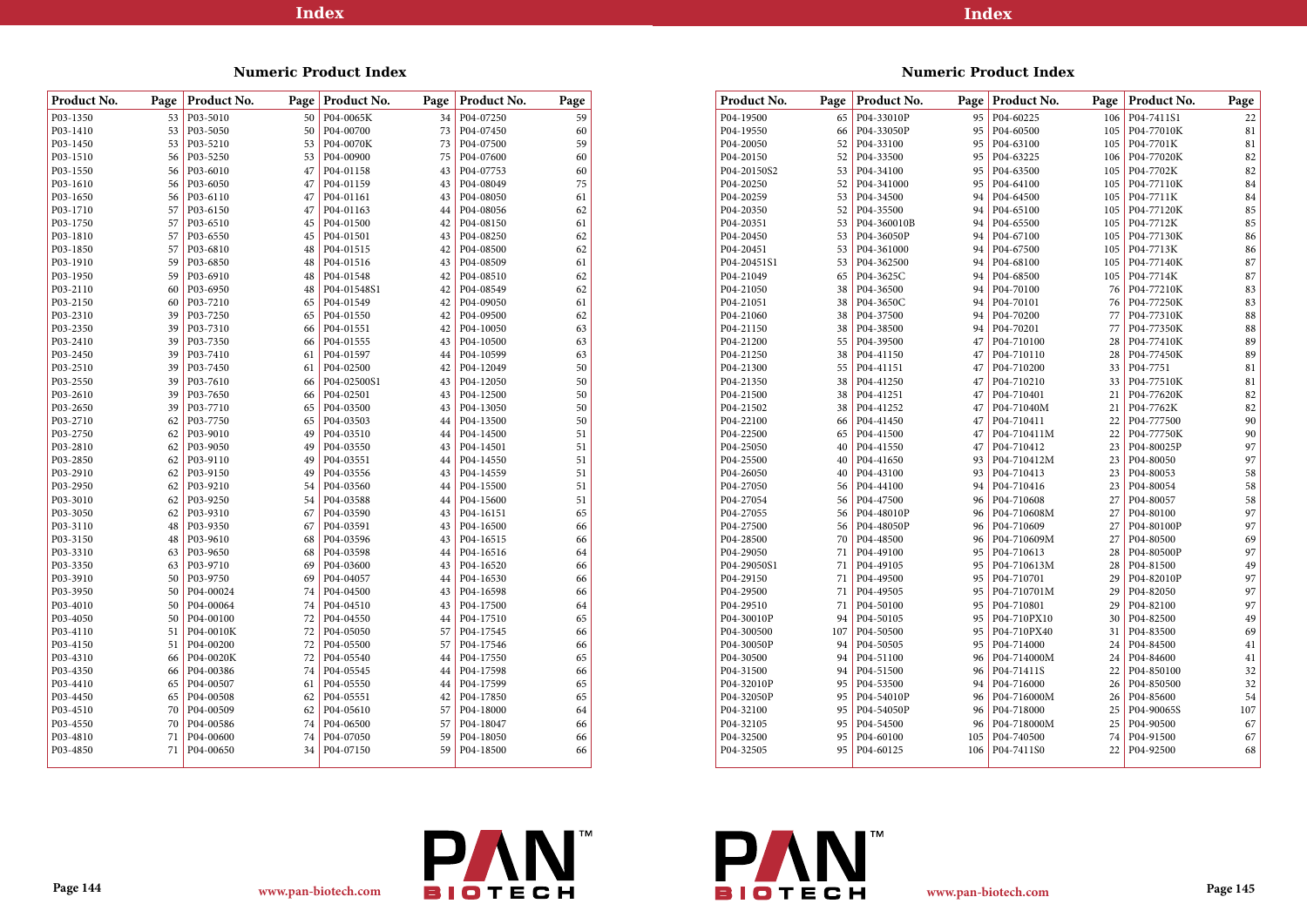**PAN** 

**BIOTECH** 

## **Numeric Product Index**

| Product No.             | Page | Product No. | Page | Product No. | Page | Product No. | Page    |
|-------------------------|------|-------------|------|-------------|------|-------------|---------|
| P04-93500               | 68   | P06-07001   | 99   | P06-14100   | 98   | P07-20021   | 75      |
| P04-951SA2              | 20   | P06-07005   | 99   | P06-15001   | 98   | P07-90050   | 108     |
| P04-95700               | 18   | P06-07050   | 99   | P06-15005   | 98   | P07-91010   | 93      |
| P04-95750               | 18   | P06-07100   | 99   | P06-15050   | 98   | P07-92010   | 108     |
| P04-95800               | 19   | P06-07300   | 99   | P06-15100   | 98   | P07-92050   | 108     |
| P04-95850               | 19   | P06-07301   | 99   | P06-16001P  | 99   | P07-94050   | 107     |
| P04-96500               | 48   | P06-07305   | 99   | P06-16005P  | 99   | P08-02100   | 93      |
| P04-97500               | 48   | P06-07350   | 99   | P06-16010P  | 99   | P08-2000    | 97      |
| P04-98500               | 48   | P06-07800   | 98   | P06-16020   | 99   | P08-30100   | 97      |
| P04-991000              | 93   | P06-080050P | 98   | P06-16100   | 99   | P08-31100   | 97      |
| P04-991500              | 93   | P06-080100P | 98   | P06-16220   | 99   | P08-32100   | 97      |
| P04-992000              | 93   | P06-08020   | 98   | P06-20020   | 102  | P08-40100   | 97      |
| P05-01100               | 93   | P06-08025P  | 99   | P06-20030   | 102  | P08-41100   | 97      |
| P05-01100P              | 93   | P06-08100   | 98   | P06-20100   | 102  | P08-50500   | 75      |
| P05-01500               | 93   | P06-08100P  | 99   | P06-20166   | 102  | P08-50600   | 75      |
| P05-01500P              | 93   | P06-0849010 | 104  | P06-20410   | 102  | P10-019100  | 101     |
| P05-39500               | 93   | P06-0849050 | 104  | P06-20501   | 103  | P10-019500  | 101     |
| P06-01001               | 98   | P06-09050   | 99   | P06-20650   | 107  | P10-020100  | 101     |
| P06-01005               | 98   | P06-11025P  | 99   | P06-21000   | 93   | P10-020500  | 101     |
| P06-01050               | 98   | P06-11050P  | 99   | P06-21100   | 93   | P10-021100  | 101     |
| P06-01050P              | 98   | P06-11100P  | 99   | P06-21500   | 93   | P10-021500  | 101     |
| P06-01100               | 98   | P06-12001   | 99   | P06-25200   | 102  | P10-022100  | 101     |
| P06-01100P              | 98   | P06-12005   | 99   | P06-26025   | 104  | P10-022500  | 101     |
| P06-01225P              | 98   | P06-12050   | 99   | P06-26050   | 104  | P10-023100  | 101     |
| P06-01250P              | 98   | P06-12100   | 99   | P06-28010   | 99   | P10-0231SF  | 107     |
| P06-02010P              | 98   | P06-13001   | 98   | P07-01100   | 93   | P10-0231SP  | 101     |
| P06-02025P              | 98   | P06-13005   | 98   | P07-02100   | 93   | P10-023500  | 101     |
| P06-02100               | 98   | P06-13050   | 98   | P07-03100   | 93   | P10-0235SP  | 101     |
| P06-03001               | 98   | P06-13100   | 98   | P07-03110   | 93   | P10-024100  | 101     |
| P06-03001P              | 98   | P06-138110  | 104  | P07-03200   | 93   | P10-024500  | 101     |
| P06-03004               | 98   | P06-138150  | 104  | P07-03210   | 93   | P10-025025P | 101     |
| P06-03005               | 98   | P06-138210  | 104  | P07-03300   | 93   | P10-025100  | 101     |
| P06-03010P              | 98   | P06-138250  | 104  | P07-03310   | 93   | P10-025100P | 101     |
| P06-03025P              | 98   | P06-138310  | 104  | P07-03400   | 93   | P10-025500  | 101     |
| P06-03050               | 98   | P06-138350  | 104  | P07-03410   | 93   | P10-025500P | 101     |
| P06-03100               |      | P06-138410  | 104  | P07-04100   |      | P10-026100  | $101\,$ |
| P06-04001               | 98   | P06-138450  |      |             | 93   |             |         |
|                         | 98   |             | 104  | P07-04200   | 93   | P10-026500  | 101     |
| P06-04005<br>P06-04010P | 98   | P06-1391050 | 104  | P07-04300   | 93   | P10-027100  | 101     |
|                         | 98   | P06-1391100 | 104  | P07-05020   | 93   | P10-027500  | 101     |
| P06-04050               | 98   | P06-1391500 | 104  | P07-05100   | 93   | P10-028100  | 101     |
| P06-04050P              | 98   | P06-139210  | 104  | P07-07010   | 75   | P10-029100  | 101     |
| P06-04100               | 98   | P06-139250  | 104  | P07-07100   | 75   | P10-029500  | 101     |
| P06-05050               | 98   | P06-139310  | 104  | P07-07200   | 75   | P10-031100  | 93      |
| P06-05100               | 98   | P06-139350  | 104  | P07-07210   | 75   | P10-032100  | 101     |
| P06-06010P              | 98   | P06-139410  | 104  | P07-10010   | 75   | P10-033100  | 101     |
| P06-06025P              | 98   | P06-139450  | 104  | P07-10100   | 75   | P10-0331SF  | 107     |
| P06-06050               | 98   | P06-14001   | 98   | P07-11010   | 75   | P10-038100  | 101     |
| P06-06100               | 98   | P06-14005   | 98   | P07-11100   | 75   | P10-038500  | 101     |
| P06-06100P              | 98   | P06-14050   | 98   | P07-20001   | 75   | P10-040100  | 101     |

## **Numeric Product Index**

| Product No. | Page | Product No. | Page | Product No.  | Page | Product No. | Page |
|-------------|------|-------------|------|--------------|------|-------------|------|
| P10-040500  | 101  | P30-1985    | 10   | P40-38100    | 6    |             |      |
| P10-100100  | 101  | P30-2008    | 10   | P40-38500    | 6    |             |      |
| P10-21100   | 100  | P30-2009    | 10   | P40-39100    | 6    |             |      |
| P-2060020   | 117  | P30-2081    | 10   | P40-39500    | 6    |             |      |
| P-2060100   | 117  | P30-2085    | 10   | P40-58100    | 6    |             |      |
| P-2061000   | 117  | P30-2101    | 10   | P40-58500    | 6    |             |      |
| P-2360011   | 117  | P30-2102    | 10   | P40-59100    | 6    |             |      |
| P-2360012   | 117  | P30-2301    | 10   | P40-59500    | 6    |             |      |
| P-2360013   | 117  | P30-2302    | 10   | P-4390002    | 119  |             |      |
| P-2701001   | 116  | P30-2401    | 12   | P-4390010    | 119  |             |      |
| P-2701002   | 116  | P30-2402    | 12   | P60-15840100 | 108  |             |      |
| P30-0101    | 11   | P30-2501    | 12   | P60-36720100 | 108  |             |      |
| P30-0102    | 11   | P30-2502    | 12   | PAN721064    | 127  |             |      |
| P30-01901   | 11   | P30-2601    | 7    | PAN721065    | 127  |             |      |
| P30-01901E  | 11   | P30-2602    | 7    | PAN733025    | 129  |             |      |
| P30-0200    | 11   | P30-2605    | 7    | PAN733026    | 129  |             |      |
| P30-0201    | 11   | P30-2606    | 7    | PAN737042    | 130  |             |      |
| P30-0210    | 11   | P30-2608    | 7    | PAN737046    | 130  |             |      |
| P30-0301    | 11   | P30-2609    | 7    | PAN739025    | 132  |             |      |
| P30-0302    | 11   | P30-2701    | 12   | PAN739026    | 132  |             |      |
| P30-0401    | 5    | P30-2702    | 12   | PAN739028    | 133  |             |      |
| P30-0402    | 5    | P30-2801    | 10   | PAN739043    | 133  |             |      |
| P30-0601    | 5    | P30-2802    | 10   | PAN741025    | 131  |             |      |
| P30-0602    | 5    | P30-2901    | 12   | PANsys3000   | 135  |             |      |
| P30-0701    | 11   | P30-2902    | 12   |              |      |             |      |
| P30-0702    | 11   | P30-3301    | 5    |              |      |             |      |
| P30-0801    | 11   | P30-3302    | 5    |              |      |             |      |
| P30-0802    | 11   | P30-3305    | 5    |              |      |             |      |
| P30-0901    | 11   | P30-3306    | 5    |              |      |             |      |
| P30-0902    | 11   | P30-3401    | 10   |              |      |             |      |
| P30-1001    | 11   | P30-3402    | 10   |              |      |             |      |
| P30-1002    | 11   | P30-3601    | 10   |              |      |             |      |
| P30-1101    | 11   | P30-3602    | 10   |              |      |             |      |
| P30-1102    | 11   | P30-4101    | 11   |              |      |             |      |
| P30-1301    | 5    | P30-4102    | 11   |              |      |             |      |
| P30-1302    | 5    | P30-5100    | 5    |              |      |             |      |
| P30-1401    | 5    | P30-5500    | 5    |              |      |             |      |
| P30-1402    | 5    | P30-8100    | 5    |              |      |             |      |
| P30-1501    | 5    | P30-8500    | 5    |              |      |             |      |
| P30-1502    | 5    | P-3340002   | 120  |              |      |             |      |
| P30-1505    | 5    | P-3610002   | 116  |              |      |             |      |
| P30-1506    | 5    | P-3860001   | 119  |              |      |             |      |
| P30-1701    | 5    | P-3860002   | 119  |              |      |             |      |
| P30-1702    | 5    | P40-1301    | 7    |              |      |             |      |
| P30-1905    | 10   | P40-1302    | 7    |              |      |             |      |
| P30-1906    | 10   | P40-1401    | 7    |              |      |             |      |
| P30-1908    | 10   | P40-1402    | 7    |              |      |             |      |
| P30-1909    | 10   | P40-37100   | 6    |              |      |             |      |
| P30-1981    | 10   | P40-37500   | 6    |              |      |             |      |
|             |      |             |      |              |      |             |      |